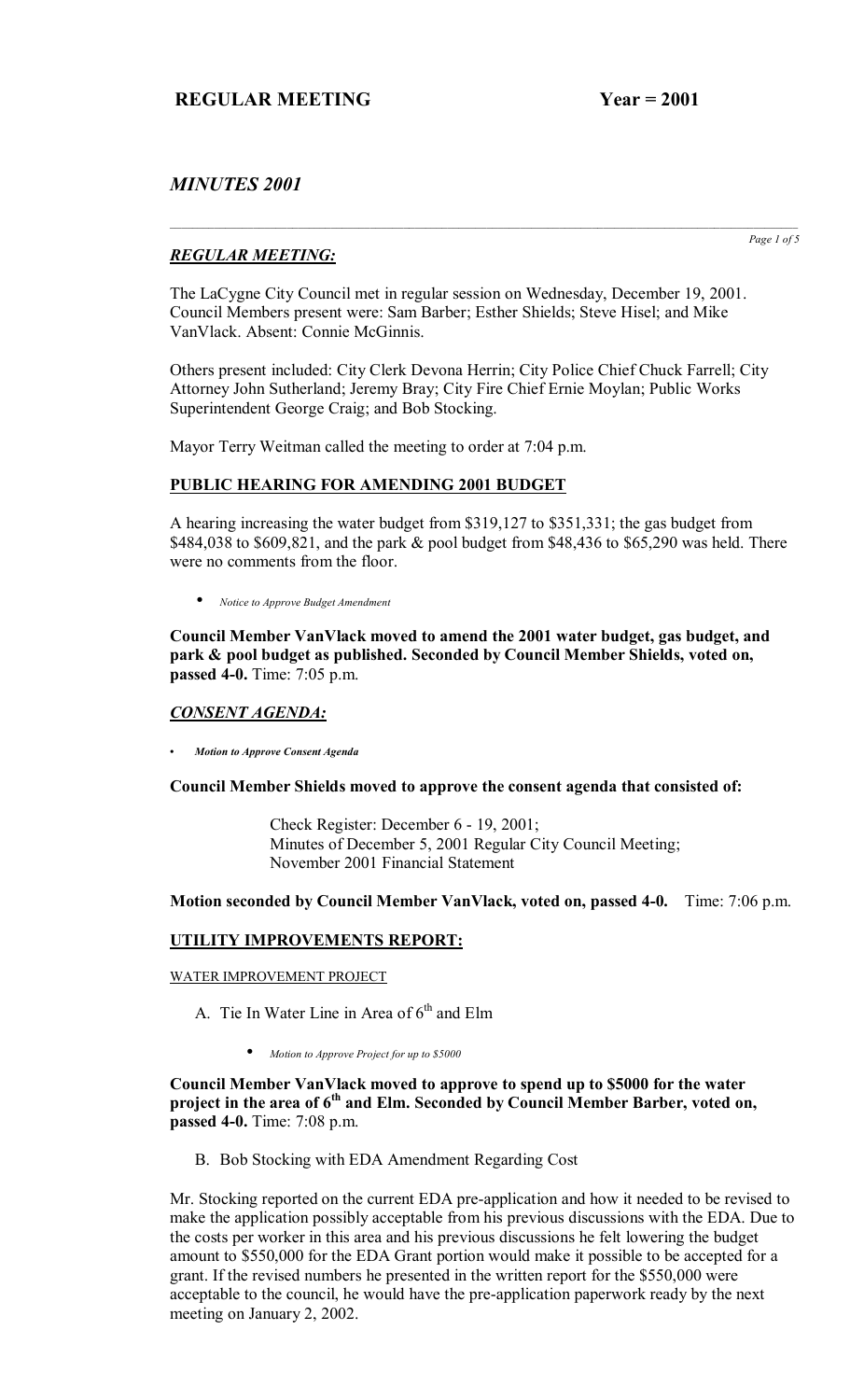• *Motion to Accept Revised Grant as Presented*

**Council Member VanVlack moved to have the revised grant as presented prepared. Seconded by Council Member Shields, voted on, passed 4-0.** Time: 7:12 p.m.

#### GAS IMPROVEMENT PROJECT

City Clerk Herrin presented some forms from Grant Administrator Linda Weldon that need reviewed to help in preparing the gas CDBG application. Discussed having a workshop for input from all council members regarding the needs.

• *Motion to Hold Workshop for Gas CDBG Review*

**Council Member VanVlack moved to hold a city council workshop on December 26, 2001 at 7:00 p.m. to go over the preliminary paperwork for the gas project. Seconded by Council Member Barber, voted on, passed 4-0.** Time: 7:15 p.m.

#### **DISCUSSION FROM THE FLOOR:**

*Page 2 of 5*

Acknowledged Christmas Wishes

Noted the items presented to the city for the holidays, which consisted of cards, candies, and nuts.

## **REPORTS OF CITY OFFICERS***:*

Chief of Police Glenn Farrell

Chief of Police Farrell presented a written report of police activities for the period of December  $1 - 18$ , 2001. He also presented a copy of a letter for vehicle bids he would like to present at the next city council meeting.

• *Motion to Grant Permission for Bids for 2002 Police Vehicle*

## **Council Member VanVlack moved to grant permission for bids for a 2002 police vehicle. Seconded by Council Member Barber, voted on, passed 4-0.** Time: 7:24 p.m.

#### Public Works Superintendent George Craig

Superintendent Craig reported on the following:

- 1. James Hazelet is currently in Emporia preparing for his Class I water exam on Thursday.
- 2. Rob Gavin is going to go over the Hensen Gas Line with Gary Curnutte
- 3. The Post Office has requested a gas line but have to locate a welder, as UCI does not currently have one available.
- 4. Requested permission to look for a couple of trucks for a total cost of less than \$20,000. Discussed types and values of trucks.
- 5. The dump truck is set up with the spreader and ready for bad weather.

a. *Motion to Authorize Search for a Vehicle*

**Council Member VanVlack moved to authorize George Craig to look for some vehicles for public works and bring the results back to the council. Seconded by Council Member Hisel, voted on, passed 4-0.** Time: 7:36 p.m.

6. Commercial Dehumidifier for Water Plant  $-Mr$ . Craig reported the lower area is dripping from the humidity and a dehumidifier would help with the moisture and the equipment effected from the moisture. Presented estimates of \$1250 for 63 pint from Stainbrooks and \$1150 plus freight from Grainger.

<sup>•</sup> *Motion to Purchase Dehumidifier for up to \$1250*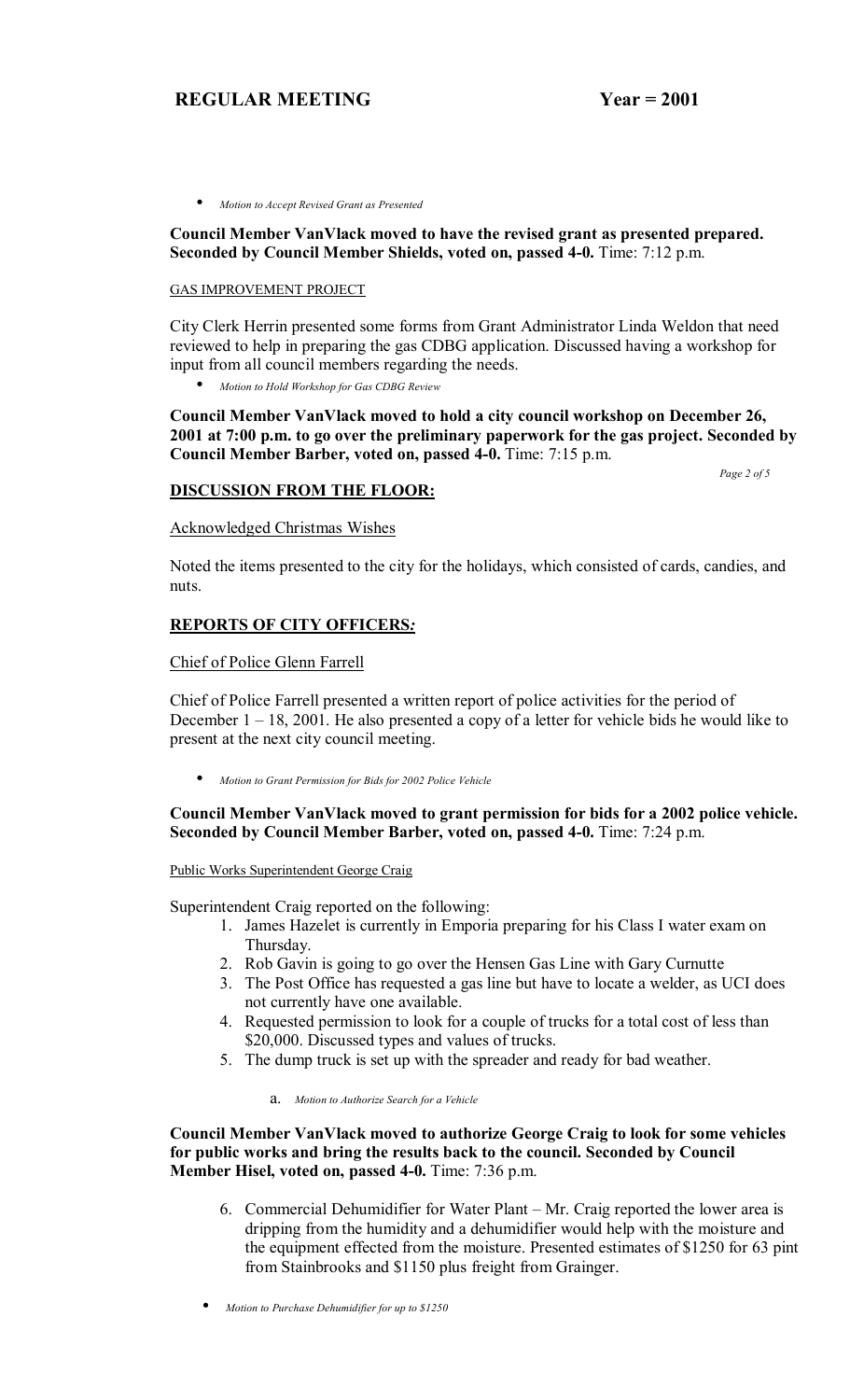#### **Council Member VanVlack moved to purchase dehumidifier for up to \$1250. Seconded by Council Member Shields, voted on, passed 4-0.** Time: 7:37 p.m.

- 7. Clean out Clearwell for Maintenance in Water Plant Mr. Craig reported it was time to clean out the clearwell for maintenance and gave an estimate for the project of \$2500.
- *Motion to Approve Maintenance of Clearwell for up to \$2500*

#### **Council Member VanVlack moved to approve maintenance of the clearwell for up to \$2500. Seconded by Council Member Hisel, voted on, passed 4-0.** Time: 7:38 p.m.

8. Mayor Weitman and council discussed potential problems if there was a gas problem and UCI did not have a certified welder. Asked if there was any written report coming from UCI. The contract with UCI expires February 2002. Referred Gas Committee to look at options for proper coverage for the city.

#### Fire Chief - Ernie Moylan

Fire Chief Moylan reported they needed to service the fire trucks and order about \$1200 of items including a couple of hoses and nozzles, flashlights, boots and gloves.

• *Motion to Purchase up to \$1200 of Fire Equipment*

#### **Council Member Hisel moved to purchase up to \$1,200.00 in fire equipment. Seconded by Council Member Barber, voted on, passed 3-0 (VanVlack Abstained).** Time: 7:53 p.m.  **Page 3 of 5**

# **STANDING COMMITTEE REPORTS***:*

**Cemetery** 

Council Member VanVlack reported the next project for the new part is to try to map out a road after the first of the year.

## *SPECIAL COMMITTEE REPORTS:*

#### Fiesta

Met at regular time. No further decisions made.

Christmas Party, December 8, 2001

Enjoyed by all. Thanked Connie McGinnis for putting it together.

## *UNFINISHED BUSINESS:*

Hudson Ground in Industrial Park Donated to City Fire Station

Discussed and Extended.

## *NEW BUSINESS:*

Application for Cereal Malt Beverage License for 'Bits and Pieces Outpost'

• *Motion to Accept License Pending Approval of Report Information* 

**Council Member VanVlack moved to accept the cereal malt beverage license for ëBits**  and Pieces Outpost' pending approval of report information. Seconded by Council **Member Barber, voted on, passed 4-0.** Time: 7:59 p.m.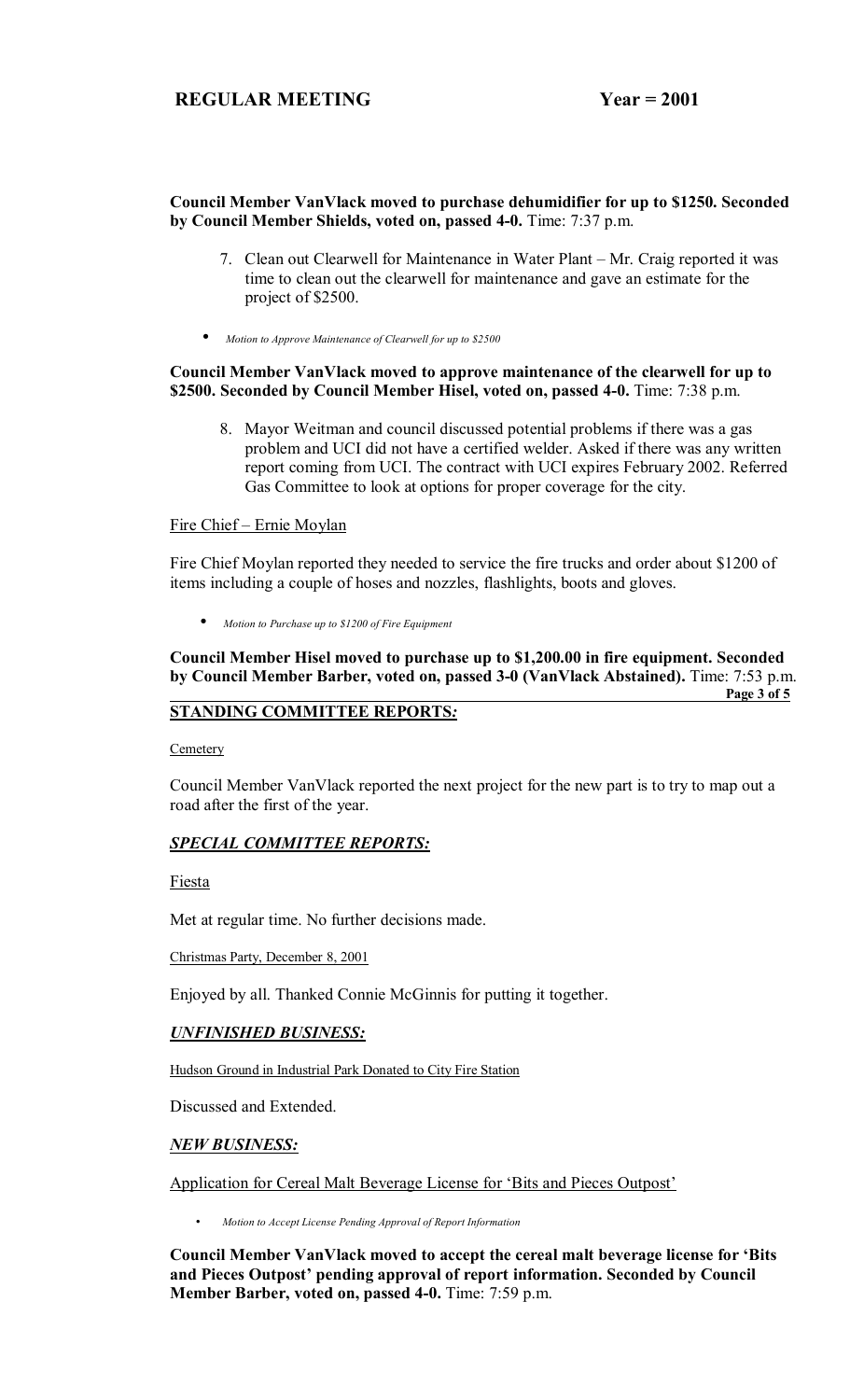Renewal Application for Cereal Malt Beverage License for 'Jim's Food Fair'

• *Motion to Accept License for ëJimís Food Fairí* 

**Council Member VanVlack moved to accept the renewal of cereal malt beverage license**  for 'Jim's Food Fair'. Seconded by Council Member Shields, voted on, passed 4-0. Time: 8:00 p.m.

Renewal Application for Cereal Malt Beverage License for 'Lonesome Dove'

• *Motion to Accept License for 'Lonesome Dove'* 

**Council Member VanVlack moved to accept the renewal of cereal malt beverage license**  for 'Lonesome Dove'. Seconded by Council Member Barber, voted on, passed 4-0. Time: 8:01 p.m.

Housing Authority Board Appointment

Mayor Weitman noted the Senior Housing Authority had recommended Rosie Atwood for another term on the Senior Housing Board. Discussed requirements for serving on the board. Determined it requires being within five miles of the city boundaries and not out of the county per state statute. Cannot make recommendation due to state statute. Will ask Senior Housing Board for suggestions. Requested City Clerk draft letter to Bob Mangold on the Senior Housing Board.

*NEW BUSINESS: (Continued)*

 *Page 4 of 5*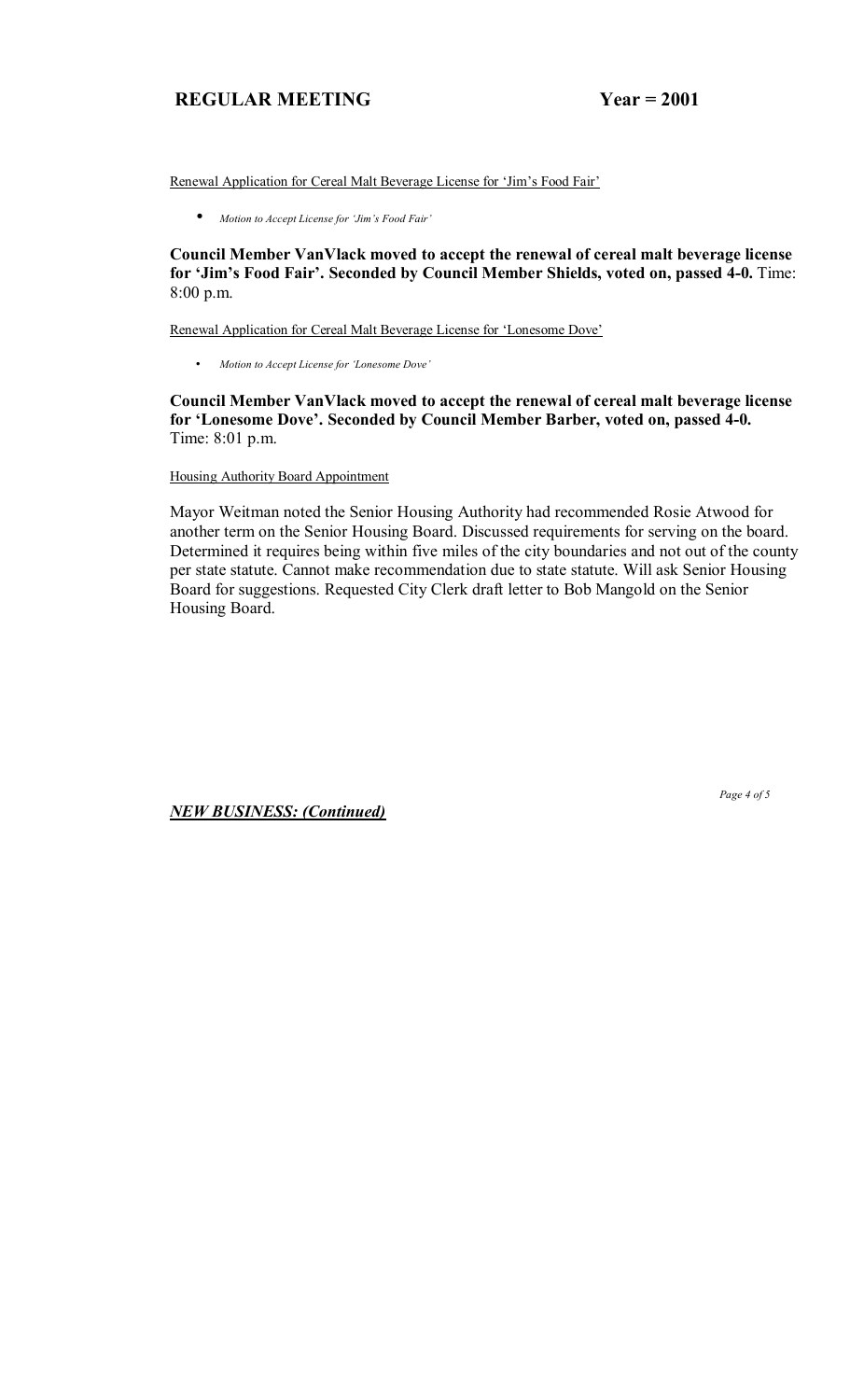#### Park Board Appointments

Mayor Weitman recommended the reappointment of Darlene VanVlack for a two-year term.

• *Motion to Reappoint Darlene VanVlack to Park Board*

**Council Member Barber moved to accept the reappointment of Darlene VanVlack to the Park Board for a two-year term. Seconded by Council Member Shields, voted on, passed 3-0 (VanVlack abstained).** Time: 8:06 p.m.

Mayor Weitman recommended the appointment of Susan Moylan for a two-year term.

• *Motion to Appoint Susan Moylan to Park Board*

**Council Member VanVlack moved to accept the appointment of Susan Moylan to the Park Board for a two-year term. Seconded by Council Member Barber, voted on, passed 4-0.** Time: 8:07 p.m.

Boundary Resolution #262

• *Motion to Accept Boundary Resolution #262*

**Council Member VanVlack moved to accept Boundary Resolution #262. Seconded by Council Member Hisel, voted on, passed 4-0.** Time: 8:14 p.m.

Revitalization Ordinance #1278

• *Motion to Accept Revitalization Ordinance #1278*

**Council Member VanVlack moved to accept Revitalization Ordinance #1278 as presented. Seconded by Council Member Barber, voted on, passed 4-0.** Time: 8:15

Authority to Transfer Excess 2001 Funds

• *Motion to Transfer Excess 2001 Funds*

**Council Member VanVlack moved to allow the maximum year-end transfer from the General Fund to the Capital Improvement and Equipment Reserve Funds. Seconded by Council Member Shields, voted on, passed 4-0.** Time: 8:17 p.m.

#### Capital Tunnel Project

Discussed the letter from the City of Lindsburg, Kansas regarding the pending project at the city capital to place an underground tunnel between state buildings.

• *Motion to Take Subject Under Advisement*

**Council Member VanVlack moved to take the Capital Tunnel Project under advisement. Seconded by Council Member Hisel, voted on, passed 4-0.** Time: 8:20 p.m.

#### **Executive Session**

• *Motion to go into Executive Session*

**Council Member VanVlack moved to go into executive session for legal for up to 20 minutes following a ten-minute break. Seconded by Council Member Hisel, voted on, passed 4-0.** Time: 8:22 p.m.

Extend Executive Session

• *Motion to Extend Executive Session*

**Council Member Shields moved to extend executive session for up to ten minutes. Seconded by Council Member VanVlack, voted on, passed 4-0.** Time 8:52 p.m.

Others invited into or requesting a portion of time included: Police Chief Farrell and City Clerk Herrin.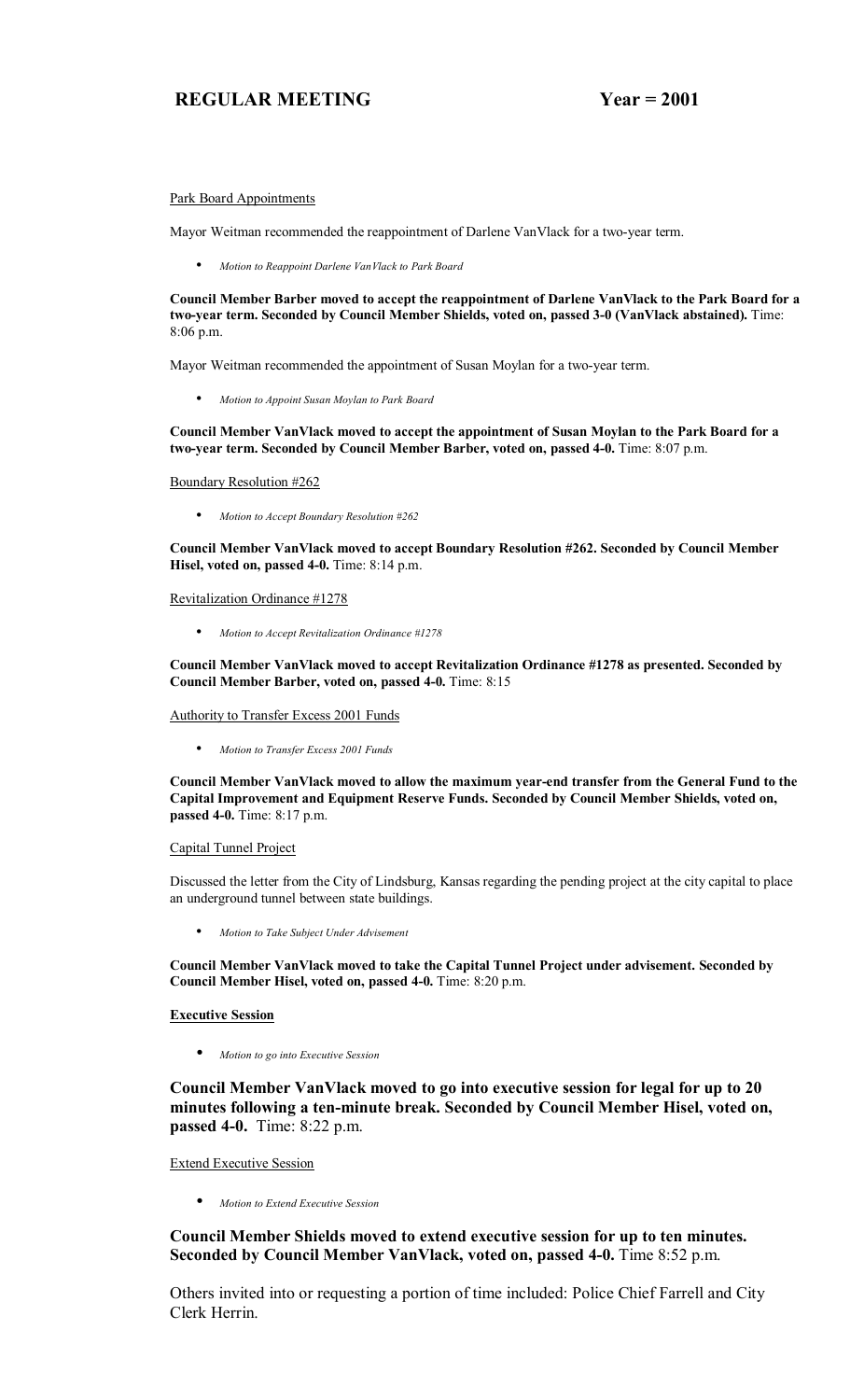**Page 5 of 5 Page 1 <b>Page 5 of 5** 

## Open Session Resumed at 9:02 p.m.

## *OTHER BUSINESS:*

Utility Easement between Loma Farms and City of La Cygne

Discussed utility easement drawn up to provide utility access to a section of property Loma Farms sold to another individual.

• *Motion to Accept Utility Easement Between Loma Farms and City of La Cygne* 

## **Council Member VanVlack moved to accept agreement for grant of easement for the utilities between Loma Farms and the City of La Cygne. Seconded by Council Member Shields, voted on, passed 4-0.** Time: 9:05 p.m

Discussed the wording of the easement further. No other action taken.

#### Danny McElreath and Closing Vine Street on West End

Reviewed and discussed the Planning Commission Minutes of their December 13, 2001 meeting in which they tabled Mr. McElreath's request to close the west end of Vine Street until they could obtain input from the city council. Determined to have the street committee review to include determining what Mr. McElreath's plans were if this part of the street was closed and report back.

# **CITY CLERK'S REPORT:**

Written report included:

a] Authority to Transfer Excess 2001 Funds

# *NOTES AND COMMUNICATIONS TO COUNCIL:*

- a] KDCH, Course on Capital Financing, Thursday, December 27, 2001, Topeka
- b] Planning Commission Meeting Minutes of the December 13, 2001 Meeting
- c] Thank You Letter from the Linda Elder Family
- d] Several Christmas Cards

# *ADJOURNMENT:*

*ï Motion to Adjourn*

#### With no further business, **Council Member Shields moved to adjourn. Motion seconded by Council Member Barber, voted on, tied 2-2 (Yes: Shields & Barber; No: Hisel & VanVlack).**

Mayor Weitman adjourned the meeting at 9:36 p.m.

I, \_\_\_\_\_\_\_\_\_\_\_\_\_\_\_\_\_\_\_\_\_\_\_\_\_\_\_\_\_\_\_\_\_\_\_\_\_\_\_\_, LaCygne City Clerk, do hereby declare the above to be true and correct, to the best of my knowledge, and do hereby subscribe my name this 19<sup>th</sup> day of December 2001.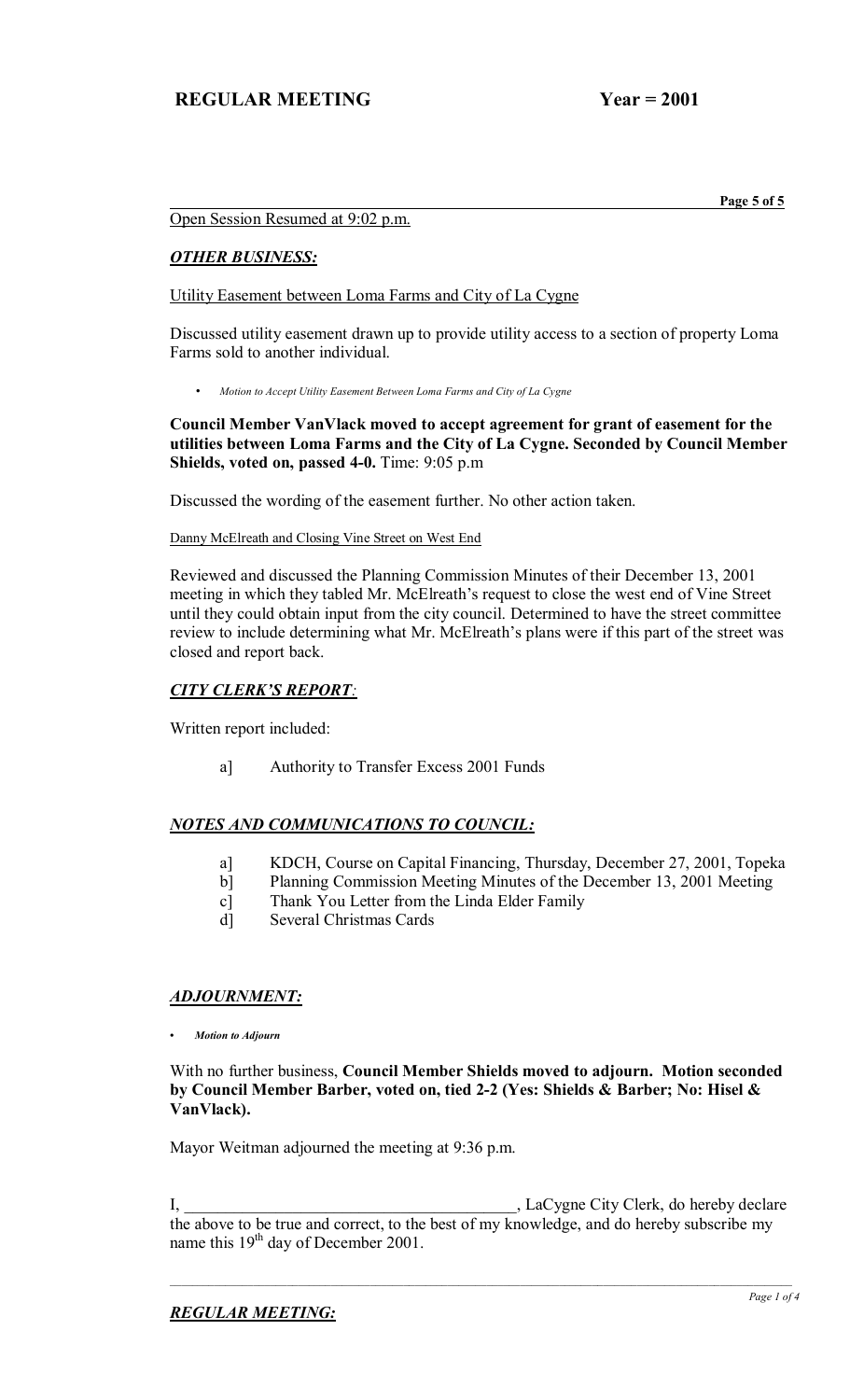The LaCygne City Council met in regular session on Wednesday, December 5, 2001. Council Members present were: Sam Barber; Esther Shields; Connie McGinnis; and Mike VanVlack. Absent: Steve Hisel.

Others present included: City Clerk Devona Herrin; Public Works Superintendent George Craig; City Attorney John Sutherland; City Police Chief Chuck Farrell; Jeremy Bray; Jennifer McDaniel; Kim Wilmurth; LeRoy Turpen; Mike DeMott; Rob Gavin; and, Bob Stocking.

Mayor Terry Weitman called the meeting to order at 7:00 p.m.

## *CONSENT AGENDA:*

*ï Motion to Approve Consent Agenda*

# **Council Member Shields moved to approve the consent agenda that consisted of:**

Check Register: November  $22 -$  December 5, 2001; Minutes of November 21, 2001, Regular City Council Meeting;

**Motion seconded by Council Member McGinnis, voted on, passed 4-0.** Time: 7:02 p.m.

## **REPORTS OF CITY OFFICERS***:*

Police Chief Chuck Farrell Jr

Handed out and gave oral police activity report for the month of November.

## **DISCUSSION FROM THE FLOOR:**

Mike DeMott Regarding Easements for Utilities

Mr. DeMott reported that a phone line had been cut by a neighbor which created a phone stub-off in his yard. He asked why the easement lines were not marked by the city to avoid this from happening. Discussed the block in question and determined the two different sides of the block were not the same size and this moved the easement area further east than the block just north of this block in question. The utilities were laid years ago and the electric company did not catch the difference in the layout of the block. Codes Officer Farrell reported the phone company had investigated and it was his understanding the phone stub was going to be moved and the phone line moved into the easement area but at the time the original line was laid it was thought to be in the correct area. Mr. DeMott thanked the council for their time and left.

## **REPORTS OF CITY OFFICERS***: (Continued)*

#### Public Works Superintendent George Craig

Mr. Craig reported the following:

- 1. The City Public Works Employees had received their new uniforms and were wearing them.
- 2. Currently purchased paint and painting the inside of the water plant.
- 3. Continuing to look for computer estimates for the water plant.
- 4. The tritrator is up and running.

# **STANDING COMMITTEE REPORTS:**

**Cemetery** Noted the new part looks really nice.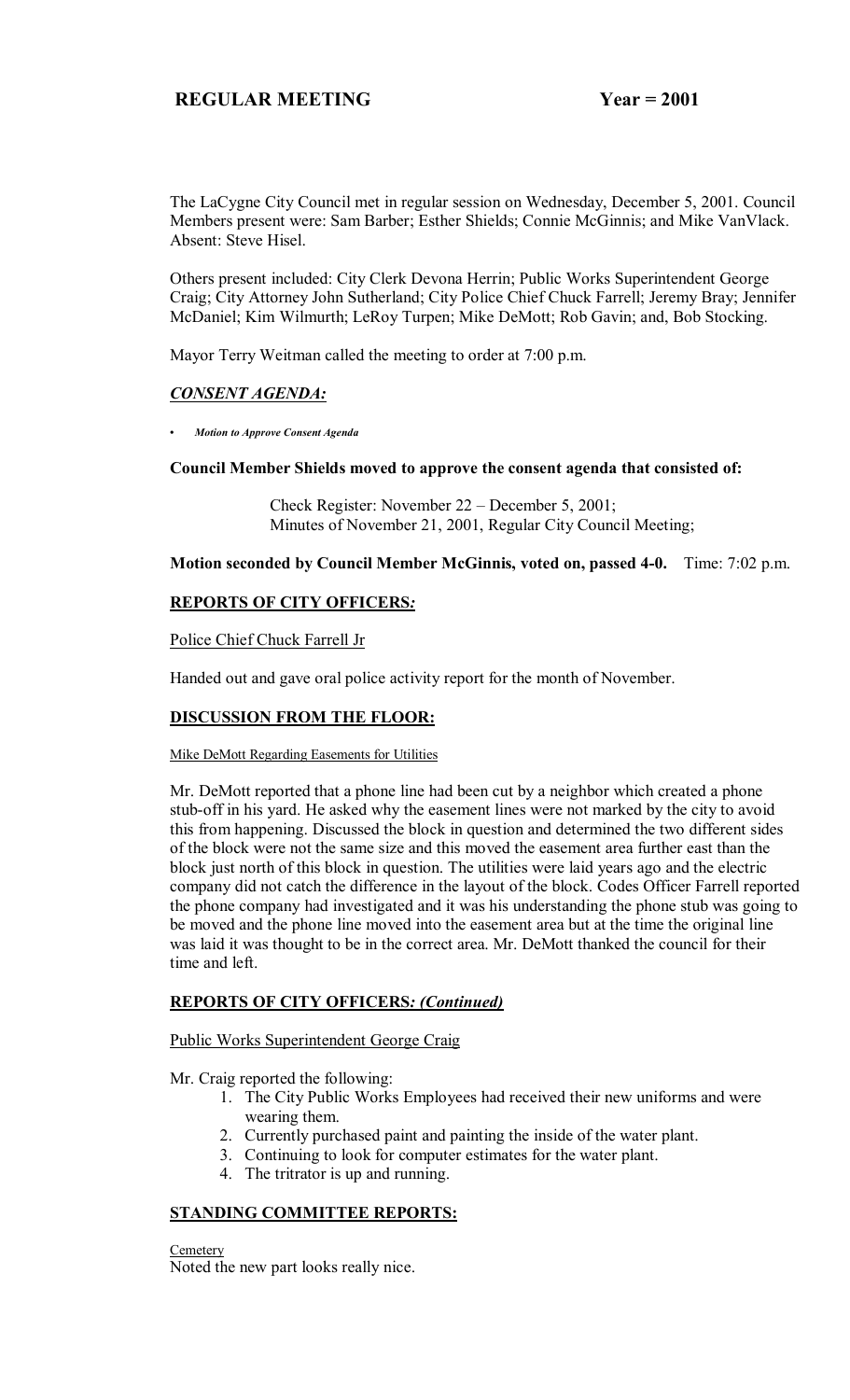# **SPECIAL COMMITTEE REPORTS:**

#### Fiesta

Council Member McGinnis reported the next meeting is next Wednesday night at City Hall.

Christmas Party, December 8, 2001

Council Member McGinnis reported everything is in order for the party. It is this Saturday in the Community Building at 6:30 p.m. There will be door prizes this year.

## *UNFINISHED BUSINESS:*

**Page 2 of 4 Page 2 of 4** 

Hudson Ground in Industrial Park Donated to City for Fire Station

Determined the property of 1- $\frac{1}{2}$  acres was donated to the city in 1996 for a fire station. Discussion took place to attempt to target a year when it might be possible to build a new fire station. Council Members Barber and VanVlack will talk further with Mitch Clark with Hudson Farms and report back before making any decision on what to do with the property.

## **NEW BUSINESS:**

Invitation to Ash Grove Customer Appreciation Dinner, December 18, 2001, from 11 a.m. to 1 p.m., at the Plant

Discussed. No one confirmed attending due to other conflicts.

Application for Cereal Malt Beverage License for KCS Lonesome Dove Saloon - Wilmurth, Kimberly D

Police Chief Farrell reported the bar had received their state liquor license and the report came back ok.

• *Motion to Approve Cereal Malt Beverage License for KCS Lonesome Dove Saloon*

**Council Member VanVlack moved to approve the liquor license for Lonesome Dove Saloon. Seconded by Council Member Barber, voted on, passed 4-0.** Time: 7:21 p.m.

Application for Renewal of Cereal Malt Beverage License for Casey's

• *Motion to Approve Renewal of Cereal Malt Beverage License for Caseyís*

Council Member Barber moved to approve the liquor license renewal for Casey's. **Seconded by Council Member McGinnis, voted on, passed 4-0.** Time: 7:22 p.m.

Application for Renewal of Cereal Malt Beverage License for Stub's Market

 $\bullet$  *Motion to Approve Renewal of Cereal Malt Beverage License for Stub's Market* 

Council Member Shields moved to approve the liquor license renewal for Stub's **Market. Seconded by Council Member VanVlack, voted on, passed 4-0.** Time: 7:23 p.m.

Application for Renewal of Cereal Malt Beverage License for Loma Farms

• *Motion to Approve Renewal of Cereal Malt Beverage License for Loma Farms*

**Council Member Barber moved to approve the liquor license renewal for Loma Farms. Seconded by Council Member VanVlack, voted on, passed 4-0.** Time: 7:24 p.m.

City Clerk Herrin to Attend "Sales & Withholding Tax Workshop" Pittsburg, KS. December 13, 2001, 10:00 A.M. and Visit to Girard City Hall for Year End Summit Report Review for CPA Data

• *Motion for City Clerk to Attend Workshop and Visit Girard City Hall*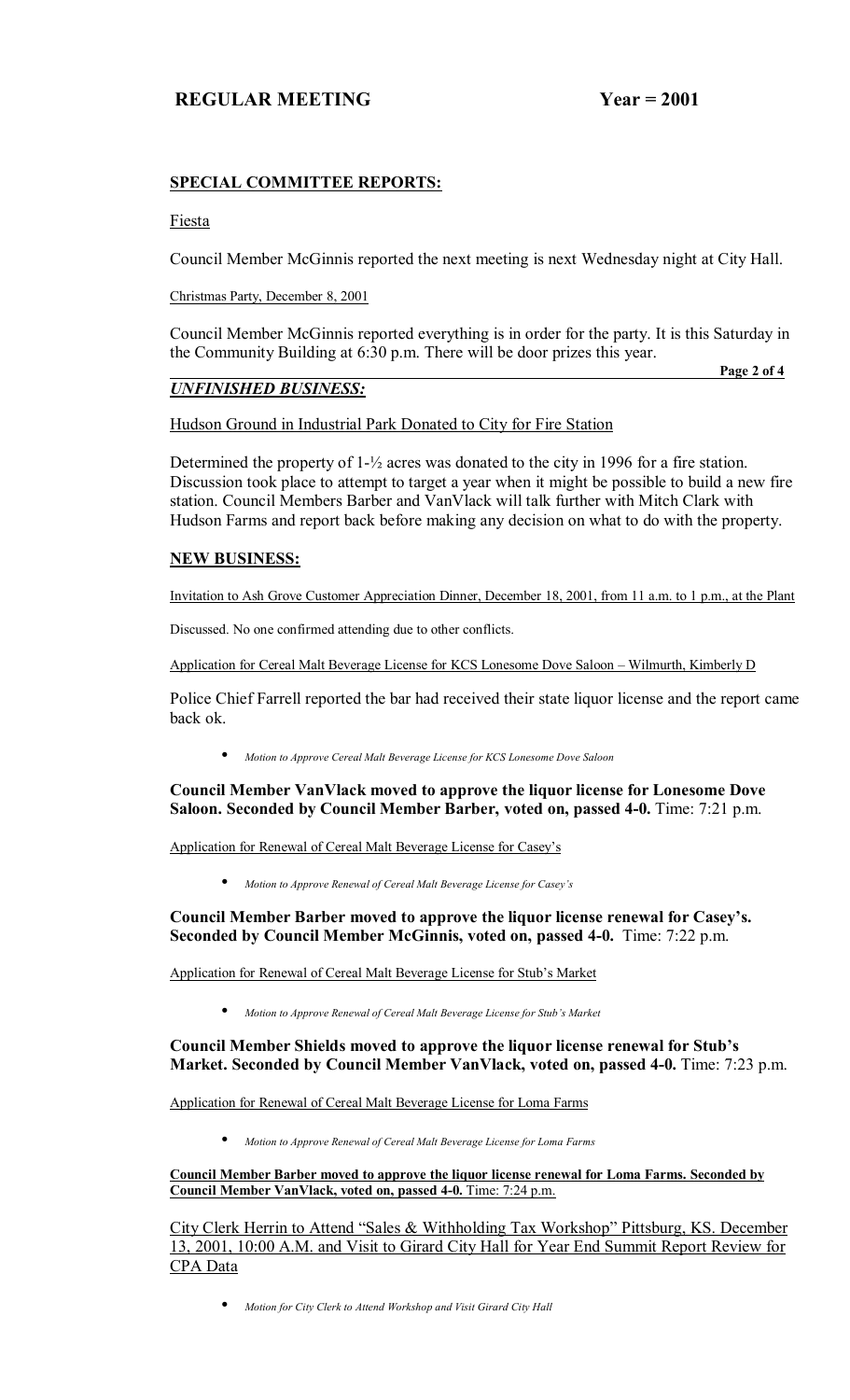**Council Member Shields moved to allow City Clerk Herrin to attend workshop in Pittsburg and visit to Girard City Hall on December 13, 2001 with mileage and meals. Seconded by Council Member VanVlack, voted on, passed 4-0.** Time: 7:25 p.m.

Holiday Message from City in Newspaper

Discussed placing Holiday Message Advertisement in the Official Newspaper and which one to chose from.

Motion for Holiday Message Titled 'Peace on Earth' at a cost of \$30

Council Member McGinnis moved to place the Holiday Message 'Peace on Earth' in the **newspaper not to exceed a cost of \$30.00. Seconded by Council Member Shields, voted on, passed 4-0.** Time: 7:29 p.m.

*TEN MINUTE BREAK* 

 **Page 3 of 4**

• *Motion for Ten Minute Break*

**Council Member VanVlack moved to take a ten-minute break. Seconded by Council Member Barber, voted on, passed 4-0.** Time: 7:30 p.m.

Open Session Resumed at 7:40 p.m.

*EDA WATER GRANT - BOB STOCKING* 

Mr. Stocking reported the paperwork submitted to the EDA is still in limbo, as congress has not passed the October 1<sup>st</sup> Budget yet. He had spoke with a Paul Hildabrant in the Columbia office who had been going forward and reviewing the grants waiting for the budget. Mr. Stocking reported Mr. Hildabrant had felt the \$860,00 was too much to ask for based on the number of jobs in the area that would be helped with the monies. Mr. Stocking did report that it was possible that with the city having proceeded with the bonds for part of the water improvements to just ask for around \$500,000 for the water tower and items in that area and it might be possible.

Would like to amend the budget request at the next city council meeting to that lower amount. There is always the possibility if the EDA budget has some monies left over they will go for a different amount a little higher as they have some freedom to make changes in the amounts determined, unlike other grants where it is just yes or no for the amount applied for. Consensus was to make the change and Mr. Stocking will return on the  $19<sup>th</sup>$  with the necessary paperwork.

## **ENGINEERS REPORT - ROB GAVIN**

CDBG Sewer Grant - State Revolving Loan - EDA Grant

Mr. Gavin reported the final plans on the lagoon were on the way to the state. Also reported he would be making a dispersement request for approximately \$15,000. This is to pay for the part of the Sewer Project in Block 68. The city council has already approved the paperwork for any dispursements from the SRF.

Mayor Weitman noted, with a rough estimate, this method is close to the budgeted cost. Requested the Street Committee to review and include the Pharmacy owner with the review and report back to Kirkham Michael within a week.

#### Gas Improvement Project

Mr. Gavin reported they are gathering the data for the project. Also, trying to set up a meeting with someone in KCC for their input and a letter from them of what they would like to see improved.

 $6<sup>th</sup>$  Street Improvement Project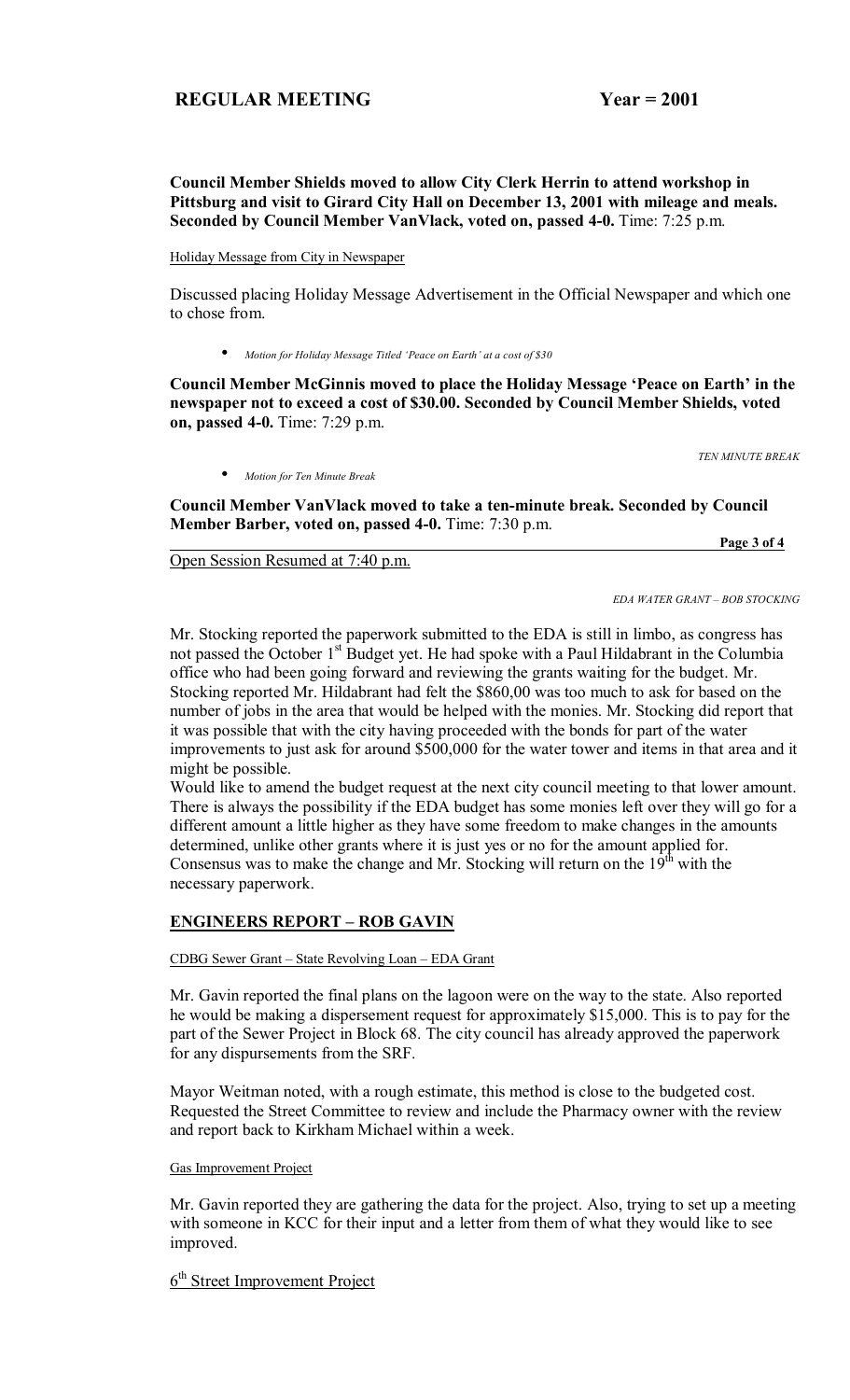Mr. Gavin reported Kirkham Michaels is currently working with the Post Office Architect with the depth of the culvert on  $6<sup>th</sup>$  Street.

## **Executive Session**

• *Motion to Go Into Executive Session*

**Council Member VanVlack moved to go into executive session for discussion of personnel, and legal for up to thirty-five minutes and inviting Rob Gavin for a portion of the session. Seconded by Council Member Shields, voted on, passed 4-0.** Time: 7:52 p.m.

Others invited into or requesting a portion of time included: City Clerk Herrin and Rob Gavin.

Open Session Resumed at 8:27 p.m.

*CDBG SEWER GRANT - STATE REVOLVING LOAN - EDA GRANT* 

Contract Amendment Request to KDOC&H

• *Motion to Extend Contract to KDOC&H for six months*

**Council Member VanVlack moved to extend for six months the contract request for the CDBG Sewer Project. Seconded by Council Member Barber, voted on, passed 4-0.** Time: 8:29 p.m.

CDBG Cash Disbursement Request

• *Motion for CDBG Cash Disbursement Request*

**Council Member VanVlack moved to approve the CDBG cash disbursement request of \$21,714. Seconded by Council Member Shields, voted on, passed 4-0.** Time: 8:30 p.m.

# *OTHER BUSINESS:*

 **Page 4 of 4**

Casey's Request for Scanned Signatures on Liquor License

City Clerk Herrin reported Casey's Stores had asked if the city would allow computerscanned signatures on next year's liquor license. An attempt had been made to check with the state ABC Office and there had been no response.

• *Motion to Permit Scanned Signatures Contingent on State Approval*

**Council Member Shields moved to permit scanned signatures on liquor license contingent on written state approval. Seconded by Council Member VanVlack, voted on, passed 4-0.** Time: 8:33 p.m.

Planning & Zoning Workshop, November 27, 2001

Discussed Planning & Zoning Workshop agenda from those who attended on November 27, 2001. Those in attendance were: City Attorney John Sutherland, Rob Gavin, Connie McGinnis, Tammy Lyons, Kenny McClanahan, and City Clerk Herrin.

## **CITY CLERK'S REPORT:**

Reminders:

-

- a] Public Hearing to Amend 2001 Budget on December 19, 2001
- b] Planning Commission Public Hearing on Land Use Maps, December 13, 2001

Postponed to the January 10, 2001 Planning Commission Date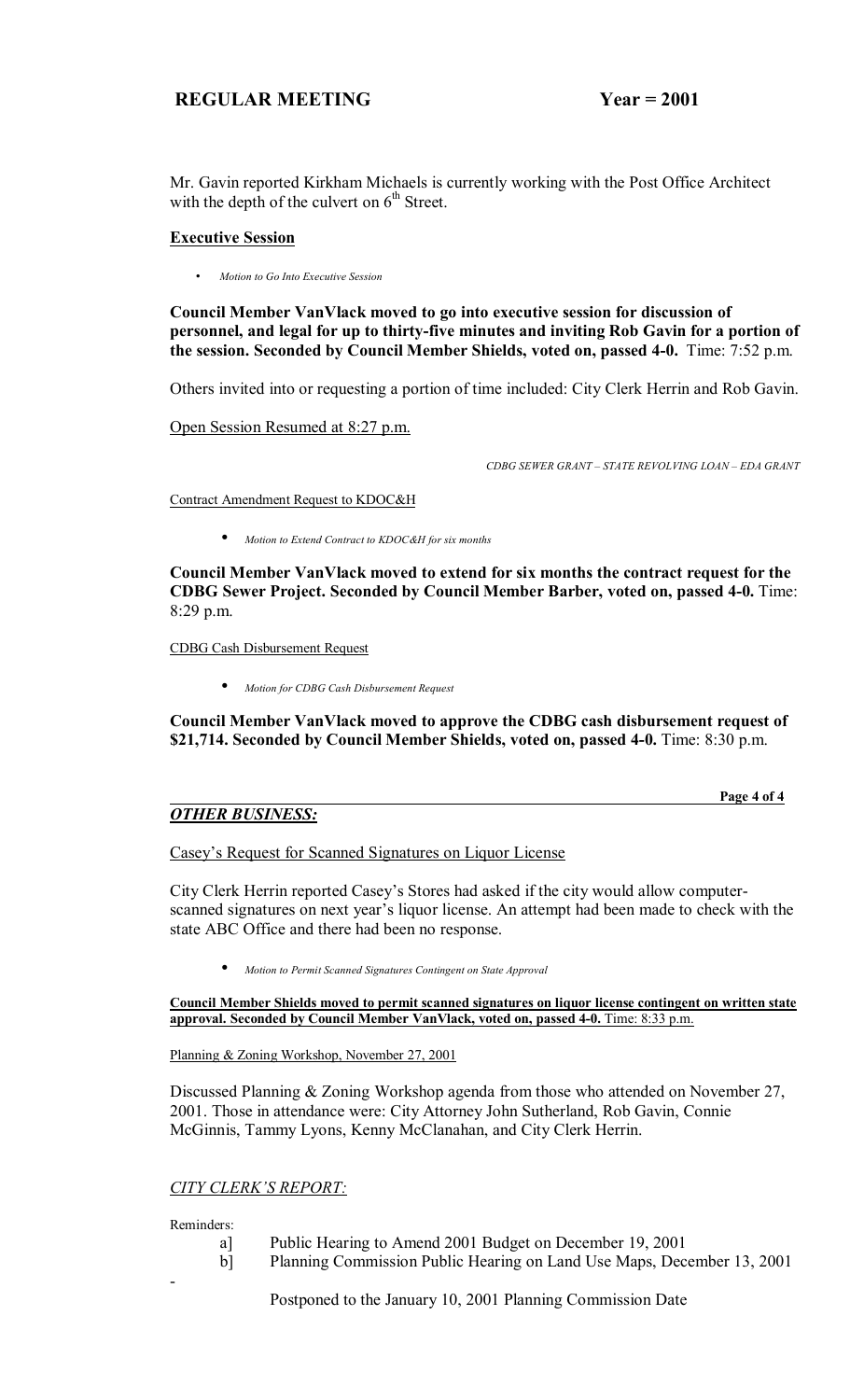## *NOTES AND COMMUNICATIONS TO COUNCIL:*

- A] Douglas & Sons Heating & A/C, offering Annual & Bi-annual Maintenance
- b] KDA Letter Regarding Flood Plain Regulations
- c] IIMC News Digest November 2001, 'Who Is My Boss'
- d] Mound City District #4 Library  $125<sup>th</sup>$  Anniversary Celebration Invitation
	- e] "League News" Volume 6, Number 20, November 26, 2001
- f] Mid-America Pool Renovations, Inc. Letter Regarding Field Report on Swimming Pool
	- g] Certificates of Training for James Hazelet and Gary Curnutte

## *ADJOURNMENT:*

*ï Motion to Adjourn*

With no further business, **Council Member Barber moved to adjourn. Motion seconded by Council Member Shields, voted on, 2-2 (Council Members VanVlack and McGinnis: No)**

Mayor Weitman adjourned the meeting at 8:45 p.m.

I, LaCygne City Clerk, do hereby declare the above to be true and correct, to the best of my knowledge, and do hereby subscribe my name this 5th day of December 2001.

*Page 1 of 4Pages*

# *REGULAR MEETING:*

The La Cygne City Council met in regular session on Wednesday, November 21, 2001. Council Members present were: Mike VanVlack; Sam Barber; Connie McGinnis; Esther Shields; and, Steve Hisel.

Others present included: City Clerk Herrin; Public Works Superintendent Craig; City Police Chief Farrell; Rob Gavin; Dave Malone; City Attorney Sutherland; Travis Robbins; LeRoy Turpen; Ward Allen; Eddie Andersen; Terry Holmes; Glenn Warford; and Jennifer McDaniel.

Mayor Terry Weitman called the meeting to order at 7:00 p.m.

## *CONSENT AGENDA:*

*ï Motion to Approve Consent Agenda*

#### **Council Member Shields moved to approve the consent agenda that consisted of:**

 Check Register: November 15 - 21, 2001; Minutes of November 14, 2001, Regular City Council Meeting; October 2001 Financial Statement

**Motion seconded by Council Member Barber, voted on, passed 5-0.** Time: 7:02 p.m.

#### FINANCIAL ANALYSIS - DAVE MALONE, COOPER MALONE MCCLAIN INC

Dave Malone presented a letter with his presentation regarding financing of the proposed water system improvements. He discussed the options of Utility Revenue Bonds or General Obligation Bonds. Reviewed the rate increase of this year to cover the costs of the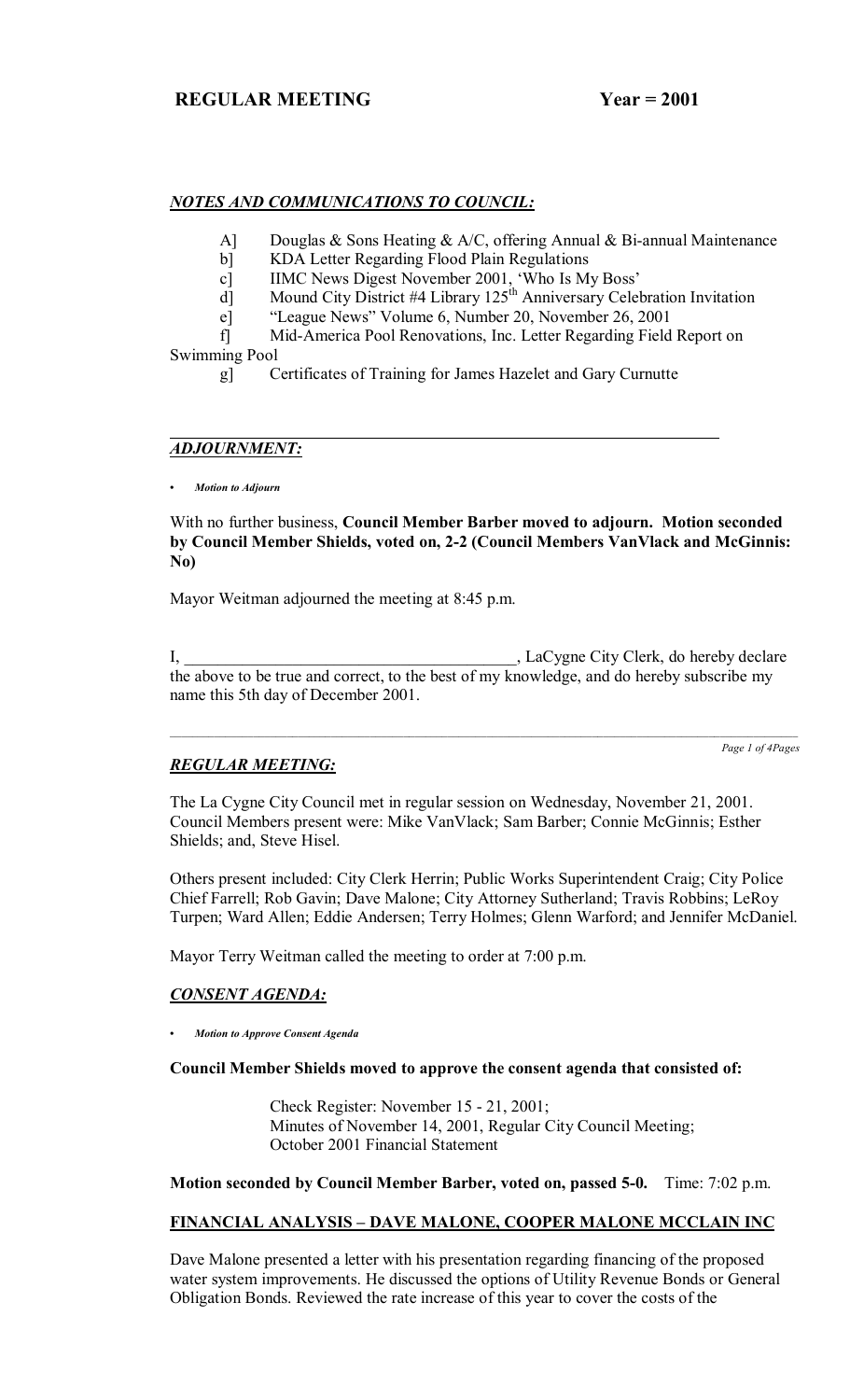improvements; however, was unsure just how much the rural water districts would be continuing to share in the costs once the PWWD #13 became active. His figures were based on a \$500,000 project.

Reported that to move forward with the project to include the two repairs just completed that were originally part of the project the city could issue temporary notes to handle the current expenses incurred. Recommended going with \$100,000 in Temp Notes to move forward with the incurred expenses any other section of the project that would require attention prior to completing the bonds for up to this limit. This can be accomplished by passing an ordinance in accordance with K.S.A. 65-163u authorizing improvement to the public water supply system operated by the city, the issuance of general obligation bonds of the city, to pay a portion by the issuance of temporary improvement notes. The ordinance would then be published and could close on the temp notes by the middle of December. The bonds are based on an interest rate of  $4\frac{1}{4}$  - 5% depending on the time length of the bond. The interest rates are estimated on the high side.

• *Motion to Approve Ordinance 1277 Authorizing Water Improvements, G.O. Bonds, & Temp Notes*

**Council Member Barber moved to approve Ordinance 1277 subject to proper legal review and approval. Seconded by Council Member VanVlack, voted on, passed 5-0.**  Time: 7:16 p.m.

## **RURAL WATER DISTRICT #1 REGARDING ANNEXED PROPERTIES**

Ward Allen, Terry Holmes, Glenn Warford, and RWD Chairman Eddie Andersen represented Rural Water District #1. Mayor Weitman gave review of what led to this point of discussing the water issues for the properties annexed east of town, which was to handle future sanitation issues in the area. These sanitation issues led to the annexation process, and then to the water district system for this area. The Water Committee and Mayor met with the RWD Board and compared appraisals. The City had an estimated value of \$14,000 and the RWD had an estimated value of \$29,000. The next step is the third party appraisal and don't really want to add this expense if there is some other way to reach an agreement. Is there room left for negotiation?

Eddie Andersen responded there is always room for negotiation. Wondered if either appraisal is right as felt to be that far apart something had to be left out, or added to one or the other or both. Noted that with future possible growth in this area whatever is done here is going to set precedence and affect the RWD again. Can both appraisers compare? City Attorney Sutherland and Rob Gavin noted this would be ok. RWD and Council concurred to have appraisers compare as to why the difference. City Attorney Sutherland asked that Rob and RWD set it up with the RWD appraiser.

Discussed the water service would be taken over by the city when the agreement was worked out.

 *Page 2 of 4* 

## **DISCUSSION FROM THE FLOOR:**

Kent Wade, Regarding Opening 8<sup>th</sup> Street between Locust

Kent Wade was not present.

## **ENGINEERS REPORT, ROB GAVIN WITH KIRKHAM MICHAELS**

**CDBG Sewer Grant - State Revolving Loan - EDA Grant**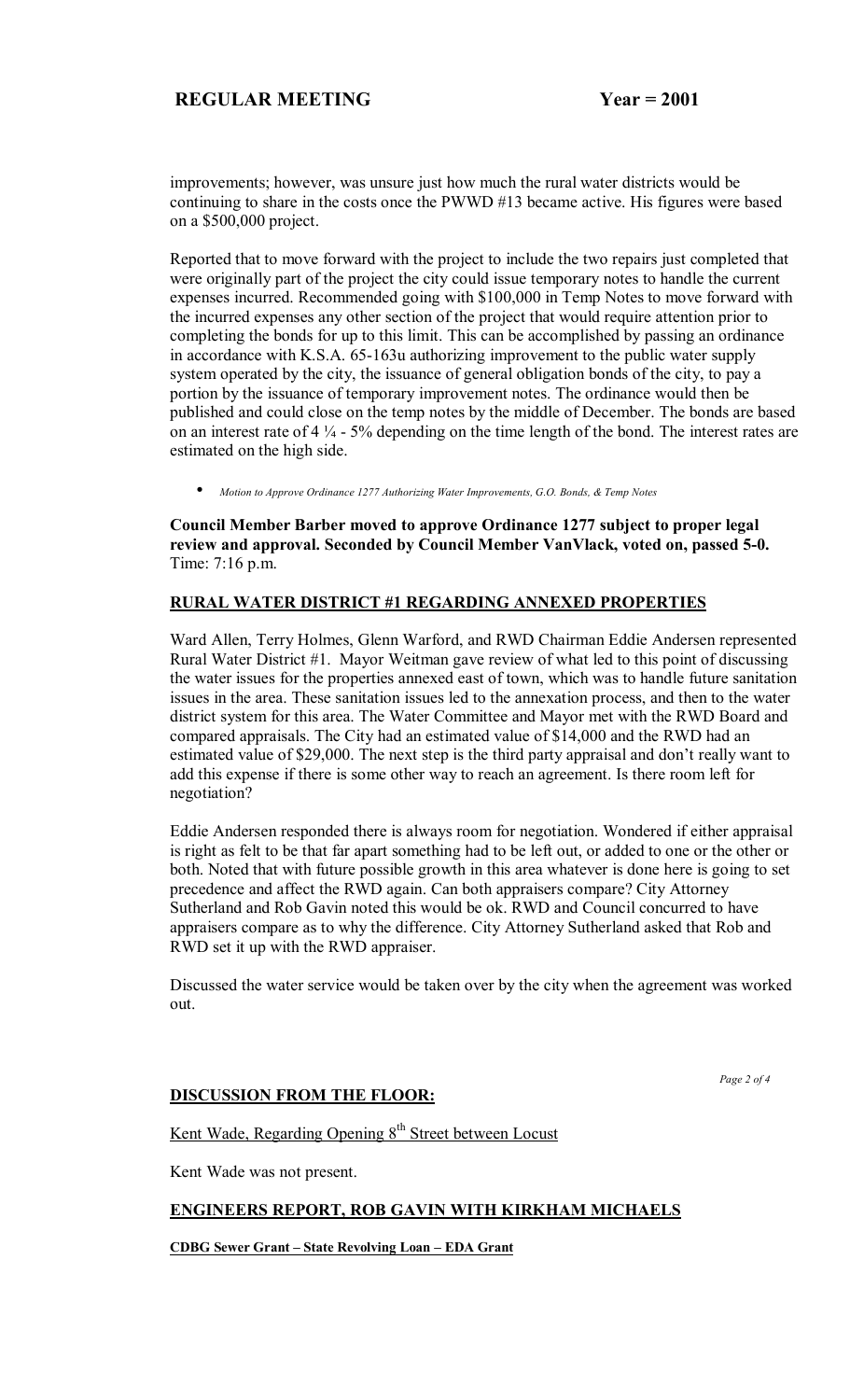Mr. Gavin reported they had received initial good news on the soil content. It appears to be in good condition for permeability. They have called KDHE and will be sending the info they have ready with the soil test to follow to keep it moving.

#### **Water Improvement Project**

Mr. Gavin asked the council to determine what would be included in the project and passed out a worksheet of all of the items they had reviewed for the project when they were attempting to get a grant from CDBG. Discussed the \$500,000 limit of the Ordinance #1277 and the need to adjust this limit to include any distribution repairs.

• *Motion to Amend Ordinance #1277 for Estimated Cost not to Exceed \$810,000*

## **Council Member Barber moved to amend Ordinance #1277 so that estimated cost of water project does not exceed \$810,000.00 subject to prior legal review and approval. Seconded by Council Member McGinnis, voted on, passed 5-0.** Time: 7:50 p.m.

## **Gas Improvement Project**

Mr. Gavin explained that a grant for this project would need to be submitted to KDHE by February 15, 2002, and the engineering part of the paperwork would be done by January 15, 2002. Kirkham Michael Engineers Inc proposes a contract to investigate and report on the preliminary work for a cost of \$3500.00. This report would look at all the gas needs and break the total issues into portions due to total size and cost to do the whole project. The worst parts would be submitted for CDBG grant first. Then another portion can be applied for the next year.

• *Motion for Kirkham Michael Engineering Contract for Preliminary Work for \$3500*

**Council Member VanVlack moved to have Kirkham Michael Engineering do the preliminary gas report for \$3500. Seconded by Council Member Barber, voted on, passed 5-0.** Time: 7:52 p.m.

# **6th STREET PROJECT**

Rob Gavin, Kirkham Michael Engineers, reported they are working with the postal architect on the size of the drainage pipes.

## **CDBG Sewer Grant – State Revolving Loan – EDA Grant**

Rob Gavin reported the sewer project at the post office site was not totally complete yet. There was one sewer line that is still not sealed on the old sewer main so they are holding \$800 from the total cost of the project payment until this is completed.

# *REPORTS OF CITY OFFICERS:*

## Public Works Superintendent George Craig

Reported on the following:

- 1. Received an estimate of \$8,500 on a six foot chain link fence with three drive in gates and two walk in gates but found will need a third walk in gate. Will continue to get more estimates.
- 2. Have the Christmas lights up.
- 3. The previously approved rear end for the white truck for \$1200 was no longer available. However, Chris Trinkle will rebuild the rear end at a cost of \$700 so going with that.
- 4. The backwash pump has been installed and it has improved the flow with more even water levels.
- 5. Approximately sixty days ago the tritrator went down. James tore it apart and learned it will cost \$700 to repair it with possibly another \$400 for a sensor if it is bad too.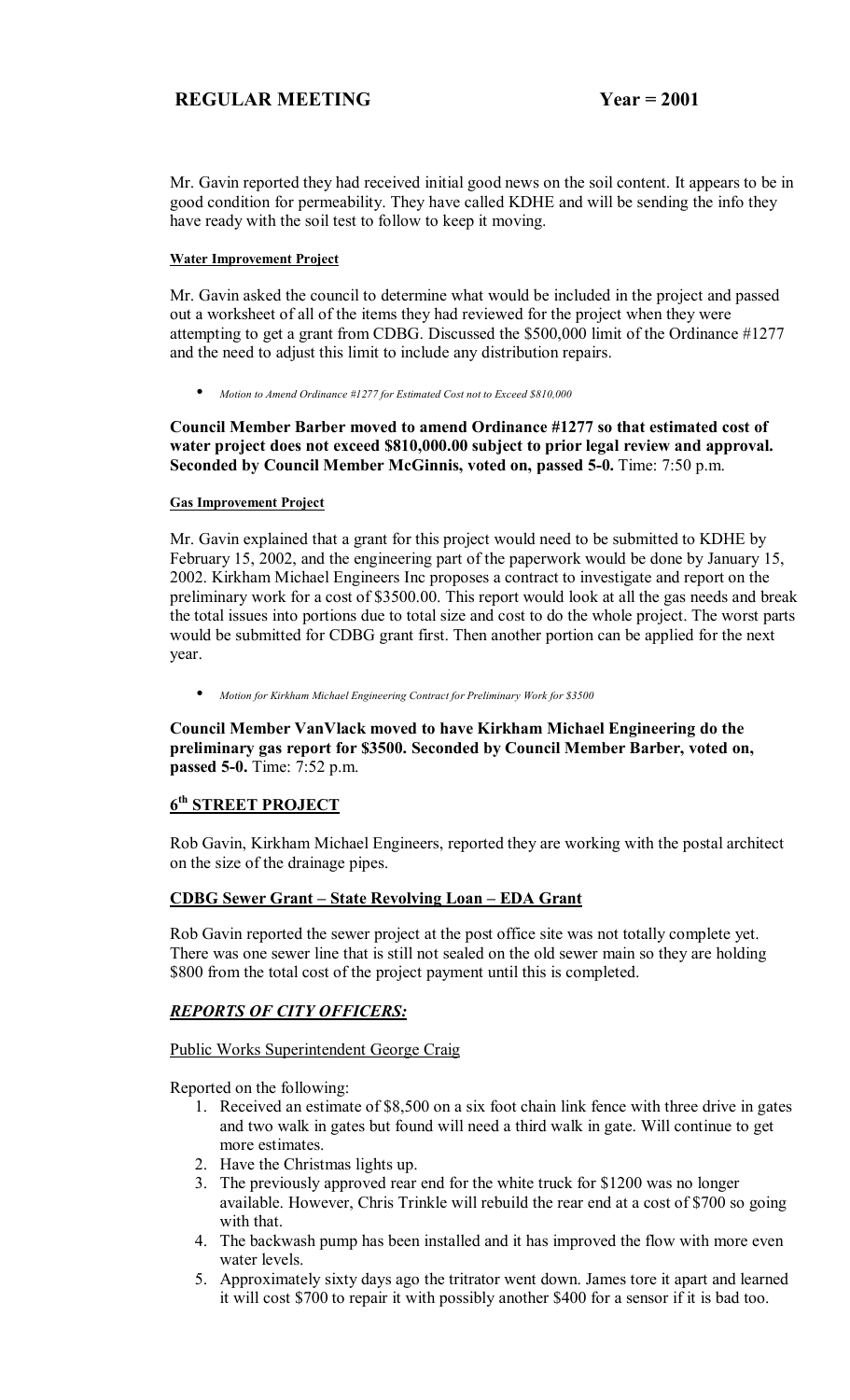Will not know if the sensor is bad until it is checked after repairs are started. To buy a new one is less than \$1000.

## *REPORTS OF CITY OFFICERS: (Continued)*

a. *Motion to Purchase a New Tritrator*

## **Council Member Shields moved to purchase a new tritrator for up to \$1,000. Seconded by Council Member VanVlack, voted on, passed 5-0.** Time: 8:01 p.m.

Council Member VanVlack noted James Hazelet takes pride in his work and they really appreciate it.

Discussed looking for a computer for the tritrator readings. Rob Gavin noted the computer needs to be compatible with the updates being set up to be done. Council asked they review needs with costs, then report back at the next meeting.

## *STANDING COMMITTEE REPORTS:*

**Street** 

Council Member VanVlack reported the rest of the patch material had been used to spot repair Park Street.

#### **Cemetery**

Mayor Weitman noted the work done on the new part of the cemetery looks nice.

#### Public Safety

Discussed date and time to test storm sirens with notice in the papers. Noted the national weather council tests the first Wednesday of each month.

• *Motion to Set Date of First Wednesday of Each Month and Time at 11:00 A.M.*

**Council Member VanVlack moved to set date to test storm sirens for the first Wednesday of each month at 11:00 a.m. Seconded by Council Member McGinnis, voted on, passed 5-0.** Time: 8:12 p.m.

#### *SPECIAL COMMITTEE REPORTS:*

Christmas Party, December 8, 2001

Council Member and Party Chairman McGinnis reported the invitations were out and they were working on entertainment. Asked Rob Gavin to play for a while.

#### *UNFINISHED BUSINESS:*

None

#### *NEW BUSINESS:*

#### Hudson Ground in Industrial Park Donated to City for Fire Station

Council Member VanVlack reported the Mitch Clark had asked him if the city had decided not to build a fire station on the donated Hudson ground for a fire station was the city going to give the land back to the Hudson's?

 *Page 3 of 4*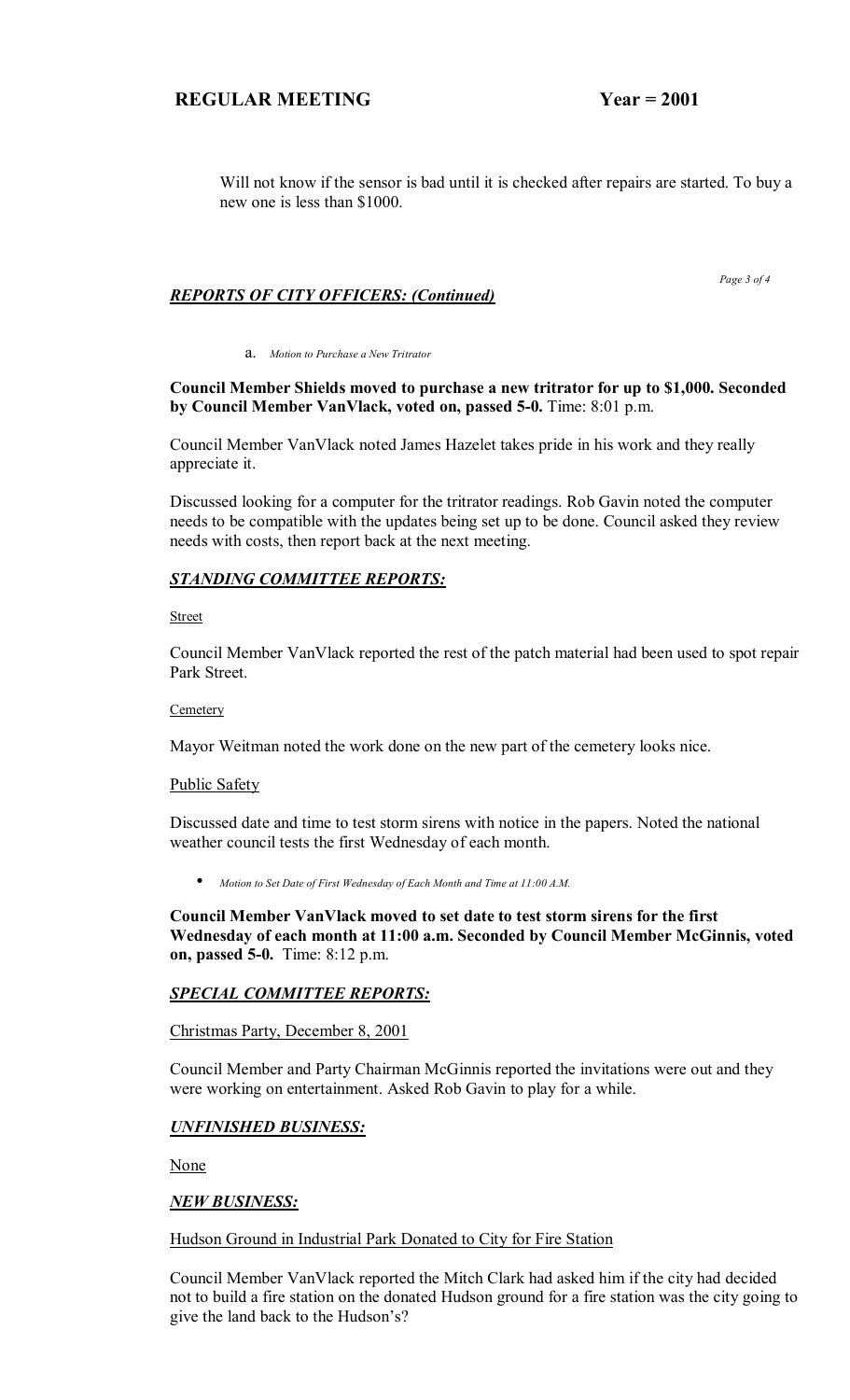Discussed. When a new station could be built was still indefinite. Asked city clerk and attorney to review deed and report back at the next meeting.

#### Christmas Bonus for City Employees

Council members discussed methods and amounts to consider for Employee Christmas Bonus

• *Motion to Give City Employees \$50 for a Christmas Bonus* 

#### **Council Member VanVlack moved to give city employees \$50 for a Christmas bonus.**  Withdrew motion.

• *Motion to Give All City Employees a \$100 Christmas Bonus*

**Council Member Barber moved to give all city employees \$100 for a Christmas bonus.**  Withdrew Motion.

## *NEW BUSINESS: (Continued)*

 *Page 4 of 4* 

## Christmas Bonus for City Employees (Continued)

• *Motion to Give Current City Employees \$100 for a Christmas Bonus*

## **Council Member Barber moved to give current city employees \$100 each for a Christmas Bonus. Seconded by Council Member McGinnis, voted on, passed 5-0.** Time: 8:25 p.m.

#### Gas Line Repair Regarding Bid on October 17, 2001 for \$5,940

Discussed the bid for 600 feet of line repair for boring under a creek that was awarded to McElreath Excavating for \$5,940. This did not cover all of the expenses, such as a certified gas welder, etc., and is an improvement project. Need to determine exactly what the total job includes and re-bid the project.

• *Motion to Cancel the bid with McElreath Excavating for \$5940* 

**Council Member Barber moved to cancel the bid of \$5940 with McElreath Excavating due to requiring more detail. Seconded by Council Member VanVlack, voted on, passed 5-0.** Time: 8:27 p.m.

#### **Executive Session**

• *Motion to Go Into Executive Session*

**Council Member VanVlack moved to go into executive session for discussion of personnel and legal for up to 20 minutes following a ten-minute break. Seconded by Council Member Hisel, voted on, passed 5-0.** Time: 8:30 p.m.

Others invited into or requesting a portion of time in executive session included: City Clerk Herrin, and Rob Gavin, Kirkham Michael Engineers.

Open Session Resumed at 9:00 p.m.

#### **CITY CLERK'S REPORT:**

Noted Reminders:

- A] Planning & Zoning Workshop, November 27, 2001, 6:00 p.m. Pleasanton, KS
- B] Planning Commission Public Hearing on Land Use Maps, December 13, 2001
- C] Amend Budget Public Hearing, December 19, 2001

## **OTHER BUSINESS:**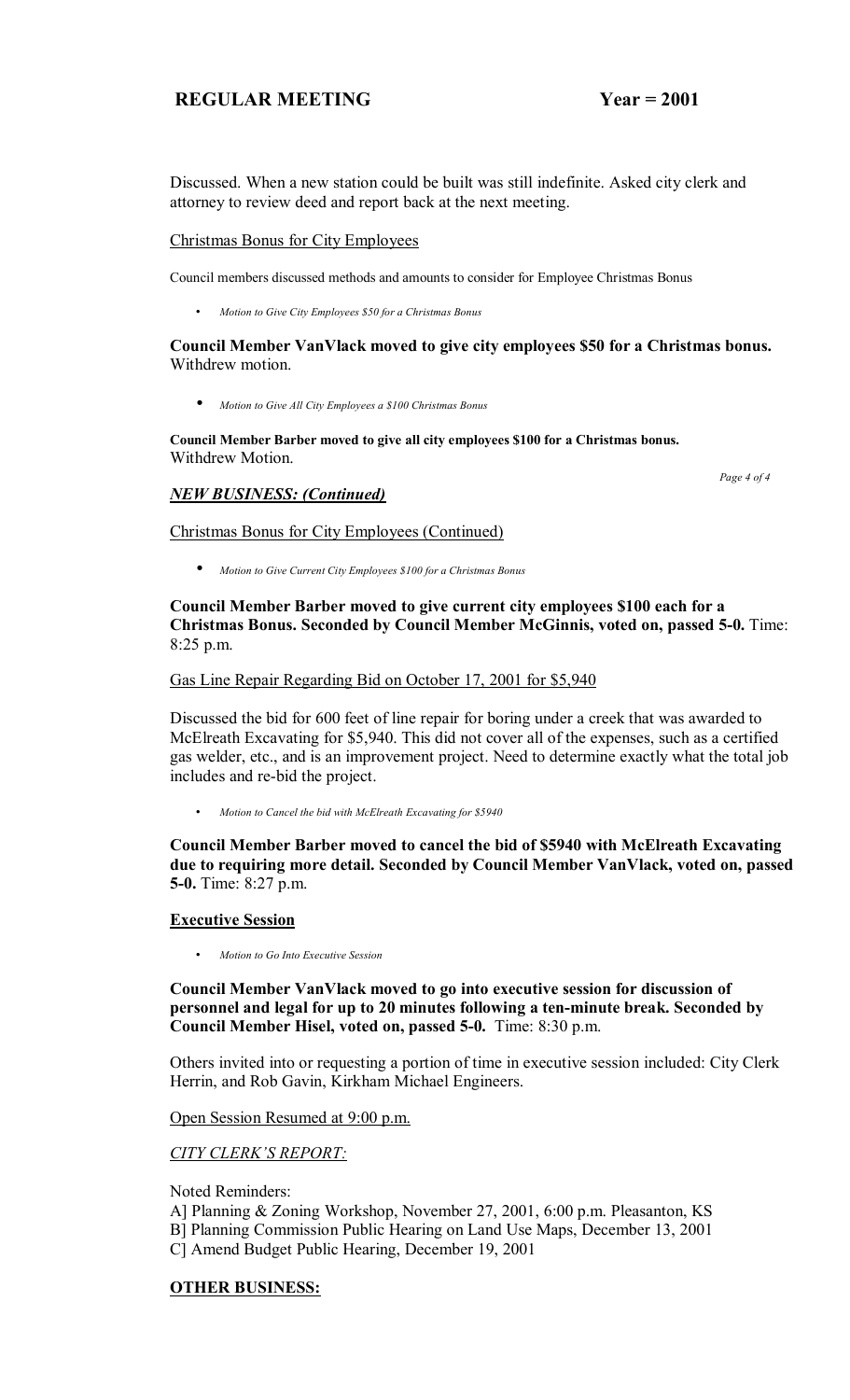## Park Board Member

Discussed the need for a new Park Board Member. Will refer to the Park Board for them to report back.

## **NOTES AND COMMUNICATIONS TO COUNCIL***:*

- a] Leadership Academy, 'Technology Issues' December 1, 2001, Lawrence, KS
- b] Froggatte & Company Investment Bankers, Municipal Finance Services Letter
- c] US EPA, QWAL Laboratories Letter
- d] Building America Economic Development Program Fax
- e] The Kansas Capitol Dome Sculpture Project Letter
- f] "Kansas Government Journal" Volume 87 Number 10, October 2001

## *ADJOURNMENT:*

*ï Motion to Adjourn*

Being no further business, **Council Member McGinnis moved to adjourn. Motion seconded by Council Member Shields, voted on, passed 5-0.** The meeting was adjourned at 9:08 p.m.

I, \_\_\_\_\_\_\_\_\_\_\_\_\_\_\_\_\_\_\_\_\_\_\_\_\_\_\_\_\_\_\_\_\_\_\_\_\_\_\_\_, La Cygne City Clerk, do hereby declare the above to be true and correct, to the best of my knowledge, and do hereby subscribe my name this 21st day of November 2001.

# *REGULAR MEETING:*

*Page 1 of 5*

The LaCygne City Council met in regular session on Wednesday, November 14, 2001. Council Members present were: Steve Hisel; Sam Barber; Esther Shields; Connie McGinnis; and Mike VanVlack.

Others present included: City Clerk Devona Herrin; Public Works Superintendent George Craig; City Police Chief Chuck Farrell; Rob Gavin; Jeremy Bray; City Attorney John Sutherland; Public Works Gary Curnutte; LeRoy Turpen; Dwayne Pemberton; and, Jerry Boone.

Mayor Terry Weitman called the meeting to order at 7:05 p.m.

# *CONSENT AGENDA:*

*ï Motion to Approve Consent Agenda*

## **Council Member VanVlack moved to approve the consent agenda that consisted of:**

 Check Register: October 18 - November 14, 2001; Minutes of October 17, 2001 Regular City Council Meeting; Minutes of November 7, 2001, Regular City Council Meeting;

## **Motion seconded by Council Member Barber, voted on, passed 5-0.** Time: 7:07 p.m.

# **CDBG SEWER GRANT - STATE REVOLVING LOAN**

Rob Gavin, Kirkham Michael Engineers, reported the Geo-technical Firm had completed their tests and should be ready to go to the next stage soon.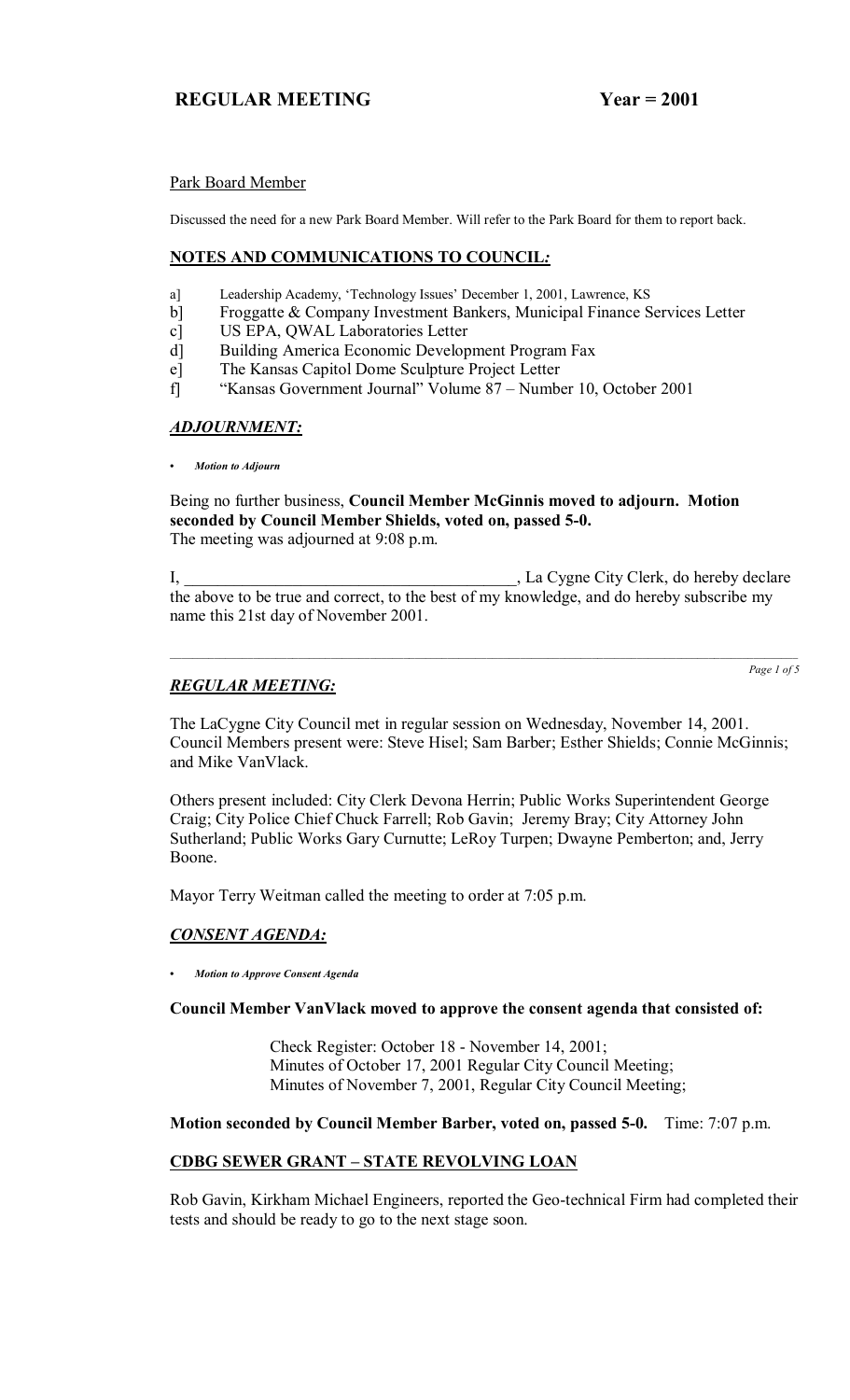## **GAS IMPROVEMENT GRANT**

Rob Gavin reported they should have a proposal at the next meeting.

# **6TH STREET IMPROVEMENT PROJECT**

*USPS letter to eliminate the North Entrance:* The Postal Service has agreed to eliminate the north entrance on  $6<sup>th</sup>$  Street. Mr. Gavin reported the engineering culvert shots they had indicated the water runs north when it rains instead of south. The engineering firm is going to work with them on getting this information changed.

## **REPORTS OF CITY OFFICERS***:*

Chief of Police Farrell

Reported on activities for the month of October $\setminus 2001$  and for the period of November 1 – 14, 2001. Tabled the Dog Pound Building estimate for additional information. Discussed the Emergency Responder Training by Kansas One Call on November 28, 2001 and no one available to attend.

Public Works Superintendent George Craig

Mr. Craig reported on the following:

- 1. James Hazelet for Class II Operator Exam at Emporia, KS December 20, 2001
	- *Motion for James Hazelet to attend Class II Operator Exam*

**Council Member VanVlack moved to send James Hazelet for the Class II Operator Exam at Emporia, KS, December 20, 2001 subject to city travel expense allowance. Seconded by Council Member Barber, voted on, passed 5-0.** Time: 7:20 p.m.

- 2. Utility Service Co, South Water Tower Inspection with Bid for Broken Hinge on the Current Flat Roof Hatch: Mr. Craig asked to table the bid until other bids could be obtained.
- 3. Training Seminar: 'Operation of Small Surface Water Treatment Plants', Wednesday, November 28, 2001, at Yates Center, KS
	- *Motion for James Hazelet and Gary Curnutte to attend Class*

**Council Member Barber moved to send James Hazelet and Gary Curnutte to the session**  on 'Operation of Small Surface Water Treatment Plans' on Wednesday, November 23, **2001 at Yates Center, KS. Seconded by Council Member McGinnis; voted on, passed 5- 0.** Time: 7:22 p.m.

 **Page 2 of 5**

# **REPORTS OF CITY OFFICERS***:*

Fire Chief - Ernie Moylan

Council Member VanVlack reported the fire department has two new members: Scott Stainbrook and John Fleming.

## **STANDING COMMITTEE REPORTS***:*

Water & Gas Committee and Street Committee

No Reports (Time 7:25 p.m.)

# **DISCUSSION FROM THE FLOOR:**

Dwayne Pemberton, Pemberton Excavating, Regarding Bids from the City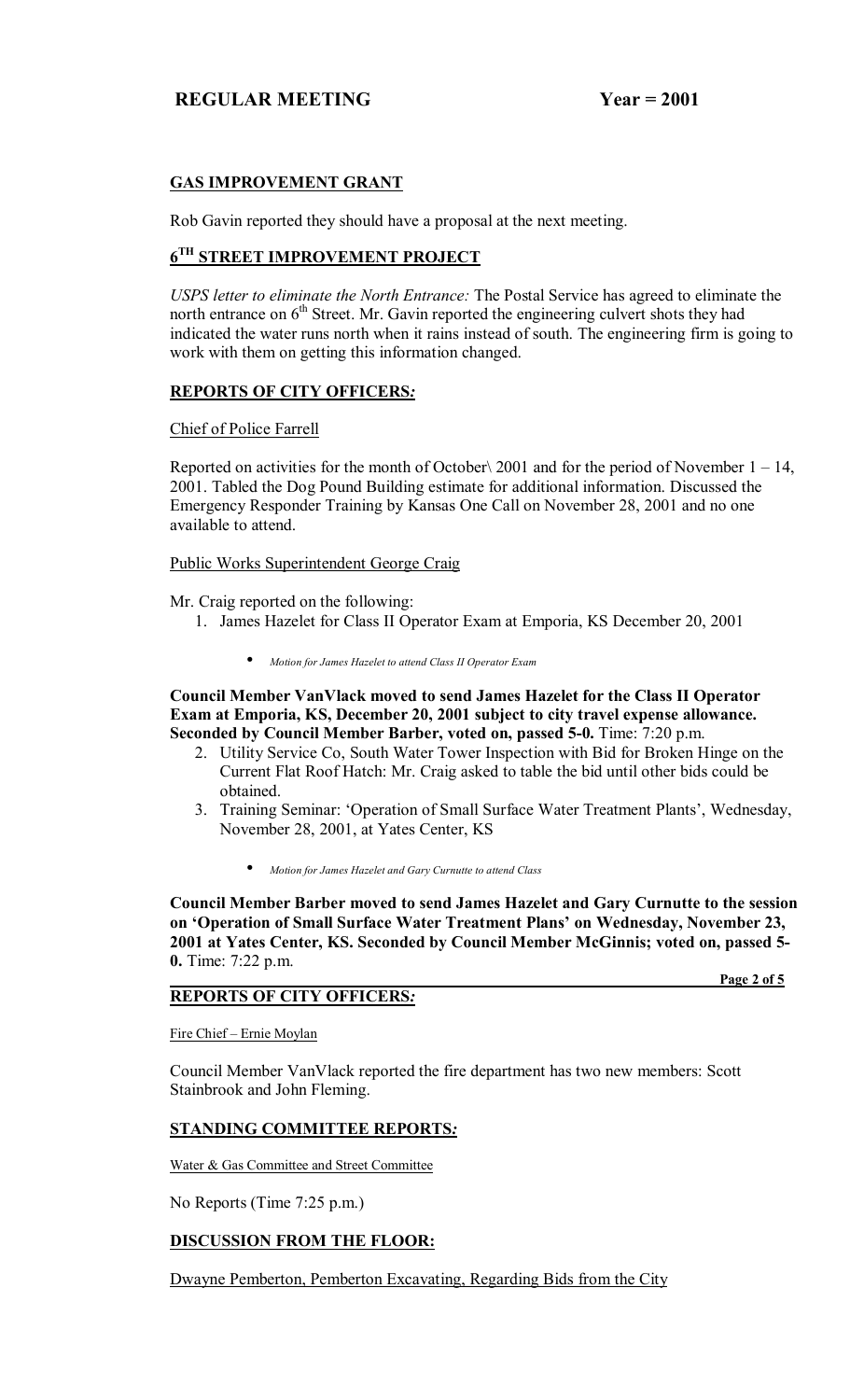Mr. Pemberton reported he felt it would be nice if plans are drawn up for any future work so the same work is bid; and, that the city should take the low bid, or at least give them the option to decline to do the work.

Mr. Pemberton also stated he felt that not everything that was discussed on the Hetzer project was done and no way to know if it was all done now.

Mayor Weitman noted his comments.

Jerry Boone, Industrial Park Sewer Project

Mr. Boone reported he had been harassed about the project, and because of this asked if anybody can explain why \$5,000.00 was blown out of the window.

Council Member Barber responded they haven't been happy with the lowest bidders work. Mr. Boone asked if Mr. Pemberton didn't get something done right?

Council Member Barber reported that of the discussions he had been involved in, the one where Mr. Pemberton stated if there was something the city was unhappy about why wasn't he told. This was the one part that maybe the council could have done better on.

Mayor Weitman asked permission to divulge information applying to Mr. Pemberton. The response was affirmative. Mayor responded that Mr. Pemberton was in default on a contract date with the city at the time this bid in question was bid.

Mr. Pemberton responded he did not realize it would matter, but in the future the city should be more specific with bid specs.

Mr. Boone asked who gave Mr. McElreath the right to dump raw sewage behind his property where his grandkids play. Who's responsible?

Mayor Weitman reported it was a contracted job to the contractor.

Mr. Boone asked why the city crew loaded Mr. McElreath's trucks?

Public Works Superintendent Craig reported this was done in a trade off for use of equipment for a project the city was working on in the same area.

Mr. Boone raised his voice and said he would be calling Chuck Getchell with KDHE and the EPA and take the issue from here. Then, walked out the door swearing. 7:40 p.m.

#### **STANDING COMMITTEE REPORTS***: (Continued)*

#### Sewer

Council Member Barber noted we try to do the best we can, we have consultants to try to help and if we feel it's wrong we try to correct it. I believe what we do is to make a decision that is best for the whole city and if a higher bid is for the best interest of the city will do so.

Sewer Committee Recommendation of October 23, 2001 to have emergency project done by McElreath Construction for \$7,400.00.

• *Motion to accept Recommendation for Sewer Project work by McElreath Construction*

**Council Member VanVlack moved to accept the recommendation of the Committee for McElreath Construction for \$7,400.00 to include the rock, good rock base, pipe and fittings, and include sub-grade to grade. Seconded by Council Member Barber, voted on, passed 5-0.** Time: 7:45 p.m.

 **Page 3 of 5**

# **STANDING COMMITTEE REPORTS***: (Continued)*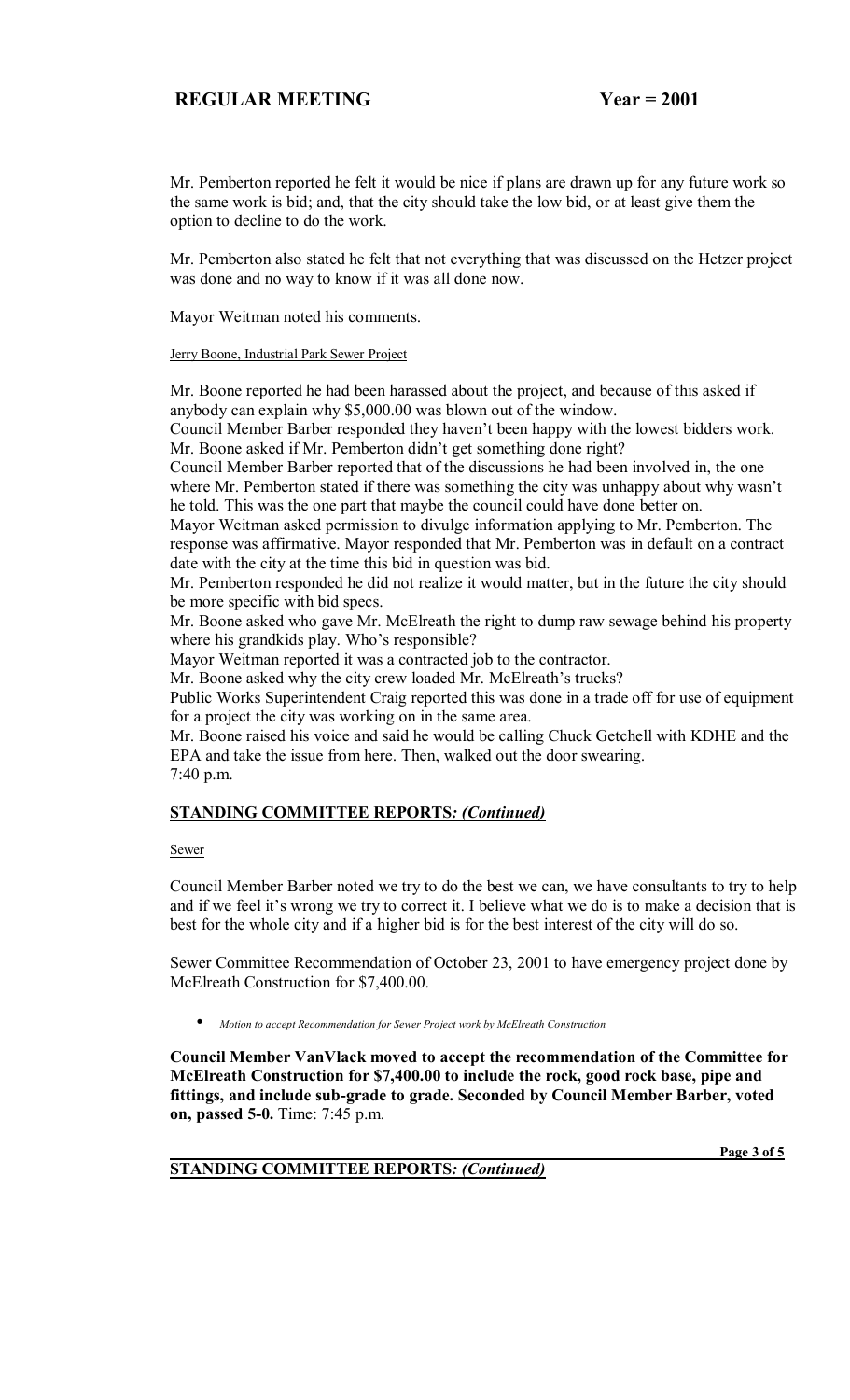## **Cemetery**

Noted the new area had been cleared. Council Member Shields reported she was proud of the cemetery work, and it was to the thanks of many area citizens that made it possible.

## Community Building

Council asked public works employees to try to seal where the new roof that was added last year to the front met with the wall. There is water leaking in and this could be the cause.

## *SPECIAL COMMITTEE REPORTS:*

Fiesta

Council Member Hisel reported the November meeting set for this night had been cancelled due to conflict with the city council meeting and a school event. They would meet next month at their regular time.

## Christmas Party, December 8 2001

Council Member McGinnis reported Bobbie Barber will do the catering of the meal and she will do the decorations.

• *Motion to Spend Up To \$700.00 for the Party*

## **Council Member VanVlack moved to spend up to \$700.00 for the Christmas Party. Seconded by Council Member Shields, voted on, passed 5-0.** Time: 7:50 p.m.

# *UNFINISHED BUSINESS:*

Ordinance #1276, Amend Wording in Gas Ordinance Regarding Utility Repair & Service Pipes; Lines; Testing; Responsibilities

• *Motion to Accept Ordinance #1276*

## **Council Member VanVlack moved to accept Ordinance #1276. Seconded by Council Member Barber, voted on, passed 5-0.** Time: 7:55 p.m.

#### Lease on High Service Pumps VS Paying Total Bill

City Clerk Herrin reported there was another way to pay the costs of the high service pumps as well as the bill just incurred for the well pump by going through the process of short term notes and then transferring the notes to revenue bonds for the whole pending water project since these two items were part of that project, instead of leasing or paying for them outright and depleting entirely the water budget for the year, in case another unidentified item for repair would emerge between now and the end of the year. The cost for the lease paperwork to date would be over \$200, did not have the exact amount at the table. Methods of payment were discussed.

• *Motion to Complete Paperwork for Short Term Notes And Pay Cost to Discontinue Lease Purchase*

**Council Member Barber moved to do the necessary paper work for the short-term notes and the pay the fees to get out of the lease purchase. Seconded by Council Member VanVlack, voted on, passed 5-0.** Time: 8 p.m.

• *Motion to have City Clerk Start Paper Work on Short Term Notes*

**Council Member Barber moved to have city clerk to start the paper work for short-term notes for the high service pumps and other projects underway for up to \$100,000.00. Seconded by Council Member VanVlack, voted on, passed 5-0.** Time: 8:05 p.m.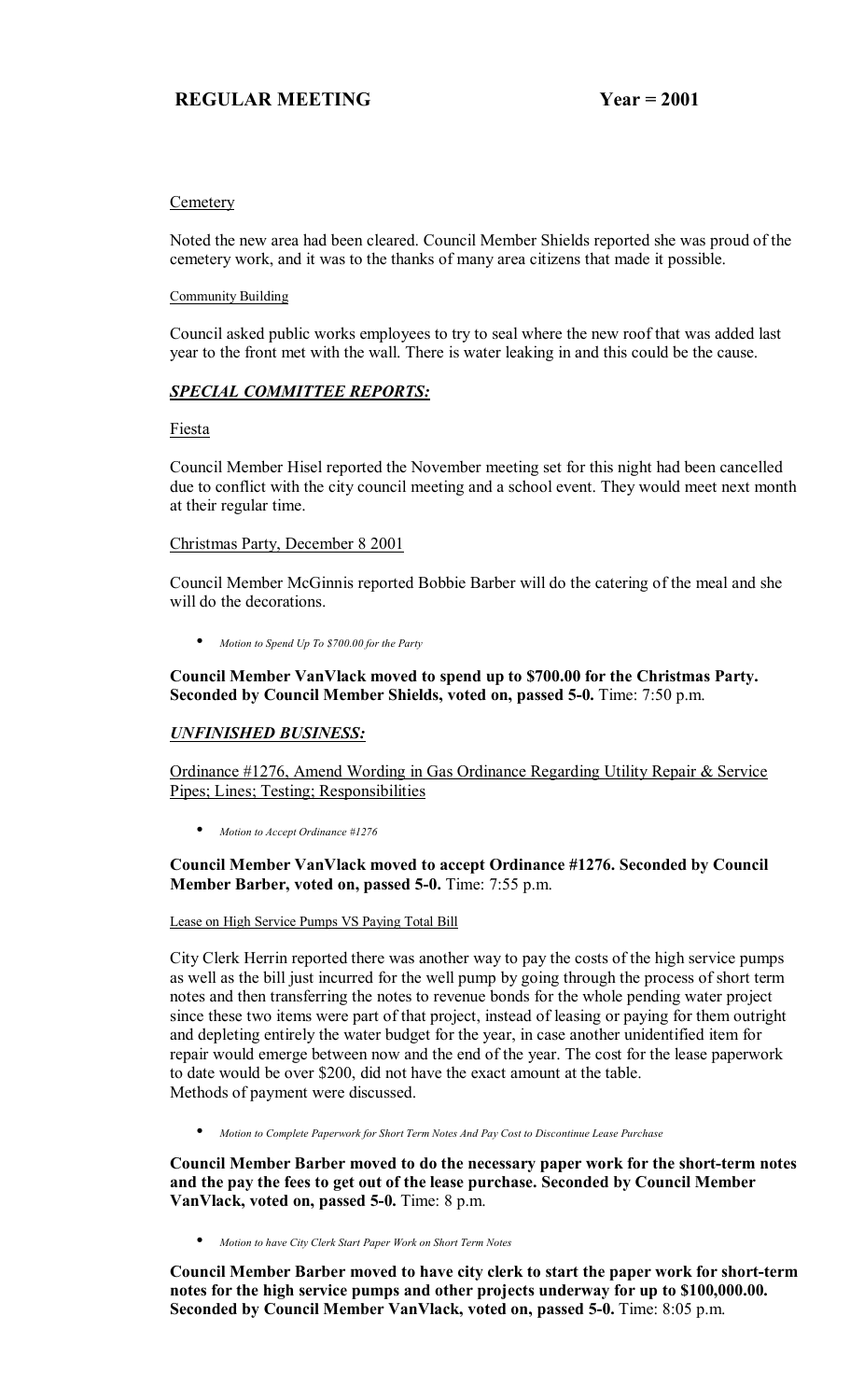• *Amend Previous Motion*

**Council Member Barber moved to amend the prior motion to include other water projects coming up. Seconded by Council Member VanVlack, voted on, passed 5-0.**  Time: 8:07 p.m.

## *UNFINISHED BUSINESS: (Continued)*

 **Page 4 of 5**

City of Pleasanton Sponsoring 'Planning & Zoning Workshop'

Workshop is Tuesday, November 27, 2001, at City Hall, Pleasanton, KS, starting at 6:00 p.m.

• *Motion to Approve Workshop and Pay Fee*

## **Council Member VanVlack moved to pay the fee for the workshop for the city to attend. Seconded by Council Member Hisel, voted on, passed 5-0.** Time: 8:10 p.m.

Council asked City Clerk to send invitations to the Planning and Zoning Committees. Noted mayor and three council members would try to attend; Kirkham Michaels Engineering will have two attend with the city; and city clerk.

#### City Option of Purchasing Water from PWWSD #13

Mayor Weitman reported on the concerns of the city if they did go with the PWWSD #13 such as the water rights that would be lost and the existing water plant. Noted the Committee had discussed the possibility of an inner connect with PWWSD #13.

Mr. Gavin from Kirkham Michaels reported it had been determined the cost of updating the treatment plant would still be some less than the cost of buying water.

Council Member VanVlack reported prior discussions with the two water districts indicated they did not plan at this time to buy all of their water from the PWWSD #13 and would still get some from the city if the city continued with their plant.

Mr. Gavin also noted that with the loss of use from the two water districts currently using the city totally there would be an increase water potential the city will have for growth when it does happen, and can look for other avenues for growth.

Discussed interest in an inner connect with the water district. Requested city clerk to draft a letter of intent to the PWWSD #13 and a request for an inner connect with an inner connect agreement.

## *NEW BUSINESS:*

Gas Consultant Contract Expires at Year End

• *Motion to Post Bids for Gas Consultants*

**Council Member Barber moved to post bids for gas consultants. Seconded by Council Member VanVlack, voted on, passed 5-0.** Time: 8:28 p.m.

Ordinance #\_\_\_\_\_, Gas Service Pipes; Lines; Testing; Responsibilities

Included in Unfinished Business, Ordinance #1276.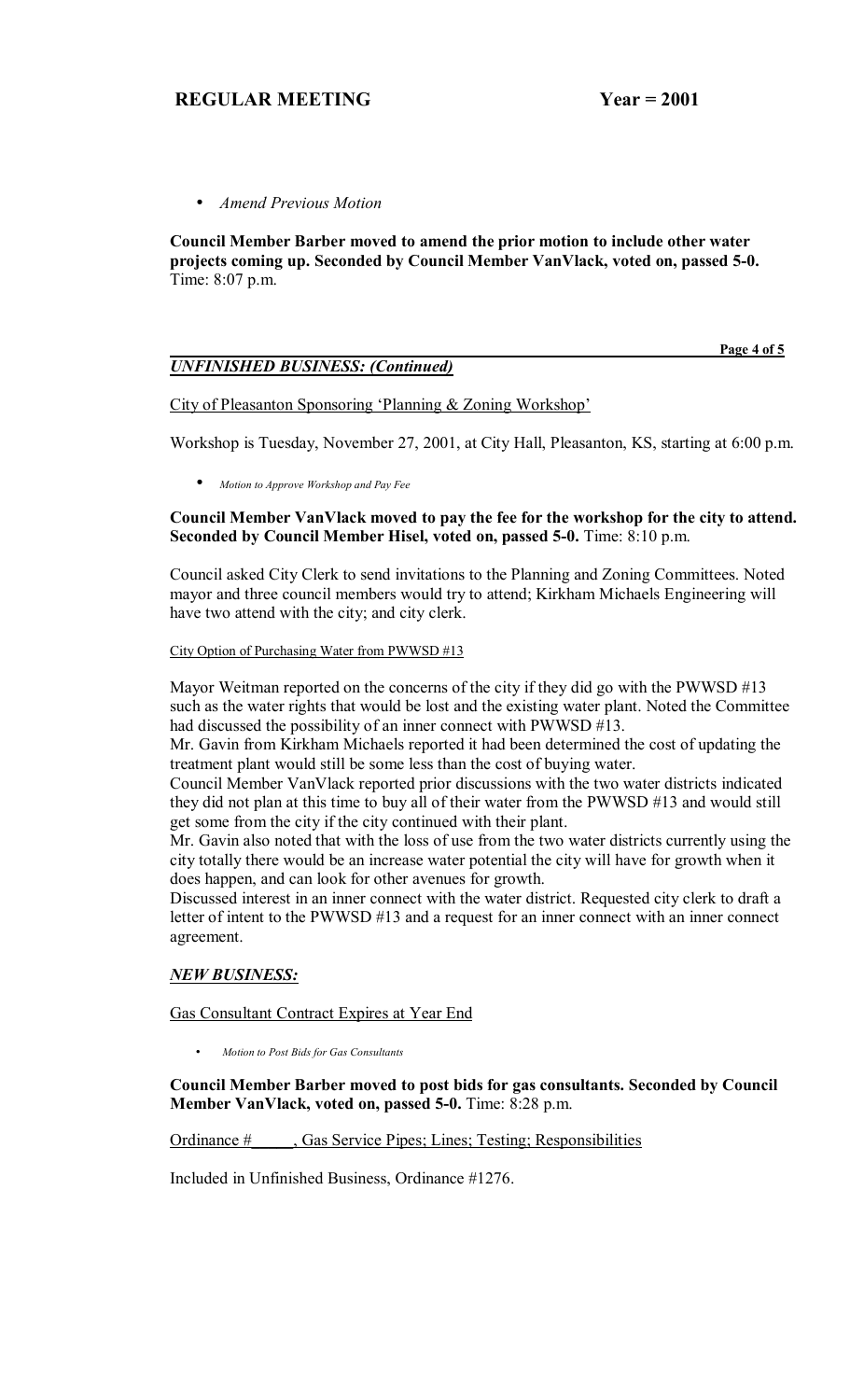**Page 5 of 5**

## City Hall Custodian – Contract with Rene Hetzer

• *Motion to Contract for City Hall Custodian and Community Building Cleaning with Rene Hetzer*

**Council Member VanVlack moved to hire Rene Hetzer for \$10.00 and hour to clean the Community Building when needed and to clean City Hall for \$25.00 a week by contract. Seconded by Council Member McGinnis, voted on, passed 5-0.** Time: 8:32 p.m.

#### **Executive Session**

• *Motion to Go Into Executive Session*

**Council Member VanVlack moved to go into executive session for discussion of personnel and legal inviting Rob Gavin for a portion of the meeting for up to 90 minutes following a 10-minute break. Seconded by Council Member McGinnis, voted on, passed 5-0.** Time: 8:34 p.m.

Others invited into or requesting a portion of time included: Rob Gavin, City Clerk Herrin, Public Works Superintendent Craig, and City Police Chief Chuck Farrell Jr.

• *Motion to Extend Meeting*

**Council Member VanVlack moved to extend Council Meeting to 10:30 p.m. Seconded by Council Member Shields, voted on, passed 5-0.** Time: 8:35 p.m.

Open Session Resumed at 10:00 p.m.

# *OTHER BUSINESS:*

Hire Robert Turpen as a Volunteer, Non-paid Police Officer

• *Motion to Hire Robert Turpen as a Volunteer Police Officer*

**Council Member VanVlack moved to hire Robert Turpen as a volunteer, non-paid police officer at no pay for the city. Seconded by Council Member Shields, voted on, passed 5-0.** Time: 10:01 p.m.

Invite Linn RW #1 to Next Council Meeting

• *Motion to Invite Linn RWD #1 to Next Council Meeting*

#### **Council Member Barber moved to invited Rural Water 1 to the next city council meeting next week.**

Requested to strike motion. Council requested city clerk to extend invitation to the RWD #1 to attend the next council meeting to negotiate settlement of annexation issue.

Designate Jerome Moore as Assistant to the City Superintendent at Same Pay Rate

• *Motion to Designate Jerome Moore as Assistant to the City Superintendent at Same Pay Rate*

## **Council Member VanVlack moved to designate status of Jerome Moore as Assistant to**  the Superintendent at Jerome's current pay rate. Seconded by Council Member **McGinnis, voted on, passed 5-0.** Time: 10:03 p.m.

FYI Letter to Water Customers on Property Annexed East of Town

Council asked city clerk to send letter to the water customers annexed east of town about the water discussion scheduled for next week. Also, if the RWD Linn #1 is unable to attend next week, to ask them to attend the next city council meeting that will be on December 5, 2001.

# **CITY CLERK'S REPORT:**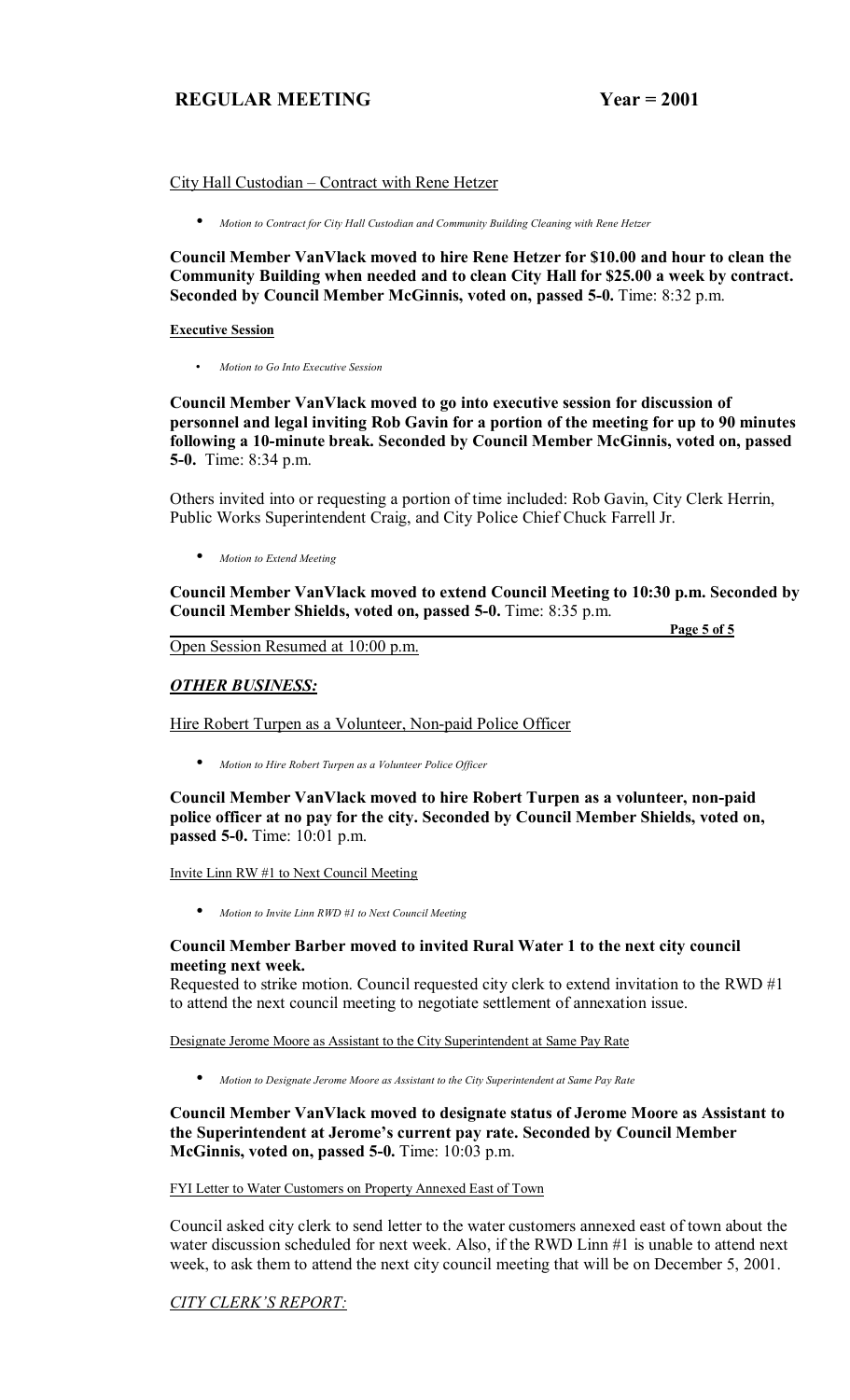Written report included:

a] Dave Malone of Cooper Malone

# *NOTES AND COMMUNICATIONS TO COUNCIL:*

- a] Gas Usage Reports
- b] MCC Dredging Letter Regarding Desludging a Lagoon
- c] Utility Service Co., Final Inspection Report for North Water Tower
- d] Special Planning Board Meeting October 24, 2001 Minutes
- e] "Rural Housing Service" Program letter from LUV Homes & Bill Joslin
- f] "What is Anthrax" from NBP Technical Communications Director
- g] Letter to Webster Architects for  $6<sup>th</sup>$  Street Improvements
- h] Annual Open House from Kansas One-Call, December 7, 2001, Wichita, KS
- I] KDHE, "Water System Security" Checklist
- J] KMU Workshop Certificate for Jerome Moore
- K] Utility Service Co., Report on South Water Tower
- L] ëLeague Newsí Volume 6, Number 19, October 31, 2001

## *ADJOURNMENT:*

*ï Motion to Adjourn*

With no further business, **Council Member Barber moved to adjourn. Motion seconded by Council Member McGinnis, voted on, passed 5-0.**

The meeting was adjourned at 10:12 p.m.

I, LaCygne City Clerk, do hereby declare the above to be true and correct, to the best of my knowledge, and do hereby subscribe my name this 14th day of November 2001.

*Page 1 of 4 Pages*

# *REGULAR MEETING:*

The LaCygne City Council met in regular session on Wednesday, November 7, 2001. Council Members present were: Sam Barber; Mike VanVlack; Steve Hisel; Esther Shields; and, Connie McGinnis.

Others present included: City Treasurer Linda Elder and City Police Chief Chuck Farrell.

In the absence of Mayor Weitman, Council President Mike VanVlack called the meeting to order at 7:00 p.m.

# *ADJOURNMENT TO RECONVENE November 14, 2001:*

C *Motion to Adjourn and Reconvene on November 14, 2001*

**Council Member Hisel moved to adjourn and reconvene on November 14, 2001 when the Mayor and City Clerk can be in attendance. Motion seconded by Council Member Shields, voted on, passed 5-0.**

The meeting was adjourned at 7:05 p.m.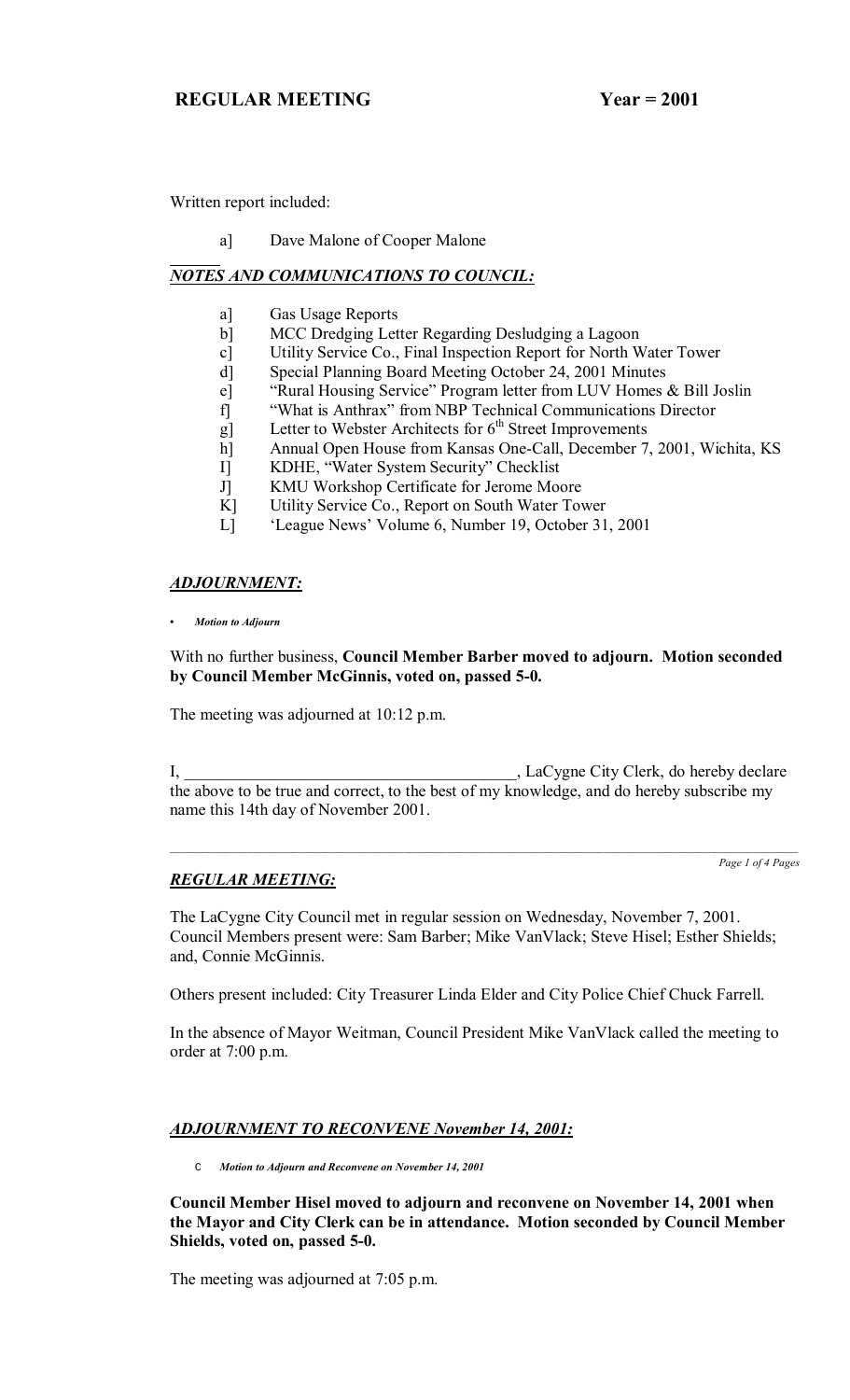# *REGULAR MEETING:*

*Page 1 of 5Pages*

The La Cygne City Council met in regular session on Wednesday, October 17, 2001. Council Members present were: Mike VanVlack; Sam Barber; Connie McGinnis; and Steve Hisel. Absent: Esther Shields.

Others present included: City Clerk Herrin; Public Works Superintendent Craig; City Police Chief Farrell; Rob Gavin; City Attorney Sutherland; Danny McElreath; City Fire Chief Ernie Moylan; Jeremy Bray; and Jennifer McDaniel. Danny Troth arrived at 7:33 p.m.

Mayor Terry Weitman called the meeting to order at 7:00 p.m.

# *CONSENT AGENDA:*

*ï Motion to Approve Consent Agenda*

## **Council Member VanVlack moved to approve the consent agenda that consisted of:**

 Check Register: October 4 - 17, 2001; Minutes of October 3, 2001, Regular City Council Meeting; September 2001 Financial Statement Third Quarter 2001 Financial Statement

## **Motion seconded by Council Member Barber, voted on, passed 4-0.** Time: 7:02 p.m.

## **DISCUSSION FROM THE FLOOR:**

None

# *REPORTS OF CITY OFFICERS:*

## Public Works Superintendent George Craig

Reported on the following:

- 6. Sewer Chemicals: Found a distributor in Kansas City called Chemax for a total price of \$2980 versus Continental's price of \$8900. Information indicates the same chemical; will try for the same results.
- 7. Weed Spray: Various types such as Lisco for \$3.17 per gallon, Coop Roundup for \$3.06 per gallon, and, Continental Double 6 for \$51.00 per gallon. Will try the different chemicals and compare results.
- 8. Gas Line Estimates to Bury Line Under Three Water Ways: Received one bid for boring under 600 foot creek area and pulling back 4 inch steel pipe with all materials to be furnished by city and any rock drilling extra. The bid was from McElreath Excavating for \$5,940.00.
- 9. Gas Line Estimates to Clear Brush from 2400 Road to 2300 Road to Check Line: Received two bids for clearing brush and spraying with city furnishing the spray. The bid from McElreath Excavating - \$8,900.00; and the bid from Mark Michelle's Excavating - \$4,500.00. Noted still losing approximately 800 MCF's of gas a month and this was the area still left unchecked due to the brush buildup.
- 10. Estimate for Building to House Sewer Pump Generators on Site: Received bid from Tony Williams for 10X17X8 building at \$2422.00; or, 11X18X8 building at \$3310.08.
- 11. White Chevy 1 Ton, Rear End Repair Estimates: Only located one used rear end that would fit at a cost of \$1200.00. Still trying to check other locations.
- 12. Work Uniforms: The cost for set up is \$40.00 per worker with the cost of cleaning \$7.00 per week to be divided between the public works departments. The company's name is CLEAN.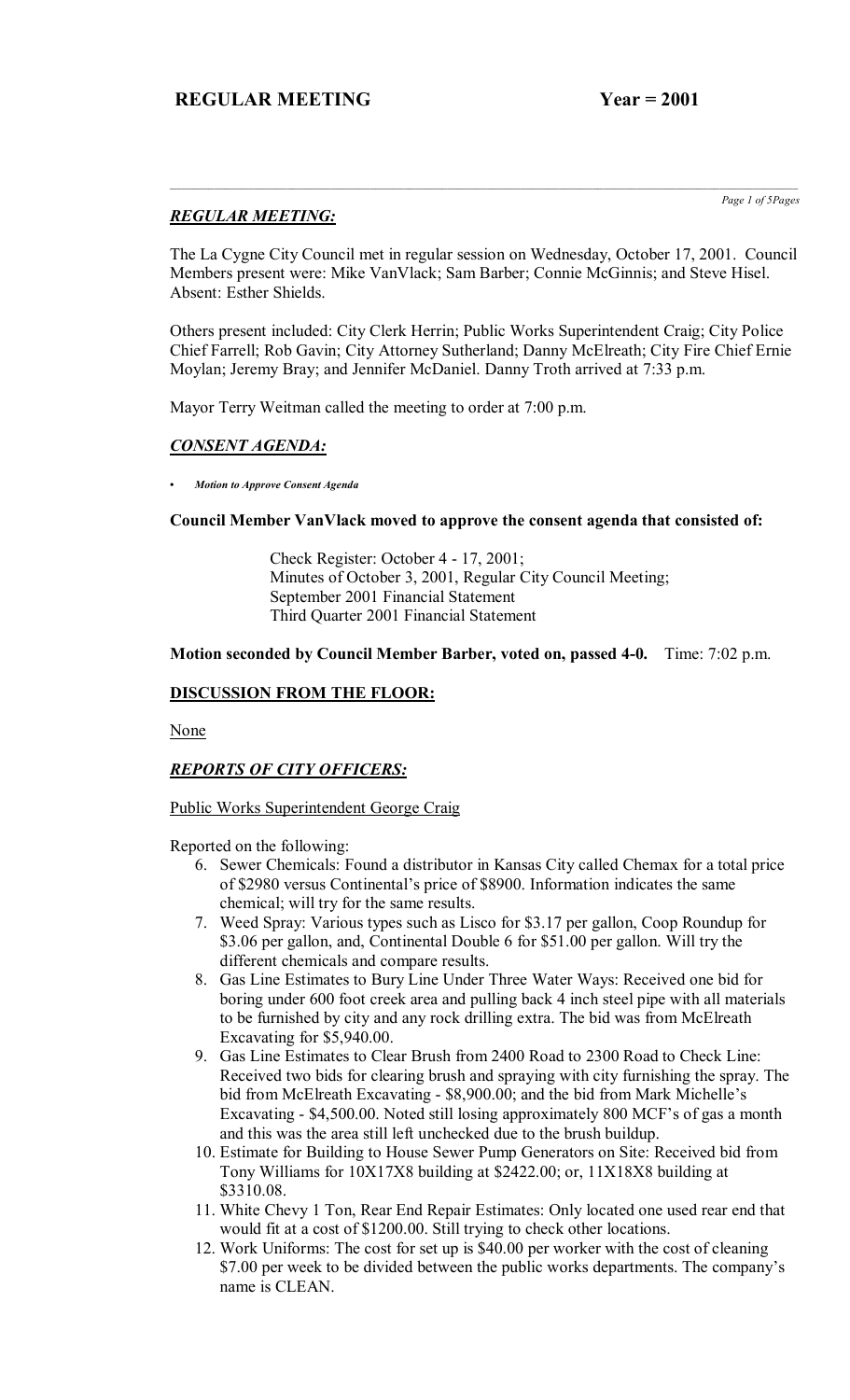- 13. Culvert to Repair Ditch on Industrial Road: Reported need a 15-inch culvert for
- \$291.00 to repair ditch to help with drainage on Industrial Road.
- 14. Felt Clean Up Day was a Success and Thanked Those who helped.

Council Member Barber requested the Generator Building on Sewer Site estimates be added to the list for next year's projects with agreement from the council.

Council asked George to work with the chemicals and go for the best buy available.

Discussed burying the gas line at the creek for the 600-foot area.

• *Motion to approve McElreath Excavating estimate of \$5,940.00 for boring 600 feet under creek* 

## **Council Member VanVlack moved to approve McElreath Excavating bid of \$5,940.00 with materials furnished by the city and any drilling of rock extra. Seconded by Council Member Barber, voted on, passed 4-0.** Time: 7:24 p.m.

 *Page 2 of 5* 

# *REPORTS OF CITY OFFICERS: (Continued)*

Discussed completing the work a week to ten days after the city gets the materials. Will also need certified welder to work at the same time.

Reviewed the two estimates for clearing brush.

• *Motion to Approve Mark Michelleís Excavating of \$4,500.00 for Clearing Brush between 2300 & 2400 Road*

**Council Member Barber moved to award Mark Michelle's Excavating for clearing between 2300 & 2400 Road for a cost of \$4,500.00 with the city furnishing the weed spray. Seconded by Council Member VanVlack, voted on, passed 4-0.** Time: 7:27 p.m.

Rear End Repair of 1-Ton Chevy Truck

• *Motion to Approve Purchase of Rear End for \$1,200.00*

**Council Member VanVlack moved to approve buying a rear end for 1 Ton Truck for up to \$1,200.00. Seconded by Council Member Hisel, voted on, passed 4-0.** Time: 7:28 p.m.

Work Uniforms

• *Motion to Approve Work Uniforms*

**Council Member Hisel moved to approve Public Works work uniforms for up to \$40.00 per worker for set up fees and a weekly cleaning fee of \$7.00 per week with the costs dispersed between all utility departments. Seconded by Council Member VanVlack, voted on, passed 4-0.** Time: 7:29 p.m.

Culvert at Industrial Road

Discussed and agreed to have the Street Committee look at the area and report back with Public Works Superintendent Craig.

## Fire Chief Ernie Moylan

Requested La Cygne Fire Department Treasurer Herrin be approved to attend Secretary-Treasurer School for Kansas Firefighter Relief Associations at Saline, Ks on Saturday, December 1, 2001.

• *Motion to Approve Attendance to Firefighters Relief Treasurers Class*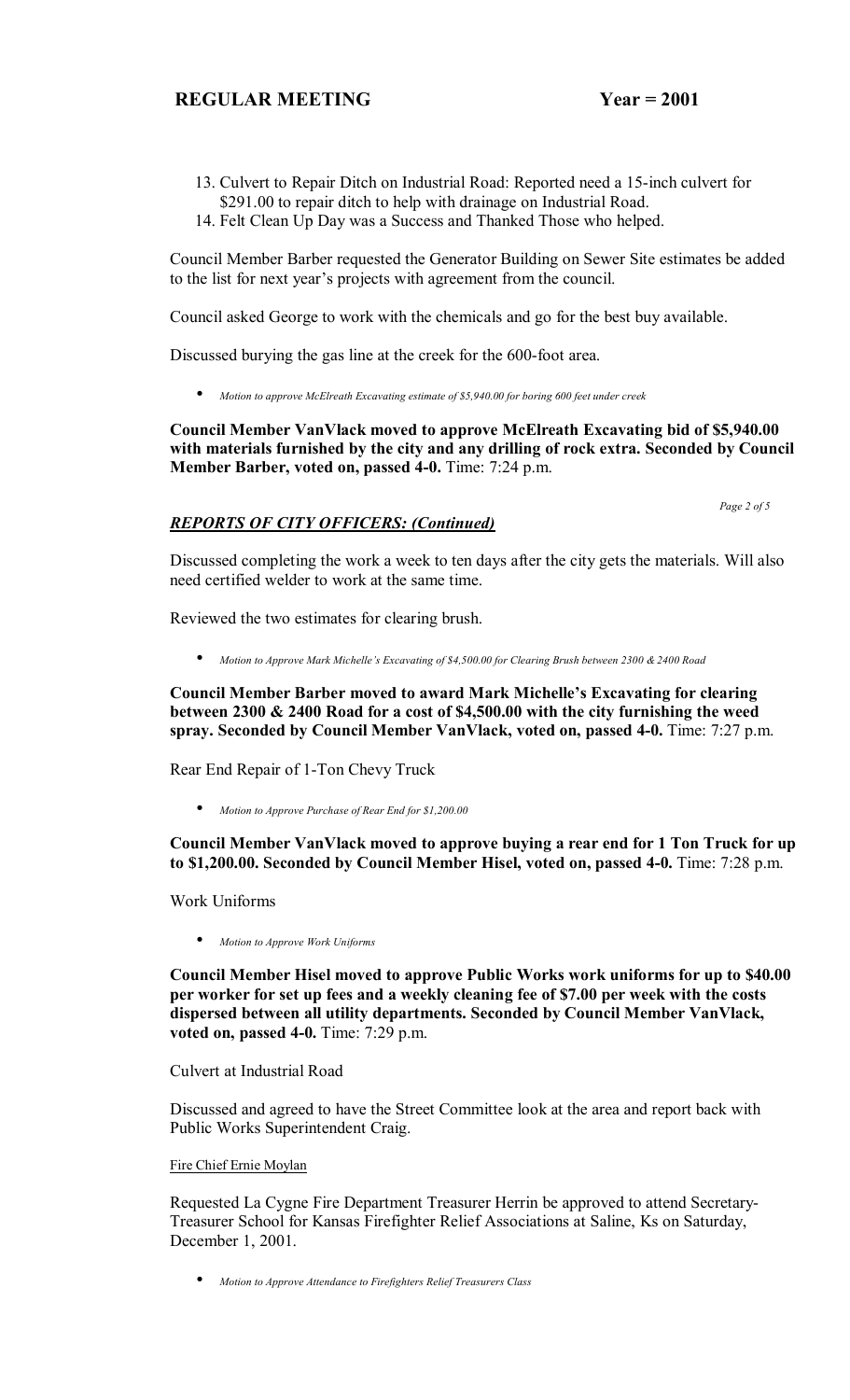**Council Member Barber moved to send Fire Department Treasurer Herrin to Kansas Firefighter Relief Associations School on December 1, 2001, at Salina, Ks with mileage, motel, and meals paid. Seconded by Council Member McGinnis, voted on, passed 4-0.** Time: 7:32 p.m.

Danny Troth arrived at 7:33 p.m.

## *STANDING COMMITTEE REPORTS:*

#### Water & Gas

1. Review Chapter XIV, Article 3, Section 14-303, Clarification for Replacing Lines

Discussed the current wording. Requested an ordinance be drawn up with a change in the wording to clarify the intent to charge for the materials on any work done between the first wall of the building and the gas meter.

Sewer

Discussed sewer repair on Hetzer's property off Industrial Blvd. Mr. Hetzer was asking for a gate that was to have been replaced when the sewer line was originally put in place on the property.

• *Motion to Approve Replacing Gate at a cost of less than \$500.00*

**Council Member Barber moved to approve the replacing of the gate for Mr. Hetzer at a cost of less than \$500.00. Seconded by Council Member VanVlack, voted on, passed 4-0.**  Time: 7:48 p.m.

#### *Page 3 of 5 STANDING COMMITTEE REPORTS: (Continued)*

## Park

Council Member Hisel reported the grass is growing on the soccer field.

#### **Cemetery**

Council Member VanVlack reported the brush removal is being done at no cost to the city; the county is helping to clear the area of the initial brush. Will identify trees to retain after the brush is cleared.

#### **CDBG SEWER GRANT - STATE REVOLVING LOAN - EDA GRANT**

Rob Gavin, Kirkham Michael Engineers, reported the Sewer Rehabilitation Project has not yet been returned from KDHE. The Interceptor Extension portion is scheduled to go next Monday to KDHE. The New Lagoon is pending Geo Tech to be here by the end of this week and then to go to KDHE by the end of the month.

## **6th STREET PROJECT**

Rob Gavin, Kirkham Michael Engineers, reported on the diagram viewed earlier where there is curb and guttering down the west side of the street and curb return on the east side at the corner of  $6<sup>th</sup>$  & Market. The Postal Service is requesting a letter from the city if they wish to have the turn lane just off of Market changed. Consensus was to draft the letter.

# *SPECIAL COMMITTEE REPORTS:*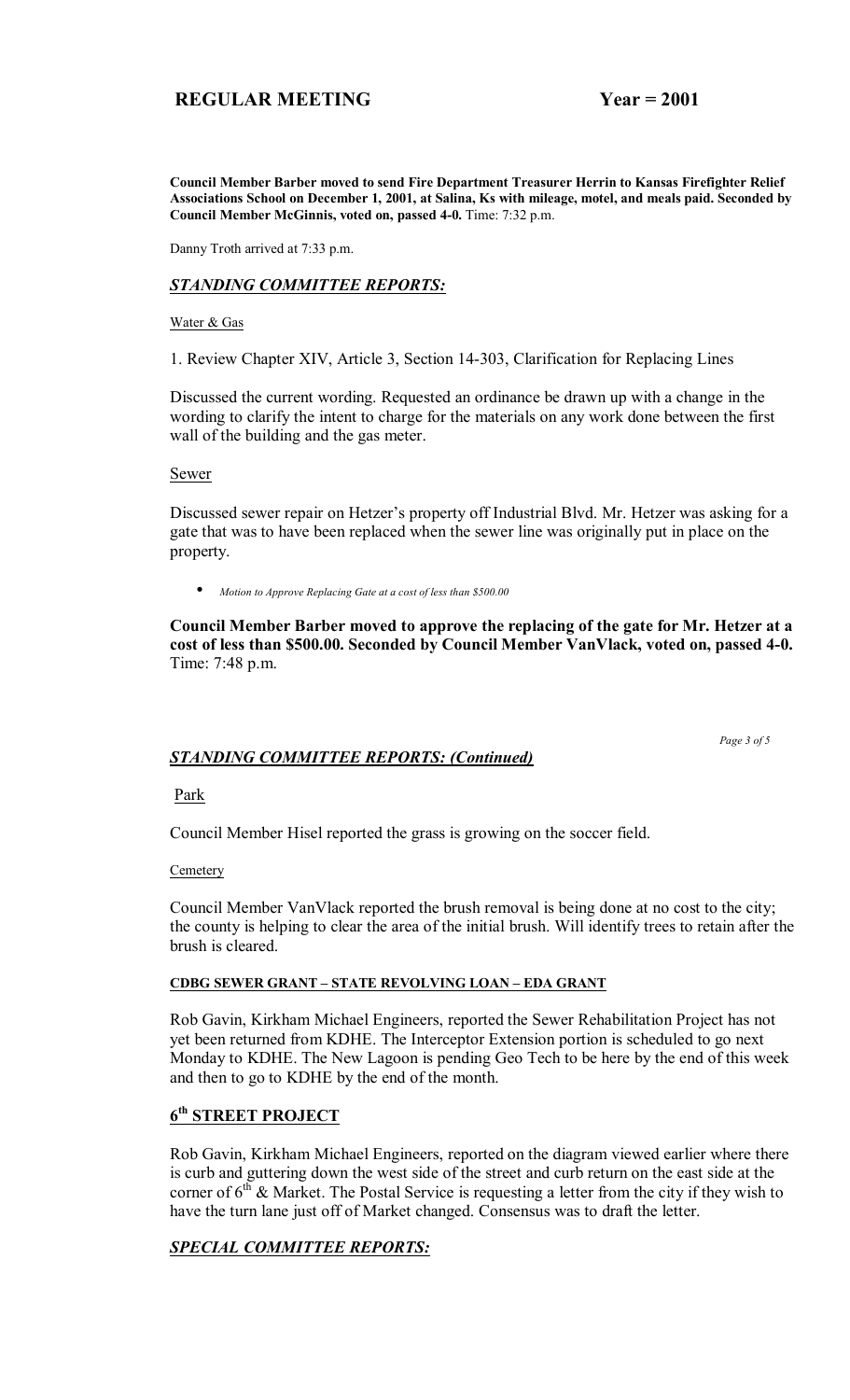## Fiesta

Mayor Weitman recommended the appointment of Linda Jo Chambers for 2002 Committee Chairman and Council Member Connie McGinnis for Assistant Chairman.

• *Motion to Appoint Chairman and Assistant Chairman*

## **Council Member VanVlack moved to appoint Linda Jo Chambers the 2002 Fiesta Committee Chairman and Connie McGinnis the Assistant Chairman. Seconded by Council Member Hisel, voted on, passed 4-0.** Time: 7:57 p.m.

Noted the committee is already moving forward in forming sub-committees to prepare ahead for next years Fiesta.

# *UNFINISHED BUSINESS:*

## Encoder for Weather Sirens with Battery Backup

Police Chief Farrell reported Western Communications had a power backup for the encoder on the weather sirens as well as the city's radios that would keep both going for up to 4-6 hours. The total cost for encoder, installation, and battery backup is \$952.80.

• *Motion to Purchase Encoder with Battery Backup*

## **Council Member VanVlack moved to purchase encoder with battery backup for \$952.80. Seconded by Council Member Barber, voted on, passed 4-0.** Time: 8:02 p.m.

## Lease for High Service Pumps VS Paying Total Bill

Discussed the actual cost approved earlier of \$20,050.01. The monthly figure computes to over 8% interest and the lease agreement does not indicate any interest rate. One of the pumps is not working correctly at this time. Requested City Clerk to ask the leasing company about the interest rate; and, Council Member Barber to check further with the company regarding the workings of the equipment. Will review at the next meeting whether to pay for the equipment in full or stay with the lease after acquiring the full information.

## *NEW BUSINESS:*

## Employee Christmas Party

Discussed date and organizer. Chose December 8, 2001 for the date at the Community Building and Connie McGinnis to organize.

## *NEW BUSINESS:*

 *Page 4 of 5* 

## Resignation of Public Works Employee Patrick Summers

• *Motion to Accept Resignation of Patrick Summers* 

**Council Member VanVlack moved to accept the resignation of Public Works Employee Patrick Summers effective October 26, 2001. Seconded by Council Member McGinnis, voted on, passed 4-0.** Time: 8:20 p.m.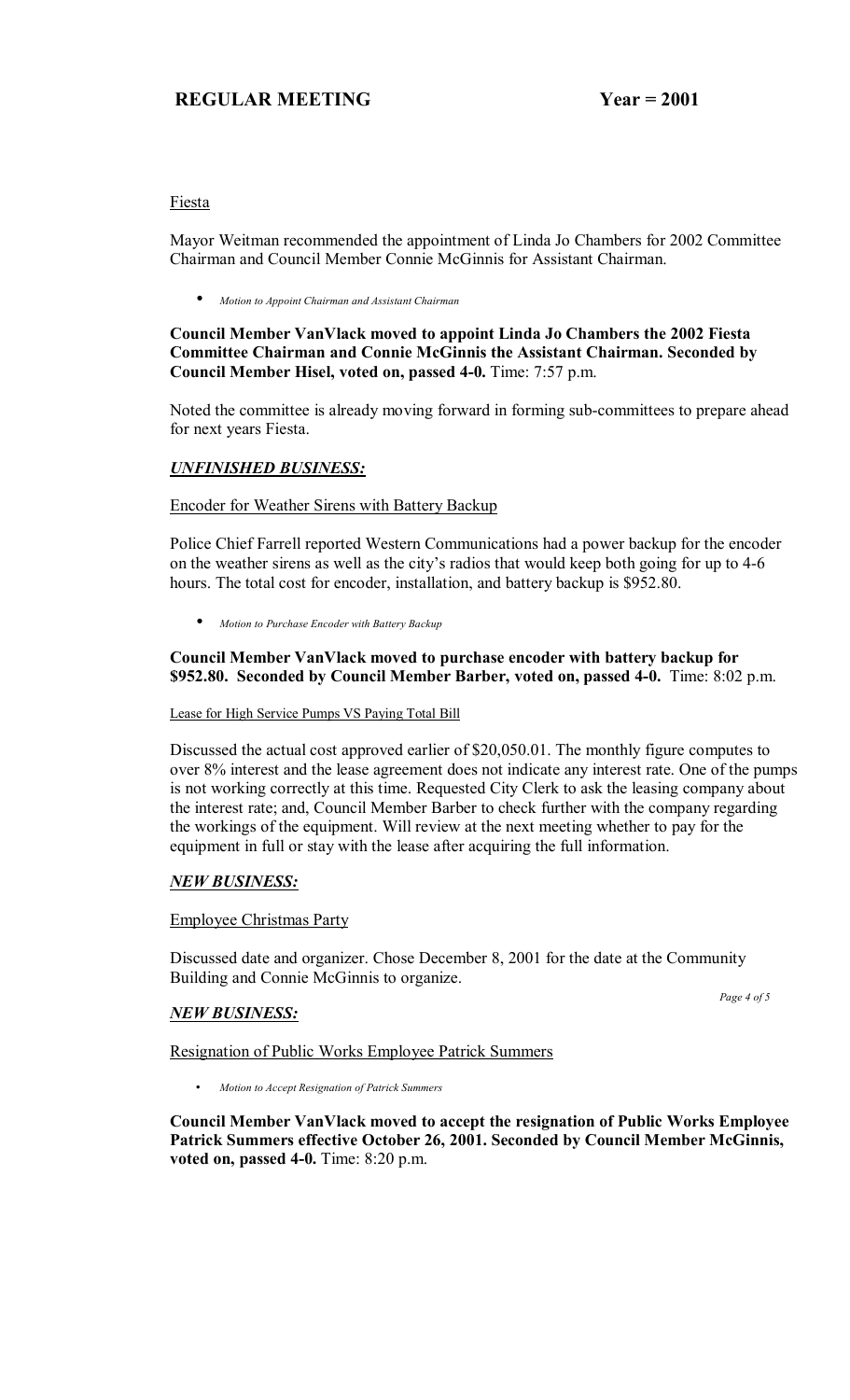## Resignation of City Hall Cleaning Person Helen Cox

• *Motion to Accept Resignation of Helen Cox* 

**Council Member VanVlack moved to accept the resignation of Helen Cox as Cleaning Person of City Hall. Seconded by Council Member Hisel, voted on, passed 4-0.** Time: 8:21 p.m.

Council Member VanVlack asked City Clerk and City Treasurer bring recommendations to the council for replacement of cleaning entity.

#### City of Pleasanton Sponsoring 'Planning & Zoning Session'

City Clerk Herrin reported the City of Pleasanton is planning a session with Yearout Associates for training on Planning and Zoning. The initial information is the session will be open to all the cities in Linn County for a fee of \$100 to each city and unlimited number of attendance from that city with the meeting to be held in November. Council noted interest and requested detailed information be brought to the council at the next meeting for a final decision.

Authorize Amending City Budget for Gas Utility, Park & Pool, and Possibly Water Utility

City Clerk Herrin requested authorizing the amending of the City Budget for Gas and Water Utilities and the Park & Pool Budget. This allows time to complete the paperwork, have the amended budget published the first week of December and have the Public Hearing at the December 19, 2001 Council Meeting.

• *Motion to Authorize Amending City Budget for Gas Utility, Park & Pool, and Possibly Water Utility*

**Council Member VanVlack moved to authorize amending the city budget for Gas Utility, Park & Pool, and Water Utility if needed. Seconded by Council Member Barber, voted on, passed 4-0.** Time: 8:26 p.m.

## **Executive Session**

• *Motion to Go Into Executive Session*

**Council Member VanVlack moved to go into executive session for discussion of personnel, land acquisition, and legal for up to 50 minutes following a five-minute break and inviting Rob Gavin into a portion of the meeting. Seconded by Council Member Barber, voted on, passed 4-0.** Time: 8:28 p.m.

Others invited into or requesting a portion of time in executive session included: City Clerk Herrin, and Rob Gavin, Kirkham Michael Engineers.

Open Session Resumed at 9:13 p.m.

# **WATER &/OR GAS IMPROVEMENT PROJECTS**

Rob Gavin, Kirkham Michael Engineers, reported he could check with CDBG and see if LMI's would be required of the rural water districts since they would be coming off the usage from the city when they went with the Watershed District #13. Not sure why the city is being rated so high with the water needs and aware there are a lot of cities all needed to upgrade with the new requirements so more applications than usual are being submitted. To meet the water issue requirements it could be best to look at the low interest rate loans  $\&$ /or low interest bonds for the water.

Discussed the gas line issues that have occurred for the year, the projects done in an attempt to curb the loss. Determined what needs to be done now is determine the actual condition the gas line is really in which would need an engineering report with alternatives and cost estimates. The gas grants are issued differently than the water and sewer grants so if there is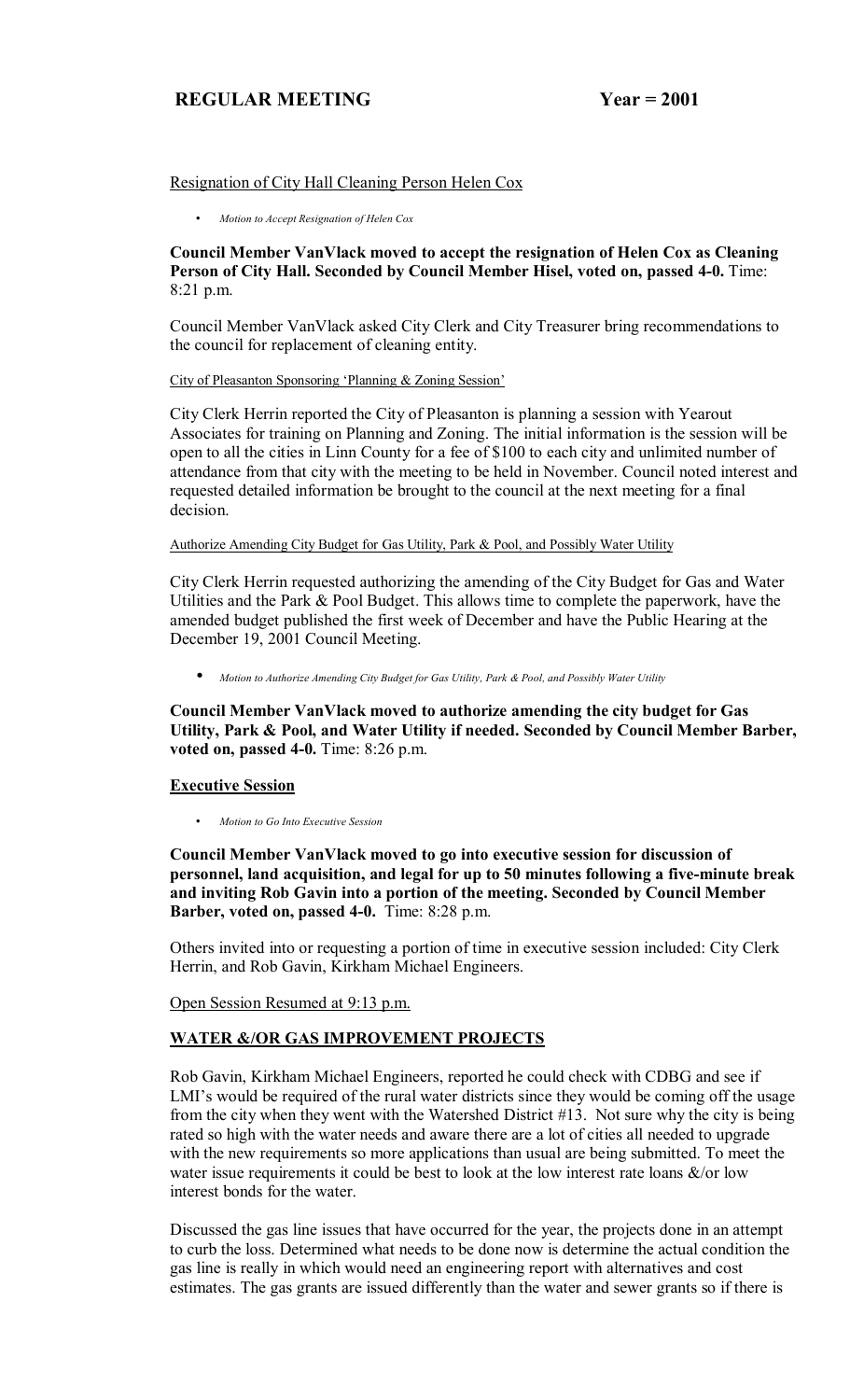the need there appears to be the city could be better qualified for a gas grant and to use the current LMI reports for this.

#### *Page 5 of 5*  **WATER &/OR GAS IMPROVEMENT PROJECTS (Continued)**

• *Motion to prepare for CDBG grant for gas service*

## **Council Member VanVlack moved to proceed for CDBG Grant for Gas Service. Seconded by Council Member Barber, voted on, passed 4-0.** Time: 9:31 p.m.

Rob Gavin noted the first step for the city would be to find out the condition of the whole line, see what UCI has actually reported on in the past, have a proposal done for presentation, and have the additional 13 LMI's that will be required completed.

Mr. Gavin recommended for the water project to have Dave Malone to come to a city council meeting to lay out the rates and financial analyzation at no cost for the city.

# **REPORTS OF CITY OFFICERS: (Continued)**

## Police Chief - Chuck Farrell Jr.

Police Chief Farrell presented report for the month of September. Noted the Humane Society is requesting support to ban cock fighting.

# **OTHER BUSINESS:**

## November Council Meeting Dates

Discussed November meeting dates. City Clerk will be out November  $7<sup>th</sup>$  meeting and November  $21<sup>st</sup>$  meeting is the night before Thanksgiving. Determined will leave as scheduled. Will have City Treasurer fill in at November  $7<sup>th</sup>$  meeting, or use tape recorder for minutes.

## **CITY CLERK'S REPORT:**

- A] Resignation of Helen Cox
- B] Water Meeting October 23, 2001
- C] A & L's Donated Potato Salad
	- $Cont. 2001$  Goals

# **NOTES AND COMMUNICATIONS TO COUNCIL***:*

- a] <sup>"Thank You" from the RIF Program</sup>
- b] KACE Membership and Conference Schedule for KS Building Codes
- c] CP Engineers & Land Surveyors Inc Grant Writing
- d] UCI Gas Operator Training Session, Salina, KS, November 5, 2001
- e] SEK Newsletter

## *ADJOURNMENT:*

*ï Motion to Adjourn*

Being no further business, **Council Member Barber moved to adjourn. Motion seconded by Council Member McGinnis, voted on, passed 4-0.**

The meeting was adjourned at 9:45 p.m.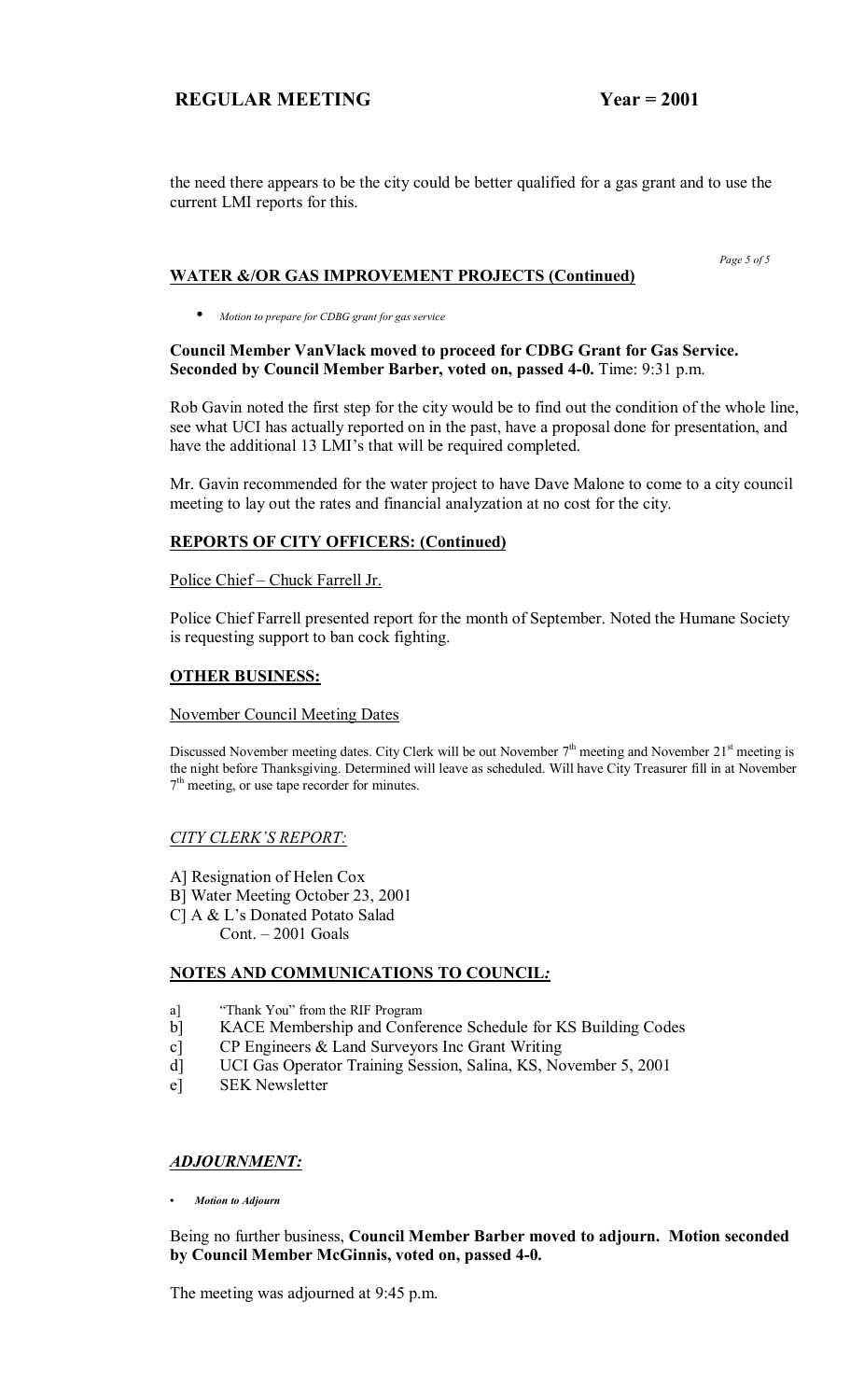I, LaCygne City Clerk, do hereby declare the above to be true and correct, to the best of my knowledge, and do hereby subscribe my name this 17th day of October 2001.

## *REGULAR MEETING:*

*Page 1 of 4*

The LaCygne City Council met in regular session on Wednesday, October 3, 2001. Council Members present were: Steve Hisel; Esther Shields; Sam Barber; and Mike VanVlack.

Others present included: City Clerk Devona Herrin; Jeremy Bray; City Attorney John Sutherland; LeRoy Turpen; Jennifer McDaniel; City Fire Chief Ernie Moylan; City Public Works Superintendent George Craig; Connie McGinnis; and City Police Chief Chuck Farrell.

Mayor Weitman called the meeting to order at 7:00 p.m.

## **COUNCIL MEMBER APPOINTMENT AND OATH OF OFFICE**

Mayor Weitman recommended appointment of Connie McGinnis for the council position vacated by Max Thayer.

C *Accept Council Member Appointment of Connie McGinnis*

**Council Member VanVlack moved to accept the recommendation of Connie McGinnis for the vacated city council position. Seconded by Council Member Shields, voted on, passed 4-0.** Time: 7:02 p.m.

City Clerk Herrin swore in Connie McGinnis as city council member.

## *CONSENT AGENDA:*

C *Motion to Approve Consent Agenda*

#### **Council Member Shields moved to approve the consent agenda that consisted of:**

 Check Register: September 20 - October 3, 2001; Minutes of September 19, 2001 Council Meeting, Includes Public Hearing August 2001 Financial Statement

**Motion seconded by Council Member VanVlack, voted on, passed 5-0.** Time: 7:05 p.m.

#### **CDBG SEWER GRANT - STATE REVOLVING LOAN - EDA GRANT**

None.

#### **DISCUSSION FROM THE FLOOR**

None.

#### **REPORTS OF CITY OFFICERS:**

City Attorney John Sutherland

City Attorney reported the purchase of the property for the sewer lagoon was almost complete. Asked the mayor to sign a conflict of interest form to complete the sale. The mayor signed the form.

Public Works Superintendent George Craig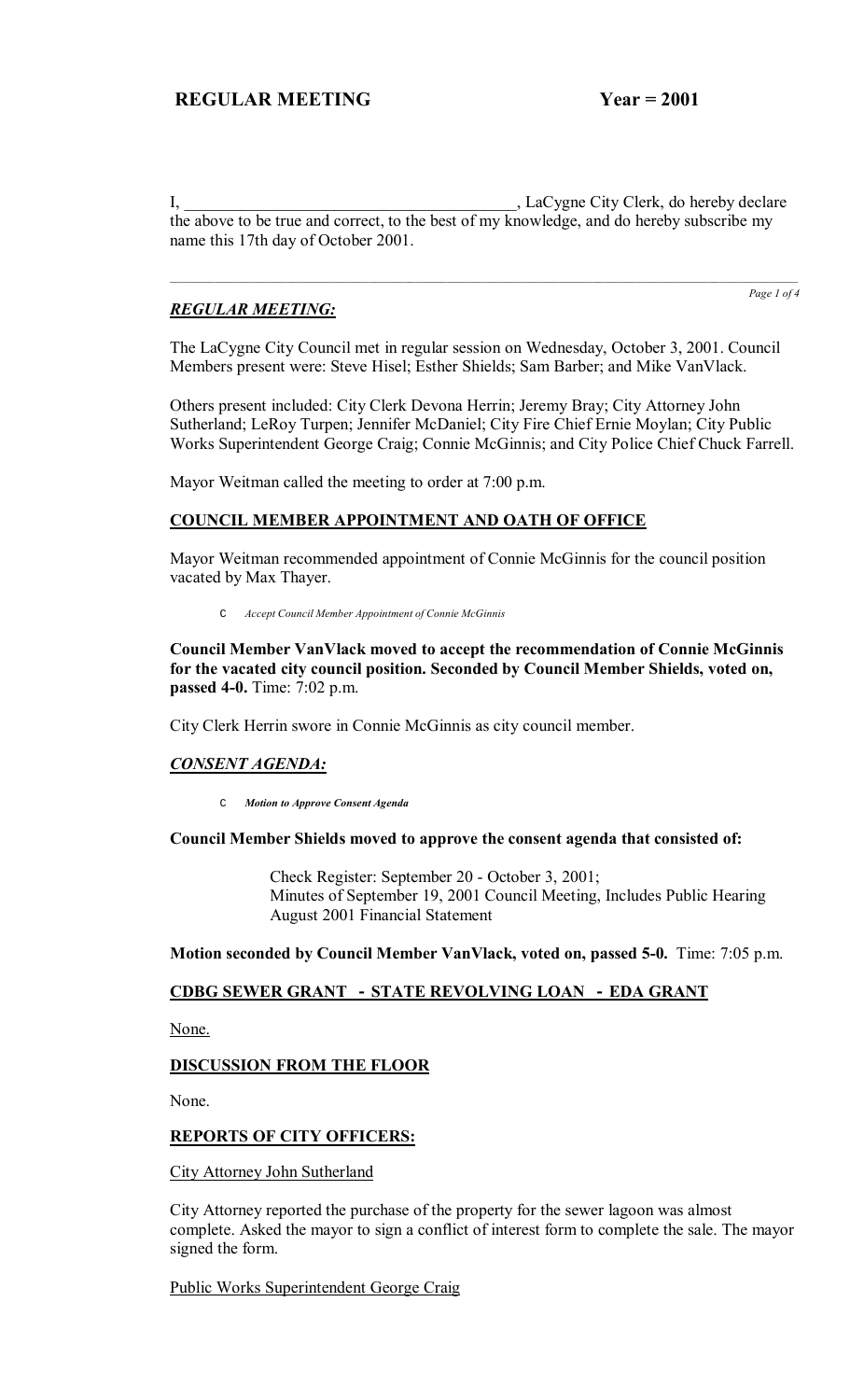Superintendent Craig reported the south water tower had been inspected and found it would require painting this year. This will cause about a two week shut down of the tower.

## **STANDING COMMITTEE REPORTS***:*

Park

Council Member Hisel reported the soccer field is ready to be seeded and fertilized. Needed approval for \$600 of seed plus the cost of one ton of fertilizer.

C *Motion to Authorize Up To \$800.00 for the Purchase of Seed and Fertilizer*

**Council Member VanVlack moved to authorize up to \$800.00 for the purchase of seed and fertilizer for the park soccer field. Seconded by Council Member Barber, voted on, passed 5-0.** Time: 7:10 p.m.

## **STANDING COMMITTEE REPORTS***: (Continued)*

 *Page 2 of 4*

#### **Cemetery**

C *Motion to Authorize Baucom Tree Service Trim 4 Trees, Remove 2 Stumps, & Remove 1 Tree for \$750.00*

**Council Member VanVlack moved to authorize Baucom Tree Service to trim four trees, remove two stumps, and remove one tree for \$750.00. Seconded by Council Member Shields, voted on, passed 5-0.** Time: 7:12 p.m.

#### Committee Reappointments

Mayor Weitman recommended filling the committee vacancies with Council Member VanVlack for Water & Gas, and Council Member McGinnis for Sewer and Public Safety **Committees** 

C *Motion to Accept Committee Appointment Recommendations*

## **Council Member VanVlack moved to accept committee recommendations. Seconded by Council Member Hisel, voted on, passed 5-0.** Time: 7:14 p.m.

## **FIESTA**

City Clerk Herrin reported an estimate of \$2,000.00 profit is anticipated from the Fiesta for the Committee. Some is already committed to the park and part of it can be retained for start up for next years Fiesta. Discussed having the individuals that helped bring this year Fiesta together to meet again and decide on the core Committee Members for next year, then report back to the council for the appointments.

## **STANDING COMMITTEE REPORTS***:(Continued)*

Public Safety

Council Member VanVlack reported there were 43 present last Saturday night at the Night Out Against Crime. Felt it was a success.

## **UNFINISHED BUSINESS***:*

Building Permit Changes, Ordinance # 1275

C *Motion to Approve Ordinance #1275*

**Council Member VanVlack moved to approve Ordinance #1275 for the building permit changes. Seconded by Council Member Barber, voted on, passed 5-0.** Time: 7:20 p.m.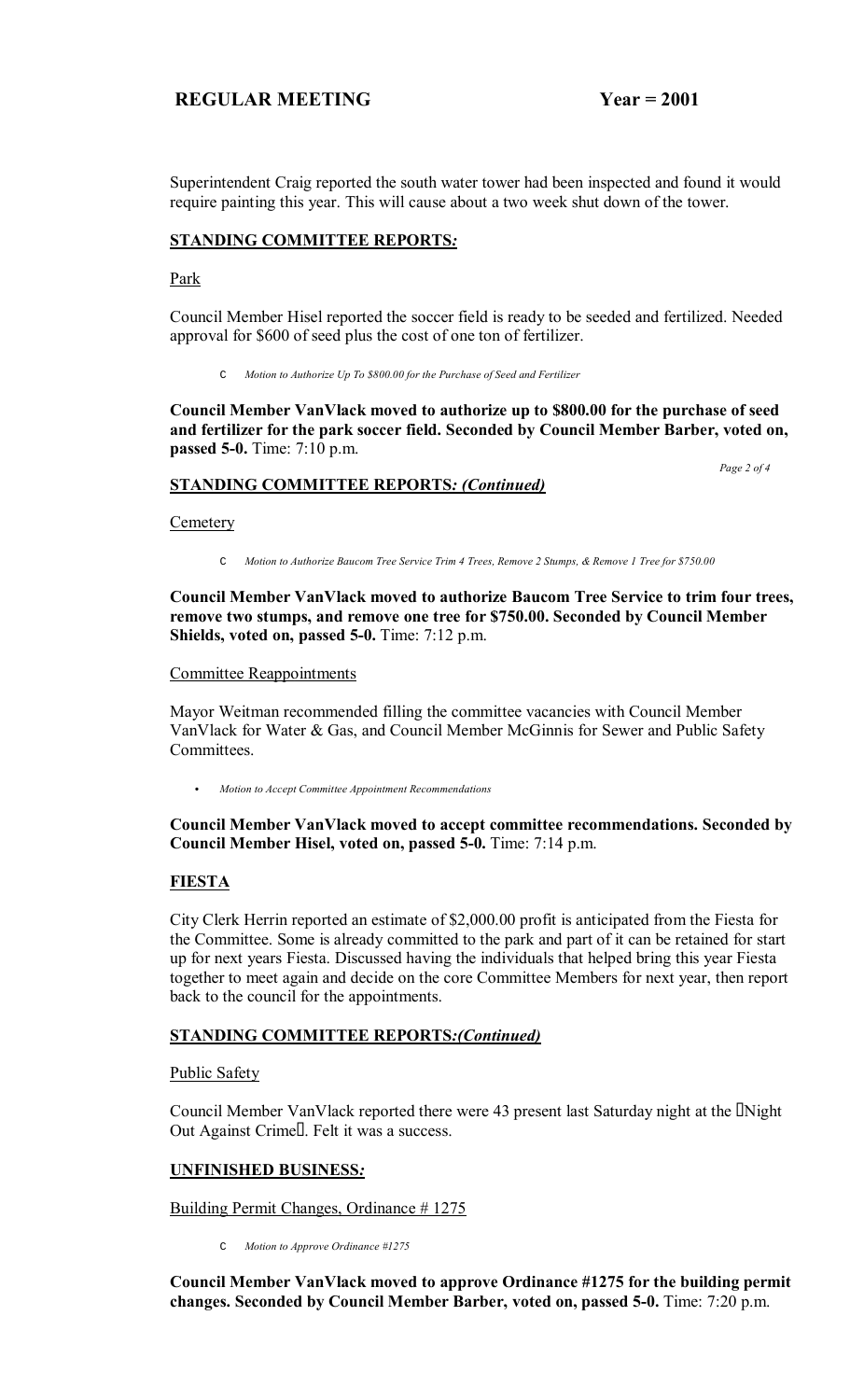#### Planning Commission Comprehensive Plan Update

C *Motion to Approve Kirkham Michaels Phase 1 Contract for the Comprehensive Plan Update*

**Council Member Barber moved to approve the change of firms to Kirkham Michaels for the Planning Commission Comprehensive Plan Update for \$10,000 on Phase 1 of the project. Seconded by Council Member VanVlack, voted on, passed 5-0.** Time: 7:25 p.m.

Amend Pay Scale for New Employee

Discussed amending George Craig s initial salary from an annual salary to \$12.50 an hour based on a forty-five hour workweek.

C *Motion to Amend George Craigs salary from annual to hourly*

**Council Member Shields moved to amend George Craigs pay scale from annual base to hourly base of \$12.50 per hour. Seconded by Council Member VanVlack, voted on, passed 5-0.** Time: 7:28 p.m.

Planning Commission Member Appointment

Tabled.

#### **NEW BUSINESS***:*

 *Page 3 of 4*

# City Hall Electric Service Upgrade from 60 AMP to 150 AMP

C *Motion to Approve bid from Tinsley Electric to Upgrade City Hall Electric Service*

**Council Member VanVlack moved to approve hiring Tinsley Electric to upgrade City Hall electric service for a cost of \$575.00. Seconded by Council Member VanVlack, voted on, passed 5-0.** Time: 7:29 p.m.

#### Encoder for Weather Sirens, Estimate from Western Communications

Discussed estimate from Western Communications. The primary reason for the encoder is to be able to test the sirens at least once a month and the city needs to have an encoder to accomplish this, as the county does not test them once a month. Determined to check further on what happens when the city is without electricity when using the encoder and report back.

## **Executive Session**

C *Motion to Go Into Executive Session*

**Council Member VanVlack moved to go into executive session for discussion of personnel and legal for up to 60 minutes following a 5-minute break. Seconded by Council Member Hisel, voted on, passed 5-0.** Time: 8:37 p.m.

Others invited into or requesting a portion of time included: City Clerk Herrin and City Public Works Superintendent Craig.

Open Session Resumed at 8:38 p.m.

# *OTHER BUSINESS:*

Workshop for Nuisance and Adult Entertainment Ordinance Review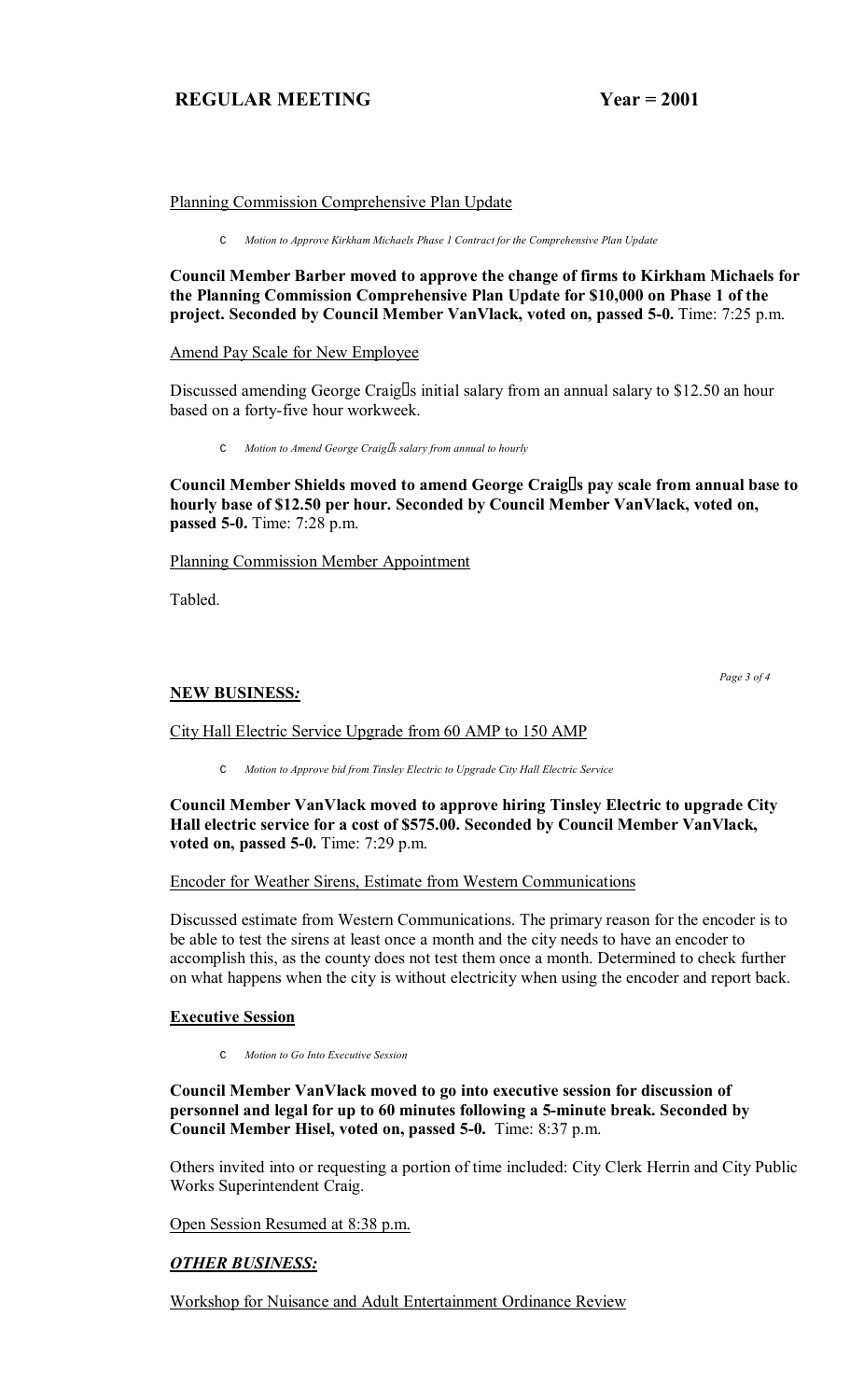C *Motion to Set Up Workshop on October 17th at 6:30 p.m.* 

**Council Member VanVlack moved to have workshop for review of the two ordinances for thirty minutes prior to the next city council meeting on October 17, 2001, thus to begin the workshop at 6:30 p.m. Motion seconded by Council Member Barber, voted on, passed 5-0.** Time: 8:40 p.m.

#### Lease for High Service Pumps with Leasing Innovations

Discussed the lease for the high service pumps was not with Layne Western but with Leasing Innovations. The lease papers included \$225.00 for processing fees that was not mentioned when the lease and costs were discussed prior.

C *Motion to Approve Leasing Innovations cost of \$225 for Fees* 

**Council Member VanVlack moved to approve the cost of \$225.00 for fees for the lease with Leasing Innovations. Seconded by Council Member Hisel, voted on, passed 5-0.**  Time: 8:44 p.m.

City Attorney Sutherland noted there is a clause in the lease where the payments are unconditional even if the city has a disagreement with the vendor. Discussed normal clause for leasing firms.

C *Motion to Approve the Signing of the Lease* 

## **Council Member VanVlack moved to sign lease with Leasing Innovations for the high service pumps. Seconded by Council Member Hisel, voted on, passed 5-0.** Time: 8:50 p.m.

#### City Wide Clean Up, Saturday, October 6, 2001

Meet at Street Barn around 8 a.m. for Continental Breakfast and set up agenda. Lunch will be served at noon.

 *Page 4 of 4* 

## *OTHER BUSINESS: (Continued)*

#### Reappoint City Council President

Mayor Weitman recommended filling the vacancy of Council President with Council Member VanVlack.

Motion to Nominate Council Member VanVlack for Council President

**Council Member Barber moved to nominate Council Member VanVlack for City Council President. Seconded by Council Member McGinnis.** No further nominations. **Council Member Shields moved to accept nomination by acclamation. All in favor 4-0 (Abstain: VanVlack)** Time: 9:08 p.m.

#### *CITY CLERK'S REPORT:*

Written report included:

- a] Amend Salary for New Employee
- b] Reminder: City Wide Clean Up, Saturday, October 6, 2001

## *NOTES AND COMMUNICATIONS TO COUNCIL:*

a] KRWA, Basic Water Operator Training, Tuesday, October 16, 2001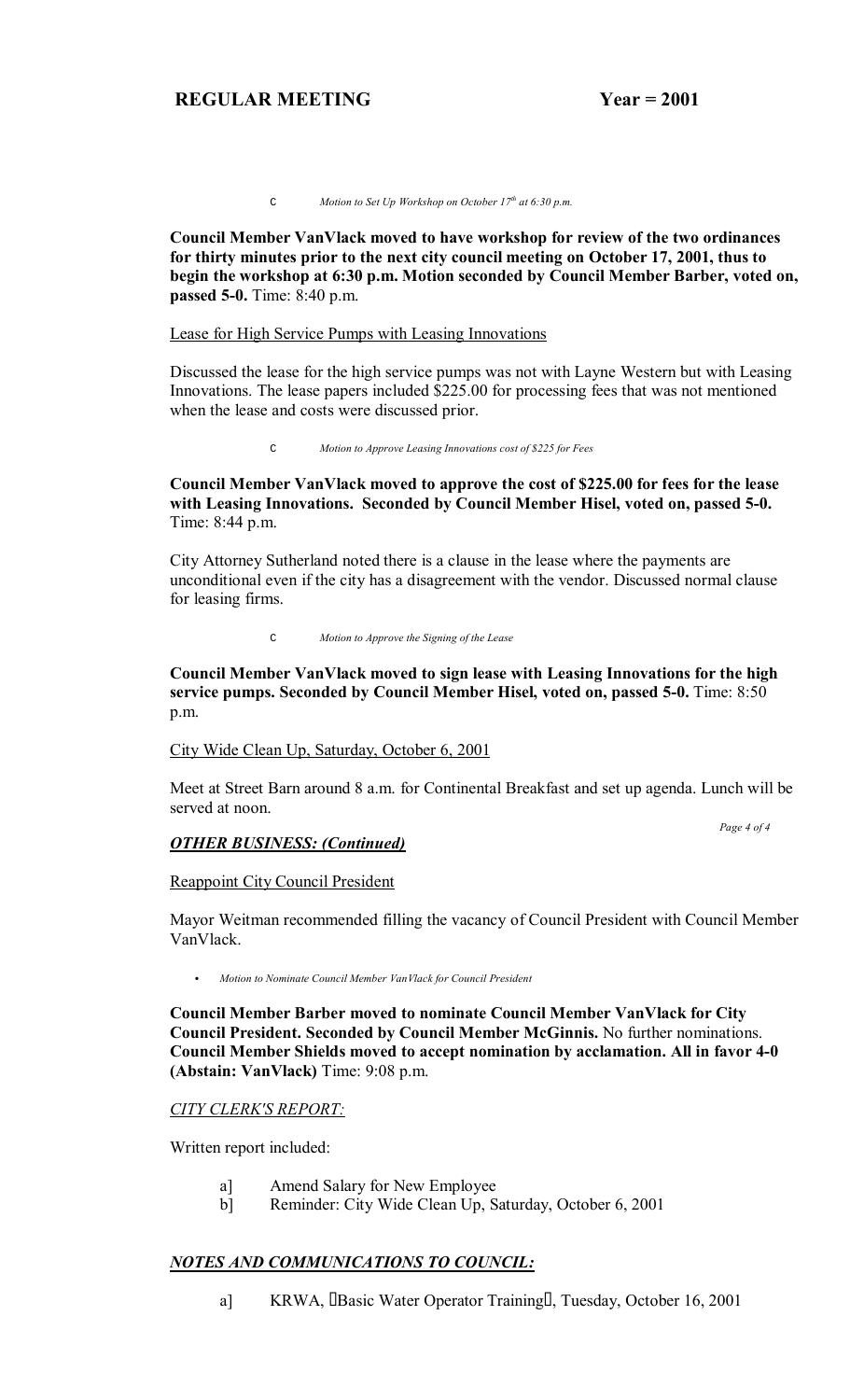|               | CDBG, Capital Financing for Kansas Local Governments - Continuing          |
|---------------|----------------------------------------------------------------------------|
|               | 8, 2001, Topeka, KS<br>Education, November                                 |
| c             | <b>SEK Update Letter</b>                                                   |
| dl            | Kansas Insurance Department Notice of Public Meetings for Health Insurance |
| <i>Issues</i> |                                                                            |
| e l           | <b>LKM Ordinance Codification Services</b>                                 |
| fl            | Kansas Government Journal Volume 87 - Number 9, September 2001             |

## *ADJOURNMENT:*

C *Motion to Adjourn*

With no further business, **Council Member VanVlack moved to adjourn. Motion seconded by Council Member Barber, voted on, passed 5-0.** 

The meeting was adjourned at 9:10 p.m.

I, LaCygne City Clerk, do hereby declare the above to be true and correct, to the best of my knowledge, and do hereby subscribe my name this 3rd day of October 2001

## *REGULAR MEETING:*

*Page 1 of 5 Pages*

The LaCygne City Council met in regular session on Wednesday September 19, 2001. Council Members present were: Esther Shields; Mike VanVlack; Sam Barber; Max Thayer; and Steve Hisel.

Others present included: City Clerk Devona Herrin; City Police Chief Chuck Farrell; Jeremy Bray; Jennifer McDaniel; City Attorney John Sutherland; City Fire Chief Ernie Moylan; Leon Rhodes; Robe Gavin and LeRoy Turpen.

Mayor Terry Weitman called the meeting to order at 7:00 p.m.

#### **PUBLIC HEARING**

Mayor Weitman opened the Public Hearing Session regarding annexation of Plot 21 with Ordinance 1274 by asking for any questions from the floor.

Leon Rhodes with Wild Spiegody's Outpost asked about the city utilities for the property. Asked if their current septic tank could be put on a trailer for them at the time they are ready to disconnect it, as he would like to retain it. Council, Mayor, and Engineer agreed this could be done instead of destroyed. Mr. Rhodes was not interested in obstructing progress and had no other concerns.

No other questions from the floor.

• *Motion to Accept Ordinance #1274 Annexing Wild Speigodyís Outpost*

**Council Member Thayer moved to adopt Ordinance #1274. Seconded by Council Member Hisel, voted on, passed 5-0.** Time: 7:05 p.m.

Mayor Weitman closed the Public Hearing Portion and resumed with the regular meeting.

# *CONSENT AGENDA:*

*ï Motion to Approve Consent Agenda*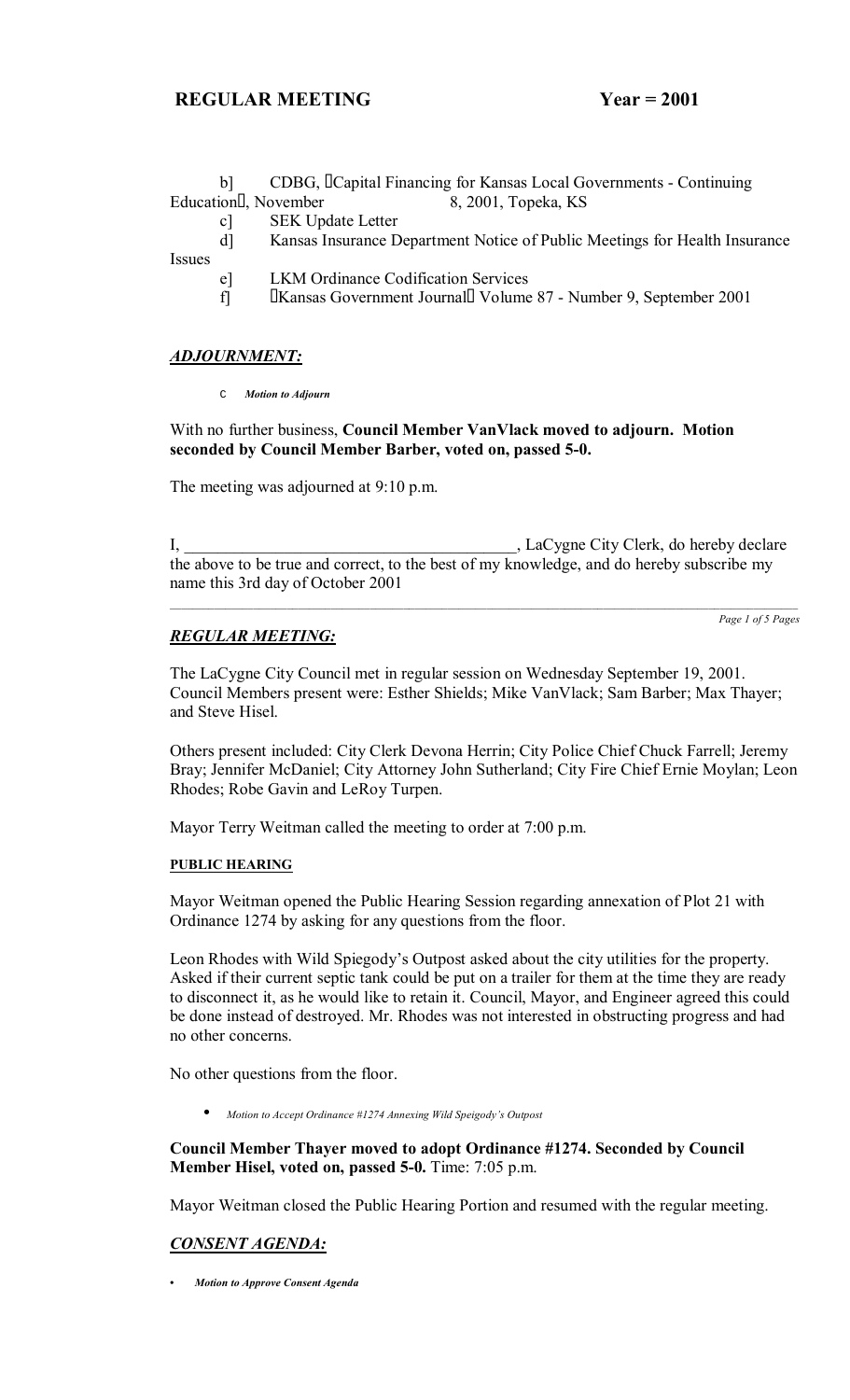## **Council Member Shields moved to approve the consent agenda that consisted of:**

 Check Register: September 6 - 19, 2001; Minutes of September 5, 2001 City Council Meeting:

#### **Motion seconded by Council Member VanVlack, voted on, passed 5-0.** Time: 7:07 p.m.

#### **RESOLUTION #261, IN RESPONSE TO THE ATTACK ON AMERICA**

Mayor Weitman recommended the adoption of Resolution #261, In Response to the Attack on America, by reading the resolution out loud.

• *Motion to Accept Resolution #261*

**Council Member Shields moved to adopt Resolution #261. Seconded by Council Member Thayer, voted on, passed 5-0.** Time: 7:09 p.m.

## **CDBG SEWER GRANT – STATE REVOLVING LOAN – EDA GRANT**

#### Rob Gavin, Kirkham Michael Engineers, Report on Project Schedule

Mr. Gavin distributed a diagram of the estimated time frames for the total sewer project schedule. Discussed possibility of delays of the final lagoon construction due to weather delays, but should have most of the project completed by the end of the year. The Sewer Rehab Submittal is already complete ahead of schedule.

## **6TH STREET IMPROVEMENT**

#### Rob Gavin, Kirkham Michael Engineers, Regarding Diagram

Mayor Weitman reported it was requested the engineer move forward with the proposed diagram on the post office side with the turn out as the potential business on the other side did not have final plans at this time. Mr. Gavin reported they were moving forward with those plans and talking with the post office.

*Page 2 of 5* 

#### **WATER UPGRADES**

Rob Gavin, Kirkham Michael Engineers, Minimum Compliance Requirements Costs

Mr. Gavin reported on the minimum compliance requirements costs with a handout of the water production items originally requested by the city with a comparison of what of those items have to be done to be in compliance by KDHE.

Mayor Weitman gave reason for this information was to help the city council have adequate information to help with the decision about the city participating with the Public Wholesale Water District #13. Also need to consider the city's contractual commitments with the two rural water districts already served by the city.

Mr. Gavin asked the city to look at the inner connect with the PWWD #13. Mayor Weitman noted he just wanted the council to have adequate information to decide what was best for the city now and ten-to-fifteen years from now, to include what expenses could be added on to the city before any debt to make current improvements is paid off. Council Member Hisel noted that an inner connect should be an asset for both sides. Mayor Weitman noted there was a lot to be considered in a short period of time.

#### **DISCUSSION FROM THE FLOOR**

Invitation to Hog Roast by Kirkham Michael Engineers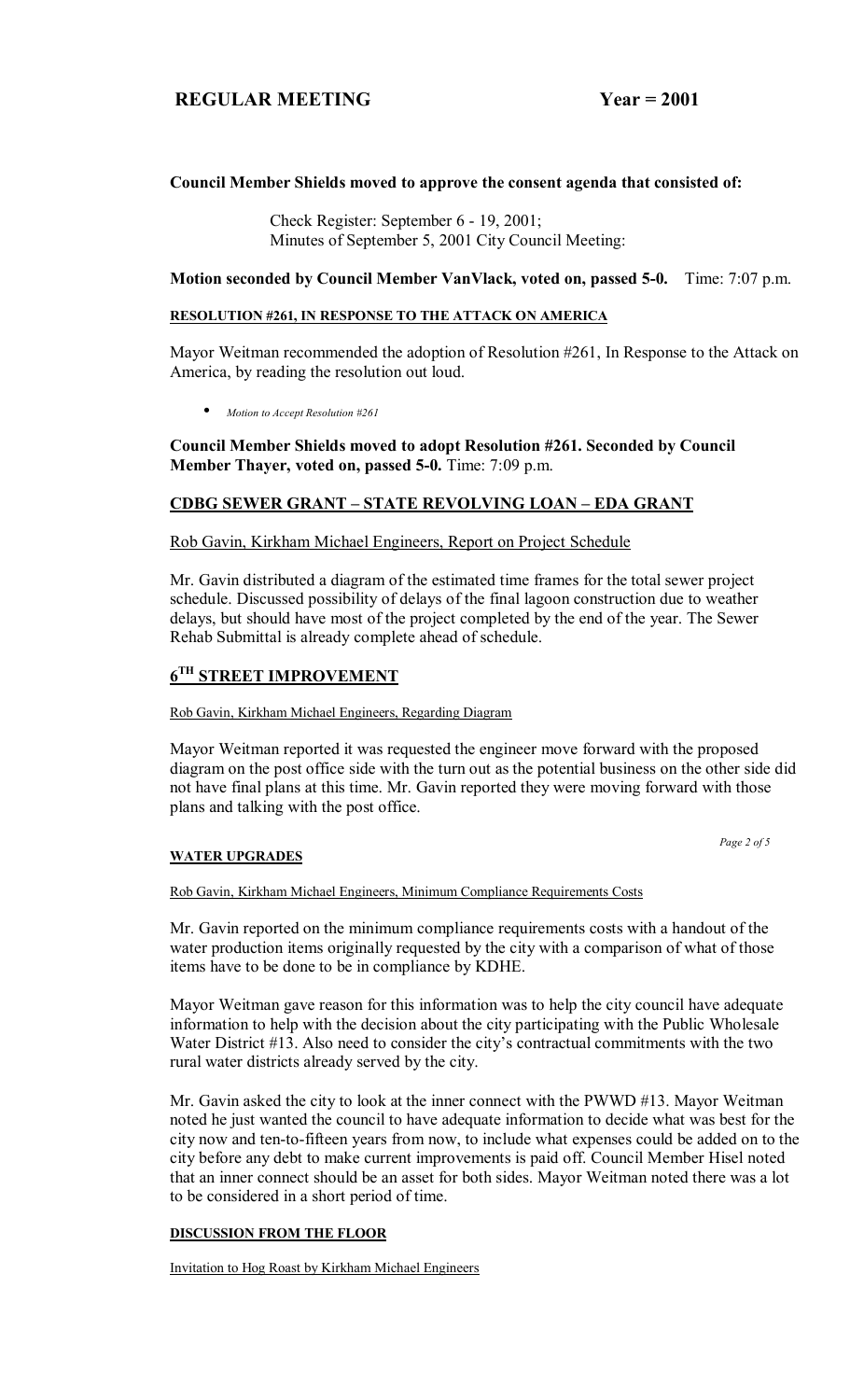Rob Gavin invited the mayor, city council, and city employees to a Hog Roast on Sunday, September 30, 2001 beginning at 3 p.m. to dark. There would be door prizes, and spouses &/or significant other are also invited. Did ask for RSVP.

## **REPORTS OF CITY OFFICERS:**

#### City Attorney John Sutherland

Mr. Sutherland reported the contract with UMB regarding the purchase of the sewer lagoon property has been signed and now just waiting on the title work. Expect it to be done quickly.

## Chief of Police Farrell

Police Chief Farrell presented a written report of police activities for the month of August 2001. Noted the flags were installed in various places. Noted the Night Out Against Crime is September 29, 2001 at the city park in the evening. The Police and Fire Departments put in prizes to be drawn; and, food will be furnished.

• *Motion for City to Furnish \$100.00 for Food*

**Council Member VanVlack moved for the city to furnish \$100 for food for Night Out Against Crime. Seconded by Council Member Hisel, voted on, passed 5-0.** Time: 7:55 p.m.

#### Public Works Superintendent Jerome Moore

Superintendent Moore reported the following:

- 1. UCI Soil Survey Report. The report was a result of the last KCC inspection. UCI recommended the city install 33 anodes and 6 tests stations. For UCI to do the work it will cost \$95.00 for each anode and \$150 for each test station. This will protect the line without a rectifier. Discussed that the city employees could install them. Mayor Weitman noted they would like the city crew to proceed with the work.
- 2. Sewer Line leading to Carol Stainbrook's new dwelling. Superintendent Moore found the main sewer line that had been installed a few years ago has sunk and there was no rock under it for padding. It will require being dug out to determine just how much will have to be redone and then put back in with the proper angle and padding. Engineer noted this could be repaired with the sewer project repairs if time permitted. Mayor Weitman asked the city employees to fix the problem in a safe manner as soon as possible to avoid any problems.

## *STANDING COMMITTEE REPORTS:*

Park

Council Member Hisel reported soccer fields are half way done with leveling the playing surface.

# **FIESTA**

 *Page 3 of 5* 

Noted there was going to be a meeting next Tuesday, September 25, 2001 to organize committees for next year.

## *UNFINISHED BUSINESS:*

## Building Permit Changes

Discussion took place regarding the final rates to be charges. They wanted to be reasonable and fair with the costs. (The proposed changes include but not limited to: BASIC FEE FOR ALL BUILDING PERMITS WILL BE \$50.00 PLUS \$1.00 PER \$1,000.00 WITH ONE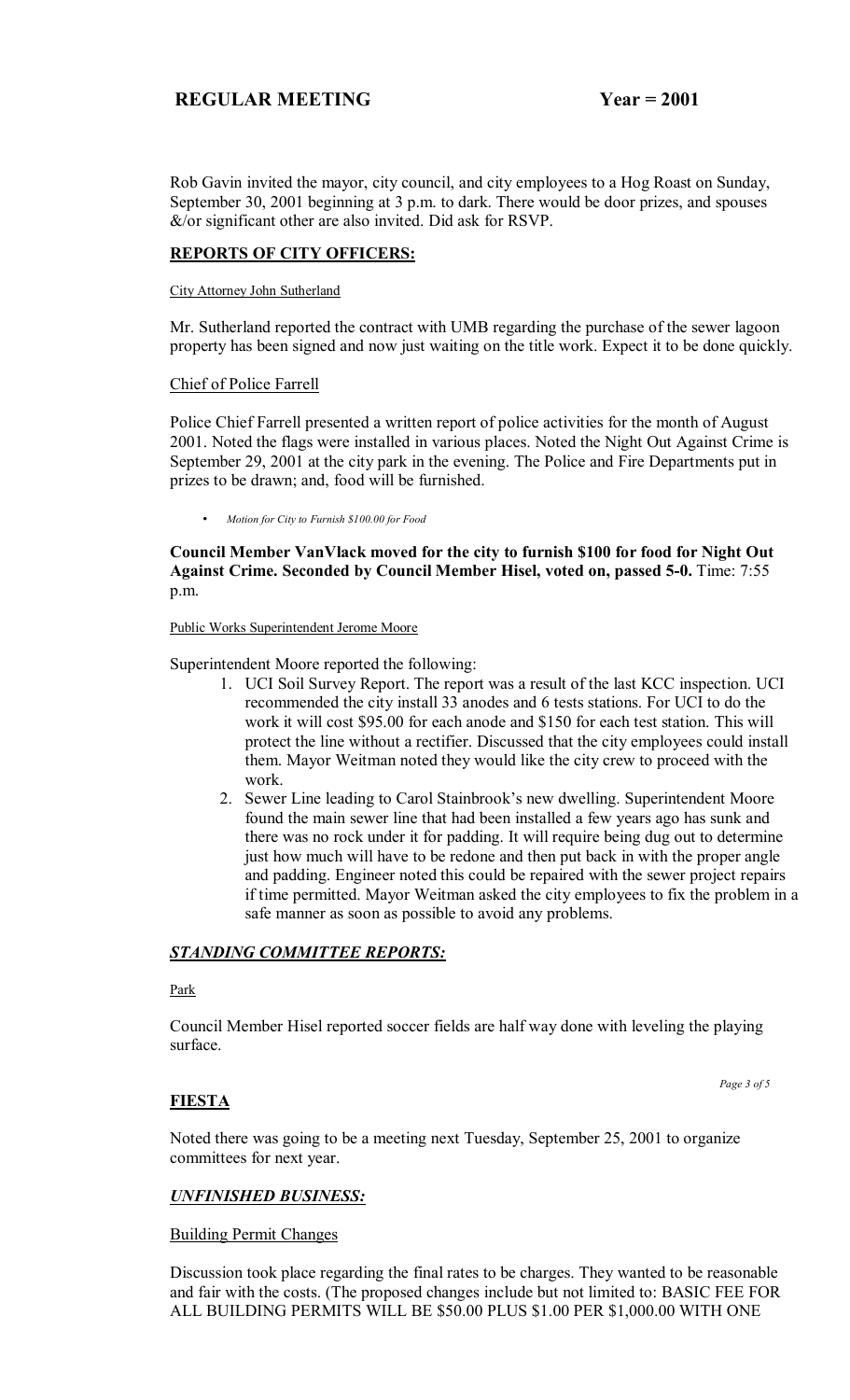## YEAR TO COMPLETE THE PROJECT. FLAT OUT PROJECT TO BEGIN WITHIN SIX ONTHS AND TO BE COMPLETE IN ONE YEAR. AFTER THAT ONE YEAR HAS ELASPED AN EXTENSION WILL HAVE TO BE ACQUIRED AND ANOTHER BUILDING PERMIT ISSUED FOR \$50.00 PLUS \$1.00 PER \$1,000.00.)

Codes Officer Farrell also noted the codes themselves have another issue regarding the mobile homes in the trailer courts. He had been advising them that any trailer brought in now would require a comp roof on the trailer whether in a park or on private property as it has the same requirements as the R-1 District. There appears to be some disagreement with this and the book is not absolutely clear on mobile home park requirements. Would like to see this clearer to prevent any possibility of a difference. Council agreed to look into this.

• *Motion to Accept New Rates on Building Permits*

#### **Council Member Thayer moved to accept the new rates on the building permits. Seconded by Council Member VanVlack, voted on, passed 5-0.** Time: 8:22 p.m.

Instructed City Clerk Herrin to work up the ordinance to implement the new rates.

#### Planning Commission Comprehensive Plan Update

City Clerk Herrin reported the wording had not been completed yet to spread the costs out over two different years and should be done by next council meeting. Tabled.

## *NEW BUSINESS:*

#### Ordinance #1274, Annexing Land to City of Lacygne

Completed earlier in the meeting during the Public Hearing Session

#### Review of Agreement with Linn County regarding Trash Compactor

Table till next meeting as it may be resolved; however, Council Member VanVlack will check into it and report back.

## Public Funding Workshop by Kirkham Michaels Engineers, September 25, 2001, Lawrence, KS

Discussed items covered in the workshop to include information on grants, loans, and G. O. and Revenue Bonds. Mayor Weitman requested the City Clerk attend and any Council Members who were free to attend.

#### KPERS Workshop, October 2, 2001 in Pittsburg, KS, or October 10, 2001 in Ottawa, KS

Mayor Weitman instructed City Clerk Herrin to attend the KPERS Workshop on October 10, 2001 in Ottawa, KS.

#### Resignation of Planning Commission Members Russell Miller and Connie McGinnis

Mayor Weitman moved to accept the resignation of Planning Commission Members Russell Miller and Connie McGinnis.

• *Motion to accept Resignations*

**Council Member VanVlack moved to accept resignations of Russell Miller and Connie McGinnis. Seconded by Council Member Thayer, voted on, passed 5-0.** Time: 8:35 p.m.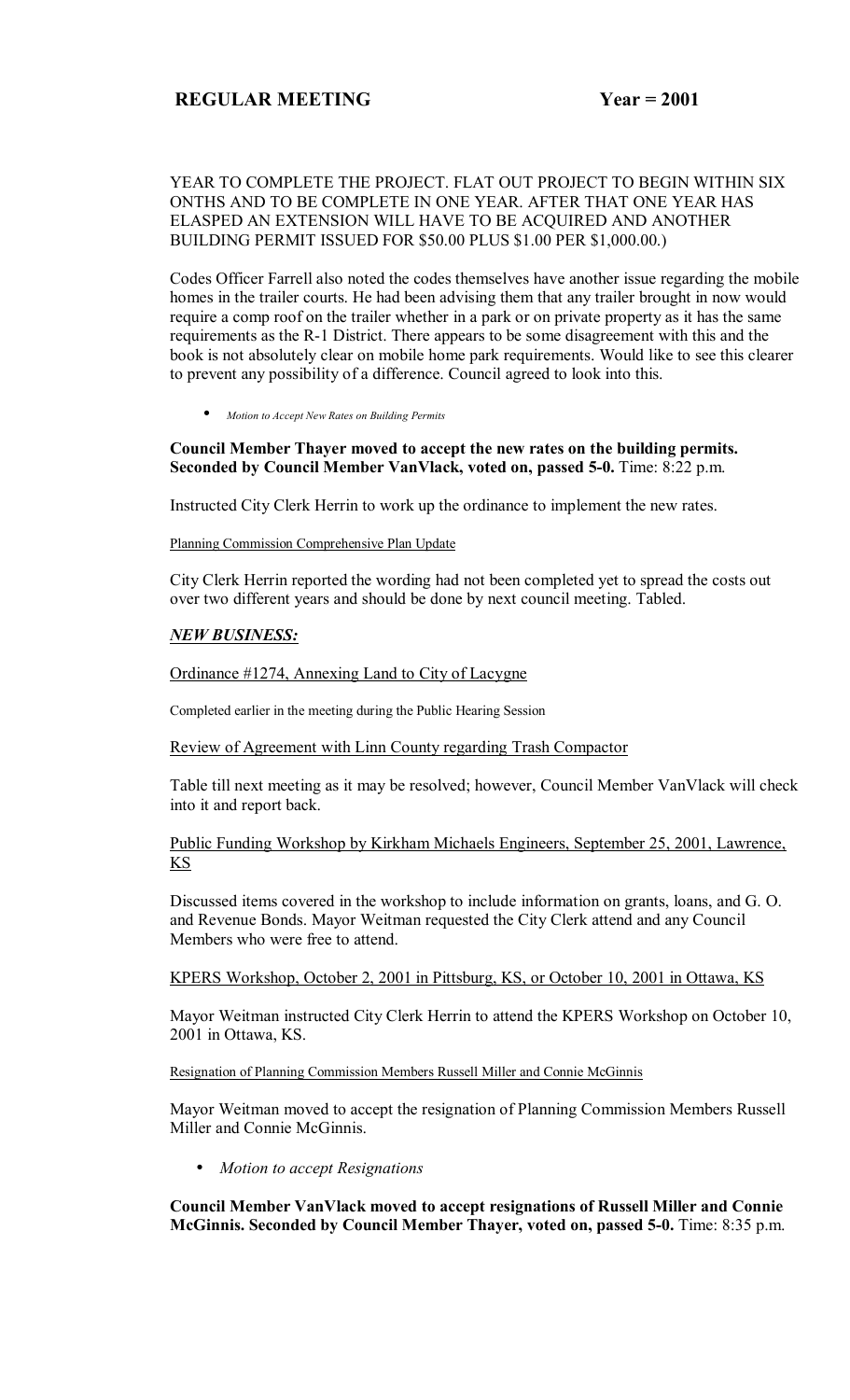## *NEW BUSINESS: (Continued)*

Appoint Tammy Lyons as a Planning Commission Member

Mayor Weitman recommended the appointment of Tammy Lyons as Planning Commission Member to fill a vacancy.

• *Motion to Accept Appointment of Tammy Lyons as Planning Commission Member*

## **Council Member VanVlack moved to accept Tammy Lyons as Planning Commission Member. Seconded by Council Member Barber, voted on, passed 5-0.** Time: 8:36 p.m.

## **EXECUTIVE SESSION:**

• *Motion to Go Into Executive Session*

**Council Member VanVlack moved to go into executive session for up to fifty minutes for legal, land acquisition, and personnel following a ten-minute break. Seconded by Council Member Thayer, voted on, passed 5-0.** Time: 8:37 p.m.

Those invited into or requesting a portion of executive session were: Rob Gavin, and City Clerk Herrin.

#### **EXTEND MEETING:**

• *Motion to Extend Meeting*

**Council Member VanVlack moved to extend meeting up to 10:30 p.m. Seconded by Council Member Thayer, voted on, passed 5-0.** Time: 8:38 p.m.

Resumed meeting at 9:38 p.m. Council Member Barber left the meeting at 9:38 p.m.

## **OTHER BUSINESS:**

Hire George Craig as Public Works Maintenance Supervisor for a Minimum of \$30,000.00 per year

• *Motion to hire George Craig as Public Works Maintenance Supervisor* 

**Council Member Thayer moved to hire George Craig for a salaried position of \$30,000 per year with a minimum forty-five hour work week and overtime paid for anything over the forty-five hours with the position to be effective October 3, 2001. Seconded by Council Member VanVlack, voted on, passed 5-0.** Time: 8:40 p.m.

#### Resignation of Council Member Max Thayer

Council Member Thayer announced he would be resigning effective the end of this meeting due to health reasons.

• *Motion to accept Resignation*

#### **Council Member VanVlack moved to accept the resignation of Max Thayer.**

Mayor Weitman noted the motion died for lack of a second. However, the result was the same. Mayor Weitman noted they appreciated the help Max had provided during his time on the city council. With that said he looked forward to assigning special projects to him when he was available to help in the future. Mr. Thayer noted he looked forward to helping in whatever capacity he could in the future.

# *CITY CLERK'S REPORT:*

 *Page 4 of 5*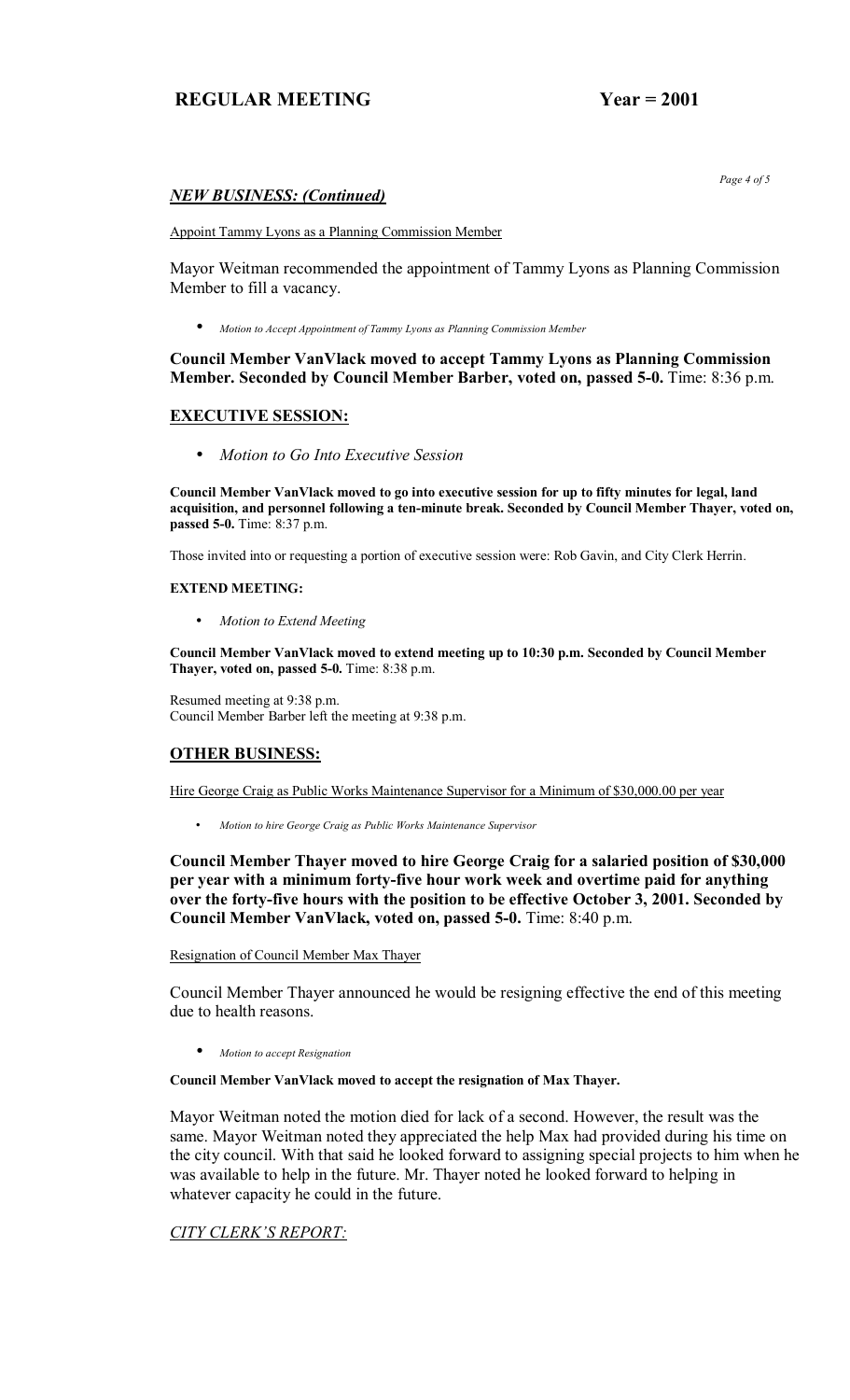City Clerk Herrin noted the council needed to make a decision if they wanted to apply for any other CDBG Grants this fall as the 1999 LMI Survey was good for this fall applications but after that they would have to start all over again with the survey's if they should do so next year.

Written Report Included:

 A] LMI Surveys Conducted in 1999 Still Valid for Upcoming Grant Round B]

 $Cont. - 2001$  Goals

 *Page 5 of 5*

## **NOTES AND COMMUNICATIONS TO COUNCIL***:*

a] Note from Linda Weldon, Grant Administrator, Regarding LMI Surveys

- b] Miami County Public Works Dept. Notice
- c] 4-State Heartland Community Development Conference 2001, Nov. 1 & 2, 2001
- d] LKM Annual Conference Kick Off Breakfast
- e] KDOC&H Enterprise Facilitation Workshop
- f] 'League News' September 10, 2001

g] 'League News' September 14, 2001

# *ADJOURNMENT:*

*ï Motion to Adjourn*

## Being no further business, **Council Member VanVlack moved to adjourn. Motion seconded by Council Member Hisel, voted on, passed 4-0.**

The meeting was adjourned at 9:48 p.m.

I, \_\_\_\_\_\_\_\_\_\_\_\_\_\_\_\_\_\_\_\_\_\_\_\_\_\_\_\_\_\_\_\_\_\_\_\_\_\_\_\_, LaCygne City Clerk, do hereby declare the above to be true and correct, to the best of my knowledge, and do hereby subscribe my name this 19th day of September 2001.

# *REGULAR MEETING:*

*Page 1 of 5*

The LaCygne City Council met in regular session on Wednesday, September 5, 2001. Council Members present were: Sam Barber; Esther Shields; Max Thayer; and Mike VanVlack. Steve Hisel arrived at 8:45 p.m.

Others present included: City Clerk Devona Herrin; Public Works Superintendent Jerome Moore; City Attorney John Sutherland; Jeremy Bray; Gail Boone; Ervin Russell; Jackie Walker; Mike Deeker; and, Mike Kibbee.

Mayor Terry Weitman called the meeting to order at 7:05 p.m.

## *CONSENT AGENDA:*

*ï Motion to Approve Consent Agenda*

**Council Member Shields moved to approve the consent agenda that consisted of:**

Check Register: August  $15$  – September 5, 2001; Minutes of August 15, 2001, Regular City Council Meeting; Minutes of August 18, 2001 Public Budget Hearing.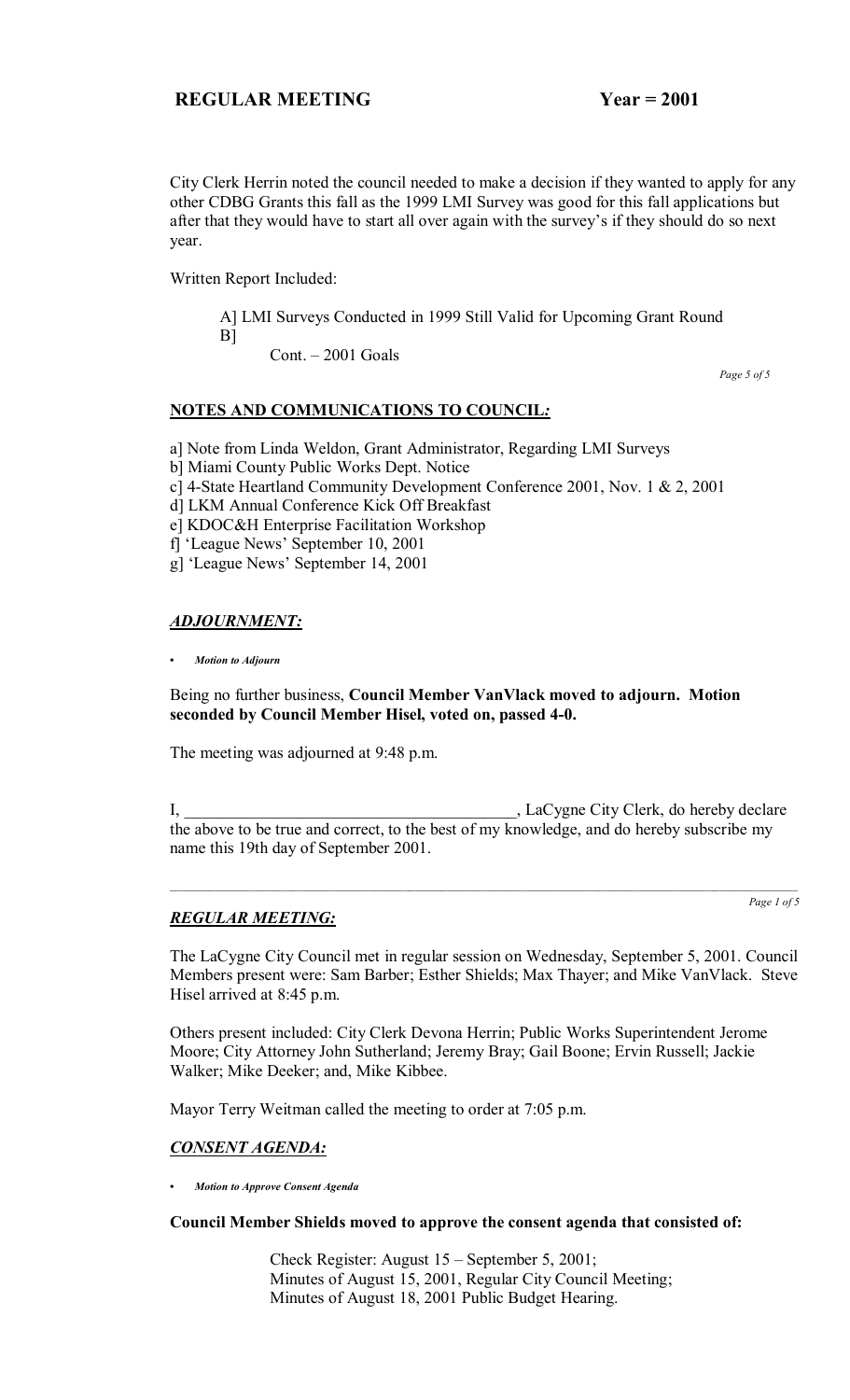## **Motion seconded by Council Member Barber, voted on, passed 4-0.** Time: 7:06 p.m.

## **DISCUSSION FROM THE FLOOR:**

Kirkham Michaels Engineers Donation Presentation

New Operations Manager at Louisburg, Mike Kibbee, introduced himself and presented a check for \$250 to the City of La Cygne to go towards the 2001 Fiesta Celebration.

# **6TH STREET IMPROVEMENT**

#### Mike Deeker, Kirkham Michaels Engineers

Mr. Deeker presented a street diagram for approval to present to the post office for changes to  $6<sup>th</sup> Street$ . The plan would include an entrance closing for the one entrance on  $6<sup>th</sup>$  Street that is not sixty feet from the turn from Market Street. These are not necessarily the final plans, just one to talk about.

Mayor Weitman noted, with a rough estimate, this method is close to the budgeted cost. Requested the Street Committee to review and include the Pharmacy owner with the review and report back to Kirkham Michael within a week.

*CDBG SEWER GRANT – STATE REVOLVING LOAN – EDA GRANT* 

Mike Deeker, Kirkham Michaels Engineers

Mr. Deeker reported he would have a complete schedule, with dates, for sewer project completion at the next council meeting. Mr. Deeker will get a date as to when the drilling will begin and get back with Council Member Barber.

Notice of Fair Housing/Civil Rights Contact Person

• *Motion to Appoint City Clerk Herrin as Fir Housing/Civil Rights Contact Person*

**Council Member Shields moved to appoint City Clerk Herrin as the Fair Housing/Civil Rights contact person. Seconded by Council Member Thayer, voted on, passed 4-0.** Time: 7:20 p.m.

Revolving Loan Interest

• *Motion to Pay Loan Interest*

**Council Member Thayer moved to pay the current Revolving Loan Interest now instead of delaying.**  Seconded by Council Member VanVlack, voted on, passed 4-0. Time: 7:22 p.m.

 *Page 2 of 5*

#### **DISCUSSION FROM THE FLOOR: (Continued)**

#### Ervin Russell, Wood in the Park

Mr. Russell asked whom to contact regarding the cut wood in the City Park and would they sell it. Council referred him to the Park Board.

## **REPORTS OF CITY OFFICERS***:*

Public Works Superintendent Jerome Moore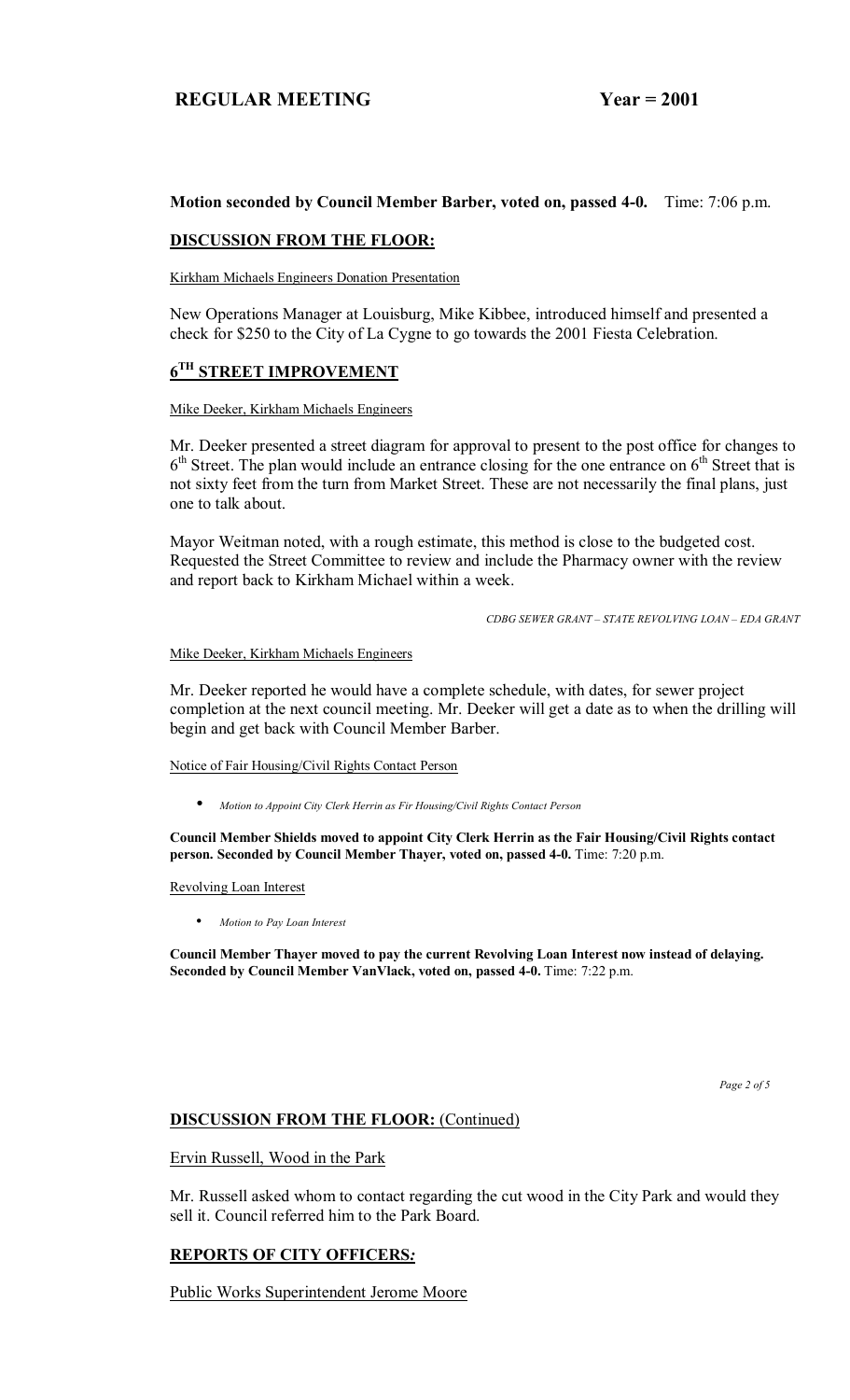Mr. Moore reported the following:

- 5. Replacement of Chemical Pump for Water Plant Ammonia Feed. Cost Estimates: HCI Chemical @ \$700.00; Milton Roy @ \$748.00; and, USA Blue Book @ \$719.00. The shaft is starting to wear and needs replaced now.
- *Motion to Purchase Chemical Pump for \$700.00 with HCI Chemical*

## **Council Member Barber moved to purchase a chemical pump from HCI Chemical for \$700.00. Seconded by Council Member Thayer; voted on, passed 4-0.** Time: 7:24 p.m.

- **6.** Water valve replacement at base of south water tower. Cost Estimates: Severn Trent @ 3,200.00; and, Municipal Supply @ \$2,950.00.
- *Motion to Purchase Water Valve for \$2,950.00 with Municipal Supply*

**Council Member Thayer moved to purchase the water valve for \$2,950.00 from Municipal Supply. Seconded by Council Member Barber, voted on, passed 4-0.** Time: 7:26 p.m.

- **7.** Control valve for front loader (case tractor). The old one is worn out and parts are no longer available. Located a new replacement with Mid America Hydraulic Repair (Olathe) for \$574.35.
- *Motion to Purchase Replacement Valve for Front Loader for \$574.35*

**Council Member Thayer moved to purchase replacement valve for front loader from Mid America Hydraulic Repair for \$574.35. Seconded by Council Member VanVlack, voted on, passed 4-0.** Time: 7:27 p.m.

- **8.** KMU Natural Gas Operator Qualification Workshop in Iola, KS, September 18- 19, 2001 at \$100.00 and per diem per person. Council discussed sending more than one person.
- *Motion to Send Curnutte and Moore to Workshop*

**Council Member Barber moved to send Gary Curnutte and Jerome Moore to the KMU Natural Gas Operator Qualification Workshop in Iola, KS, September 18-19, 2001 for a cost of \$100.00 each plus per**  diem. Seconded by Council Member Thayer, voted on, passed 4-0. Time: 7:30 p.m.

- **9.** Annual Gas Pipeline Safety Seminar, November 6-8, 2001 in Salina, KS, for a cost of \$45.00 and per diem.
- *Motion to Send Jerome Moore to Annual Seminar*

**Council Member Thayer moved to send Jerome Moore to Annual Gas Pipeline Safety Seminar at Salina, KS, November 6-8 for \$45.00 plus per diem. Seconded by Council Member Barber, voted on, passed 4-0.** Time: 7:31 p.m.

#### **SPECIAL COMMITTEE REPORTS:**

Fiesta

Council Member Shields and Mayor Weitman gave verbal report on preparations for the following Saturday Events.

• *Motion for Resolution #260 Providing for the Temporary Closing and Blocking of Certain Streets*

#### **Council Member Thayer moved to pass Resolution #260 providing for the temporary closing and blocking of certain streets to accommodate the 2001 Fiesta activities.**

Council and Mayor asked the city employees to set up the community building for bingo and the baby contest prior to the Fiesta, and whatever else the committee needed.

*UNFINISHED BUSINESS:*

Building Permit Changes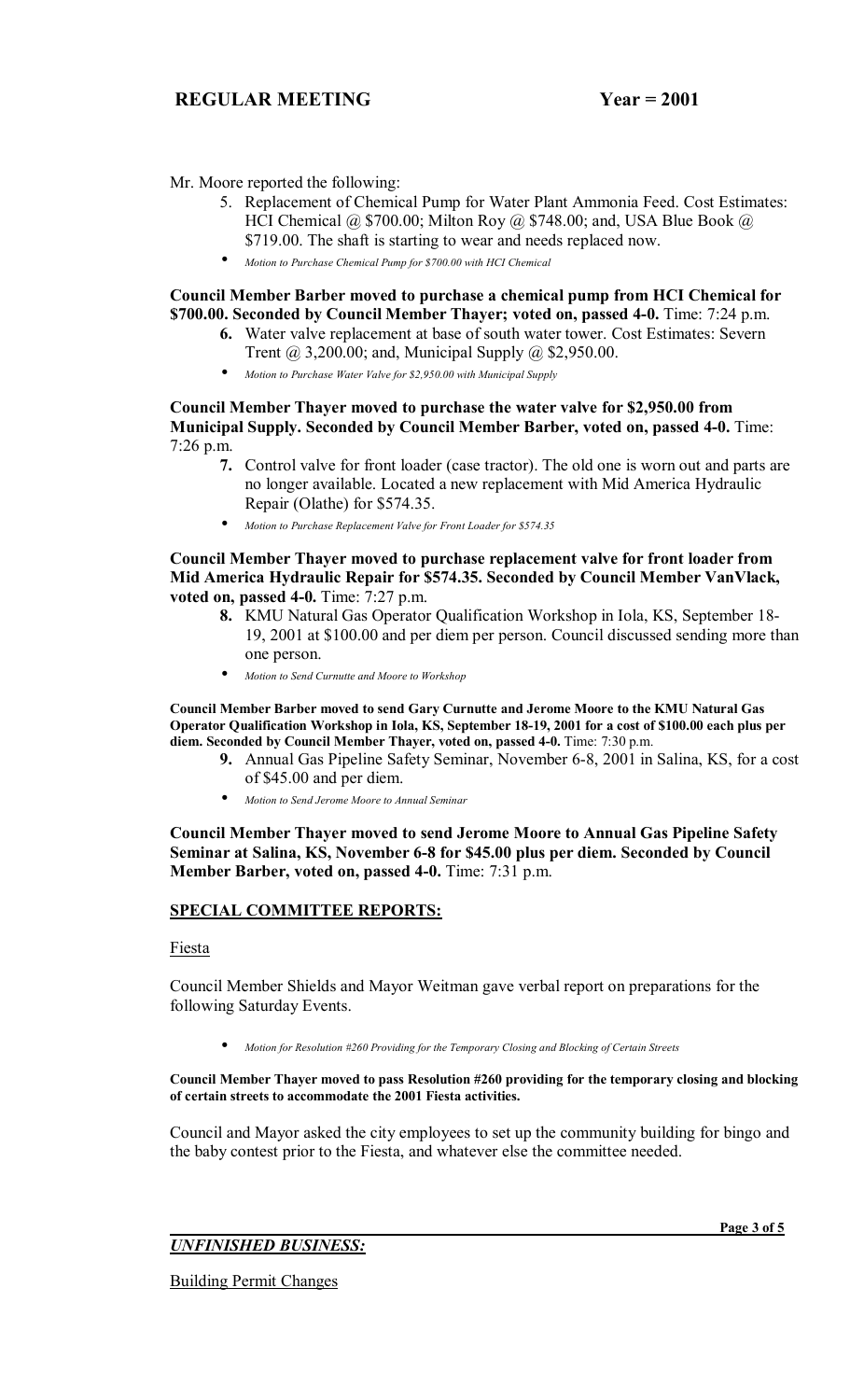Tabled till next meeting.

#### **NEW BUSINESS:**

Diehl, Banwart, Bolton, Jarred & Bledsoe, Chartered Contract to Audit the Financial Statements of the City of La Cygne, Kansas as of and for the Year Ended December 31, 2001

• *Motion to Accept Contract from CPA Firm*

**Council Member Shields moved to accept the contract from Diehl, Banwart, Bolton, etc. to Audit the Financial Statements. Seconded by Council Member VanVlack.** Council Member Thayer asked what the cost was. Reported the contract listed the cost for \$3,765, plus travel and out-of-pocket costs; and the budget works not to exceed \$1,300, plus travel and out-of-pocket costs. **Voted on; passed 4-0.** Time: 7:45 p.m.

Rates for Official Paper of La Cygne, Kansas

Mayor Weitman recommended changing the appointment of the city's official paper to the Linn County news with the approval of the council.

• *Motion to Appoint Linn County News as Official City Newspaper*

**Council Member VanVlack moved to accept the appointment of Linn County News as the Official City Newspaper. Seconded by Council Member Shields, voted on, passed 4- 0.** Time: 7:48 p.m.

Midwest Woodworking regarding Sign in R-1 District

La Cygne Planning Commission approved the recommendation of a Special Use Permit for land generally located at Southwest Corner of Market and Industrial Drive; legal description of Block 76, Lot 12. The area is presently zoned R-1, Single-Family Dwelling District and is seeking a special use permit for the purpose of construction of a  $4' \times 4'$  Commercial Sign for Midwest Woodworking.

• *Motion to Approve Contingent on Set Backs being Followed*

**Council Member Thayer moved to approve the Special Use Permit contingent on all set backs being followed. Seconded by Council Member VanVlack, voted on, passed 4-0.**  Time: 7:50 p.m.

La Cygne RIF Donation for La Cygne Elementary

• *Motion to Donate \$50.00 to RIF*

#### **Council Member VanVlack moved to donate \$50.00 to La Cygne Elementary RIF. Seconded by Council Member Shields, voted on, passed 4-0.** Time: 7:51 p.m.

#### Planning Commission Requests Change of Firm for 3-Mile Plan to Kirkham Michaels

Council Member Thayer moved to accept recommendation of Planning Commission to change firm to Kirkham Michaels then withdrew his motion. Discussion took place on how to split the cost over a two-year period and avoid any encumbrance for the first year. Instructed City Clerk to verify with Kirkham Michaels the cost can be split over a two-year period and the legal content required to write it up in this manner, then to report back to council.

#### City Employee's CPR Class

Council encouraged all public works employees to take advantage of this class.

• *Motion to Approve CPR Class for Fire Department and City Employees*

**Council Member Shields moved for city to provide CPR Class for Fire Department and all city employees**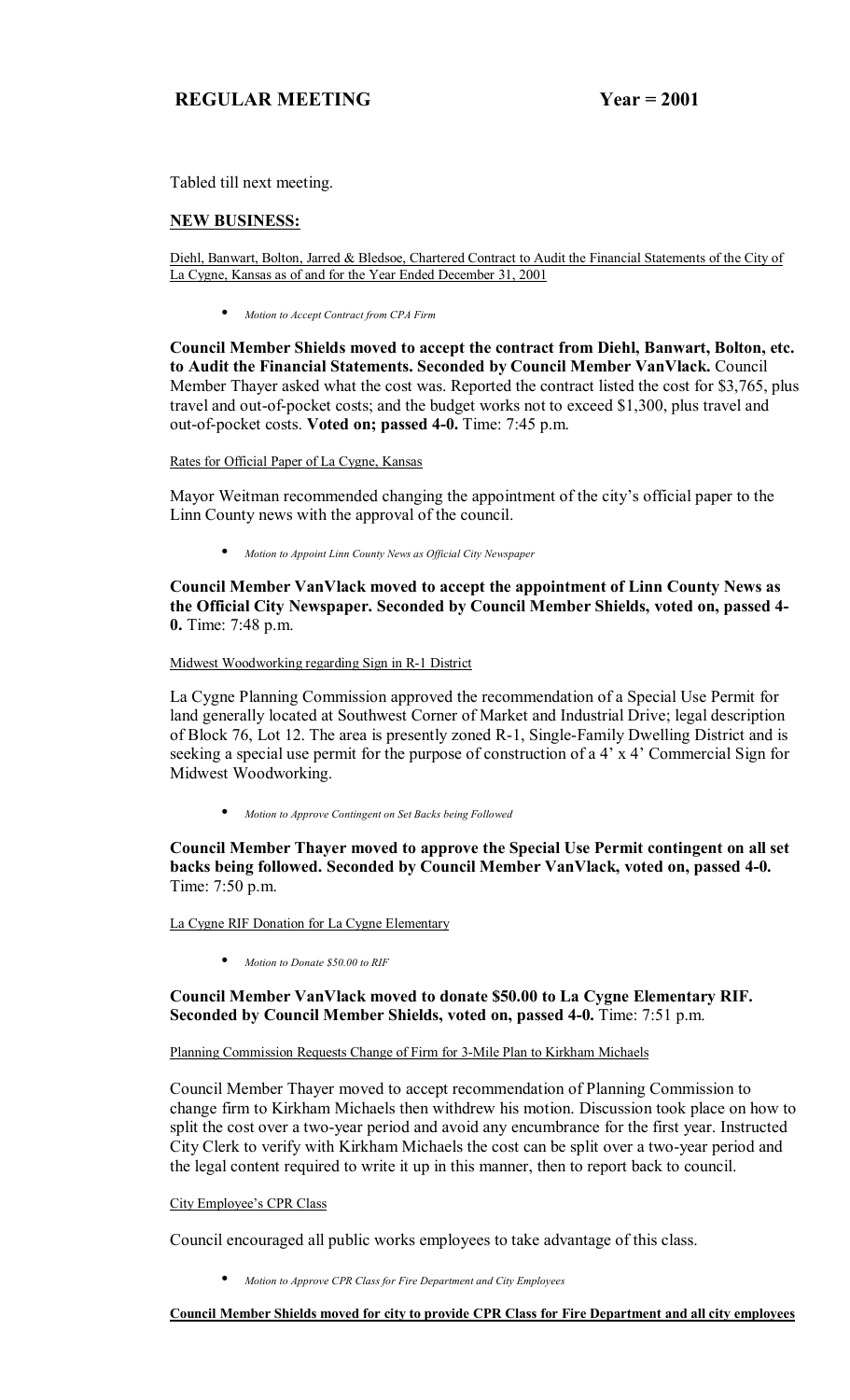**on a voluntary basis. Seconded by Council Member VanVlack, voted on, passed 4-0.** Time: 7:58 p.m.

#### **Executive Session**

 *Page 4 of 5* 

• *Motion to Go Into Executive Session*

**Council Member VanVlack moved to go into executive session for discussion of personnel, and legal for up to one hour and ten minutes following a ten-minute break. Seconded by Council Member Shields, voted on, passed 5-0.** Time: 8:13 p.m.

Open Session Resumed at 8:12 p.m. following the ten-minute break.

• *Motion to Amend Previous Executive Session*

**Council Member VanVlack moved to amend previous motion to go into executive session for discussion of personnel and legal for up to one hour and ten minutes inviting Betty Bullock for ten minutes of legal. Seconded by Council Member Shields, voted on, passed 4-0.** Time: 8:13 p.m.

Others invited into or requesting a portion of time included: City Clerk Herrin, George Craig, and Betty Bullock. Council Member Steve Hisel arrived and entered Executive Session at 8:45 p.m.

#### Open Session Resumed at 9:22 p.m.

Extend Meeting

• *Motion to Extend Meeting to 10:30 p.m.*

**Council Member VanVlack moved to extend meeting to 10:30 p.m. Seconded by Council Member Thayer, voted on, passed 4-0.** Time: 9:24 p.m.

• *Motion to Go Back into Executive Session*

**Council Member VanVlack moved to go back into Executive Session for up to twenty minutes. Seconded by Council Member Thayer, voted on, passed 4-0.** Time: 9:24 p.m.

Open Session Resumed at 9:45 p.m.

## *OTHER BUSINESS:*

#### Prospective Business to Area

City Clerk Herrin reported Dennis Arnold, with Linn County Economic Development, had a prospective business looking at La Cygne as a potential new location for expansion. They were in the initial investigation phase with several locations to review.

#### Weather Sirens

City Clerk Herrin reported the weather sirens were meeting the sound volume they were set up to produce. The recommendation from the company was for the city to also purchase an encoder for the city to have the ability to set off the alarms at least once a month to test them as well as have the county set them off on a test cycle as soon as possible.

PWWD #13 for Consideration of Water Resource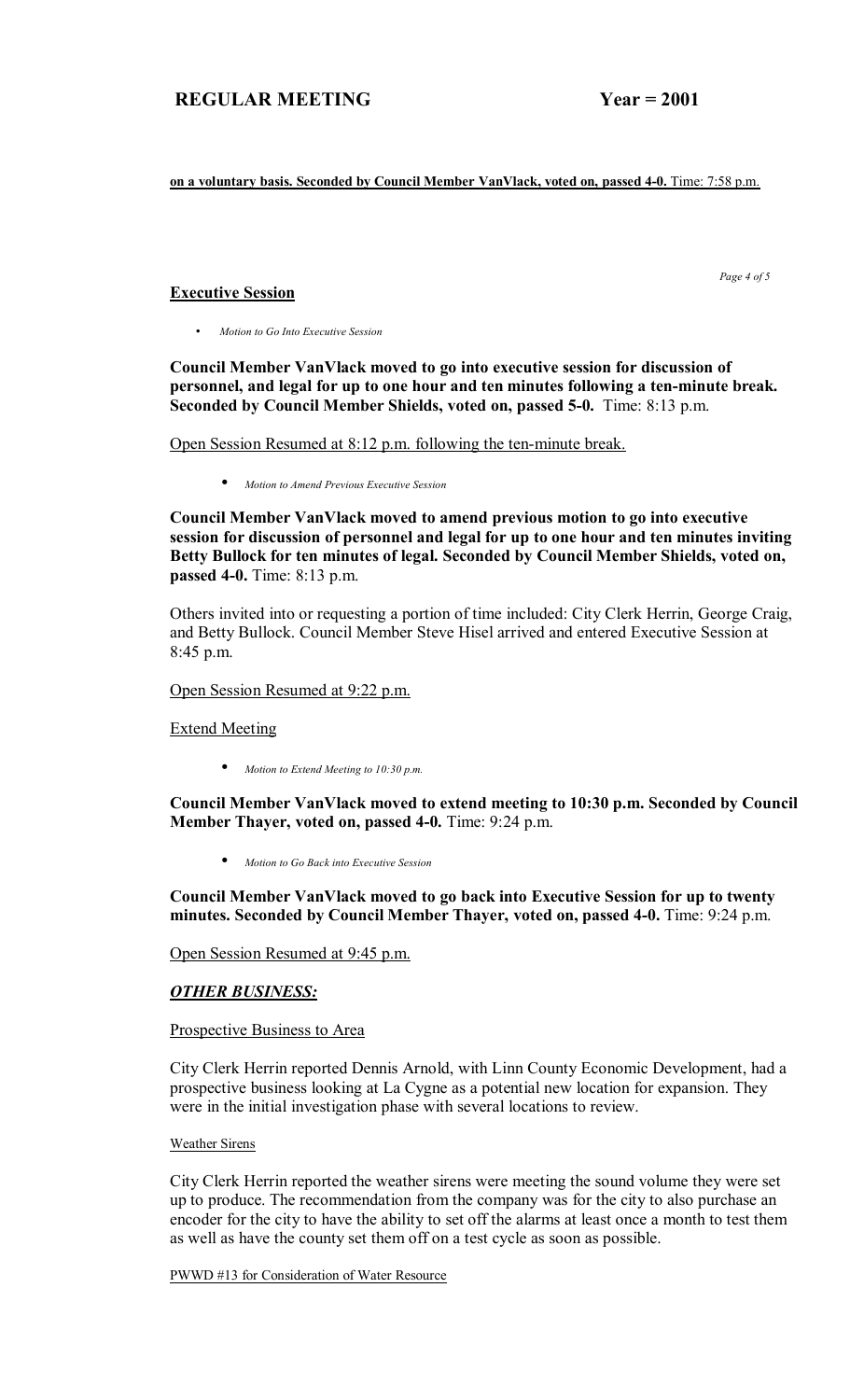Mayor Weitman reported the next meeting for the Wholesale Water District was September 18, 2001 in Mound City. Prior to this meeting the Mayor and two council members, Sam Barber and Steve Hisel, would be meeting with Rex Heape, KDHE, to go over the pending state improvement requirements for the water plant and the costs.

• *Motion to Go Into Executive Session for Legal*

**Council Member Thayer moved go into executive session for up to five minutes for legal. Seconded by Council Member VanVlack, voted on, passed 5-0.** Time: 9:58 p.m.

Open Session Resumed at 10:03 p.m.

 **Page 5 of 5**

#### **CITY CLERK'S REPORT:**

Noted the Santa Claus Express Newsletter

Written report included:

b]

- a] City Employee's CPR Renewal
	- Cont. 2001 Goals

#### *NOTES AND COMMUNICATIONS TO COUNCIL:*

- a] Kansas Population Report as of April 1, 2000, Revised August 16, 2001
- b] 'America Recycles Day' November 15, 2001
- c] PVHS, Applied Business Technology Class to Help with Technology Needs
- d] Cities Promoting Racial Equality' September 19, 2001
- e] ëPublic Education ñ Contractor Awareness Programí September 13, 2001, Iola, KS, by the Pipeline Group
- 
- f] <sup>2001</sup> Kansas Snow & Ice Control Workshop' for Road and Street Crews and Elected Officials, October 18, in Chanute, October 19, in Topeka,

by KLTAP

 g] ë2001 Successful Supervision Skills for Kansas Road and Street Crew Leaders: Managing,

Motivating and Communicating Your Way to Successful Supervision'

October 10, in Emporia, October 30, in Topeka, by KLTAP

- h] Leadership Academy, 'Ethics' Workshop, by LKM
- I] Cemetery Enhancements by Schaffert Manufacturing Co. Inc.
- J] 'Instrumentation, Controls and Computer Systems for Water & Wastewater

Utilities' by KRWA, Wednesday, September 12, 2001

- K] Blue Valley Public Safety Letter of Warranty for Weather Sirens
- L] Park Board Meeting Minutes, August 27, 2001
- M] La Cygne Planning Commission, Public Hearing, 08/22/01
- N] LKM, Annual Conference, Delegate, Wichita, October 6-9, 2001
- O] Santa Claus Express Newsletter

# *ADJOURNMENT:*

*ï Motion to Adjourn*

With no further business, **Council Member Thayer moved to adjourn. Motion seconded by Council Member VanVlack, voted on, passed 5-0.**

The meeting was adjourned at 10:06 p.m.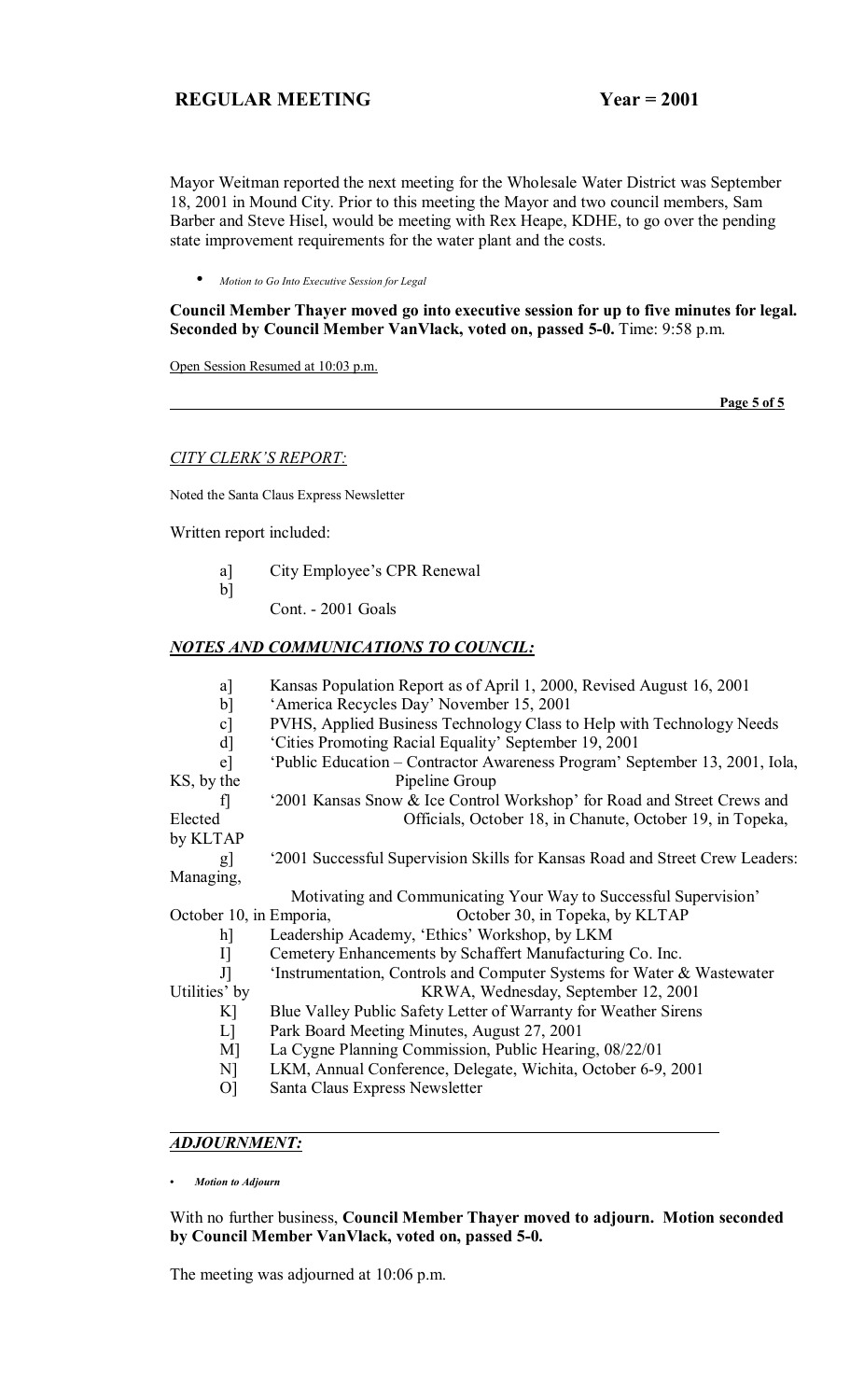I, LaCygne City Clerk, do hereby declare the above to be true and correct, to the best of my knowledge, and do hereby subscribe my name this 5th day of September 2001.

 $\mathcal{L}_\mathcal{L} = \{ \mathcal{L}_\mathcal{L} = \{ \mathcal{L}_\mathcal{L} = \{ \mathcal{L}_\mathcal{L} = \{ \mathcal{L}_\mathcal{L} = \{ \mathcal{L}_\mathcal{L} = \{ \mathcal{L}_\mathcal{L} = \{ \mathcal{L}_\mathcal{L} = \{ \mathcal{L}_\mathcal{L} = \{ \mathcal{L}_\mathcal{L} = \{ \mathcal{L}_\mathcal{L} = \{ \mathcal{L}_\mathcal{L} = \{ \mathcal{L}_\mathcal{L} = \{ \mathcal{L}_\mathcal{L} = \{ \mathcal{L}_\mathcal{$ 

# *REGULAR MEETING:*

*Page 1 of 4 Pages*

The LaCygne City Council met in regular session on Wednesday, August 15, 2001. Council Members present were: Sam Barber; Mike VanVlack; Steve Hisel; Esther Shields; and, Max Thayer.

Others present included: City Clerk Devona Herrin; Public Works Superintendent Jerome Moore; City Police Chief Chuck Farrell; City Attorney John Sutherland; Neal Byrd, City Planning Commission; Kenny Boone; Rob Gavin, Kirkham Michaels Engineering; Curtis Heide; Gary Goble; Ken Shetlar, Shetlar Griffith Shetlar; Linda Weldon, SEK; and, Jeremy Bray.

Mayor Weitman called the meeting to order at 7:03 p.m.

# *CONSENT AGENDA:*

C *Motion to Approve Consent Agenda*

#### **Council Member VanVlack moved to approve the consent agenda that consisted of:**

 Check Register: August 2 - 15, 2001; Minutes of August 1, 2001, Regular Council Meeting; July 2001 Financial Statement

#### **Motion seconded by Council Member Barber, voted on, passed 5-0.** Time: 7:04 p.m.

## **CDBG SEWER GRANT STATE REVOLVING LOAN EDA GRANT**

#### Grant Administrator Linda Weldon, Executive Director, DEKRPC

Introduced Linda Weldon to the Mayor and City Council. Ms. Weldon explained what SEKRPC does for cities and counties. They do not charge for writing any grant applications, just request they be the grant administrator for those approved. She is available any time for meetings. Provided schedules if the city is interested in looking into any more grants for the year 2002.

## **DISCUSSION FROM THE FLOOR:**

#### Ken Shetlar, Shetlar Engineering, regarding Public Wholesale Water Dist #13

Mr. Shetlar introduced Gary Goble from Mound City as the Secretary of the Public Wholesale Water Dist #13. Provided a brief overview of what the purpose was of the water district and whom they were attempting to serve in creating this district. Noted the City of La Cygne was involved in the beginning and then for some reason dropped out. They are currently set up to serve 11 entities once they are up and running with the capacity to serve more. Have 12.4 Million dollars to handle the project. Have contracts that require a minimum and a maximum amount of water from each entity. Currently set up to produce up to one million gallons of water a day and have the capacity to produce 1.7 million gallons a day. The water plant is designed for easy expansion. No up front money for the city and no hook up fees. It is the Public Wholesale s responsibility to provide the lines to the city. Mr. Goble noted he had found bank statements from August 1992 where La Cygne had paid \$1904.00 for initial interest in the project. Current plans are to build next year, at the most in two years. Current cost estimates indicate the cost of production to be between \$3.40 to \$3.50 a thousand gallons;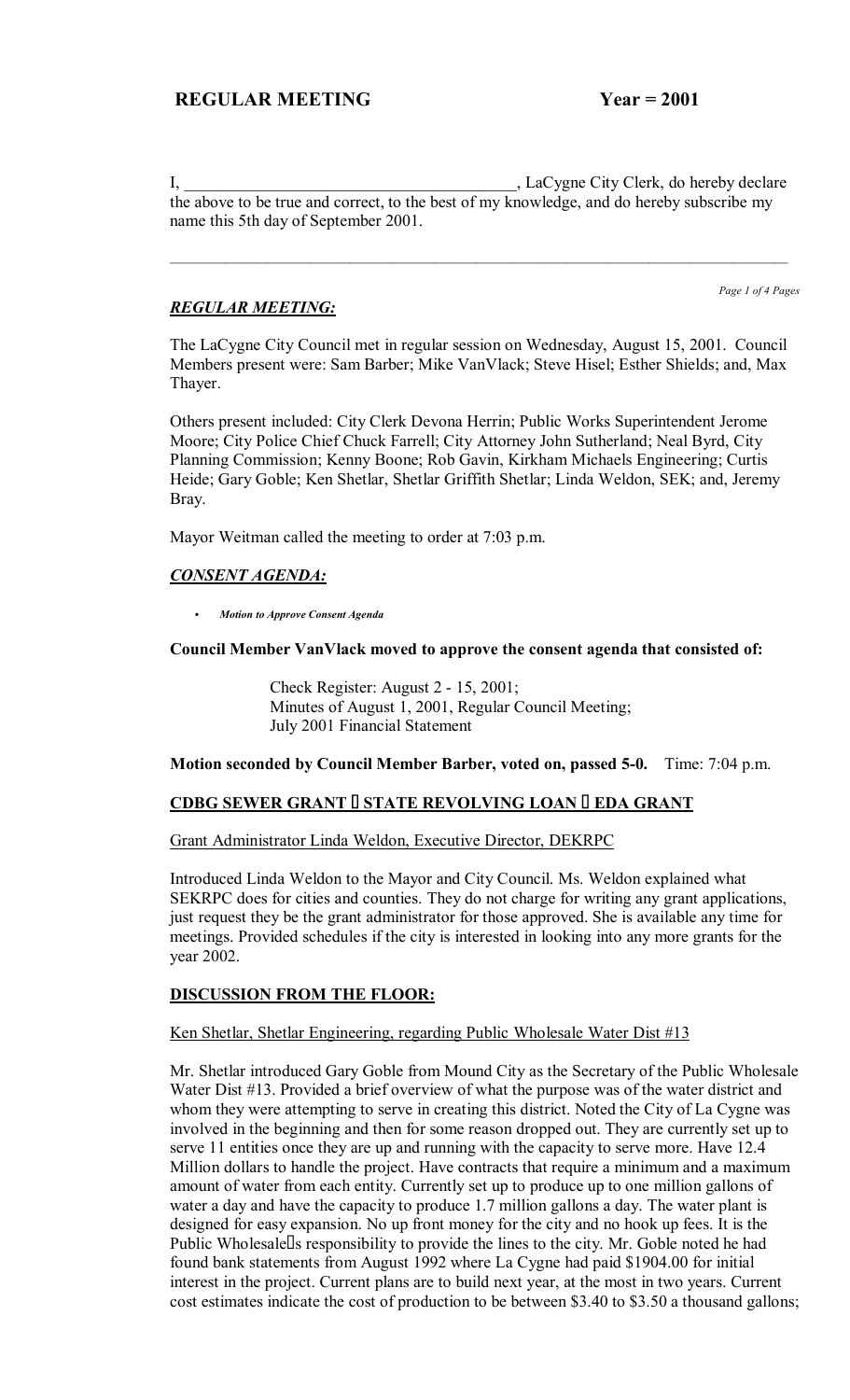the interest rate at the time of loan closing will play a big factor between these two amounts. Each water district has a representative on the water board and the only way to raise the rates is for the whole board to agree. The existing wholesale water districts have stayed the same over the years, or lowered, none have raised their rates. Any pressure issues would be the districts responsibility.

Asked the city to decide if the city wants to continue to maintain their water plant or buy solely from the water district. Then determine a minimum amount to purchase to present to the water district. Or, if the city is just interested in an inner connect. Invited the city council to attend their next meeting in Mound City on August 21, 2001 at 7:30 p.m. in the annex building.

Mayor Weitman thanked them for coming and explaining what they knew to date. Noted two council members and the mayor would try to attend their next meeting. Mr. Goble asked the city to put some figures together and bring with them.

Discussed what the production costs are now to the city. Then, what happens when the city looses the two water districts they are now serving and the costs all rest on the city residents, what would the dollar costs be then.

 *Page 2 of 4* 

# *REPORTS OF CITY OFFICERS:*

#### Chief of Police Farrell

Presented a written report of police activities for the period of August 1 - 14, 2001.

Reported Police Officer Watson would only have to attend one week of training instead of the previously mentioned nine weeks as his paperwork had come through ok. He also has to take the EVOC course.

Public Works Superintendent Jerome Moore

Mr. Moore reported on the following:

- 1. Reviewed estimate on River Pumps and New Controls. Will request some additional information on the lease purchase and check on the status of the EDA application that addresses these.
- 2. Reported the Soil Survey completed by UCI on August 1, 2001 had no repairs needed and the tests were good.
- 3. Street fund has been depleted and they are finishing the corners of the streets already chip and sealed with the remaining materials.
	- a. Citizen Curt Heide noted West Park Street is really bad.
	- b. Citizen Kenny Boone noted bad potholes behind Coop by the Railroad tracks.

# Fire Chief Ernie Moylan

Council Member VanVlack reported the fire department had received the fire hose previously ordered.

Noted ISO called with the information they are filling the Protection Class change after the inspection and the city should have a report in October.

# *STANDING COMMITTEE REPORTS:*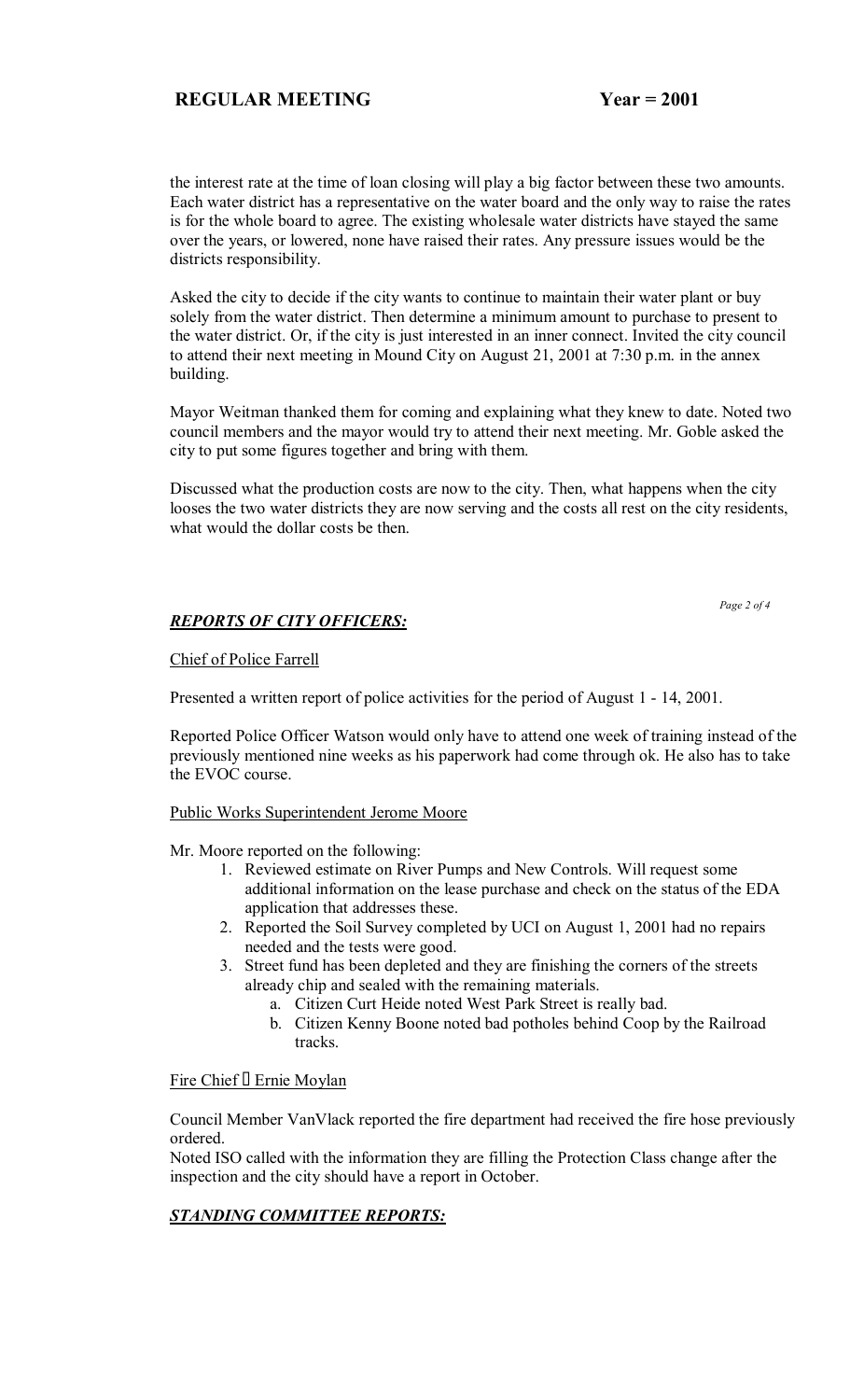#### Sewer

Discussed the following:

- 1. The status of the sewer project for the post office location. The contractor should begin work next week.
- 2. The sewer line and manhole repair project has been sent to KDHE and anticipate hearing back from them around the first of September.
- 3. The purchase of the property for the lagoon is in process, waiting for the owner s administrator to sign the papers.
- 4. Discussed contacting Mitch Clark regarding the existing crops as need to get in the area in a few places for some geographical surveys.
- 5. Anticipate the sewer lagoon project to let in September.

## Public Safety

Discussed the two drafts, one for Nuisances and the other for Adult Entertainment. Determined they needed to set up a workshop meeting to go over them in detail. Unable to establish a date at this meeting. Will set up a date at the next meeting.

## **SPECIAL COMMITTEE REPORTS:**

#### Fiesta

Council Member Shields gave an update on the Fiesta projects. The Park Board has three Princess candidates and they are out selling tickets. It was asked by the floor if the prizes were supported by the local businesses. The Fiesta will be held downtown. Need to draw up a resolution by the next meeting to close Broadway for the event.

## *UNFINISHED BUSINESS:*

 *Page 3 of 4* 

## RWD #1 Appraisal Process

Tabled. Rob Gavin, Kirkham Michaels reported they do not have the paperwork completed as they have legal opinion pending.

## 2002 Budget Review for Pending Public Hearing

Mayor Weitman reviewed the reasons for the 11-mill increase in the 2002 Budget. Noted the council can still go down from this but it will include some additional cuts. Kenny Boone noted he did not think with the previous utility costs increasing the increase in the mill levy would fly. He could see the need for it, but hated to see all of the costs increase. Mayor Weitman noted the next move is cuts and agreed the increase should probably have been done previously in increments. Curt Heide noted he did not think the people realize the costs and what s happening today for what needs to be done. Neil Byrd asked if the city didn t receive KCP&L Revenue Bonds interest in a lump sum payment each year. City Clerk Herrin and council were unaware of any such payment. City Clerk noted she would check on it as to when it did happen. Mayor Weitman noted if there was no increase then there will have to be cutbacks that people dont want. Numerous people say we want the properties cleaned up.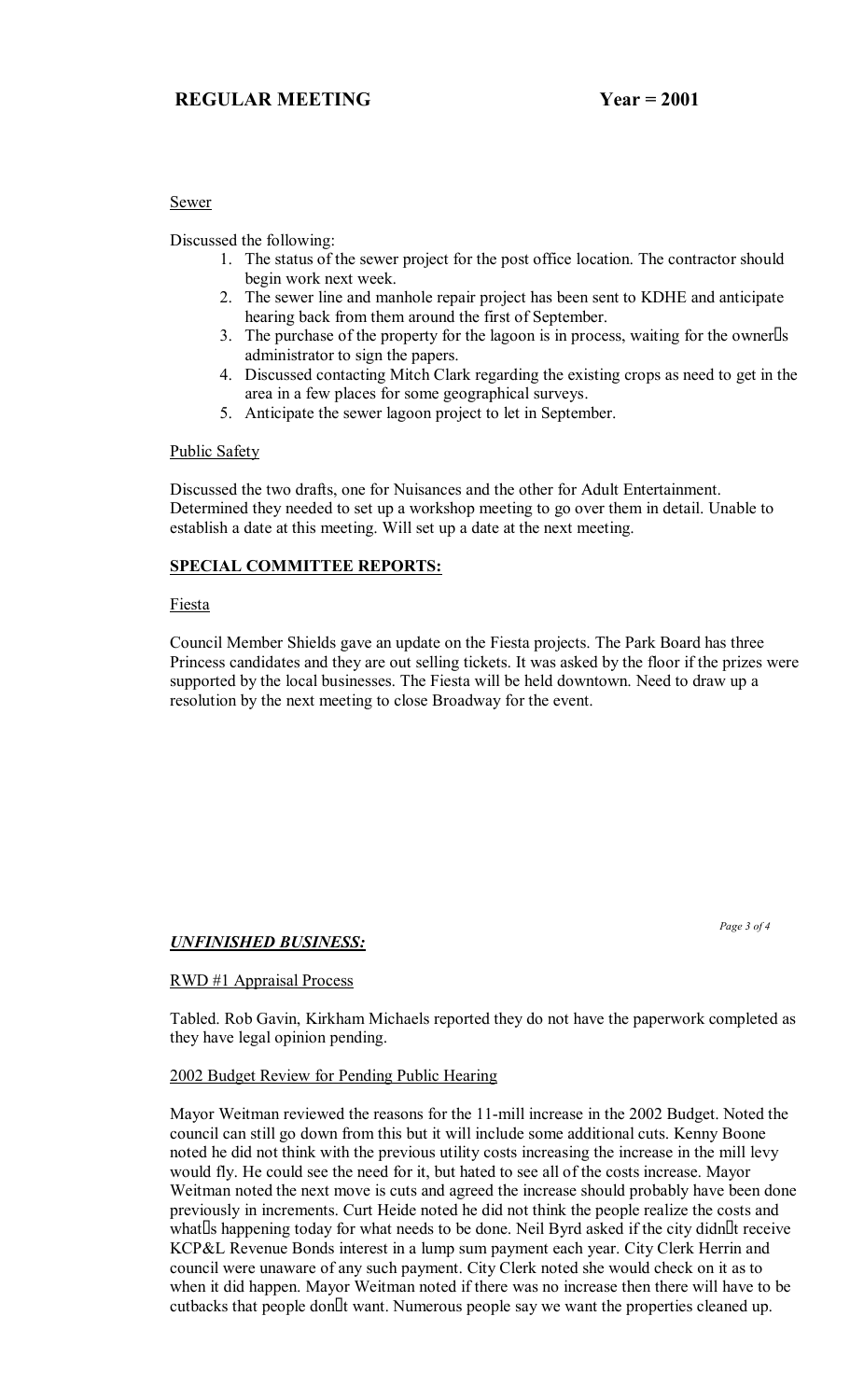Without a full-fledged codes officer and the means to enforce them then what. The taxpayer pays the price for these cleanups.

Council consensus was to go to the Public Hearing with the 11 Mill increase.

#### *NEW BUSINESS:*

Proposed Changes to Building Permit Fees

Planning Commission Member Neal Byrd reported the fees for building permits were also outdated. He presented a rough draft for the city council to review noting there were some changes to be made. Recommended council review and then come back with a more final copy. Mayor Weitman as for two council members to review with Codes Officer Farrell and bring it back to the council. Council Members Steve Hisel and Mike VanVlack were appointed.

Use Permit Request from Curt Heide for Nascar die cast Car Retail Business

Curt Heide is requesting a use permit for 109 Broadway for a business called Premier Motor Sports & Collectables.

C *Motion for Approval of Use Permit.*

#### **Council Member Thayer moved for approval of the use permit for the business for Curt Heide. Seconded by Council Member Shields, voted on, passed 5-0.** Time: 8:55 p.m.

Advertising for City Wide Garage Sale

Discussed city handling the citywide garage sale advertising.

C *Motion to Advertise for City Wide Garage Sale*

**Council Member Thayer moved to approve advertising for citywide garage sale for up to \$250.00. Seconded by Council Member Shields, voted on, passed 5-0.** Time: 8:58 p.m.

#### Year Two for Municipal Clerk Academy, November 5-9, 2001 Wichita, KS

C *Motion for City Clerk to attend Year Two Municipal Clerk Academy*

**Council Member Thayer moved to approve attendance of city clerk to Municipal Clerk Academy and to cover expenses up to \$700.00. Seconded by Council Member Shields, voted on, passed 5-0.** Time: 9:00 p.m.

#### Changing Official Newspaper

Discussed changing official newspaper. Council requested a proposal from Linn County News for costs of handling legals to compare to costs with Osawatomie Graphic and city clerk to report back.

 *Page 4 of 4*

## **Executive Session**

C *Motion to Go Into Executive Session*

**Council Member VanVlack moved to go into executive session for discussion of legal, and personnel for up to 30 minutes following a ten-minute break. Seconded by Council Member Hisel, voted on, passed 5-0.** Time: 9:10 p.m.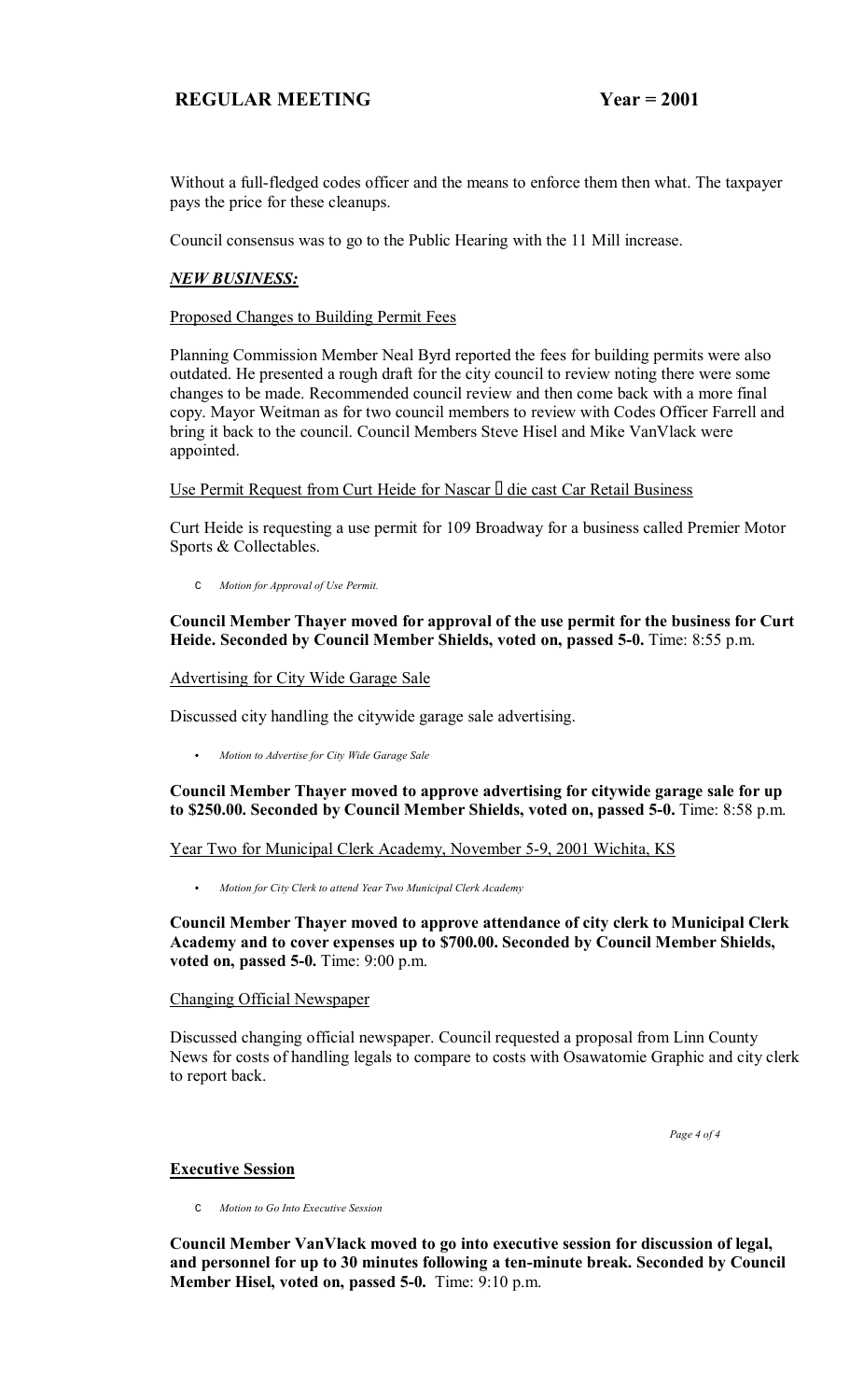Others invited into or requesting a portion of time in executive session included: City Clerk Herrin.

Open Session Resumed at 9:47 p.m.

# *OTHER BUSINESS:*

Close City Hall for Training on August 24, 2001

C *Motion to Close City Hall for Training on August 24, 2001*

#### **Council Member Barber moved close city hall for training on August 24, 2001. Seconded by Council Member VanVlack, voted on, passed 5-0.** Time: 9:50 p.m.

Rev. Curry regarding Not Getting Fifty Gallons of Water for his \$.25 at the Water Salesman

Council Member Shields noted Rev. Curry had asked her to report his concern that he only received 300 gallons of water when he put in eight quarters at the water salesman and should have gotten 400 gallons. Discussed how the amount of water delivered is based on the water pressure at the time they are filling up. Also, there seems to be a difference when you just put in one quarter versus putting in up to eight quarters at one time; one quarter at a time generally gives more. It was noted the water pressure had been adjusted again. No action taken.

## *CITY CLERK*'*S REPORT:*

Noted Public Hearing by the Planning Commission on August 22, 2001 for sign permit by Midwest Woodworking.

Written report included:

- a] Advertising for City Wide Garage Sale b] 11 Mill, 2002 Budget
- c] Cont. 2001 Goals

## *NOTES AND COMMUNICATIONS TO COUNCIL:*

a] SEK Fall Quarterly Forum, Tuesday, September 18, 2001 Chanute Country

Club KS

- - c] Kansas Scenic Byways program Workshops
	- d] La Cygne Planning Commission Minutes of August 9, 2001
	- e] LKM Nomination Form for Election to the Governing Body of the League

b] KMU Public Relations & Accounting Workshop, October 2-3, 2001, Abilene,

f] Kansas Government Journal, Volume 87 Number 8

## *ADJOURNMENT:*

C *Motion to Adjourn*

Being no further business, **Council Member VanVlack moved to adjourn. Motion seconded by Council Member Hisel, voted on, passed 5-0.**

The meeting was adjourned at 9:47 p.m.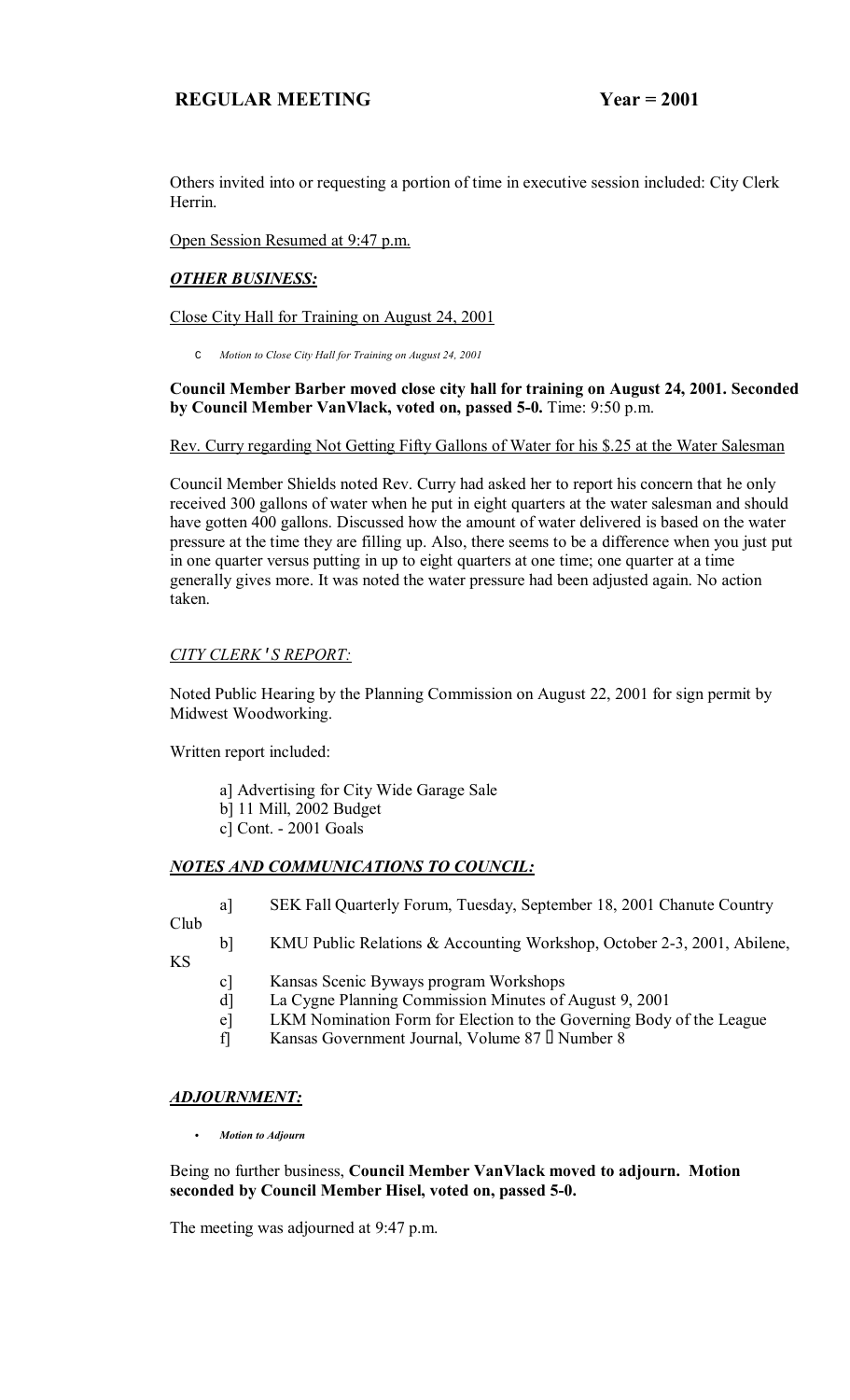I, LaCygne City Clerk, do hereby declare the above to be true and correct, to the best of my knowledge, and do hereby subscribe my name this 15th day of August 2001.

# *REGULAR MEETING:*

*Page 1 of 4*

The LaCygne City Council met in regular session on Wednesday, August 1, 2001. Council Members present were: Steve Hisel; Esther Shields; Max Thayer; and Mike VanVlack. Absent: Sam Barber.

Others present included: City Clerk Devona Herrin; Jeremy Bray; City Attorney John Sutherland; and City Police Chief Chuck Farrell.

Mayor Weitman called the meeting to order at 7:06 p.m.

# *CONSENT AGENDA:*

C *Motion to Approve Consent Agenda*

**Council Member Shields moved to approve the consent agenda that consisted of:**

Check Register: July 19 - August 1, 2001;

Minutes of July 18, 2001 Regular City Council Meeting,

**With the amendment of prices of \$5,000.00 each contract for the Grant Administrator contracts with Linda Weldon, SEKRPC. Motion seconded by Council Member Thayer, voted on, passed 4-0.** Time: 7:08 p.m.

## **CDBG SEWER GRANT - STATE REVOLVING LOAN - EDA GRANT**

KDCH Letter Re: Special Monitoring of CDBG Project #99PF-038

Discussed. No action.

## **REPORTS OF CITY OFFICERS:**

City Attorney John Sutherland

City Attorney reported he had spoke with Linda Weldon, Grant Administrator and now has the forms for the sale of the land for the third sewer lagoon cell. Should have the forms to the sellers next week.

## Chief of Police Farrell

Police Chief Farrell submitted a written report for July 2001 and reviewed the report with the council. Reported he had received notification from KLTC that Officer Mike Watson was signed up for the nine weeks training class beginning August  $27<sup>th</sup>$ . Still trying to go for the two weeks class but have to have the information from the state of Arkansas prior to this date to be able to have him attend the two-week class instead of the nine-week class.

#### Public Works Superintendent Jerome Moore

Superintendent Moore was not present due to illness. City Clerk Herrin noted the soil survey conducted by UCI today would have a report ready later. The Council would need to review the estimate for UCI to repair the leak at 391<sup>st</sup> Street. And, Mr. Moore requested to table the estimates to rebuild the river pumps and motors until he was available.

Motion to Accept Bid from UCI to Repair 40 feet of Pipe Line at 391<sup>st</sup> Street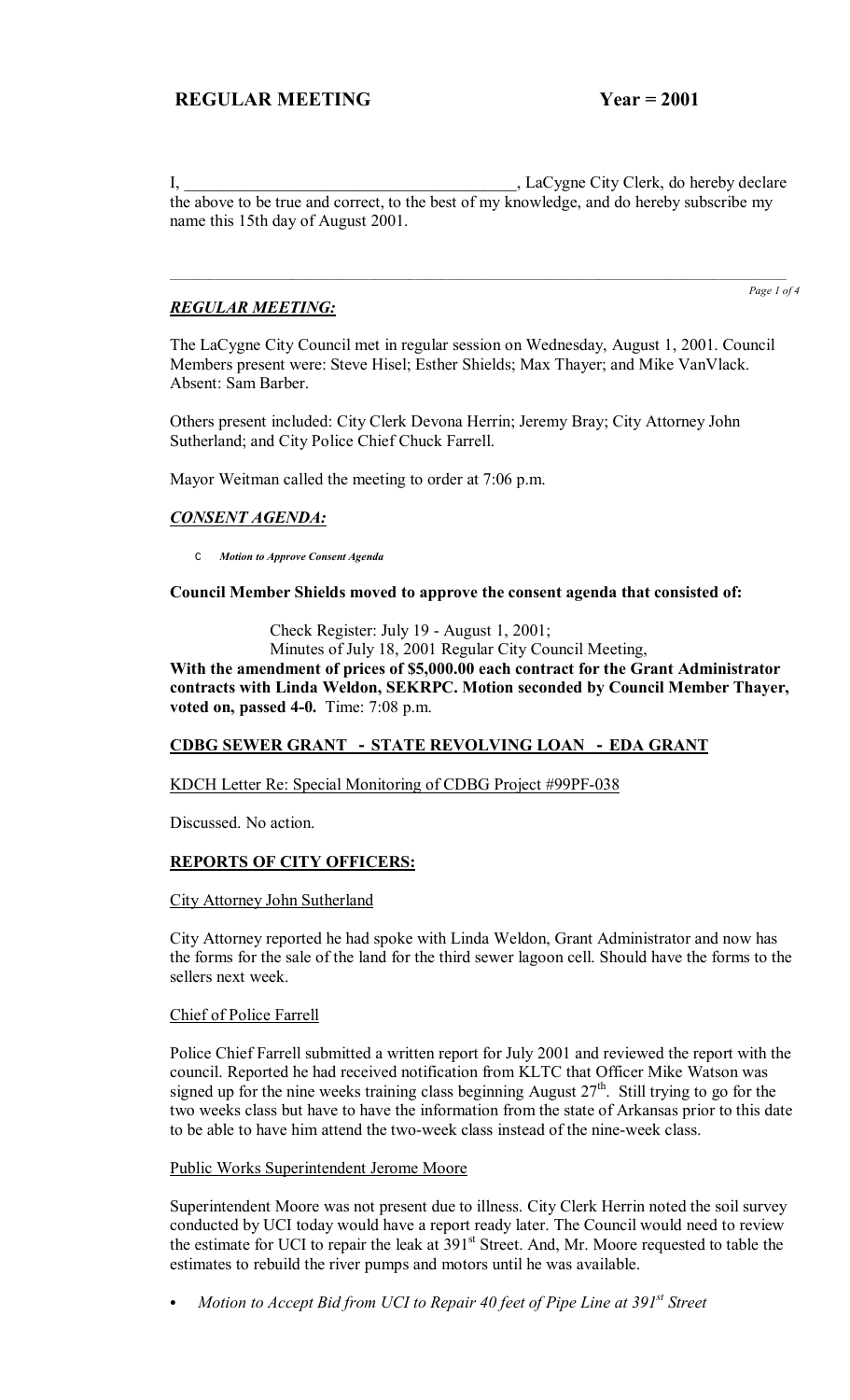## **Council Member Thayer moved to accept the bid from UCI to repair the 40 feet of pipeline at 391st Street and Hedge Lane for up to \$750.00. Seconded by Council Member VanVlack, voted on, passed 4-0.** Time: 7:14 p.m.

Fire Chief Ernie Moylan

Council Member VanVlack noted there was a fire last week in the city the fire department responded to and they had washed the streets too.

## **STANDING COMMITTEE REPORTS***:*

#### Water & Gas

Council Member Thayer noted UCI had a new price list effective August 1, 2001. Street

City Clerk noted the mix for the street had been ordered. Mayor Weitman noted the application had improved from the past work on the chip and seal projects, but they still need to roll it more.

#### Park

Council Member Hisel reported the new building is complete as far as the building frame.

#### Public Safety

Council Member VanVlack noted the committee would take the request to change the dog leash law under advisement as this would require changing some already existing laws and it?s possible this will change with the nuisance law currently under review.

Council Member Thayer handed out two other city ordinances regarding nuisance issues and asked each council member to review and report back with comments a week from Friday, on August  $10^{th}$ . He will then work up a rough draft for review at the next meeting.

Council Member Thayer discussed the need to be proactive on the previously mentioned adult entertainment issue. Would like to rough draft an ordinance for the council to review. Discussion occurred about working on too many projects at the same time. Agreed to review a rough draft.

#### Community Building

Council Member VanVlack reported the inmates had treated the screws on the roof.

Discussion took place determining the city has the right to decline to allow future use to someone who has rented previously and did not leave in good condition.

## **FIESTA**

Council Member Shields reported on the following:

- Theme is: Remember the Good Ol Days?
- Park Board is handling the Fiesta Princess
- Loma Farms is handling Bessie Bingo
- One Day Only, Uptown, Saturday, September  $8<sup>th</sup>$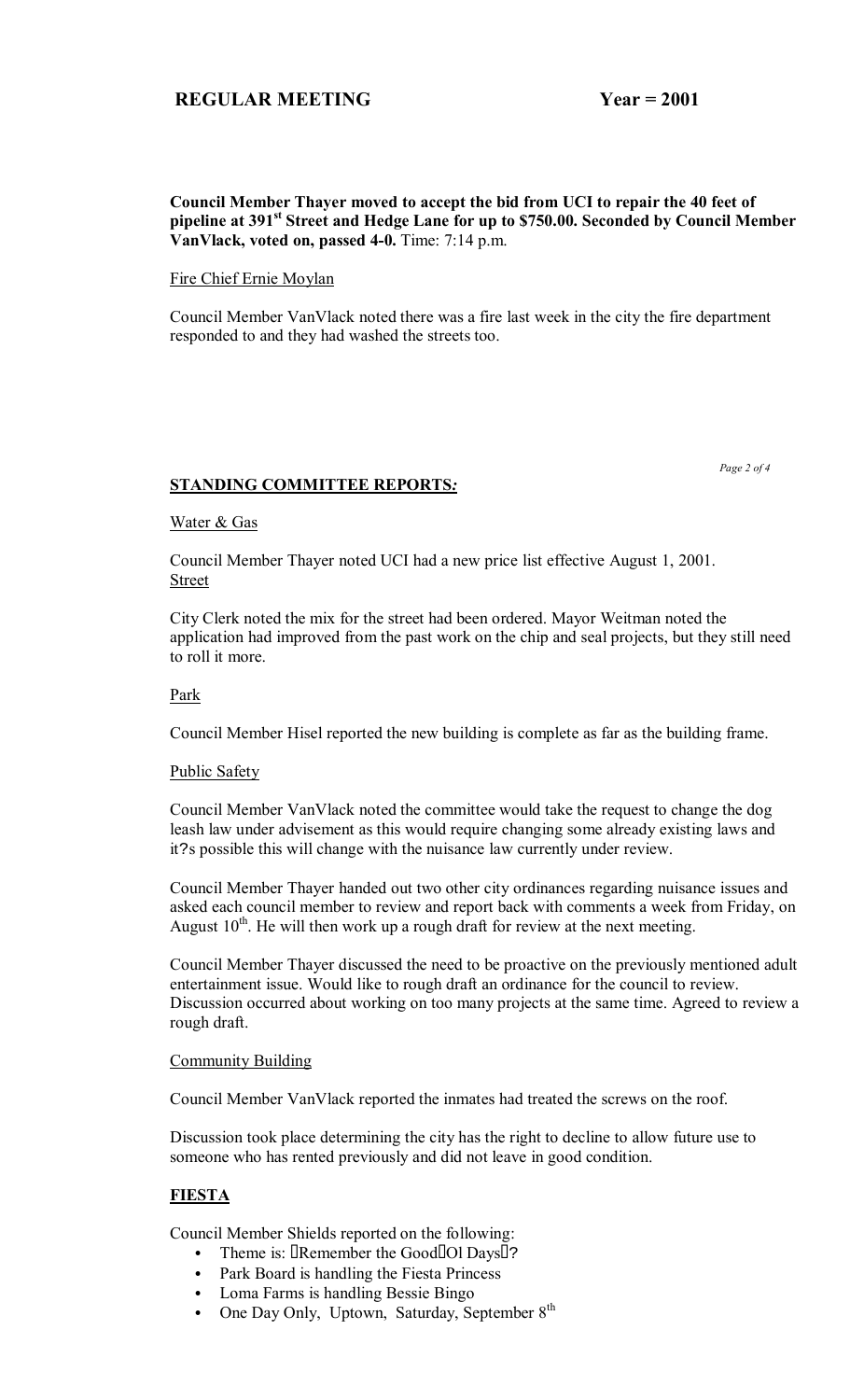- Parade is at  $9$  A.M. with children s first then the regular
- DJ for the evening is from Chanute
- Planning Games after the Parade
- Council will have the evening cookout of hamburgers, hot dogs, baked beans, etc.
- Working on getting the Baby Contest put together
- Next Meeting is next Wednesday, the 8th at 7 P.M.
- Proceeds from the Fiesta Committee will go to the park for soccer fields and to finish the snack shack etc.
- Mayor appointed Chief Chuck as Head Chef for the Council Cookout

## **UNFINISHED BUSINESS***:*

None

## **NEW BUSINESS***:*

Water Treatment Plant Operations Course for James Hazelet in Preparation for Class I Water Certificate

C *Motion for James Hazelet to Attend Course for Class I Water Certificate*

**Council Member Thayer moved for James Hazelet to attend the Water Treatment Plant Operations Course in Fort Scott at a cost of \$685.00 and usual travel expenses. Seconded by Council Member VanVlack, voted on, passed 4-0.** Time: 7:47 p.m.

 *Page 3 of 4*

## **NEW BUSINESS***: (Continued)*

KDHE Letter Regarding Partnering to Complete a Source Water Assessment

City Attorney Sutherland explained this letter is just asking if the city would be interested in considering working together; to respond is not a commitment. That would be decided after someone went to the workshop the letter is mentioning. Recommended registering and then make a final decision when the city has more info. Mayor requested the City Clerk register for the city.

City Wide Clean Up

C *Motion to Set October 6th as Clean Up Day with October 13th for Weather Date* 

**Council Member VanVlack moved to set Saturday, October 6th as City Wide Clean Up Day with October 13th as a backup in case of bad weather with the city to furnish donuts and lunch for the workers. Motion seconded by Council Member Hisel, voted on, passed 4-0.** Time: 7:56 p.m.

2002 Budget Review for Pending Public Hearing

Council discussed. Decided to go to the Public Hearing with the 11 Mill increase as it stands.

## **Executive Session**

C *Motion to Go Into Executive Session*

**Council Member VanVlack moved to go into executive session for discussion of personnel and legal for up to 30 minutes following a 10-minute break. Seconded by Council Member Hisel, voted on, passed 4-0.** Time: 8:00 p.m.

Others invited into or requesting a portion of time included: City Clerk Herrin.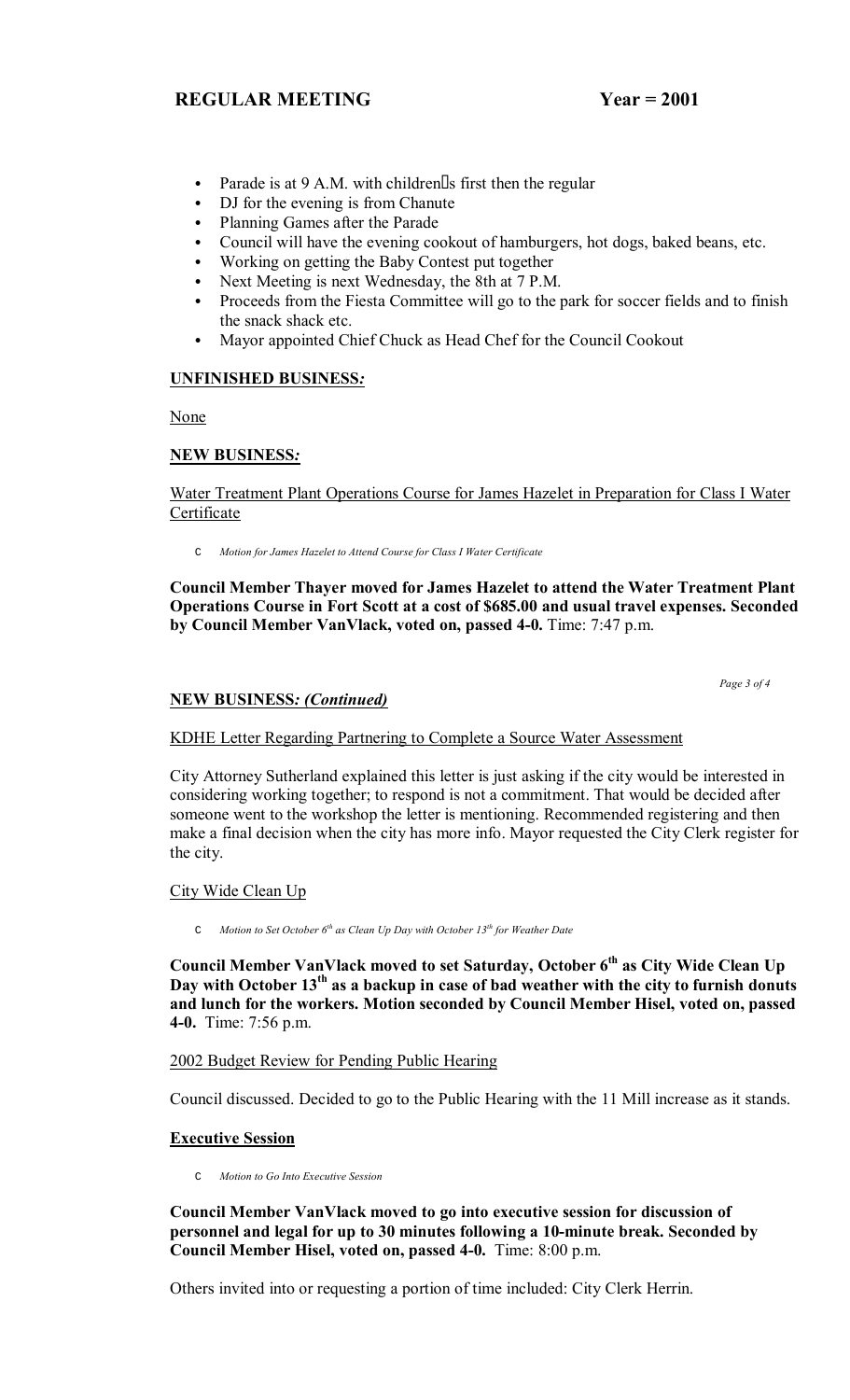Open Session Resumed at 8:40 p.m.

# *OTHER BUSINESS:*

Training at City Hall on August 13, 2001

C *Motion to Close City Hall to the Public August 13, 2001*

**Council Member Thayer moved to close City Hall on August 13, 2001 for employee training. Motion seconded by Council Member VanVlack, voted on, passed 4-0.** Time: 8:42 p.m.

# City Hall Building Conditions

Discussed air conditioning situation. City Clerk knew of a used window air conditioner for \$250.00 that had only been used one season. Consensus was to go ahead and purchase. Discussed adding turbines for better ventilation in the back room.

# *CITY CLERK'S REPORT:*

Reminded everyone of the Public Hearing during the next meeting. Reviewed items under Notes and Communications to Council.

Written report included:

- a] KDCH Letter Regarding CDBG Project
- b] Closing Broadway for Unity Bible School Parade (Disregard)
- c] 11 Mill, 2002 Budget

*Page 4 of 4* 

# *NOTES AND COMMUNICATIONS TO COUNCIL:*

- a] Economic Development ?Challenge Grant? Awarded to City Park and Pool
- b] Park Board Special Meeting Minutes for July 18, 2001
- c] July KMU Dispatch, ?KMU Offers Gas Operator Qualification Training?
- d] Firefighters Relief Tax Fund Distribution, \$3,138.24

 e] KRWA, ?Getting to Know your Computer? Workshop, Tuesday, August 4, 2001 in Ottawa

- f] KRWA Letter regarding Water Sales Tax Exemption
- g] Division of the Budget, ?Kansas Certified Population as of April 1, 2000?
- h] July 30, 2001 Park Board Meeting Minutes
- i] State of Kansas, Notice 01-02, Regarding Clean Drinking Water Fee
- j] Engineers & Land Surveyors Inc, Letter for Availability of Service to the City for Design Engineer and Improvement Projects for CDBG Grants
- k] Letter to KDOT regarding Fiesta Parade

# *ADJOURNMENT:*

C *Motion to Adjourn*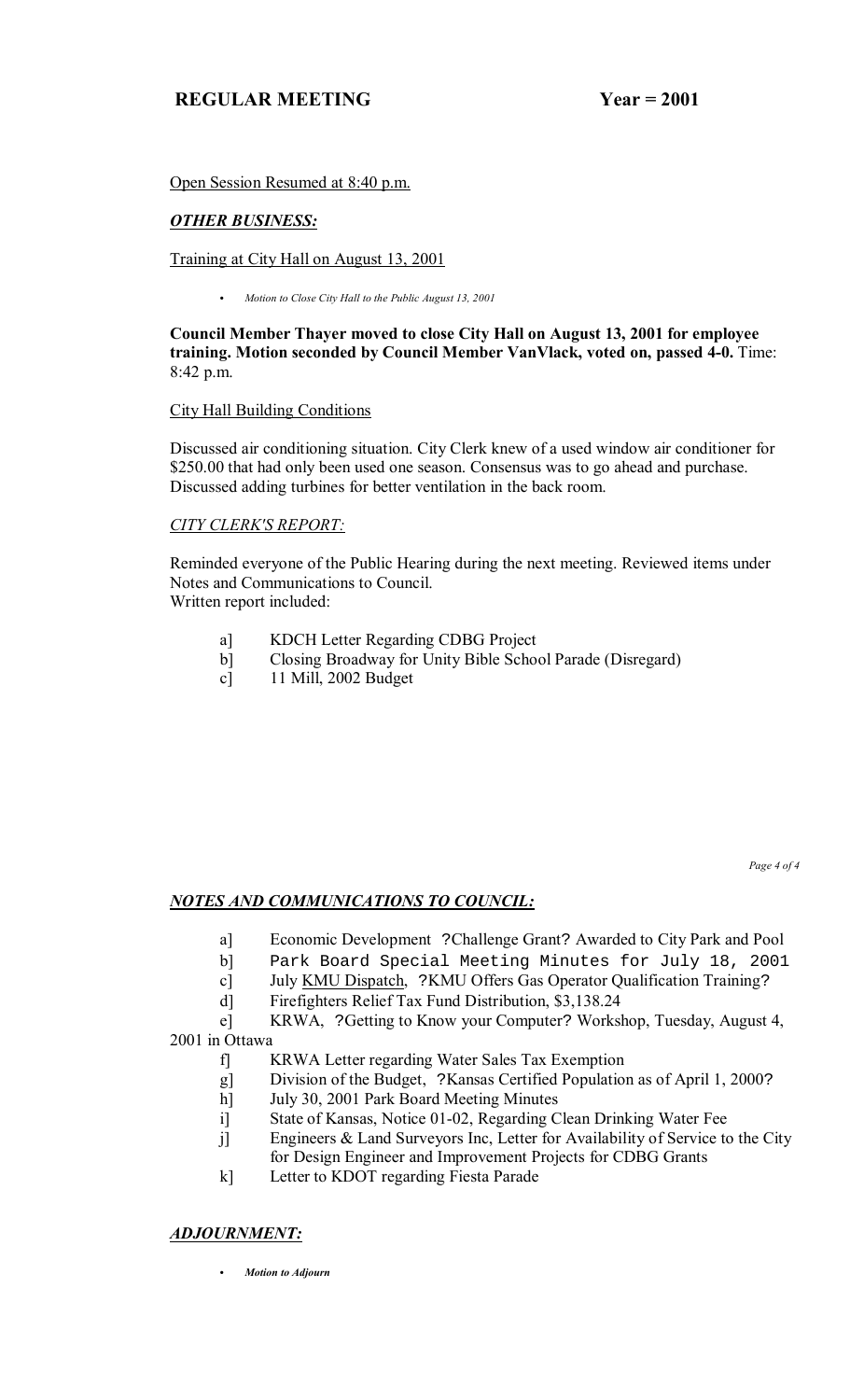## With no further business, **Council Member Thayer moved to adjourn. Motion seconded by Council Member Shields, voted on, 2-2 (Hisel & VanVlack Against). Mayor Weitman moved to adjourn the meeting.**

The meeting was adjourned at 8:54 p.m.

I, LaCygne City Clerk, do hereby declare the above to be true and correct, to the best of my knowledge, and do hereby subscribe my name this  $1<sup>st</sup>$  day of August 2001.

*Page 1 of 7 Pages*

# *REGULAR MEETING:*

The LaCygne City Council met in regular session on Wednesday July 18, 2001. Council Members present were: Esther Shields; Mike VanVlack; Sam Barber; Max Thayer; and Steve Hisel.

Others present included: City Clerk Devona Herrin; City Police Chief Chuck Farrell; Todd Coates; Jeremy Bray; Jennifer McDaniel; and LeRoy Turpen. City Attorney John Sutherland arrived at 7:28 p.m.

Mayor Terry Weitman called the meeting to order at 7:04 p.m.

## *CONSENT AGENDA:*

*ï Motion to Approve Consent Agenda*

#### **Council Member VanVlack moved to approve the consent agenda that consisted of:**

Check Register: June  $28 -$  July 18, 2001; Minutes of June 27, 2001 City Council Meeting: Minutes of July 5, 2001, Special Meeting; June 2001 Financial Statement 2<sup>nd</sup> Quarterly 2001 Financial Statement

#### **Motion seconded by Council Member Thayer, voted on, passed 5-0.** Time: 7:05 p.m.

## **CDBG SEWER GRANT – STATE REVOLVING LOAN – EDA GRANT**

#### Bids for Moving Sewer Line at New Post Office Location

Mayor Weitman reviewed the bids previously submitted, opened, and reviewed by Kirkham Michaels Engineers. The initial bids submitted were: Mahurin Construction for \$19,468.62; Pemberton for \$16,297.65; Cutting Edge for \$27,438.00; and Halls Backhoe Service for \$19,950.00. After review of Kirkham Michael's report the adjusted low bid was by Pemberton Excavation for \$16, 382.65, contingent on the proper paperwork being signed and applicable bond presented.

• *Motion to Accept Bid for Sewer Project at New Post Office Location*

**Council Member Thayer moved to accept bid from Pemberton Excavation for \$16, 382.65 contingent on the proper paperwork being signed and the applicable bond presented when requested. Seconded by Council Member Hisel, voted on, passed 5-0.** Time: 7:09 p.m.

Appoint New Grant Administrator

Mayor Weitman presented the four proposals from the following grant administrators: SEKRPC, Linda Weldon, Executive Director; PSU Business Technical Institute, Steve Robb;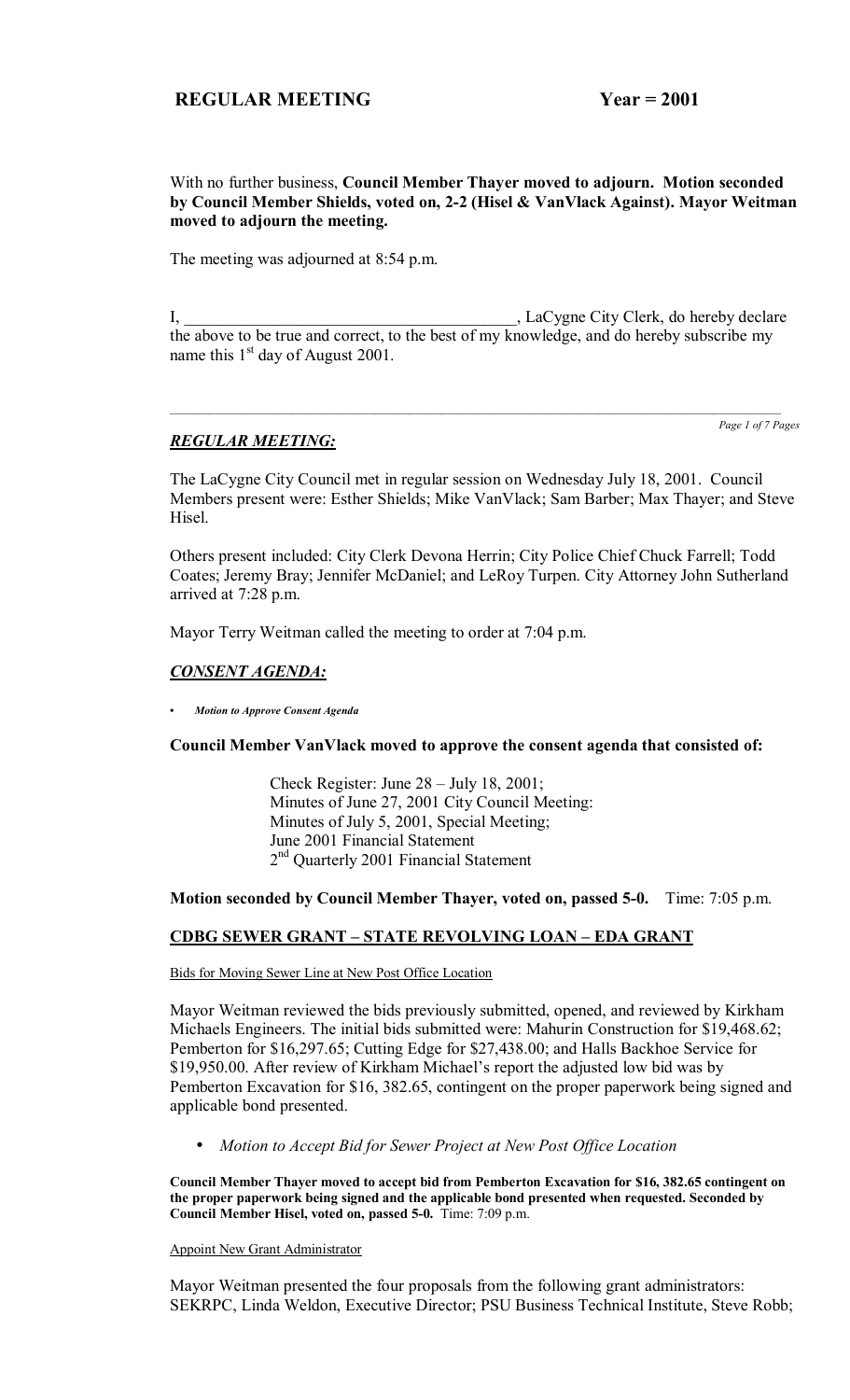Hosack Community Planning and Development Services, Robert E. Hosack, APA; and, Governmental Assistance Services, Donna Crawford, Owner. Group discussion.

• *Motion to Accept Bid with SEKRPC, Linda Weldon*

**Council Member Thayer moved to accept proposal with SEKRPC, Linda Weldon, Executive Director. Seconded by Council Member Barber, voted on, passed 5-0.** Time: 7:18 p.m.

# **REPORTS OF CITY OFFICERS:**

Chief of Police Farrell

Police Chief Farrell presented a written report of police activities for the month of June 2001.

# **REPORTS OF CITY OFFICERS (Continued:**

Public Works Superintendent Jerome Moore

Superintendent Moore reported the following:

- 3. Working on street around equipment failures
- 4. Gas line noted on the KCC Annual Inspection is ready for equipment testing. It can be done in about two weeks by UCI for a cost of \$500 a day plus mileage.
- 5.  $391<sup>st</sup>$  Street leak is not under the road as the initial report indicated. The area leaking is where the line was damaged in 1998 by a rock saw laying fiber optics. The line was patched at that time, now recommend replacing this section. No boring or casing will be required. Mayor noted he had been speaking with a Miami County employee and agreement was the city should not be charged when repairs are done, but will have to have final answer from another individual on if the city will actually be charged. Superintendent Moore reported verbal ok had been given by the actual owner of the land involved in the 800' of previously noted area of repairs. Recommend have UCI repair the smaller area at the same time they are here for the 800 feet of repairs.
- 6. Need approval to have road grader radiator recored for between \$1000 to \$1200 for parts and the employees do the labor.
- *Motion to approve Road Grader Repairs*

**Council Member Thayer moved to approve up to \$1200 for road grader radiator repairs. Seconded by Council Member VanVlack, voted on, passed 5-0.** Time: 7:27 p.m.

• *Motion to approve Verbal Bid to Test Gas Line for up to \$1200*

**Council Member Thayer moved to approve verbal bid of \$500 per day plus mileage for gas line test for total costs not to exceed \$1200. Seconded by Council Member Barber, voted on, passed 5-0.** Time: 7:28 p.m.

- 7. Superintendent Moore presented Emergency Procedure to mayor, council, police, and present fire personnel. Then handed out training forms for signatures.
- 8. Presented lists of Streets completed to date.

# *STANDING COMMITTEE REPORTS:*

 *Page 2 of 7*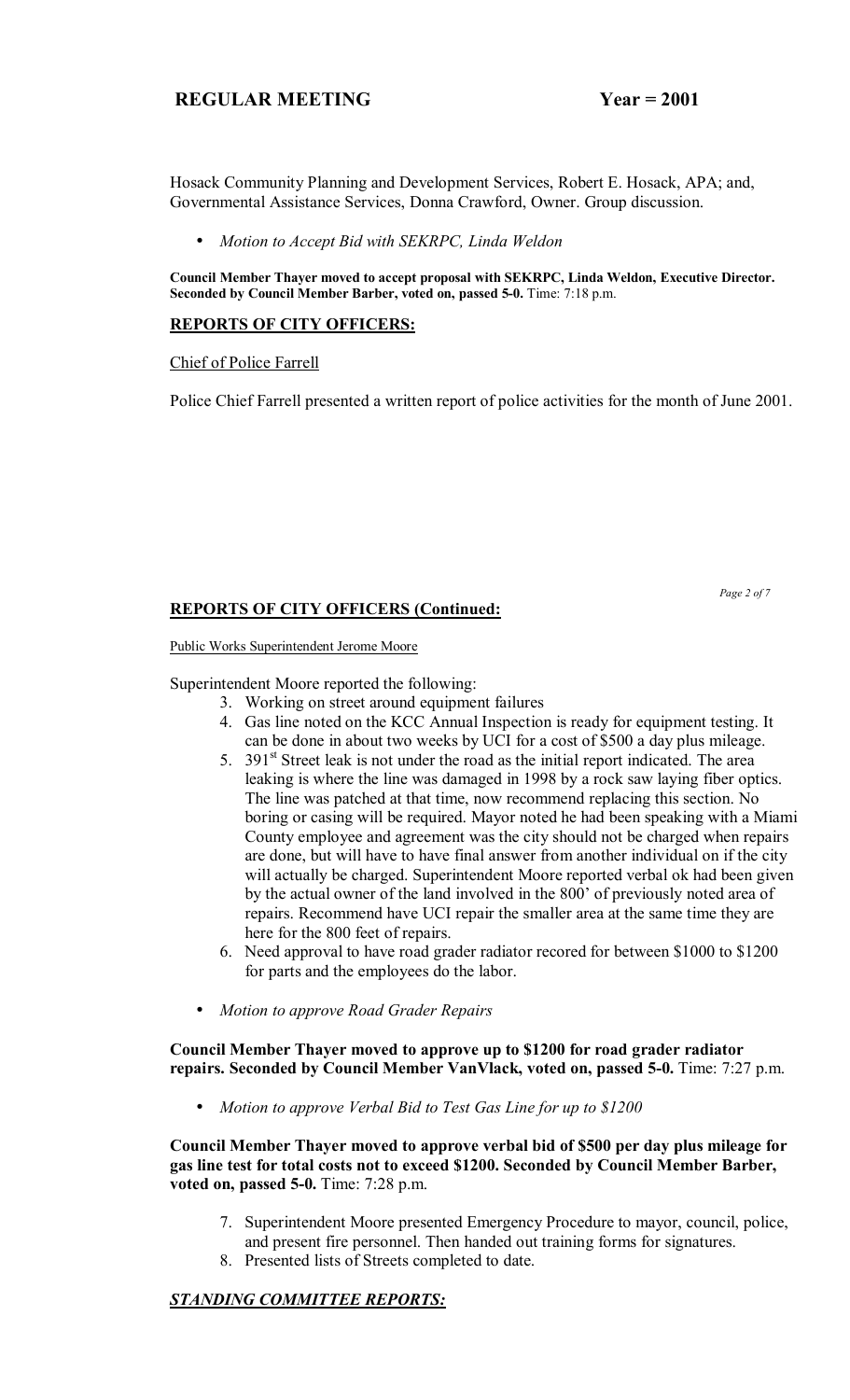#### Water & Gas

Council Member Thayer reported the previously approved cost for purchasing gas pipe only applied when 6,000 feet or more were purchased, not for just 800 feet of pipe. Now need a motion to approve the 800 feet of pipe for a total cost of \$4,040.00 at \$5.05 a foot.

• *Motion to Approve Purchase of Pipe at \$4,040.00*

## **Council Member Barber moved to purchase 800 feet of pipe for \$5.05 a foot not to exceed \$4.040.00. Seconded by Council Member VanVlack, voted on, passed 5-0.** Time: 7:34 p.m.

Council Member Thayer discussed how to handle the smaller repair that could be up to twenty feet in length to be able to have the repairs done when the 800 feet repairs are done. City Clerk Herrin reported the current information from UCI indicated the work on the 800 feet would not begin until August 20<sup>th</sup>. Council Member suggested an approval of a bid for the maximum length of line that could possibly be required to be repaired.

Council Member Thayer requested ok to check on bids for a truck for the water and gas departments. This was provided for in the rates. Suggest a Ford XL 450 as heavy enough to be of service for most all needs; would specify January delivery and no payment till January; include a nine foot steel flat bead and no tool box. Council Member Hisel asked about a contractor's bed that dumps instead to increase use options. Discussed type of trailer to be pulled for trailer towing package; also include snowplow package; and, cab would be cab and a half. Would purchase this through the lease fleet account. Consensus was to go ahead with the bids.

#### **Streets**

Council Member Hisel asked Superintendent Moore about the costs to date on the streets. It was estimated to cost to date  $$14,247.00$  so fare and have  $\frac{3}{4}$  tank of oil and other materials on hand.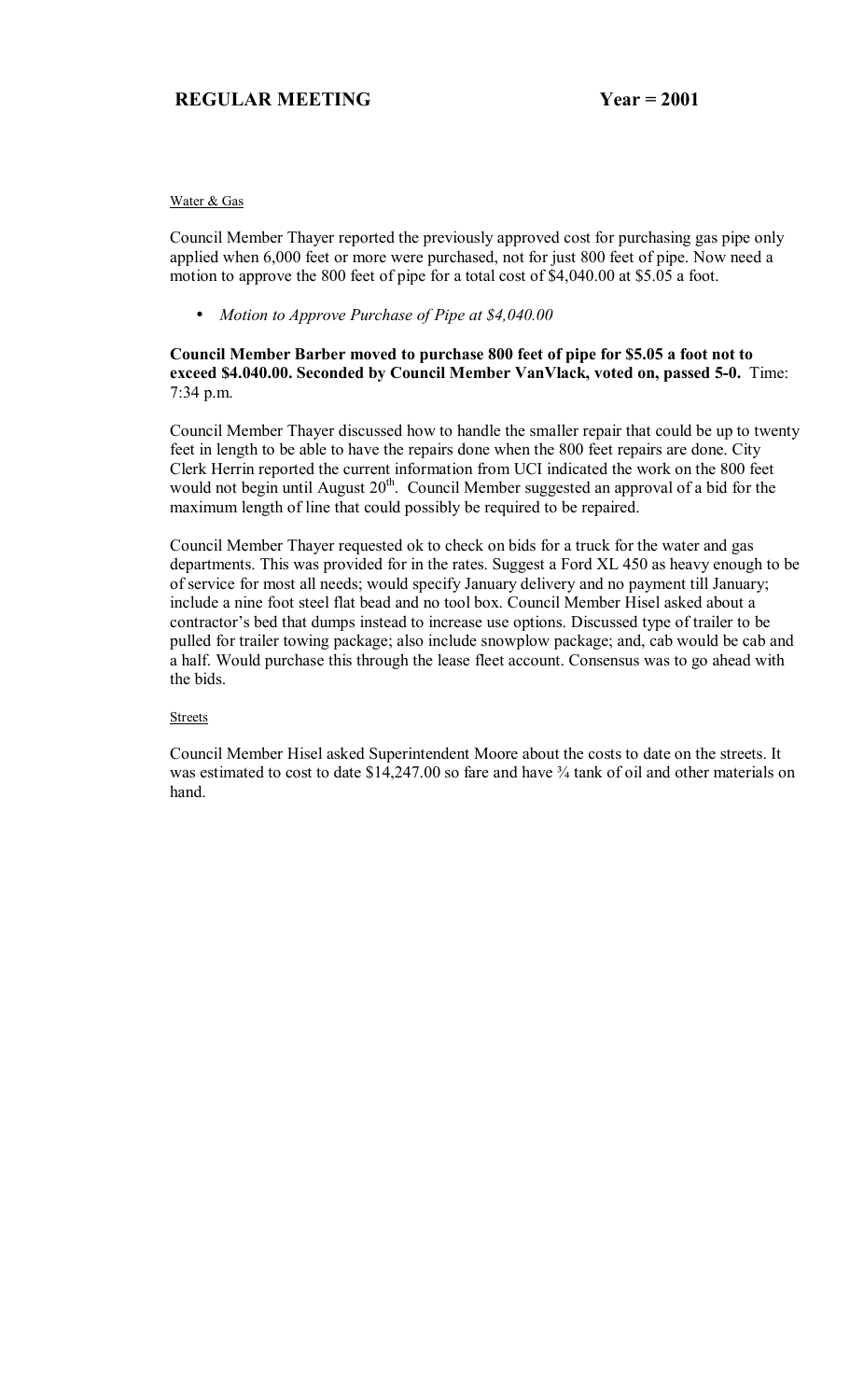# *STANDING COMMITTEE REPORTS (Continued):*

#### Gas

Council Members Thayer reported he had been looking at the three-mile gas rates contacted the state today, but so far no response. He would continue to look into how to make these changes.

#### Park

Council Member Hisel reported the new building was almost complete. The park board had understood the city crew would do the water and sewer lines for just the cost of the materials and the city furnish the labor.

• *Motion to Approve City to Do the Work with No Labor Costs to Park*

**Council Member Hisel moved to approve the city employees doing the water and sewer line work with no labor costs to the park. Seconded by Council Member VanVlack.** City Clerk Herrin questioned how the work would be done by the city employees if not charged back to the park.

• *Motion to Go Into Executive Session to Discuss*

**Council Member Thayer moved to go into executive session to discuss.** Noted it was not a topic qualifying for executive session.

**Council Member Thayer withdrew his motion to go into executive session.**  Council Member VanVlack withdrew his 2<sup>nd</sup> to Council Member Hisel's motion. **Council Member Hisel withdrew his motion until after the budget was discussed, but would come back to the topic later in the meeting.** 

Mayor Weitman asked if there wasn't a park board meeting prior to the council meeting. Council Member Hisel confirmed there was a meeting that he had attended. Mayor Weitman asked if the soccer situation for the fall soccer fields had been worked out? Council Member Hisel did not know but agreed it needed to be looked into for sure and he would work on it and report back.

#### **Cemetery**

Council Member VanVlack reported the street had been chip and sealed and looked good.

## Public Safety

Council Member VanVlack reported the committee had not had a chance to meet and would try to meet before the next meeting and report back regarding the letter from David Brenneman regarding leash law request.

## **Community Building**

Council Member VanVlack reported the front air conditioner is not working properly.

## **2002 BUDGET PREPERATIONS PRESENTED BY TERRY SERCER, CPA**

Mr. Sercer began presentation by explaining how the city previously had worked on a future years budget based on what you had spent the previous year plus base increases and what you want to add. Now that the city is no longer required to only spend what the state allows, for this year a budget was done using the whole list of what the city would like. This did a whole lot for the mill levy. Then another budget was done on what the city really wanted, then another for what the city felt it really, really, really wanted, and finally one that just

 *Page 3 of 7*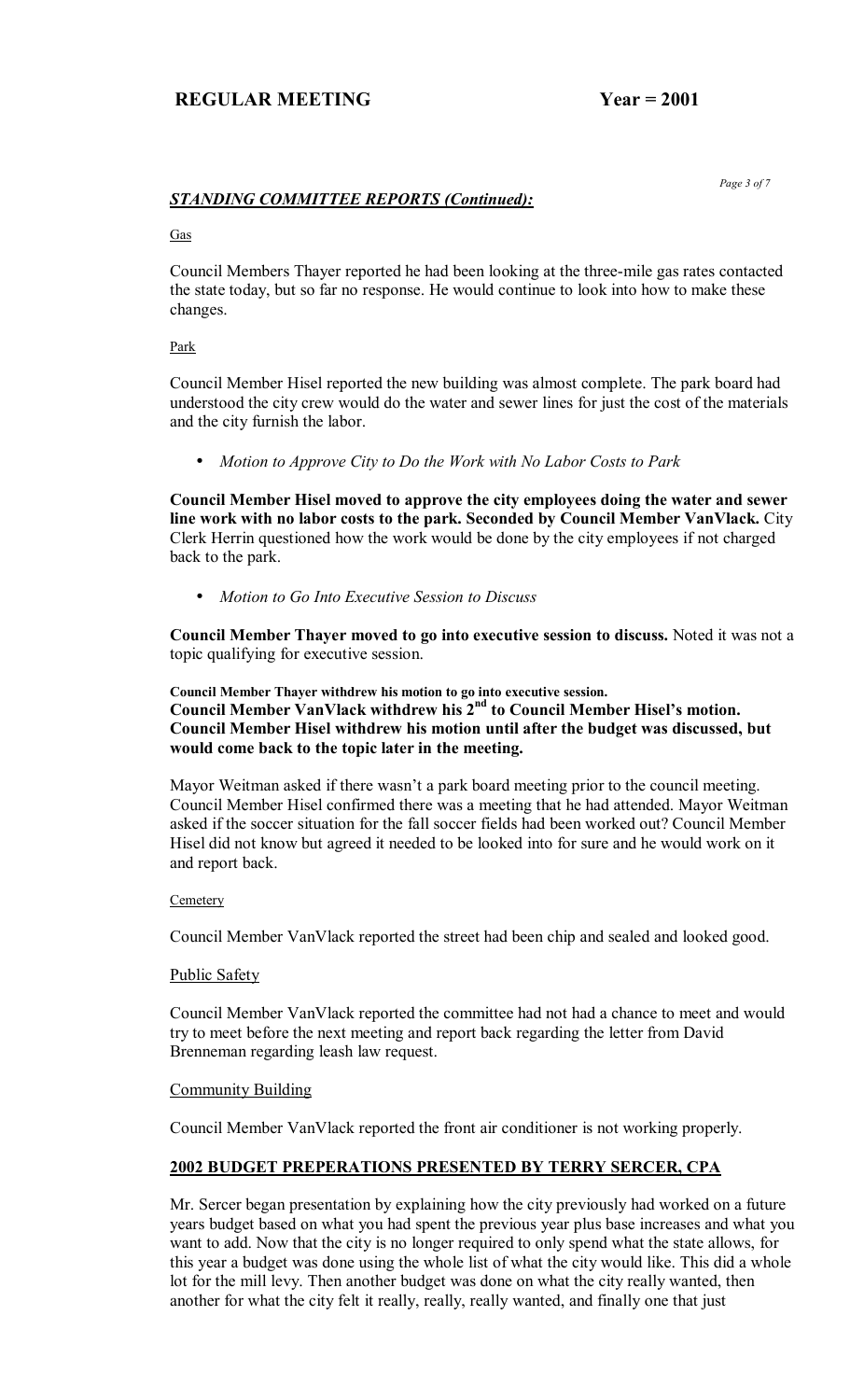maintained from last year. Previously for the past 7-8 years the city has just maintained and now there are things that really need to be done. To do the whole picture to include additional employees, repairs, dog pound, etc. the current mill levy of 45.388 goes to 126.119 for 80.871mill increase. Next was minimum number of things to consider and this has an 11-mill increase. This is really pretty much as now with just \$35,000 towards capital outlay to play with to do maybe one project. Or there is the alternate budget with a 21-mill increase that would allow the additional police officer, planning codes officer and vehicle, and repairs to the community building. The no mill increase would basically mean no new police officer  $\&$ /or codes officer, maybe \$8,000 to the community building, no police car payment at the most only ½ of a police car payment, and instead of \$51,000 in street work there would only be \$32,000 in street work. This would be a mill of 45,524 compared to current 45.330 with somewhat higher valuations.

#### *Page 4 of 7*  **2002 BUDGET PREPERATIONS PRESENTED BY TERRY SERCER, CPA (Cont)**

Council Member Thayer asked if the city published the 11-mill increase budget can the city still cut back at the public hearing. Mr. Sercer responded affirmatively and that is what a city would want to do as you can cut back at the public hearing, but you cannot add after it is first published. Council Member Thayer suggested the 11-mill budget and then discuss this one at the next August 1, 2001 Regular Council Meeting. Mr. Sercer noted it can be discussed at the August 1, 2001 Council Meeting and should be, but any cuts would be done at the Public Hearing which should be set for August  $15<sup>th</sup>$ . After further discussion Mayor Weitman recommended publishing the 11 mills increase budget and then go from there. Mr. Sercer suggested the city publish the maximum you want to go as the city has a lot of projects that need to be done. Council Member Thayer noted one of the big repair projects was the community building and now with the 11 mil increase there will only be \$8,000 to do it and will have to look for other ways.

• *Motion to Publish 2002 Budget with 11 Mill Increase*

#### **Council Member Barber moved to publish the 2002 Budget with the 11 Mill increase. Seconded by Council Member Shields, voted on, passed 5-0.** Time: 8:08 p.m.

Mr. Sercer explained that with the 11-mill increase a home that was appraised at \$100,000 would have a city tax base of 11.5% for tax purposes. 1 mill is \$1 per \$1,000, then 1 mill is \$11.50; so \$126.00 more a year for this home. Then you have to weigh this to what needs to be done. Suggest you have the Public Hearing on August  $15<sup>th</sup>$ , and then go from there.

• *Motion for 2002 Budget Public Hearing on August 15th*

**Council Member Thayer moved to have the 2002 Budget Public Hearing on August 15th, at 7:00 p.m. at the City Hall. Seconded by Council Member Hisel, voted on, passed 5-0.**  Time: 7:11 p.m.

Mr. Sercer thanked those who worked on the project prior to the city council meeting and that he was available if anyone had any questions between now and the public hearing.

## **FIESTA**

Mayor Weitman reported the city did not know the status of what was in preparation for the Fiesta this year. Need some facts on what is happening. Asked City Council Member Shields to check on this task, as she is the councilperson on this committee.

## *UNFINISHED BUSINESS:*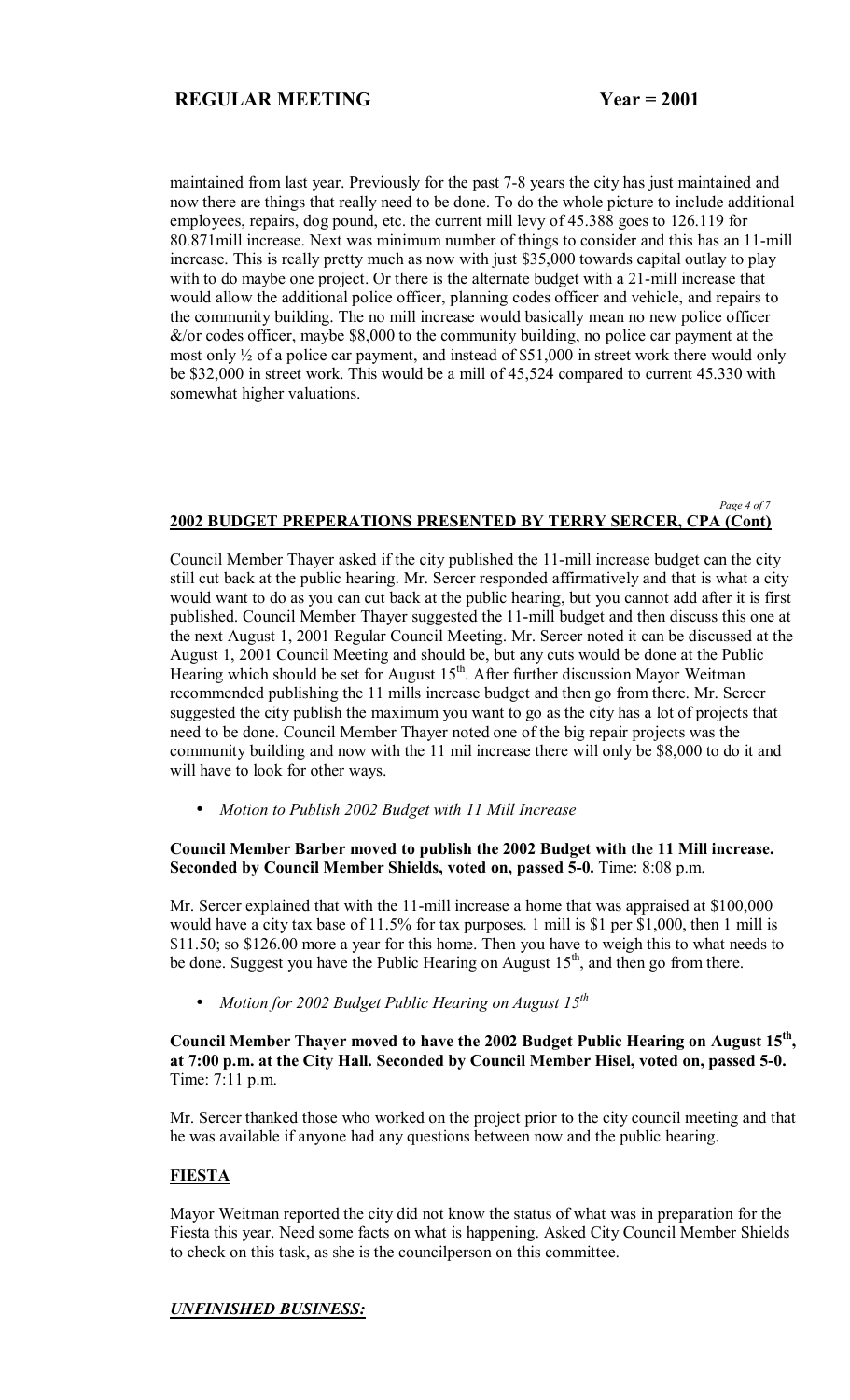## Water Rate Ordinance #1268

The previously approved water rate ordinance #1268 was not adopted as it was not published and needed some clerical wording correcting prior to publishing. Requesting the approval of the ordinance #1268 with corrections prior to publishing and adopting.

• *Motion to Approve Corrected Water Rate Ordinance #1268*

# **Council Member Thayer moved to approve corrected water rate ordinance #1268. Seconded by Council Member Hisel, voted on, passed 5-0.** Time: 8:18 p.m.

#### Randy Tinsley: Installing Weather Sirens

City Clerk Herrin reported Mr. Tinsley had previously reviewed the installation of the weather sirens and it had been unforeseen that it was going to require a cherry picker to place the sirens on the top of the poles. Mr. Tinsley had reported to Ms. Herrin that he would pay for the cherry picker since he had missed this information when he did his estimate of cost of materials, however since he was doing this at no cost for his labor City Clerk Herrin was asking the city council if they would consider paying half of the fee if the cherry picker became a necessity.

• *Motion to Approve the cost of Half the Cherry Picker Expense up to \$750*

**Council Member Thayer moved to approve half the cost of the cherry picker if it became a necessity for a cost of up to \$750 for the city. Seconded by Council Member VanVlack, voted on, passed 5-0.** Time: 8:22 p.m.

# *UNFINISHED BUSINESS: (Continued)*

#### **Nuisances**

City Attorney Sutherland reported he had obtained Overland Parks' ordinance and they had combined to put on both taxes and give out tickets with fines in city court. Can use one or both. Will leave the information for someone to review and put it all together as to what parts the city wishes to use. Could also pursue the state set off program in an attempt to collect the fees. Mayor Weitman asked the Public Safety Committee to review and report back.

#### Annexation, Resolution #259, Replaces Resolution #258

City Clerk Herrin reported the ten days passed on the previously adopted resolution #258 and the proper entities were not notified within that time frame of the resolution. To meet these state guidelines, it would be required by the city to adopt a new resolution with the same intent and a different date for the public hearing.

• *Motion to Adopt Resolution #259*

**Council Member Barber moved to adopt Resolution #259.** Council Member Barber requested to strike the motion. Discussed date for Public Hearing. **Council Member Barber moved to adopt Resolution #259 to**  replace #258 with the Public Hearing to be held at 7:00 p.m. on September 19<sup>th</sup> at the Community **Building. Seconded by Council Member VanVlack, voted on, passed 5-0.** Time: 8:28 p.m.

## *NEW BUSINESS:*

## Ordinance #1269, Zoning Change

• *Motion to Accept Ordinance #1269, Zoning Change, R-1 to R-2 at Block 11, Lots 1,2,3,4, & 5* 

**Council Member Thayer moved accept zoning change with clarifying the sewer lines be set with four inch per family.** Discussion took place that this is already established in the planning codes book. **Seconded by Council Member VanVlack, voted on, passed 4-0. (Council Member Hisel abstained)** Time: 8:33 p.m.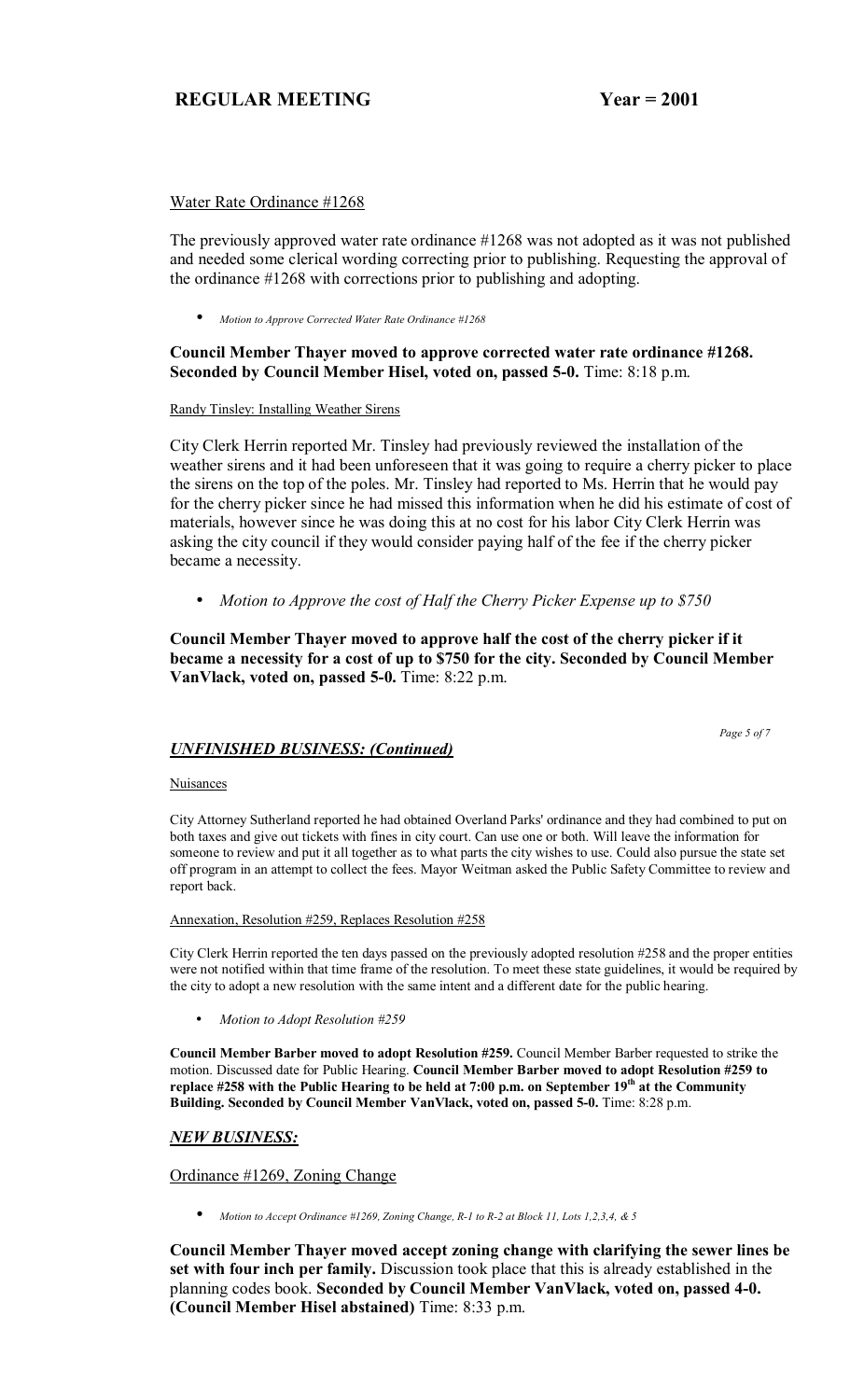## **Council Member VanVlack moved to approve Ordinance #1269 for zoning change from R-1 to R-2 in Block 11, lots 1, 2, 3, 4, & 5. Seconded by Council Member Barber, voted on, passed 4-0 (Council Member Hisel abstained)** Time: 8:34 p.m.

#### Ordinance #1270, Zoning Change

• *Motion to Accept Ordinance #1270, Zoning Change, R-1 to C-1, at Block 61, Lots 18, 17, & west ½ of 16, First Addn*

**Council Member VanVlack moved to accept Ordinance #1270, zoning change from R-1 to C-1 at Block 61, Lots 18, 17, and west ½ of 16, First Addition at the recommendation of the Planning Commission. Seconded by Council Member Hisel, voted on, passed 5-0.**  Time: 8:36 p.m.

#### Review Court Costs

Discussed current city court costs of \$30 plus \$7.50 to the state. The city fines have doubled and the state's have tripled.

• *Motion to Increase Court Costs to \$40 plus \$7.50 to the State*

**Council Member Shields moved to change court costs to \$40 plus \$7.50 to the state. Seconded by Council Member Barber, voted on, passed 4-0 (Council Member VanVlack abstain).** Time: 8:37 p.m.

# 6<sup>th</sup> Street Design Improvement Proposal

• *Motion to Accept Professional Services Proposal by Kirkham Michaels Engineering Firm*

**Council Member Thayer moved to accept Kirkham Michaels Engineering Firm for**  professional services for the 6<sup>th</sup> Street Design. Seconded by Council Member VanVlack. Discussion as to the sidewalk on the east side of the road noted in the initial design proposal. **Council Member Thayer requested to add the cost of \$4,950 to the motion, Seconded by Council Member VanVlack.** Mayor Weitman requested to have Kirkham Michael's review what is happening to the property east of the post office before final design work is done. **Voted on, passed 5-0.** Time: 8:44 p.m.

 *Page 6 of 7* 

## *NEW BUSINESS (Continued):*

Ordinance #1271, Standard Traffic Code Ordinance

• *Motion to accept Ordinance #1271*

**Council Member Shields moved to adopt Ordinance #1271. Seconded by Council Member Thayer, voted on, passed 5-0.** Time: 8:45 p.m.

Ordinance #1272, Uniform Public Offense Code

• *Motion to accept Ordinance #1272*

**Council Member VanVlack moved to accept Ordinance #1272. Seconded by Council Member Thayer, voted on, passed 5-0.** Time: 8:48 p.m.

## **EXECUTIVE SESSION:**

• *Motion to Go Into Executive Session*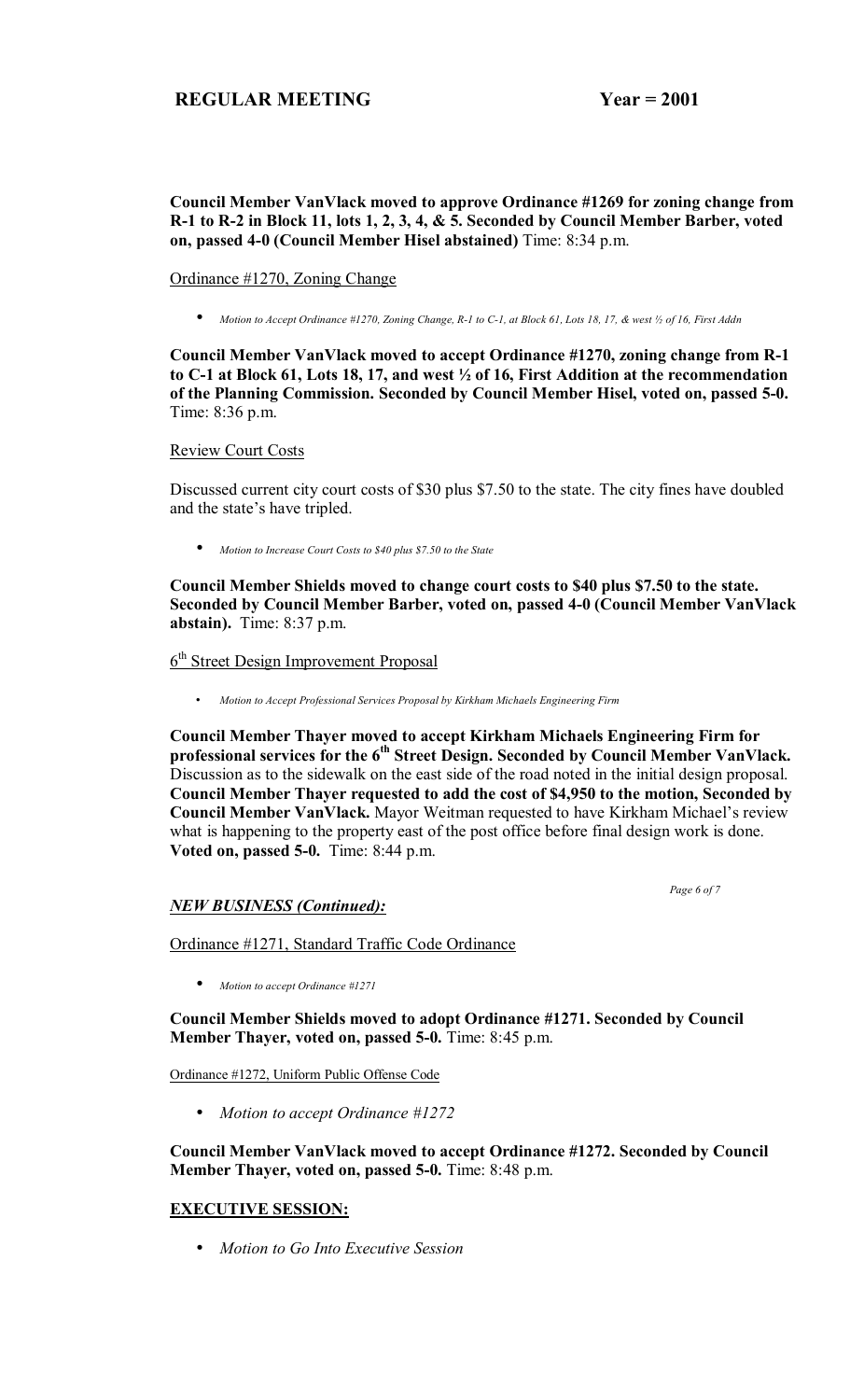**Council Member VanVlack moved to go into executive session for up to fifty minutes for legal, and personnel - amend motion to 55 minutes for legal, land acquisition, and personnel, inviting Karen Thomas into a portion of the meeting following a ten minute break. Seconded by Council Member Hisel, voted on, passed 5-0.** Time: 8:50 p.m.

Those invited into or requesting a portion of executive session were: Karen Thomas, City Chief of Police Farrell, Public Works Superintendent Moore, and City Clerk Herrin.

Resumed Meeting at 9:57 p.m.

#### **EXTEND MEETING:**

• *Motion to Extend Meeting*

**Council Member Barber moved to extend meeting up to 10:30 p.m. Seconded by Council Member VanVlack, voted on, passed 5-0.** Time: 9:58 p.m.

#### **EXTEND EXECUTIVE SESSION:**

• *Motion to Extend Executive Session*

**Council Member VanVlack moved to extend executive session for up to fifteen minutes for legal. Seconded by Council Member Thayer, voted on, passed 5-0.** Time: 9:59 p.m.

Resumed meeting at 10:10 p.m.

 *Page 4 of* 

#### **OTHER BUSINESS:**

Close City Hall for Training Monday, July 23, 2001

• *Motion to Close City Hall to Public Monday, July 23, 2001 for Training* 

**Council Member Barber moved to close City Hall Monday, July 23, 2001 to the public for training purposes. Seconded by Council Member Thayer, voted on, passed 5-0.** Time: 10:11 p.m.

#### New Park Building

Council Member Hisel reported the park board is planning to let the concessions stand part of the new building to someone or entity with a percentage of the profits to go back to the park board to help maintain the building. The board met earlier in the evening as insulation was left off the bid and now there is an additional bill of \$432.68 they needed to approve over the original estimated costs. The board approved this and is looking for ways to cover this without going over budget. Discussed the Lincoln Township paying this individual bill as a donation to city betterment.

Discussed the sewer and water installation. Determined the Sewer Committee make a safe decision with proper modifications for the sewer and water hookups for the new building.

 *Page 7 of 7* 

#### **OTHER BUSINESS (Continued):**

City Employee, Patrick Summers, Suspension

• *Motion to Suspend Pat Summers for five days without pay for disciplinary action* 

**Council Member VanVlack moved to suspend Pat Summers without pay for five working days beginning tomorrow and to return July 26th at 8 A.M. for disciplinary reasons. Seconded by Council Member Barber, voted on, passed 5-0.** Time: 10:23 p.m.

Noted Council and Mayor will sign letter of notice and due to time constraints asked City Chief of Police Farrell to deliver to Mr. Summers at City Hall tomorrow at beginning of work day.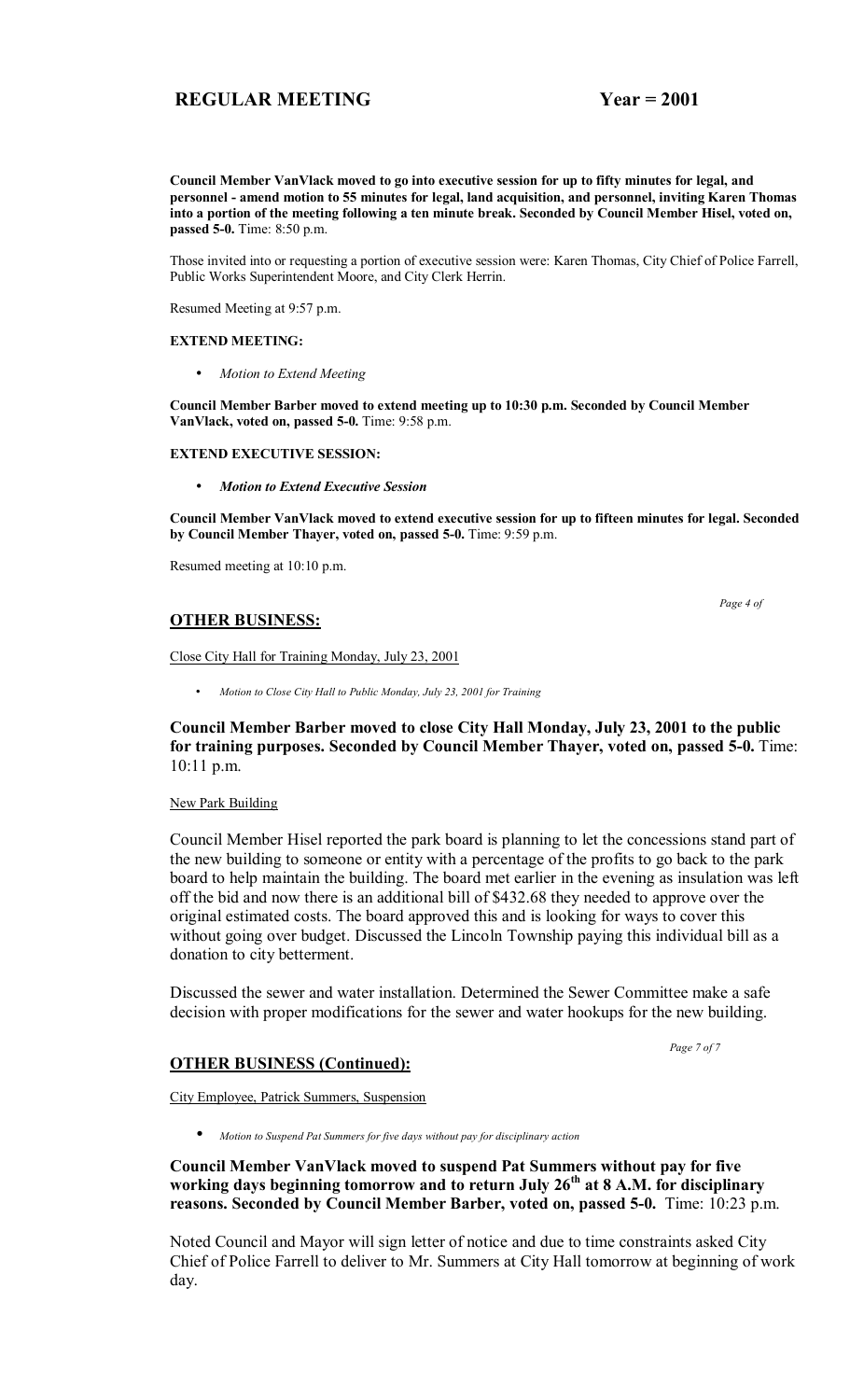# **CITY CLERK'S REPORT:**

Written Report Included:

A] Sewer Project Bids

B] Water Rate Ordinance #1268

## **NOTES AND COMMUNICATIONS TO COUNCIL***:*

a] Planning Commission Minutes of Public Hearing Pertaining to 2 Rezoning Requests and Minutes of Regular Meeting Immediately Following

- b] LKM, 'KOMA/KORA' Workshop, August 10, 2001, Lawrence, KS
- c] U.S. Census Bureau Pertaining to CQR Program
- d] 'THANK YOU' from Library District #2 of Linn County
- e] KCP&L Franchise Statement
- f] Kansas Dept. of Commerce & Housing, 'CDBG Update for KS Communities'
- g] 'Kansas Government Journal' Volume  $87 -$ Number 7, July 2001

# *ADJOURNMENT:*

*ï Motion to Adjourn*

Being no further business, **Council Member VanVlack moved to adjourn. Motion seconded by Council Member Barber, voted on, passed 5-0.**

The meeting was adjourned at 10:25 p.m.

I, \_\_\_\_\_\_\_\_\_\_\_\_\_\_\_\_\_\_\_\_\_\_\_\_\_\_\_\_\_\_\_\_\_\_\_\_\_\_\_\_, LaCygne City Clerk, do hereby declare the above to be true and correct, to the best of my knowledge, and do hereby subscribe my name this 18th day of July 2001.

# *REGULAR MEETING:*

*Page 1 of 6*

The LaCygne City Council met in regular session on Wednesday, June 27, 2001. Council Members present were: Sam Barber; Esther Shields; Max Thayer; and Mike VanVlack. Absent: Steve Hisel.

Others present included: City Clerk Devona Herrin; City Police Chief Chuck Farrell; City Attorney John Sutherland; Jennifer McDaniel; Jerry Boone; Jeremy Bray; City Fire Chief Ernie Moylan; Le Roy Turpen; Rob Gavin; and Bob Stocking.

Mayor Terry Weitman called the meeting to order at 7:01 p.m.

# *CONSENT AGENDA:*

*ï Motion to Approve Consent Agenda*

**Council Member Shields moved to approve the consent agenda that consisted of:**

Check Register: June  $7 - 27$ , 2001; Minutes of June 6, 2001 Regular City Council Meeting; Minutes of June 13, 2001 Special Council Meeting; May 2001 Financial Statement

**Motion seconded by Council Member Barber, voted on, passed 4-0.** Time: 7:02 p.m.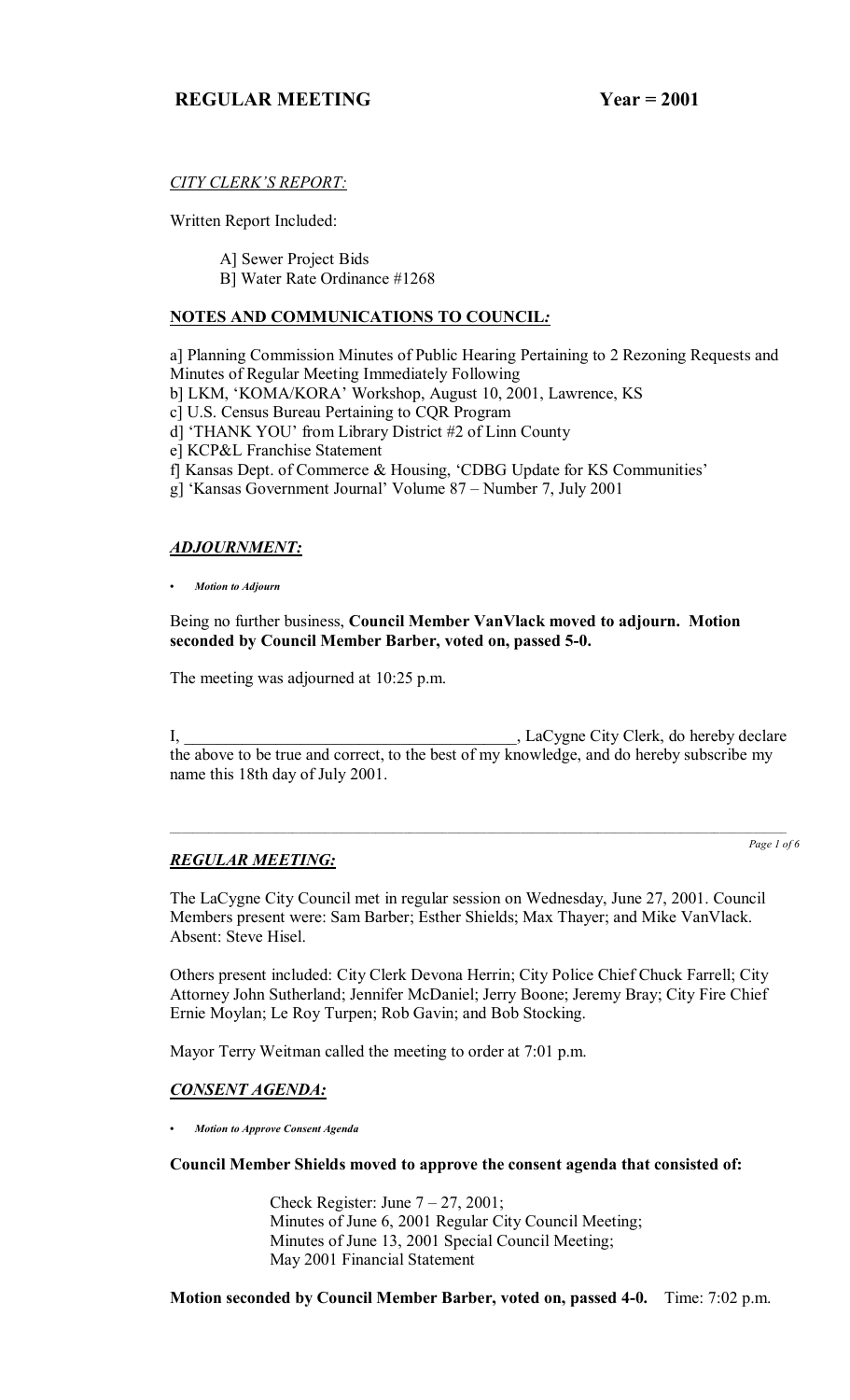# **DISCUSSION FROM THE FLOOR:**

#### Letter from David Brenneman regarding Leash Law

Council noted they had read the letter. Mayor Weitman assigned the Safety Committee to review further.

#### Jerry Boone regarding Nuisance Notices

Mr. Boone noted he had received a certified letter regarding the mowing of one of his properties in town. He was upset that he had even received the notice when other properties were in worse condition and he was in the process of mowing when the notice was mailed to him. Mr. Boone wanted to know why everyone of the seventy-five notices sent were not acted upon yet. There were still several that had not taken any action, nor did he see where the city was responding either. He wanted the notices to be fair to everyone and the city to respond as the notice says they will.

Mayor Weitman responded that the city was attempting to be 100%fair. That Mr. Boone takes pride in his properties and that is why that property was no longer an issue. As to other properties time constraints had kept city employees from acting on the current outstanding issues and they did need to be addressed.

Mr. Boone responded that he was not saying the city boys have to do the clean up, but someone should. He asked for fair treatment and thanked the city for listening.

#### **REPORTS OF CITY OFFICERS***:*

## Fire Chief - Ernie Moylan

Fire Chief Moylan reported the ISO auditor had inspected the city last Thursday and Friday. He feels it went well with our current water situation. Do need to replace some fire hose to stay in compliance. Checked three places, Conrad Fire, Apparatus Services, and Murphy's Transportation. The best rate for fire hose was from Murphy's Transportation. For a fifty-foot section of three-inch hose it is \$129.00 and for a fifty-foot section of one & one-half inch hose it is \$85.00. The city needs five hundred feet of three-inch hose and three hundred feet of one and one-half inch hose for a total cost of less than \$2,000.00.

• *Motion to Purchase Fire Hose for up to \$2,000.00*

**Council Member Thayer moved to purchase fire hose for a cost up to \$2,000.00. Seconded by Council Member Barber, voted on, passed 3-0 (VanVlack Abstained).**  Time: 7:15 p.m.

#### Chief of Police Glenn Farrell

Chief of Police Farrell noted that the May 2001 Report was included in the packet. Presented a written report of police activities for the period of June  $1 - 26$ , 2001.

**Page 2 of 6 Page 2 of 6** 

## **REPORTS OF CITY OFFICERS: (Continued)**

Public Works Superintendent Jerome Moore

Superintendent Moore reported on the following:

- 9. Delphi in Olathe is donating the eight batteries for the weather sirens. The city has four now and the other four will be here within the next two weeks.
- 10. The fan has been installed in the Pool Building. There is a motor at the pool that did not work and has been taken to Douglas Pump to be rebuilt.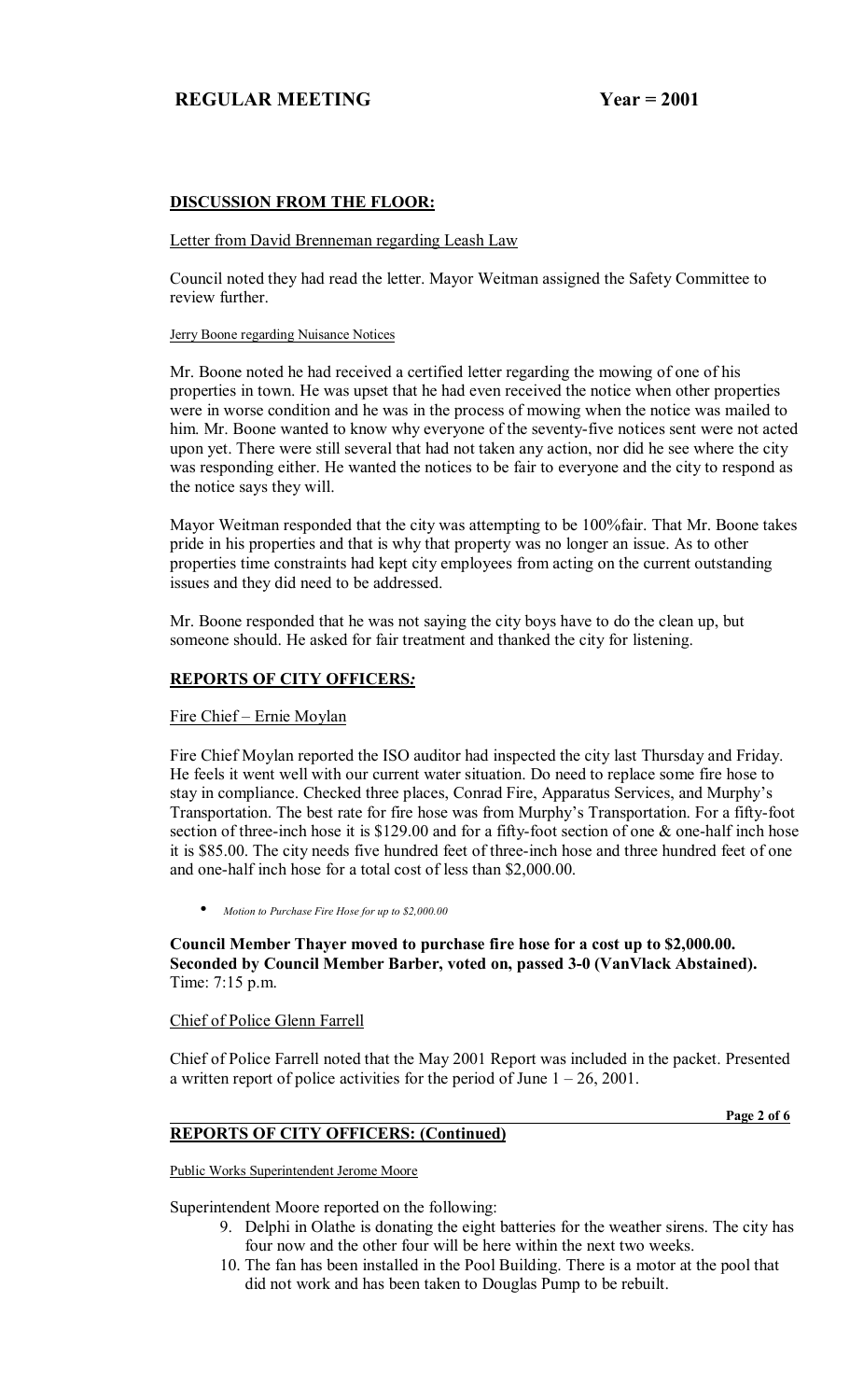11. 800 feet of gas line out on the Hensen line has been confirmed to have 5 leaks where checked in this 800-foot area. Several of the leaks are at the welds and cannot get them to stop, nor can they be repaired, they will need to be replaced. Checking the rest of the line next Monday and Tuesday.

## **STANDING COMMITTEE REPORTS***:*

Mayor Weitman recommended the following changes to committee assignments: Street Committee: Delete – Shields Add – VanVlack<br>Cemetery Committee: Delete – Hisel Add – Shields Cemetery Committee: Delete – Hisel Add – Shield<br>Community Building: Delete – Shields Add – Hisel Community Building: Delete – Shields

• *Motion to Accept Changes in Committee Assignments*

**Council Member VanVlack moved to accept committee assignment changes as listed. Seconded by Council Member Barber, voted on, passed 4-0.** Time: 7:25 p.m.

#### Water & Gas

Gas: Council Member Thayer reported the city had two bids for repairing the 800-foot gas line area. He suggested the city approve bids on the 800-foot area to be ready to repair after the rest of the line is checked if it is determined this is the only area needing repairs. If multiple other leaks are found during inspection then look at total line replacement. Discussed.

• *Motion for Special Meeting July 5th for Gas*

## **Council Member Barber moved to have a Special Meeting on July 5th at 7:00 p.m. at City Hall for the purpose of Gas. Seconded by Council Member Thayer, voted on, passed 4-0.** Time: 7:30 p.m.

Water: Council Member Thayer requested the need to purchase a meter to monitor water usage when water is taken from the hydrants. This piece of equipment can be purchased for less than \$750.00. Requested a decrease in the amount of water sold from the water salesman to be proportionate with the city rate increase.

Fire Chief Moylan reported the fire department has a speedo gauge that can compute the amount when the hydrants are flushed. The city guys can have access to it.

#### Street

Noted 4<sup>th</sup> Street had been completed.

Park

• *Motion to Approve 2002 Park Board Budget* 

## **Council Member VanVlack moved to approve the 2002 Park Board Budget as submitted. Seconded by Council Member Shields, voted on, passed 4-0.** Time: 7:41.p.m.

Mayor Weitman attended the last park board meeting and reported the concerned citizens for the soccer field had been contacted about the new building. The plans are to redo the soccer fields when finished with the new building and make them better.

Superintendent Moore asked for permission to go to the manhole itself for the sewer line to the new building due to the depth that would be required otherwise. Mayor Weitman said they would check on what was required for this, then instructed the sewer committee to review and report back.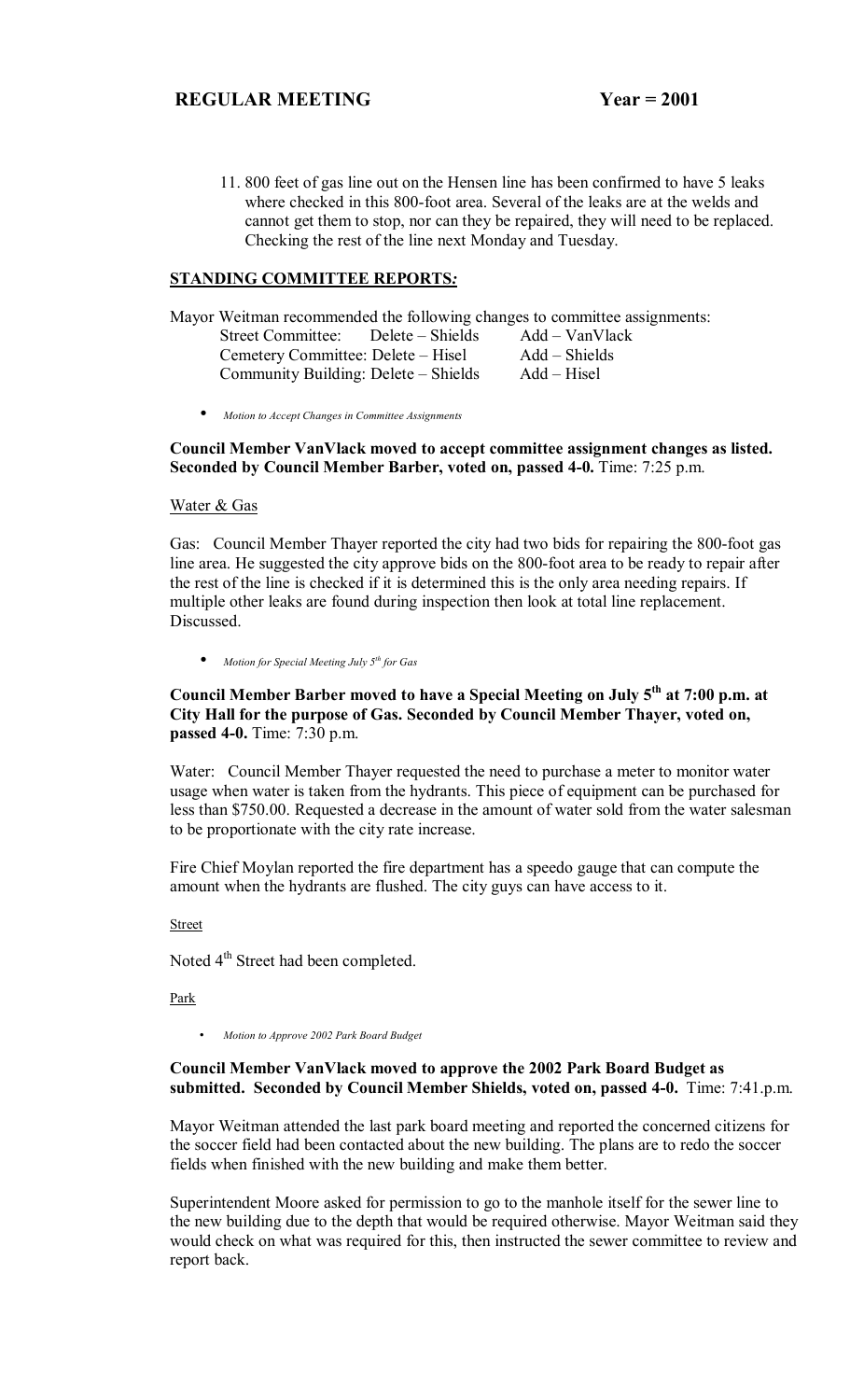City Clerk Herrin reported the Fred Morris family had asked to make some wooden seats for the swings in the north park. Positive response, but concern for safety requirements. Council Member VanVlack volunteered to look into the matter and report back.

*SPECIAL COMMITTEE REPORTS:*

*Page 3 of 6* 

Fiesta

Mayor Weitman reported on the donation from Williams-Byrd Lumber Co for the Fiesta. The next meeting for the Fiesta Committee is July 9<sup>th</sup> at 7 p.m. at Swan Manor. Discussed having next year's fiesta on the third weekend in September. The Shriners will do a Call Parade on that weekend should the city be interested.

• *Motion to Approve the third weekend in September of 2002 for Fiesta*

**Council Member Thayer moved to approve the third weekend in September of 2202 for Fiesta. Seconded by Council Member VanVlack, voted on, passed 4-0.** Time: 7:50 p.m.

#### *UNFINISHED BUSINESS:*

Water Rate Ordinance #1268

• *Motion to Accept Water Rate Ordinance #1268*

**Council Member VanVlack moved to accept Ordinance #1268. Seconded by Council Member Barber, voted on, passed 4-0.** Time: 7:52 p.m.

Adjust Water salesman Rate

• *Motion to Reduce total gallons of water per \$.25 Fee*

**Council Member Thayer moved to reduce the total number of gallons of water sold to fifty gallons for the \$.25 fee for the water salesman. Seconded by Council Member VanVlack. Discussion took place regarding other entities charges and previous amount of usage for the \$.25 rate. Voted on, passed 4-0.** Time: 7:53 p.m.

Annexation Resolution #258

• *Motion to Accept Resolution #258*

**Council Member Shields moved to accept Resolution #258 with setting the Public Hearing on August 29, 2001, at 7:00 p.m. at the La Cygne Community Building. Seconded by Council Member VanVlack, voted on, passed 3-1 (VanVlack against).**  Time: 7:58 p.m.

Gary Prentice Building Permit Extension Request

Mayor Weitman reported on Planning Commission minutes and their approval of a six-month extension for Mr. Prentice.

• *Motion to Approve Request for Six Month Extension on Building Permit*

**Council Member VanVlack moved to approve recommendation of Planning**  Commission to extend Mr. Prentice's building permit for an additional six months. **Seconded by Council Member Barber, voted on, passed 4-0.** Time: 8:03 p.m.

Curt &/or Brad Heide Building Permit Extension Request

Mayor Weitman reported from his attendance at the previous Planning Commission meeting the Committee's approval for a nonrenewable six-month building permit extension.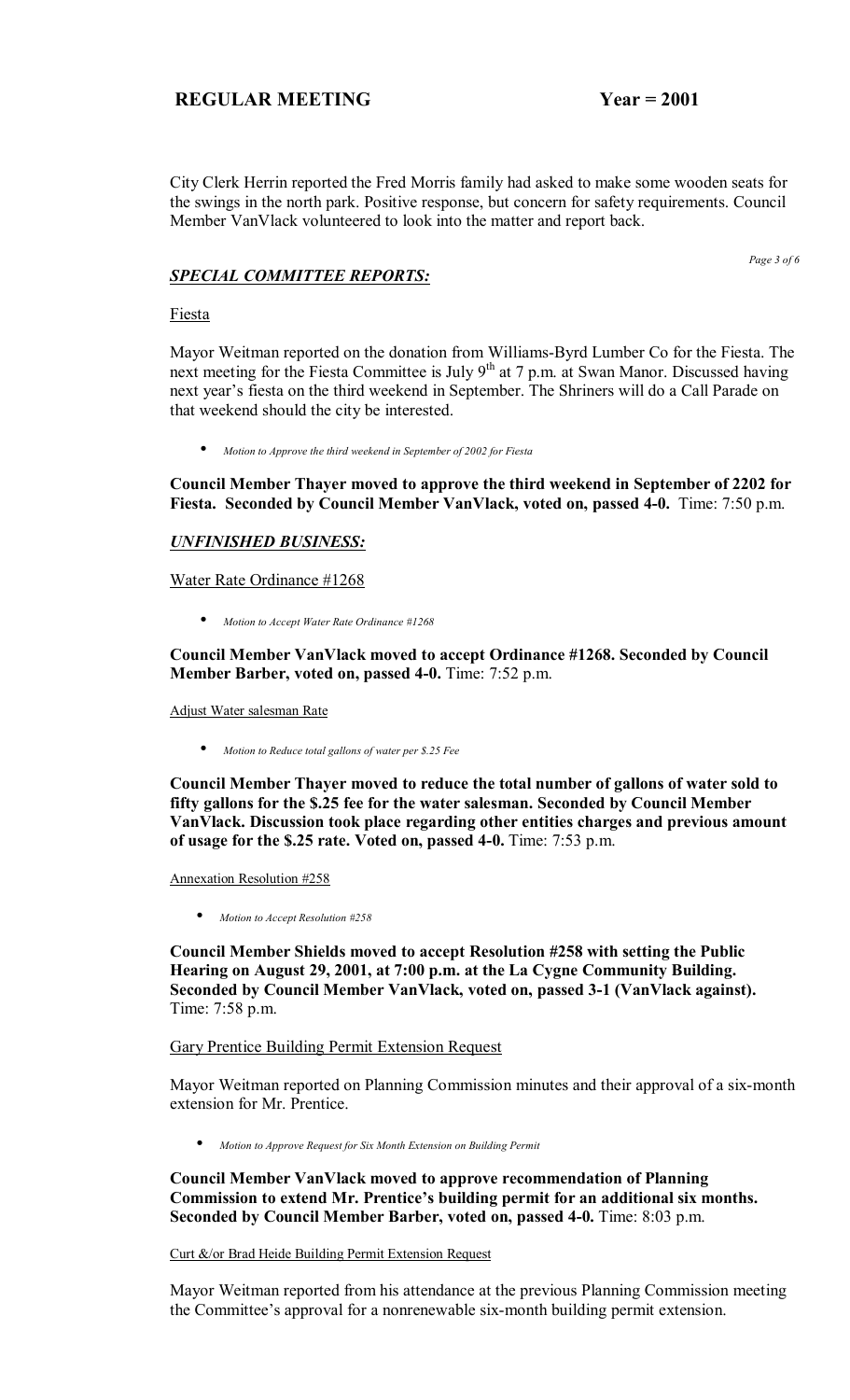• *Motion to Approve Request for Nonrenewable Six Month Extension*

**Council Member Shields moved to approve recommendation of Planning Commission**  for a nonrenewable six-month extension regarding Heide's building permit. Seconded **by Council Member Barber, voted on, passed 3-1 (VanVlack Opposed).** Time: 8:05 p.m.

# *NEW BUSINESS:*

 **Page 4 of 6**

Water Sales Tax Exemption Bill, SB 332

• *Motion to Accept Proposal for City to Apply Bill, SB 332*

**Council Member Thayer moved to accept proposal for City to apply the water sales tax exemption bill, SB 332. Seconded by Council Member VanVlack, voted on, passed 4-0.**  Time: 8:05 p.m.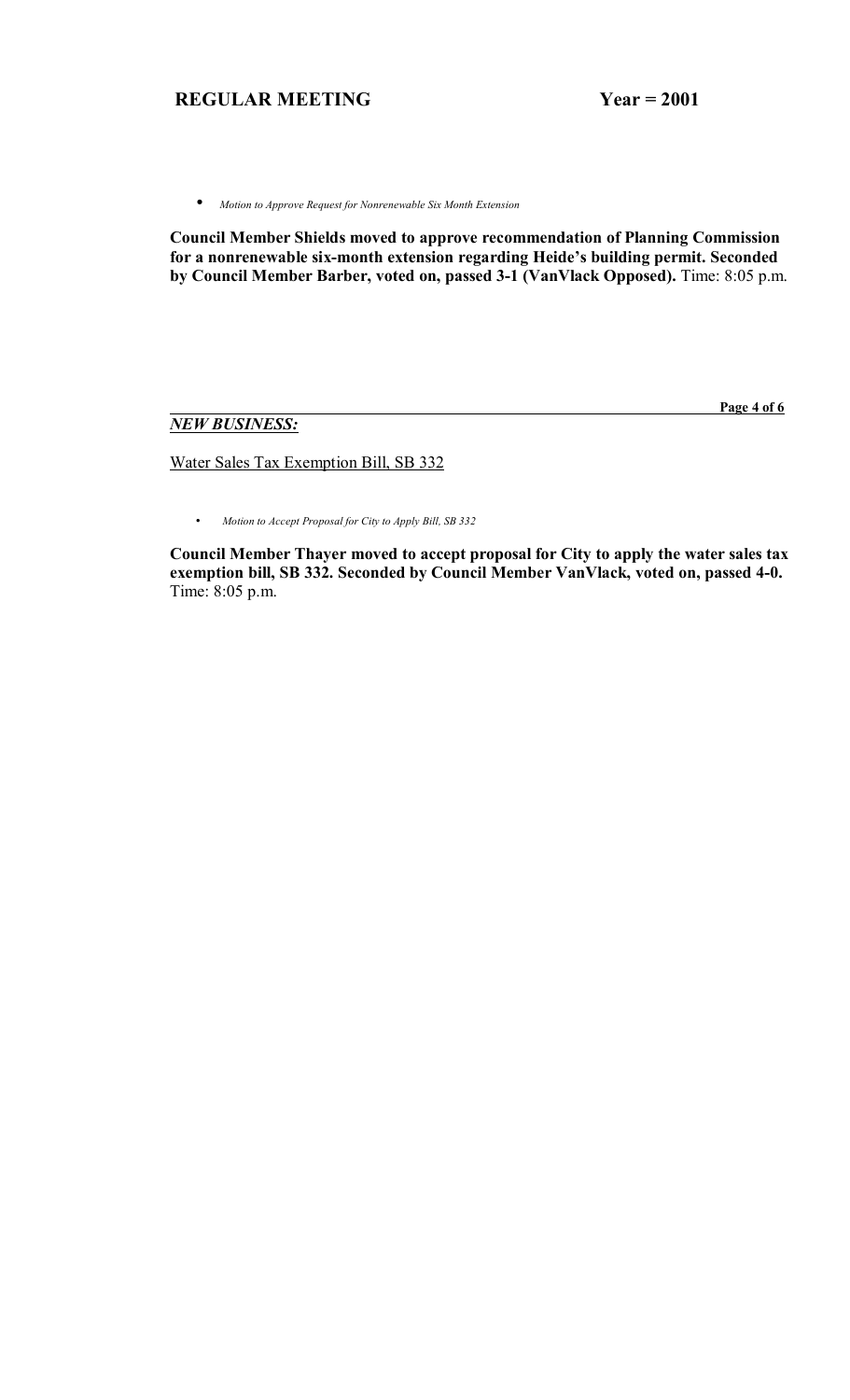## Special Olympics Kansas, Sponsor and Athlete, Through Gas & Water Utilities

No action taken.

Linn County Recreation Disbursement

• *Motion to Disburse \$1,200.00 for Linn County Recreation*

**Council Member Barber moved to donate \$600.00 to the Soccer Association and \$600.00 to the Ball Association. Seconded by Council Member Thayer, voted on, passed 4-0.** Time: 8:14 p.m.

# **CDBG SEWER GRANT - STATE REVOLVING LOAN**

#### Rob Gavin – Kirkham Michael Engineers

Mr. Gavin provided a written report on the Wastewater Project. The project has been divided into four separate contracts: #1. Eight-acre sewage lagoon, piping and structure modifications, outfall line and outfall structure at river; #2. Manhole and Sewer line repair; #3. Gravity Interceptor, Force main and Pumping Station; and, #4. Post Office Sewer Relocation. Currently coordinating with property owners and city employees for project one. Waiting on a counter offer from the bank on the lagoon land purchase, will follow up tomorrow.

# **CDBG WATER IMPROVEMENT GRANT**

Mr. Gavin reported there had been 52 applications for the CDBG grants. Only 17 were funded. The city did not have enough points to be one of the ones funded. Reported Bob Stocking would be talking with the city later regarding an EDA Grant.

# **6TH STREET ROAD PROJECT**

Mr. Gavin reported he had the design at his office. From the intersection with 152 KDOT is requiring to match curb and guttering and the Post Office specs has curb and guttering listed. Have worked in an additional pricing for the city to match the curb and guttering requirements. The design and construction are around \$31,000, with \$4,500 for design and \$27,000 something with the curb and guttering. The design was not included in the original base cost estimate.

## **CDBG SEWER GRANT – STATE REVOLVING LOAN (Continued)**

Council Member Barber asked Mr. Gavin when he expected to see actual work being done on the Sewer Project. Mr. Gavin responded the line repair should begin by the end of August and sometime in September for the Lagoon. Neither should take very long once they begin depending on weather.

## *UNFINISHED BUSINESS: (Continued)*

#### Appraisal Process with RWD #1

Mr. Gavin reported they should have the appraisal completed sometime next week for the newly annexed water lines currently serviced by RWD #1. Currently working on determining what is reasonable and fair for future long-term revenues lost. In the process of attempting to acquire a five year average on the actual water usage of the customers.

 *Page 5 of 6* 

## **CDBG WATER IMPROVEMENT GRANT (Continued)**

Mr. Gavin recommended the city go forward with EDA on the Water Project for both the production and distribution improvements. This year CDBG went by who had health issues and mandated repairs already in place.

#### **Executive Sessions**

• *Motion to Go Into Executive Session Inviting Rob Gavin and City Clerk Herrin* 

**Council Member VanVlack moved to go into executive session for discussion of legal inviting Rob Gavin and City Clerk Herrin for up to twenty-five minutes. Seconded by Council Member Barber, voted on, passed 4-0.** Time: 8:38 p.m.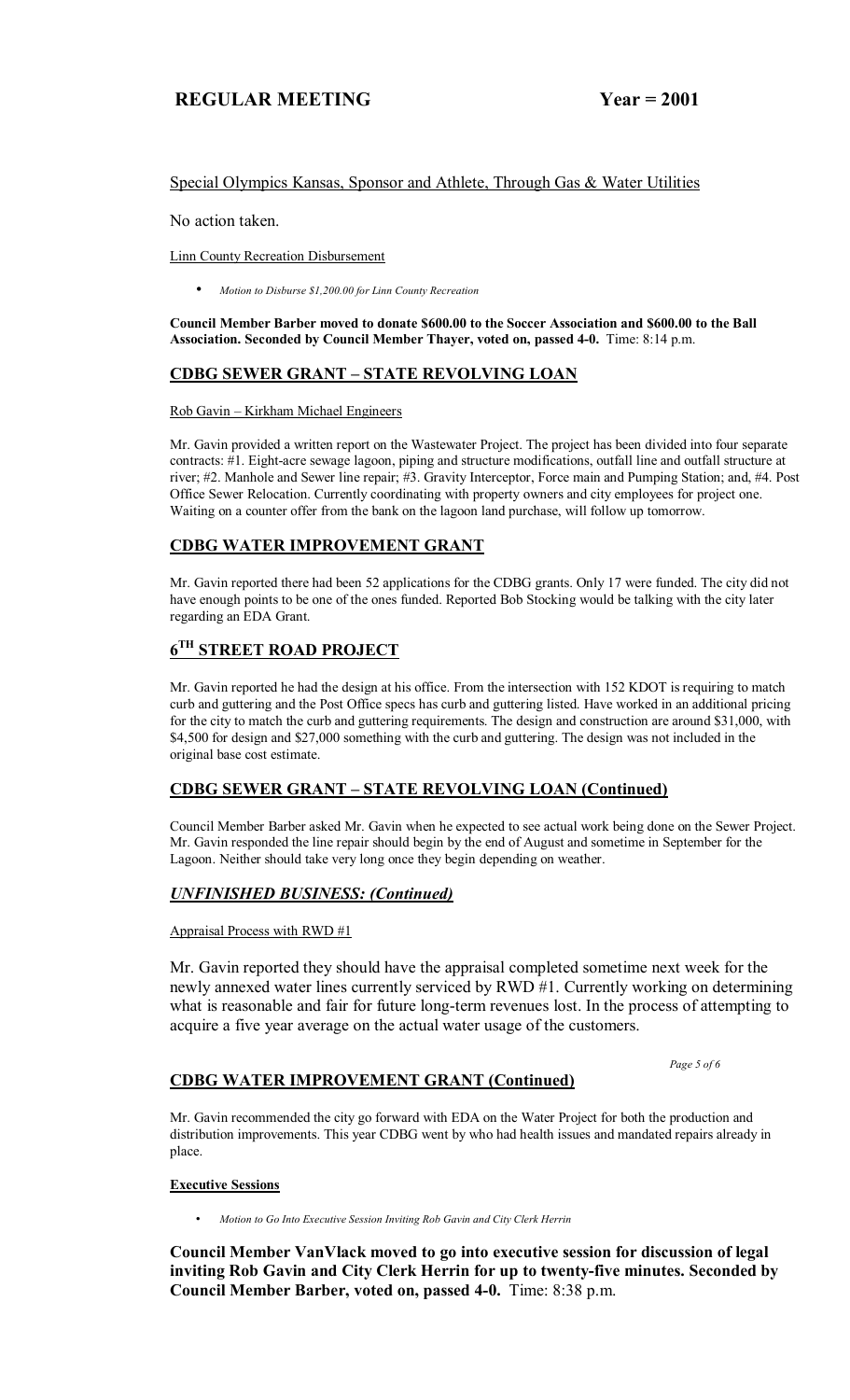Open Session Resumed at 9:05 p.m.

# *OTHER BUSINESS:*

Appraisal Process with RWD #1

• *Motion to Authorize City Attorney Sutherland draft Letter to RWD #1*

**Council Member Shields moved to authorize city attorney send letter concerning appraisal status regarding the appraisal process with RWD #1. Seconded by Council Member VanVlack, voted on, passed 4-0.** Time: 9:07 p.m.

# **CDBG WATER IMPROVEMENT GRANT (Continued)**

#### Bob Stocking, Grant Administrator

Mr. Stocking recommended the city move forward with the EDA application and put as much as they can towards the EDA grant. This would have the city applying for \$850,000 from EDA and then the city would be responsible for \$500,000 to cover both production and distribution improvements.

Mr. Stocking reported there is still a question on how to finance the city's part such as a revolving loan, revenue bonds or G.O. Bonds for up to fifteen years. Or the city could issue temporary notes to pay off in four years.

Council Member Thayer noted the current increase in rates were established to include a loan by the city a loan of \$400,000.00 and construction would not begin until next year.

Mr. Stocking recommended filing with EDA and exploring the possibilities on the money match in the meantime. The timing for the application is generally two months to review and if they have the money they send the preliminary application form back with a thick packet, then three to four months before a final response. The Federal fiscal year is October 1, and if there are still dollars to spend they could act quickly.

Mr. Gavin noted the original CDBG application for was distribution lines for recirculation. With EDA the city would apply for this as well as plant upgrades including the river pumps the previous listed changes in the plant layout, such as the turbidity issues and other mandated issues.

Mr. Stocking noted he needed some legal executive time regarding his contract.

## **Executive Session**

• *Motion to go into Executive Session Inviting Bob Stocking*

**Council Member VanVlack moved to extend executive session for legal for up to 10 minutes inviting Bob Stocking into the session. Seconded by Council Member Barber, voted on, passed 4-0.** Time: 9:16 p.m.

Open Session Resumed at 9:26 p.m.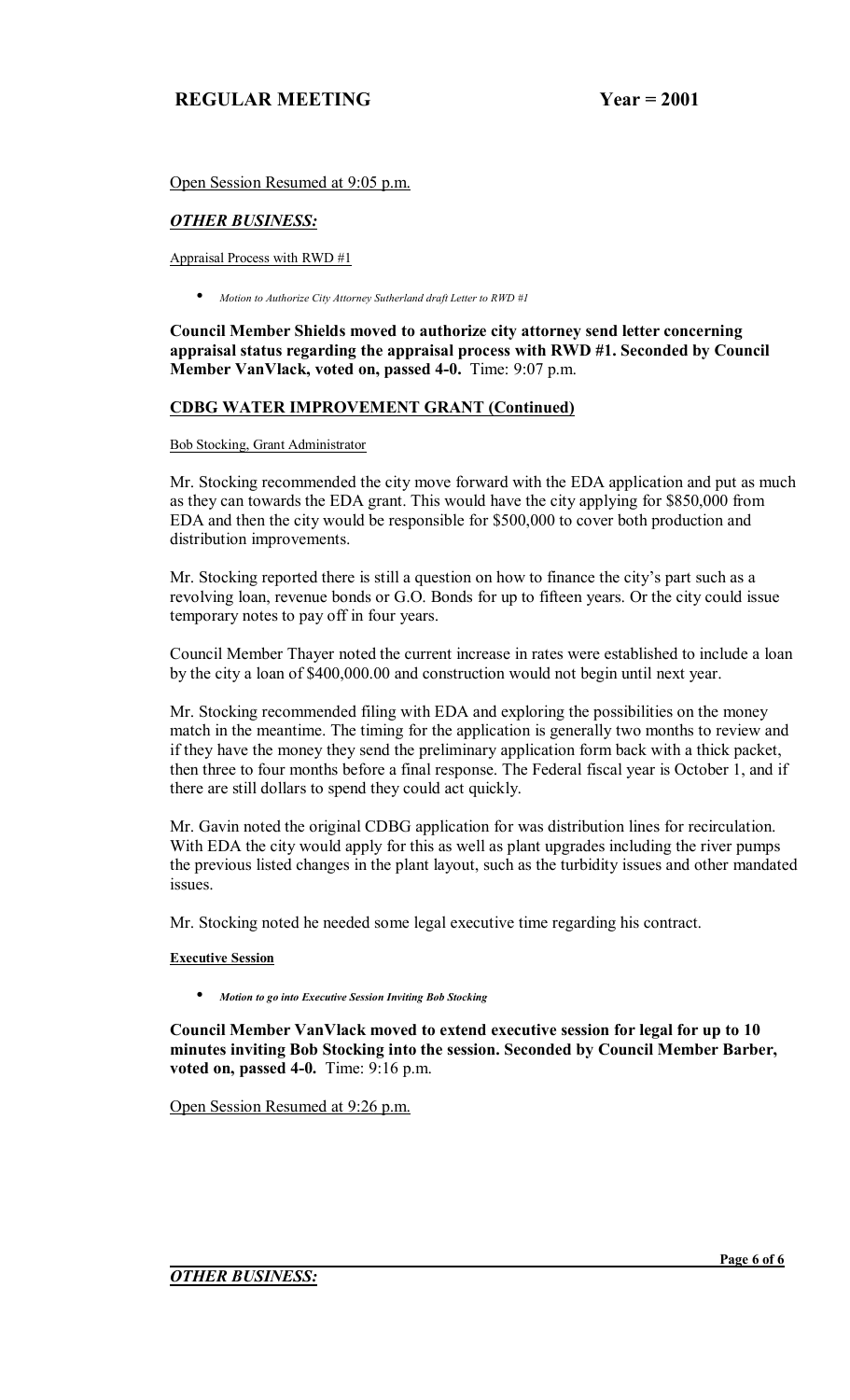## None Discussed

# **Executive Session**

• *Motion to Go Back Into Executive Session*

**Council Member Thayer moved to go back into executive session for personnel and legal for up to 10 minutes. Seconded by Council Member VanVlack, voted on, passed 4-0.**  Time: 9:28 p.m.

Others invited into or requesting a portion of time included: City Clerk Herrin.

Open Session Resumed at 9:40 p.m.

# **CITY CLERK'S REPORT:**

Reported the Post Office Contractor had notified the city they closing on the property should be later this week. That all other items the city is responsible for is ready to go into process after the closing.

Reminded everyone of the Linn County's 2001 Business Appreciation Dinner, Friday, June 29, 2001 at Loma Farms. Council Members Shields and Barber with Mayor Weitman indicated they should be able to attend. Council Member Thayer will also be present.

Reminded everyone of the Planning Commission Public Hearing on July 12, 2001 for two rezoning requests.

Reported City Accountant Terry Sercer would be at the office on July  $9<sup>th</sup>$  to work on 2002 budget criteria.

Written report included:

- a] Planning Commission Public Hearing, July 12, 2001 for 2 rezoning requests;
- b] Linn County Recreation Disbursement  $Cont. - 2001$  Goals

# *NOTES AND COMMUNICATIONS TO COUNCIL:*

- a] Source Water, Wellhead Protection and Water Rights' Training Session
- b] Exercisions to the UCC Financing Statements' by CDBG Attorney
- c] ë2001 Midwest Lifeguard Tournament, July 22, 2001, Independence, MO
- d] ëTeamwork Trainingí Leadership Session, Salina, KS. July 14, 2001
- e] 1<sup>st</sup> Annual Conference of Kansas Mayors, July 20-21, 2001, Neodesha, KS
- f] 'The Treasurer's Report' Spring 2001
- g] 
"CDBG Workshop Notice' Training Session, November 2001
- h] Linn County's 2001 Business Appreciation Dinner, June 29, 2001, LaCgyne.
- I] La Cygne Planning Commission Minutes of June 14, 2001 Meeting
- J] KDHE, Letter regarding S>B> 343
- K] Kansas Government Journal, Volume  $87 -$ Number 5, May 2001
- L] Thank You Letter from Former Employee Steve Alsup

# *ADJOURNMENT:*

*ï Motion to Adjourn*

With no further business, **Council Member Thayer moved to adjourn. Motion seconded by Council Member VanVlack, voted on, passed 4-0.**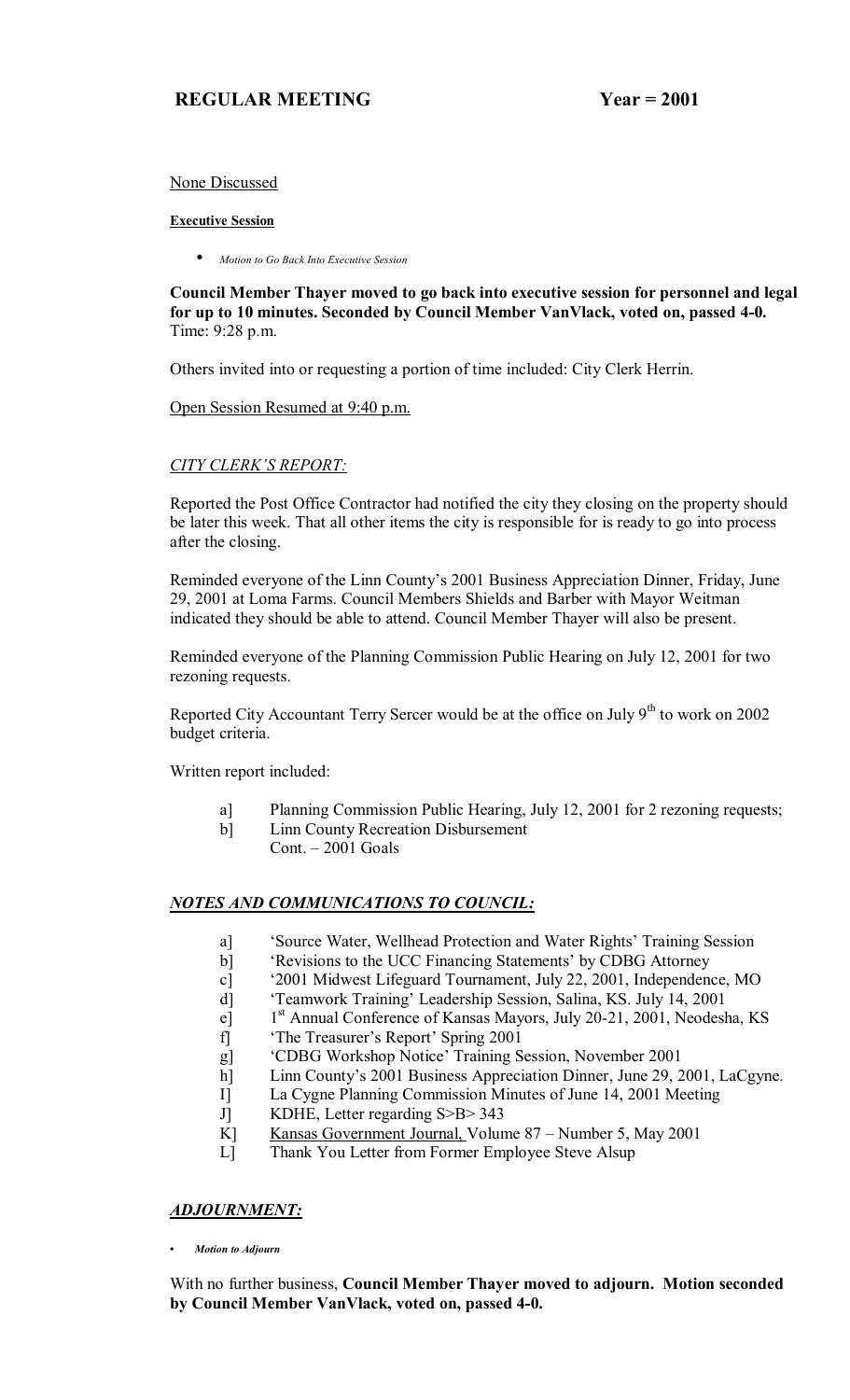Mayor Weitman adjourned the meeting at 9:45 p.m.

I, LaCygne City Clerk, do hereby declare the above to be true and correct, to the best of my knowledge, and do hereby subscribe my name this  $27<sup>th</sup>$  day of June 2001.

 $\mathcal{L}_\mathcal{L} = \mathcal{L}_\mathcal{L} = \mathcal{L}_\mathcal{L} = \mathcal{L}_\mathcal{L} = \mathcal{L}_\mathcal{L} = \mathcal{L}_\mathcal{L} = \mathcal{L}_\mathcal{L} = \mathcal{L}_\mathcal{L} = \mathcal{L}_\mathcal{L} = \mathcal{L}_\mathcal{L} = \mathcal{L}_\mathcal{L} = \mathcal{L}_\mathcal{L} = \mathcal{L}_\mathcal{L} = \mathcal{L}_\mathcal{L} = \mathcal{L}_\mathcal{L} = \mathcal{L}_\mathcal{L} = \mathcal{L}_\mathcal{L}$ 

## *REGULAR MEETING:*

*Page 1 of 5*

The LaCygne City Council met in regular session on Wednesday, June 6, 2001. Council Members present were: Steve Hisel; Sam Barber; Esther Shields; Max Thayer; and Mike VanVlack.

Others present included: City Clerk Devona Herrin; City Fire Chief Ernie Moylan; Public Works Superintendent Jerome Moore; City Attorney John Sutherland; Jennifer McDaniel; Mike Watson; Jeremy Bray; and, Pat Summers.

Mayor Terry Weitman called the meeting to order at 7:00 p.m.

## *CONSENT AGENDA:*

*ï Motion to Approve Consent Agenda*

#### **Council Member VanVlack moved to approve the consent agenda that consisted of:**

Check Register: May  $17 -$  June 6, 2001; Minutes of May 16, 2001, Regular City Council Meeting; April 2001 Financial Statement

#### **Motion seconded by Council Member Thayer, voted on, passed 5-0.** Time: 7:01 p.m.

#### **TERRY SERCER, CPA, 2000 ANNUAL AUDIT REPORT**

Terry Sercer of Diehl, Banwart, Bolton, Jarred, & Bledsoe, Chartered Certified Public Accounts of Fort Scott, Kansas presented the report on the 2000 financial statement audit. The audit is conducted in compliance with the cash basis/budget laws of the State of Kansas. The City's 2000 financial statements complied with all cash basis/budget laws. Discussed the Waiver of GAAP for those new to city office. Noted the reason the cash balance was down was due to the gas utility fund and recommended a review of those rates. Also noted the city needed to recognize the 2001 gas budget has \$100,000 less to work with. Overall the city had no budget or cash violations for the year 2000 and received a good audit report.

Mr. Sercer asked the Council to present a list of expenditures for the 2002 budget to have ready by month end, as he will return then to begin work on next year's budget preparations.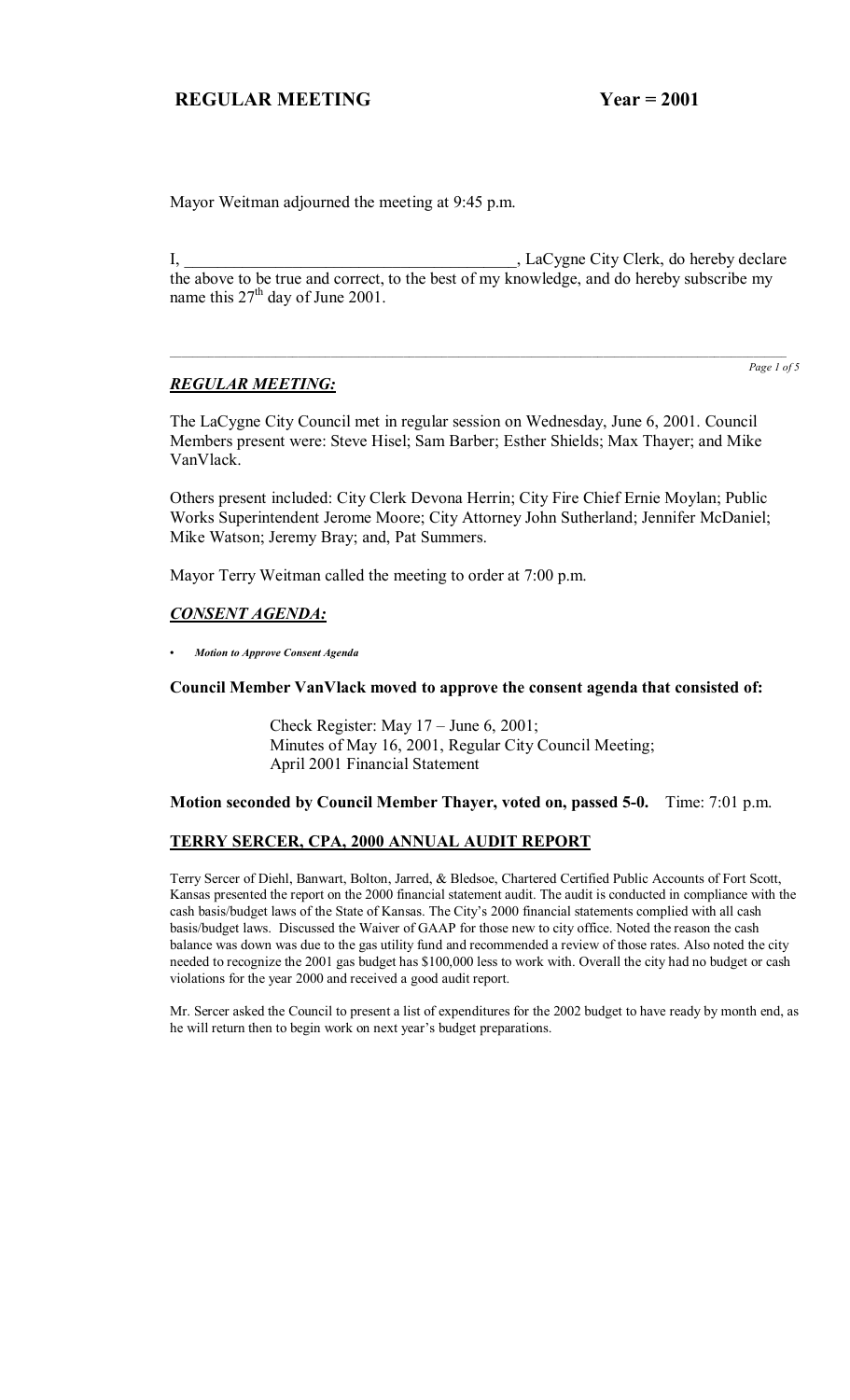## **EXECUTIVE SESSION:**

• *Motion to Go Into Executive Session for Personnel* 

**Council Member VanVlack moved to go into Executive Session for up to forty-five (45) minutes for personnel. Seconded by Council Member Barber, voted on, passed 5-0.**  Time: 7:21 p.m.

• *Amended Motion to Include Mike Watson in the Executive Session*

**Council Member VanVlack amended motion to include inviting Mike Watson in a portion of the Executive Session. Seconded by Council Member Barber, voted on, passed 5-0.** Time: 7:21 p.m.

Open Session Resumed at 7:32 P.M.

# **NEW BUSINESS:**

• *Motion to Hire City Police Officer Mike Watson*

**Council Member VanVlack moved to hire Mike Watson as a city police officer effective Monday, June 11, 2001, at \$10.25 per hour. Seconded by Council Member Thayer, voted on, passed 5-0.** Time: 7:33 p.m.

## **DISCUSSION FROM THE FLOOR:**

None.

 *Page 2 of 5*

## **REPORTS OF CITY OFFICERS***:*

#### Chief of Police Farrell

City Clerk Herrin reported a report had been left for review but was not at the table. Council concurred to review at next meeting.

Fire Chief Ernie Moylan

Fire Chief Moylan reported the fire department had a new member, Jim Sledd; and, invited the new police officer

## Public Works Superintendent Jerome Moore

Mr. Moore reported the following:

- 10. Reported the high service pumps should be up and running by next Tuesday. One pump was totally worn out and will have to be replaced. Should all be completed by mid-July.
- **11.** North Water Tower is scheduled to be drained on Monday, June 11<sup>th</sup>, then on the  $12<sup>th</sup>$  will be inspected and any repairs needed will be done.
- **12.** Council Member Barber asked if the weeds around the north tower were being addressed. Mr. Moore responded it was scheduled to be done.
- **13.** Contacted two different entities in Kansas City in an attempt to purchase storm siren batteries at cost or possibly to be donated. Now playing phone tag with one entity, will attempt to have response next week.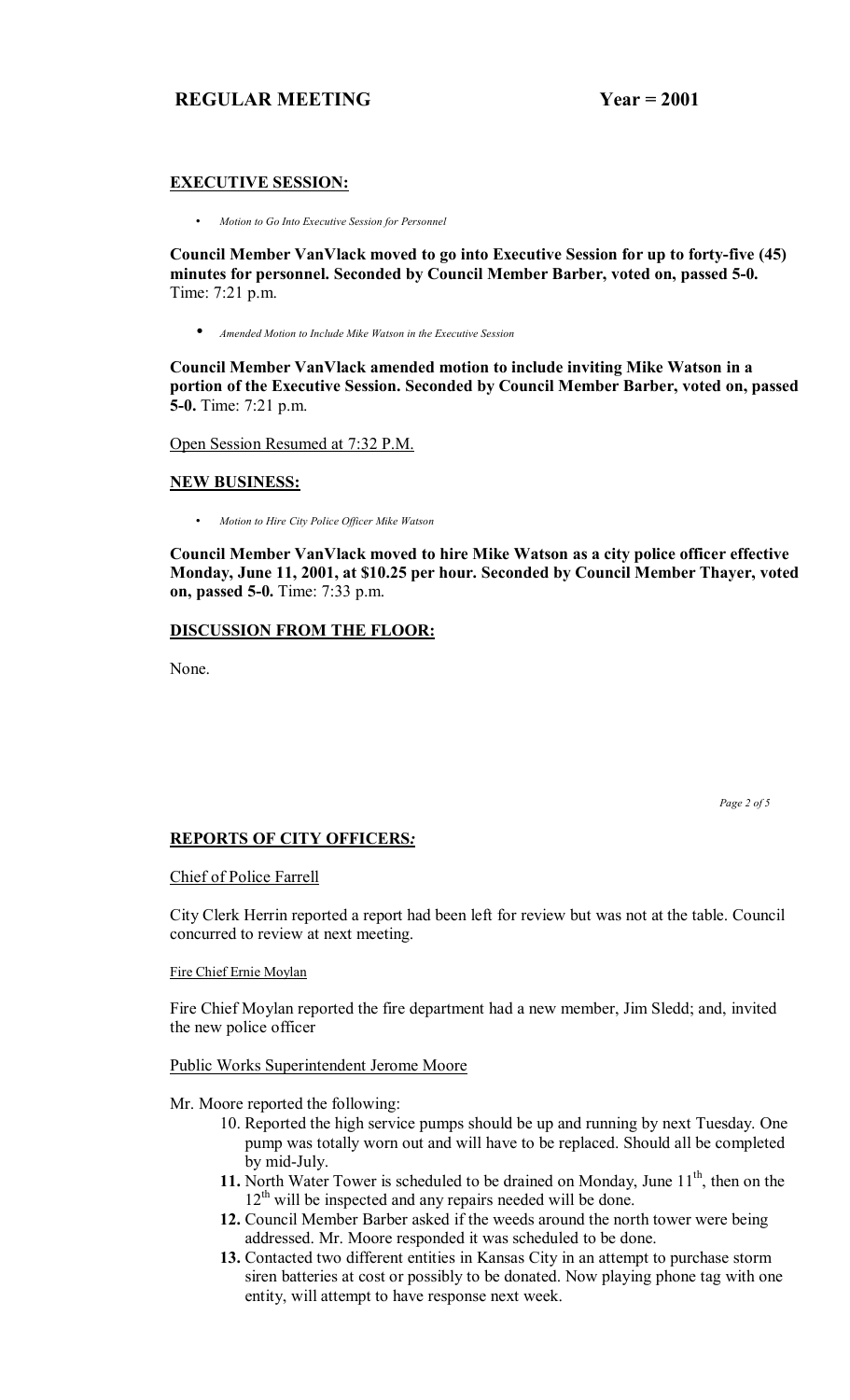**14.** Requested to meet with the Water Committee Members and the Community Building Committee Members at their convenience.

## **STANDING COMMITTEE REPORTS***:*

Mayor Weitman reported he had planned to do some reassignments but did not have the paperwork so will present at the next meeting.

#### Water & Gas:

Council Member Thayer reported the city had lost over \$110,000 last year and \$50,000 so far this year in the gas utility. In looking at options found the city lost over  $14,000$  MCF's last year to equate to over \$70,000. City employees have been searching for leaks, found some, replaced pipe where found, and continuing to look for lost gas. The city has still lost \$50,000 in costs with no major repairs figured into the equation. Need to get the gas utility prices where they can support the system. The seventeen years of low rates, the gas losses without the dollars to repair, and the old meters that are possibly not working properly have combined to bring us to this point. It has been estimated to cost \$2 Million to replace the eighteen miles of old pipeline to the city. Suggest a third party to review these lines and any repairs to be done. Currently we are losing 1,000 MCF's a month and the cause is unknown at this time. If meters are the problem, the city could look at leasing meters. Passed out handout on cost of gas distribution, and dollars needed to put into the utility to handle maintenance and large repairs.

Council Member Barber noted that changes in the gas rates last fall were just an attempt to cover the cost of gas as it increased last year. Mayor Weitman noted appreciation to Council Member Thayer for the time and effort spent on his research.

Council Member Thayer reported he had looked at the water utility too and have the same issues to meet with the new government requirements. The city is now paying the price for many years of no changes in the rates to be prepared for large repairs. Would like to suggest a special meeting to finalize paper work on the water items

• *Motion to Accept Gas Rate Change as Presented with \$60,000 for Annual Reserve*

**Council Member Shields moved to accept the gas rate change as presented with the \$60,000 amount for annual reserve. Seconded by Council Member VanVlack, voted on, passed 5-0.** Time: 7:54 p.m.

#### Street

Council Member Hisel reported the county had put chips on  $4<sup>th</sup>$  Street and would have the chip & seal overlay within the next month.

Council Member VanVlack will be available the first two weeks of July to help with streets. Equipment is ready.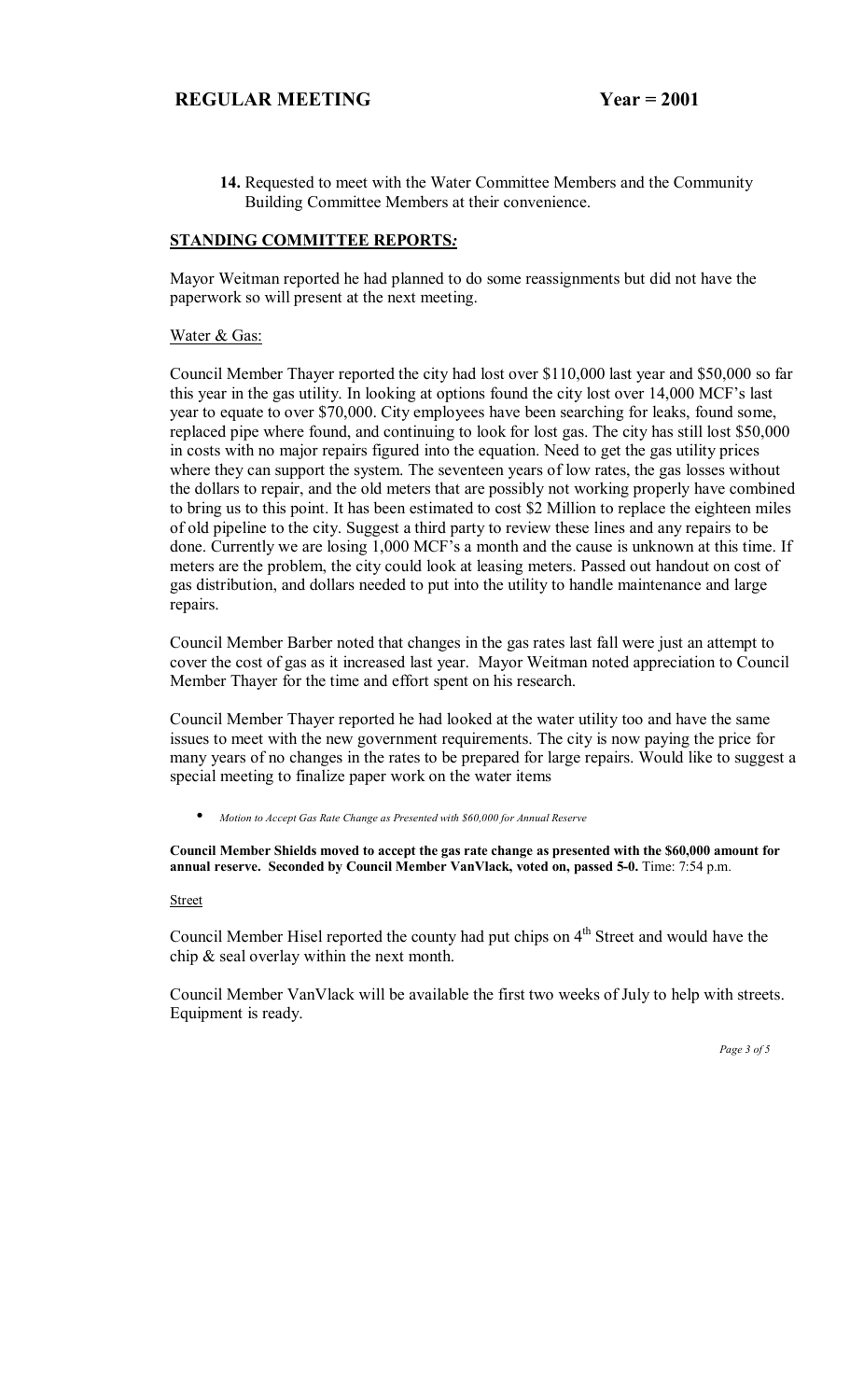# **STANDING COMMITTEE REPORTS***:* **(Continued)**

#### Park

Council Member Hisel reported the city pool would be open on Saturday, June 9, 2001.

Public Safety

Hired city police officer.

Community Building

Council Member Shields reported they would get with Mr. Moore to set up meeting for roof problems.

#### *UNFINISHED BUSINESS:*

## Employee Benefits, Health Insurance

• *Motion to Change Health Insurance from Blue Select to Blue Choice with BCBS* 

**Council Member Thayer moved to change health insurance to Blue Choice and add one cent to the family benefit package. Seconded by Council Member VanVlack, voted on, passed 5-0.** Time: 8:02 p.m.

#### Veterans Memorial

Council VanVlack asked about the status of the repairs. Council Member Shields reported they are working on it; however, the weather has slowed the process. The money is still in the city account and waiting for the work to be done.

## Curt Heide Building Permit Extension

Asked for information from the Planning Commission regarding the building permit extension. Requested the Planning Commission be contacted and request recommendation to city council regarding the approval or denial of the permit extension.

## **Executive Session**

• *Motion to Go Into Executive Session*

**Council Member Thayer moved to go into executive session for discussion of personnel, legal for up to one hour.** Additional fifteen minutes to include land acquisition was requested by other council members. **Motion amended by Council Member Barber for the total of one hour and fifteen minutes following a ten-minute break, for personnel, legal, and land acquisition. Seconded by Council Member VanVlack, voted on, passed 5-0.**  Time: 8:13 p.m.

Others invited into or requesting a portion of time included: City Clerk Herrin.

Open Session Resumed at 9:27 p.m.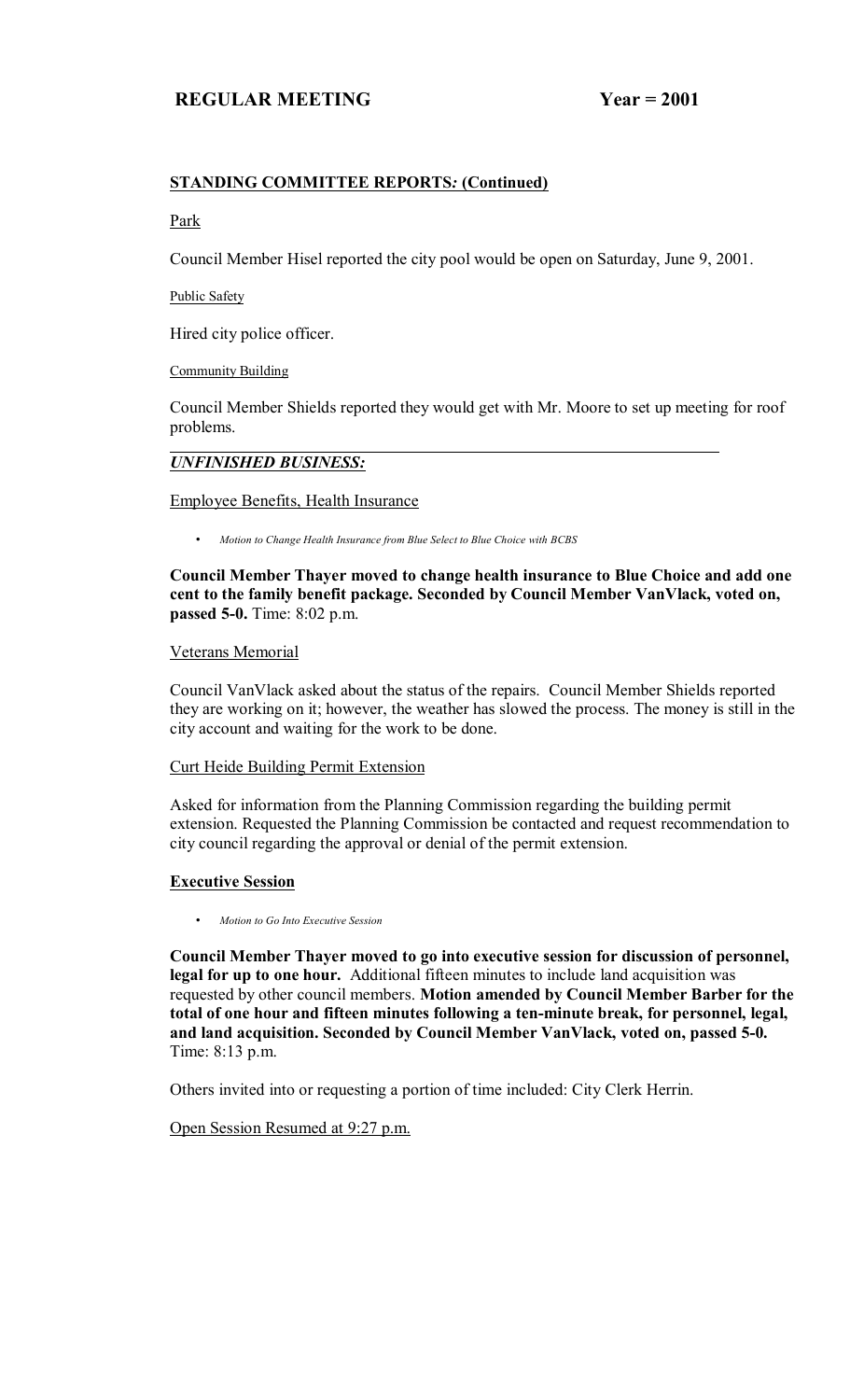*Page 4 of 5* 

### *OTHER BUSINESS:*

Employee Salary Reviews

• *Motion to Change Employee Salaries Effective Next Scheduled Pay Period*

**Council Member Barber moved to adjust employee salaries effective the next scheduled pay period for the following: Jerome Moore add \$.50...Superintendent** Moore requested some executive time. **Council Member Barber moved to strike motion.** 

• *Motion to Go Into Executive Session*

**Council Member Barber moved to go into executive session for up to five minutes for personnel and inviting Superintendent Moore. Seconded by Council Member Thayer, voted on, passed 5-0.** Time: 9:30 p.m.

Resumed Open Session at 9:34 p.m.

Employee Salary Reviews (Continued)

• *Motion to Change Employee Salaries Effective Next Scheduled Pay Period*

**Council Member Barber moved to add the following amounts to employee salaries effective the next scheduled pay period: James Hazelet - \$.50; Linda Elder - \$.25; Gary Curnutte - \$.25; Chuck Farrell - \$1.00; Devona Herrin - \$.98; Bill Craven - \$.25; Tate West - \$.50; Park Employee, Bob Nickell - \$.25; and Kenny McClanahan - \$.50. Seconded by Council Member VanVlack, voted on, passed 5-0.** Time: 9:35 p.m.

Appraisal Process Regarding RWD 1 Water Lines on Property Annexed into the City

• *Motion to Begin Appraisal Process for RWD 1 Water Lines on Property Annexed into the City of Lacygne*

**Council Member Barber moved to begin the Appraisal Process for the RWD #1 water lines recently annexed into the city limits. Seconded by Council Member VanVlack, voted on, passed 5-0.** Time: 9:35 p.m.

• *Add to Motion to use Kirkham Michaels Engineering Firm*

**Council Member Barber moved to add to above motion to use Kirkham Michaels Engineering Firm for city appraiser. Second motion stands, voted on, passed 5-0.** Time: 9:36 p.m.

Ordinance No. 1265, Council Meeting Time Change

• *Motion to Accept Ordinance No. 1265*

**Council Member Thayer moved to adopt Ordinance No. 1265 amending the time of council meetings. Seconded by Council Member VanVlack, voted on, passed 5-0.** Time: 9:38 p.m.

Ordinance No. 1266, Council Member Compensation

• *Motion to Accept Ordinance No. 1266*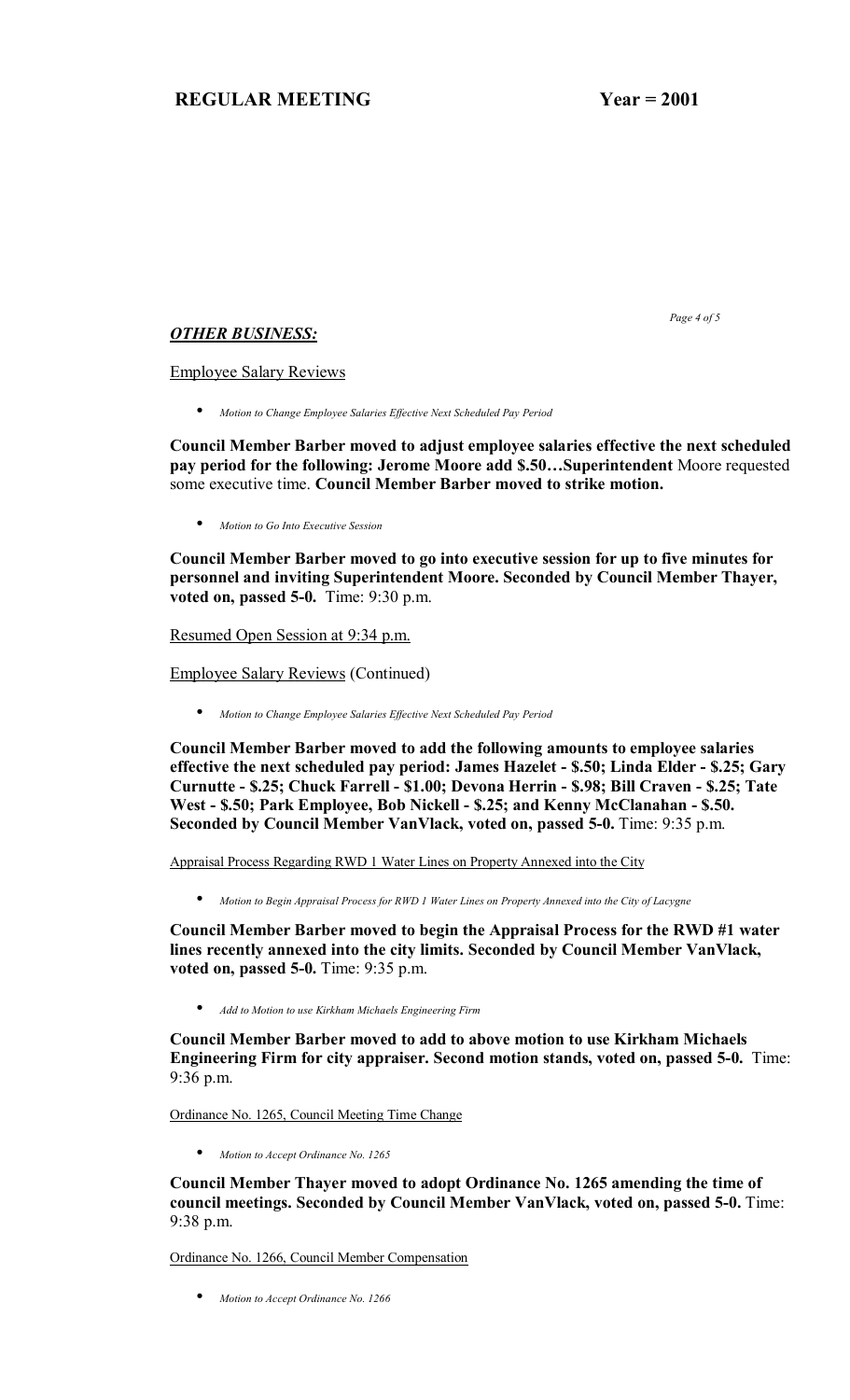**Council Member Thayer moved to adopt Ordinance No. 1266 amending council member compensation. Seconded by Council Member VanVlack, voted on, passed 5-0.**  Time: 9:39 p.m.

Search for Grant Writer

• *Motion to Direct City Clerk to Acquire Grant Writer*

**Council Member Thayer moved to direct city clerk to acquire another grant writer for the city. Seconded by Council Member Barber, voted on, passed 5-0.** Time: 9:40 p.m.

Set Special Meeting for June 13, 2001 at 7:00 P.M.

• *Motion for Special Meeting on June 13, 2001 at 7:00 p.m.*

**Council Member Barber moved to hold special meeting for legal, personnel and land acquisition on June 13, 2001 at 7:00 p.m. Motion amended to include gas ordinance for rate increase, water rate information review with possible ordinance ready, and, dropping land acquisition. Seconded by Council Member Thayer, voted on, passed 5-0.**  Time: 9:41 p.m.

**Page 5 of 5**

# *OTHER BUSINESS:*

Proceed with Annexation of the Outpost Property

Council directed city clerk to proceed with the requirements for annexation of the outpost property.

Review Adult Entertainment Information

Council discussed the options for establishing adult entertainment details to codes. Determined to take under advisement, but ask city attorney to review and report back.

Council Member Barber left the meeting at 9:44 p.m.

2001 Goals

Discussed Cathodic Protection for Gas Line. No action taken.

### **CITY CLERK'S REPORT:**

Written report included:

- a] Employee Benefits
- b] Discussion from the Floor
	- Cont. 2001 Goals

# *NOTES AND COMMUNICATIONS TO COUNCIL:*

- a] KRWA, 'Clarifier', List of Future Training by KRWA
- b] KRWA, 'Clarifier', "Sales Tax Exemption Bill Passed"
- c] Letter to County for Distribution of Park Money
- d] Letter from KDCH regarding Contract Time Extension Request
- e] KDOT Annual Form for Three Separate Street Programs
- f]  $\text{``League News''}, \text{May } 25, 2001$
- g] U.S. Census Bureau, "Profile of General Demographic Characteristics: Census 2000
	- h] Conference of Kansas Mayors, July 20-21, 2001, Neodesha, KS
	- I] "National Small Cities Investing in Communities Day' June 22, 2001
	- J] KDHE, Letter regarding Sewer Line Relocation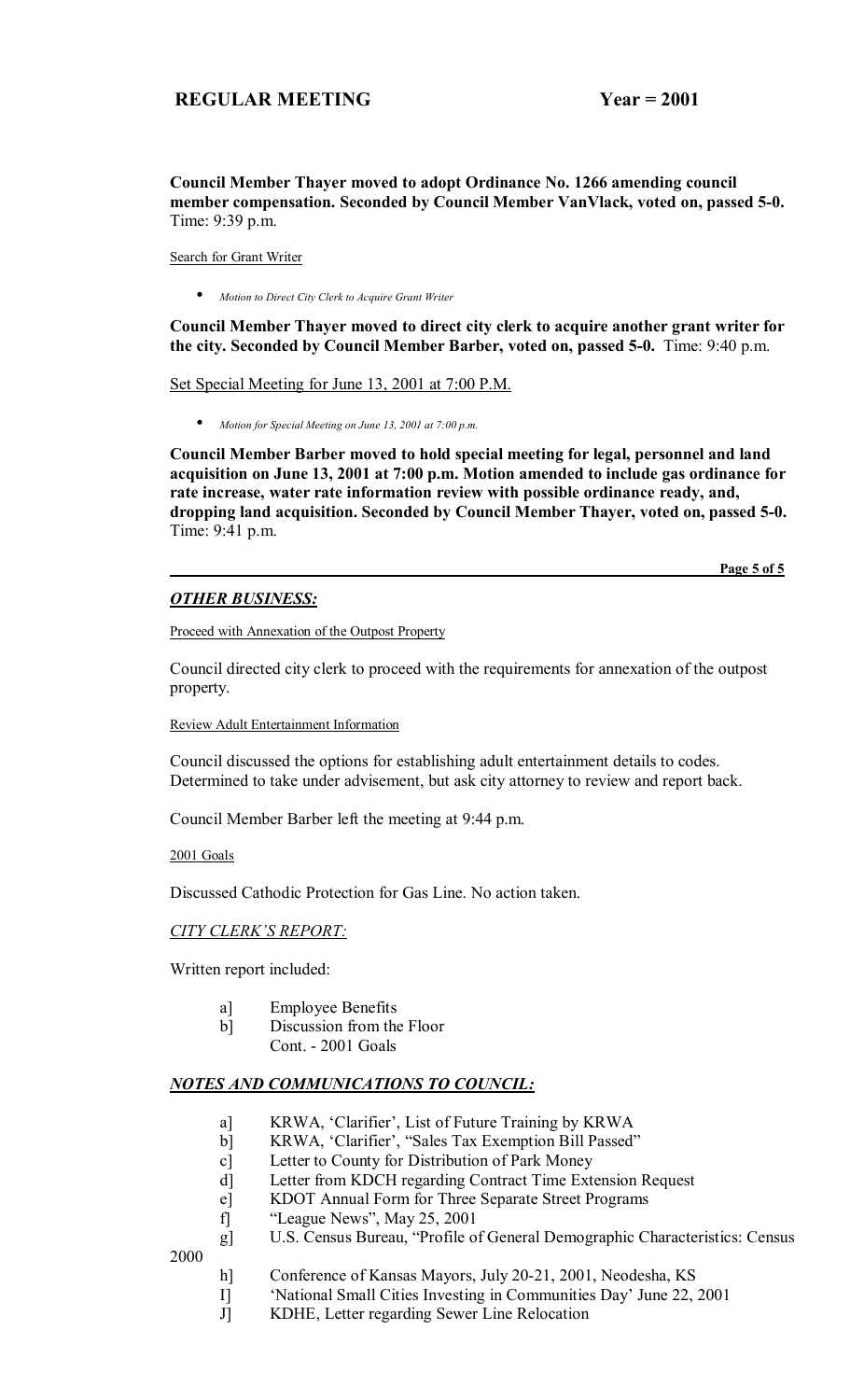- K] LKM, Leadership Academy, "Municipal Finance" June 2001
- L] Kansas Turfgrass Release
- M] Park Board Meeting Minutes, May 29, 2001
- N] Thank You from Country Chiropractic, Inc, Dr. Craig Rogers
- O] Thank You form Parker Elementary
- P] Kansas Government Journal, Volume 87 Number 4, April 2001

# *ADJOURNMENT:*

*ï Motion to Adjourn*

With no further business, **Council Member VanVlack moved to adjourn. Motion seconded by Council Member Hisel, voted on, passed 4-0.**

The meeting was adjourned at 9:50 p.m.

I, LaCygne City Clerk, do hereby declare the above to be true and correct, to the best of my knowledge, and do hereby subscribe my name this 6th day of June 2001.

*Page 1 of 6 Pages*

# *REGULAR MEETING:*

The La Cygne City Council met in regular session on Wednesday, May 16, 2001. Council Members present were: Esther Shields; Mike VanVlack; Sam Barber; May Thayer; and Steve Hisel.

Others present included: City Clerk Herrin; Public Works Superintendent Moore; City Police Chief Farrell; LeRoy Turpen; Robert Stocking; Rob Gavin; Jerry Boone; Pat Summers; Curt Heide; and Judy Houtman. City Attorney Sutherland arrived at 8 p.m.

In the absence of Mayor Terry Weitman, Council President Max Thayer called the meeting to order at 7:31 p.m.

# *CONSENT AGENDA:*

*ï Motion to Approve Consent Agenda*

# **Council Member VanVlack moved to approve the consent agenda that consisted of:**

Check Register: May  $3 - 16$ , 2001; Minutes of May 2, 2001, Regular City Council Meeting; March 2001 Financial Statement First Quarter 2001 Financial Statement

**Motion seconded by Council Member Hisel, voted on, passed 5-0.** Time: 7:32 p.m.

# **CDBG SEWER GRANT - STATE REVOLVING LOAN**

Robert Stocking

Reported the grant runs out on June 30, 2001. A letter has been drafted for a one-year extension and required a vote authorizing the mayor to sign the letter.

• *Motion Authorizing Mayor to Sign Letter*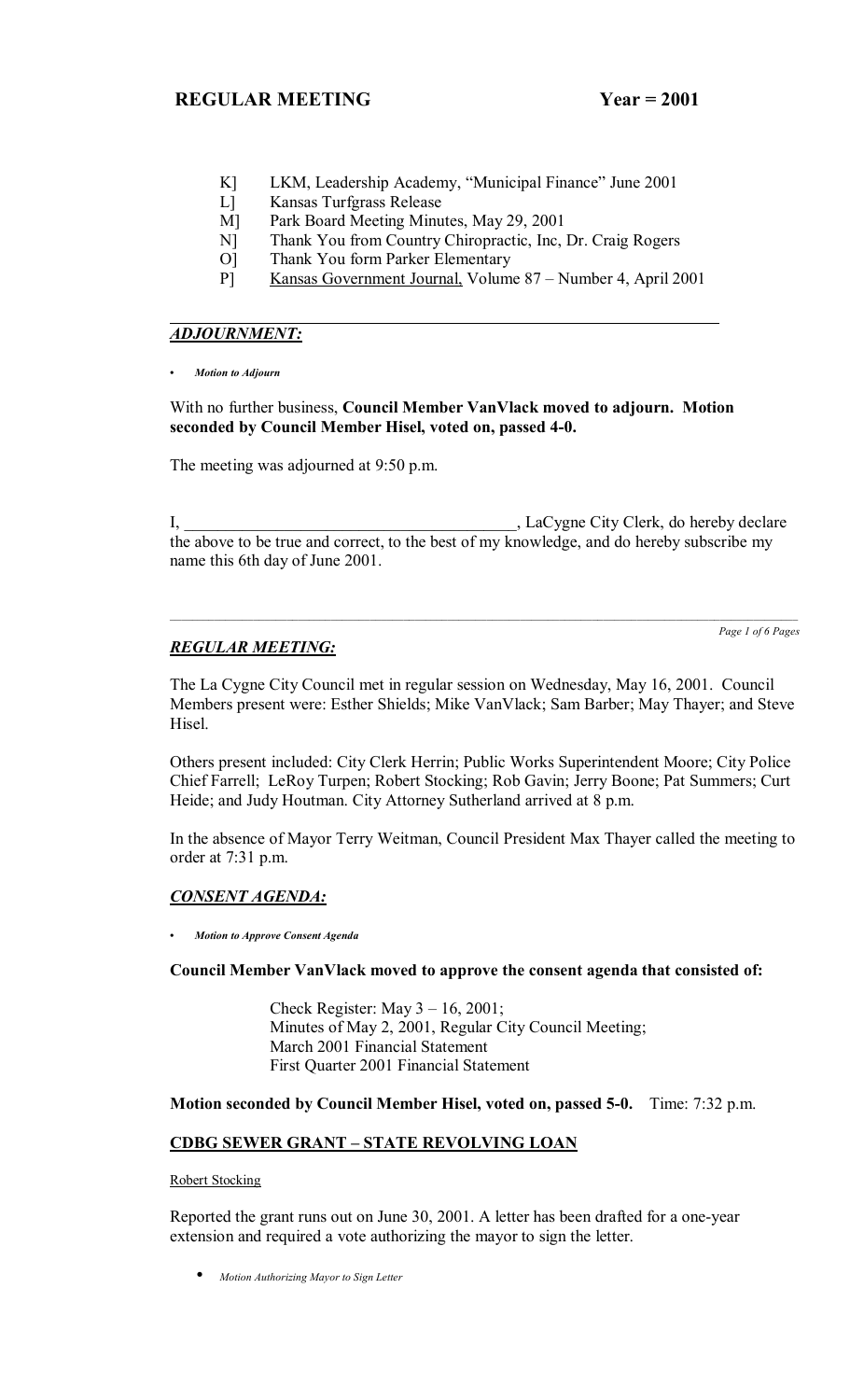### **Council Member Barber moved to ask for extension to complete project by having Mayor Weitman sign the letter. Seconded by Council Member Shields, voted on, passed 5-0.** Time: 7:34 p.m.

### Rob Gavin, Kirkham Michael Engineers

Reported had spoke with the banker overseeing the property to be purchased for the lagoon and was ready to make an offer for the appraised value. Believe the appraised value to be around \$1,200 an acre and approximately fourteen acres. Bob Stocking agreed this amount would be within the land acquisition budget. Will make and offer and continue to move forward.

Reported the plans for the sewer lines are waiting for GeoTec to finish the review and then go to KDHE in the next 2-3 weeks.

Reported the Post Office sewer plans are done. Currently waiting on the contractor to purchase the land.

Reported the easements for the new sewer line east should be done by next week. Should be ready for bids in June.

### WATER & GAS RATES

Rob Gavin reported they had taken current rates and applied items to be identified for improvements and upgrades. The figures include instigating a ten-year water meter replacement plan and a twenty-five year line replacement and added in debt service agreement. These are preliminary figures for the council.

Water - Discussed:

- 1. Different rate levels for rates
- 2. No upgrades done in 2000
- 3. Currently looking at major upgrades
- 4. Currently applying for CDBG grants for some upgrades, but could apply for EDA

### WATER & GAS RATES

*Page 2 of 6* 

### Gas - Discussed:

- 1. Eighteen miles of line with age, some feel this is a problem, others do not feel an issue
- 2. Some parts are forty years plus, other parts are only about 15 years old
- 3. Estimate cost to replace at \$19 a linear foot & 95,000 linear feet of line for an estimate of \$1,800,000 in current dollars to replace
- 4. CDBG Grants are not usual for this, could possibly look at an EDA grant
- 5. Kirkham Michaels will recommend another company to pursue further if the city wishes to move forward as gas is not the area they are experienced in, just preliminary information

# **CDBG WATER IMPROVEMENT GRANT**

### Robert Stocking

Reported he believed it would be another month before the city would hear a response from the CDBG application. After the response the city would then know how much would be needed to apply for an EDA grant.

Also, with the change in when the grants are now to be submitted to the state in March and April Mr. Stocking will not continue to be an active grant administrator. Currently he is checking to see if he can be grand fathered for those he is currently already doing.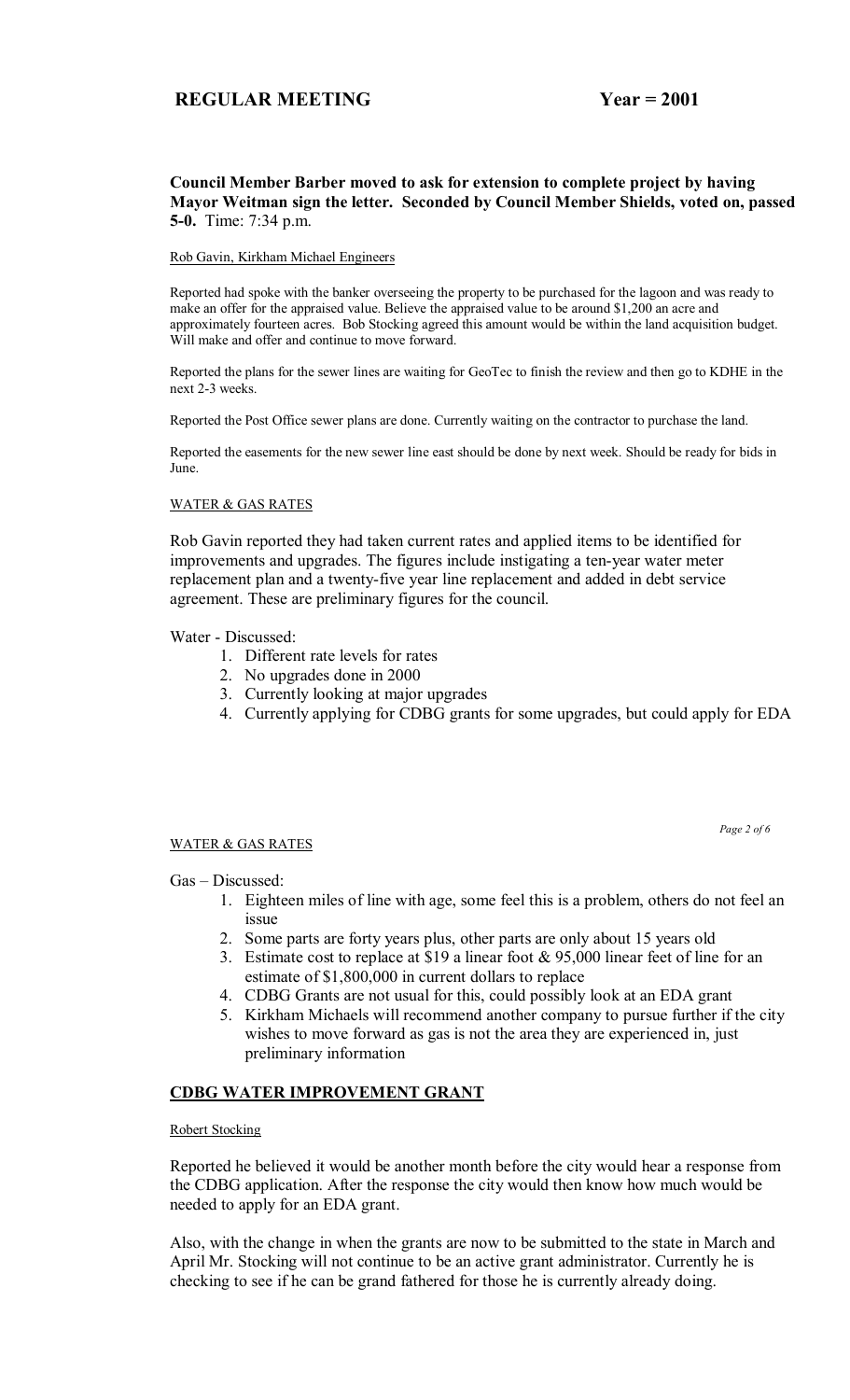# **DISCUSSION FROM THE FLOOR:**

### Curt Heide – Culvert in Front of Home on Broadway

Mr. Heide presented update in that he had previously asked if they could put a culvert in front of their home they were currently building, then later received a letter from the city declining his request. He was now here as he was not sure it was clear on what his plans actually were.

Council members explained from the original request it did not appear the area would drain properly. After looking at the current information Mr. Heide was not presenting it appeared plans of between the two driveways could work with the proper drainage. Mr. Heide agreed that the center would work for their landscaping and run off with at least a  $12$ " pipe. Didn't care if it was a 30" pipe just wanted to make it work and will pay the costs.

Discussed the details of the lay of the plans and agreed Mr. Heide would pay the costs. Council will review the final grade design and actual shots for depth and drainage; then, with the correct grade design agreed it could be done with acceptance of council. Will review final prints at June  $6<sup>th</sup>$  meeting.

• *Motion to approve Design upon Approval of Street Committee*

**Council Member Hisel moved to approve the grade design upon the approval of final review by the street committee. Seconded by Council Member VanVlack, voted on, passed 5-0.** Time: 8:15 p.m.

### Curt Heide – Building Permit Expiration

Mr. Heide appreciated Chuck reminding him that he had a permit that expires on June 22, 2001, as he didn't realize he had time expiration on the permit. He requested a little more time as he is currently in the middle of another building project and they do not plan to leave the trailer there forever. Could they have more time? And what do they need to do to meet codes?

Discussed the requirement of a comp roof on all mobile home trailers. Would need to take the request to the Planning Commission for an extension. Can request a special meeting with the Planning Commission due to the time constraints. Mr. Heide agreed to contact the Planning Commission Committee and then get back with the Council on June  $6<sup>th</sup>$  meeting for council report.

# *REPORTS OF CITY OFFICERS:*

Chief of Police Farrell

Police Chief Farrell presented a written report of police activities for May  $1 - 15$ , 2001.

# *REPORTS OF CITY OFFICERS:*

 *Page 3 of 6* 

### Public Works Superintendent Jerome Moore

Discussed the Layne Western report for the High Service Pumps at the water plant.

• *Motion to Enter into Lease Purchase Program with Layne Western*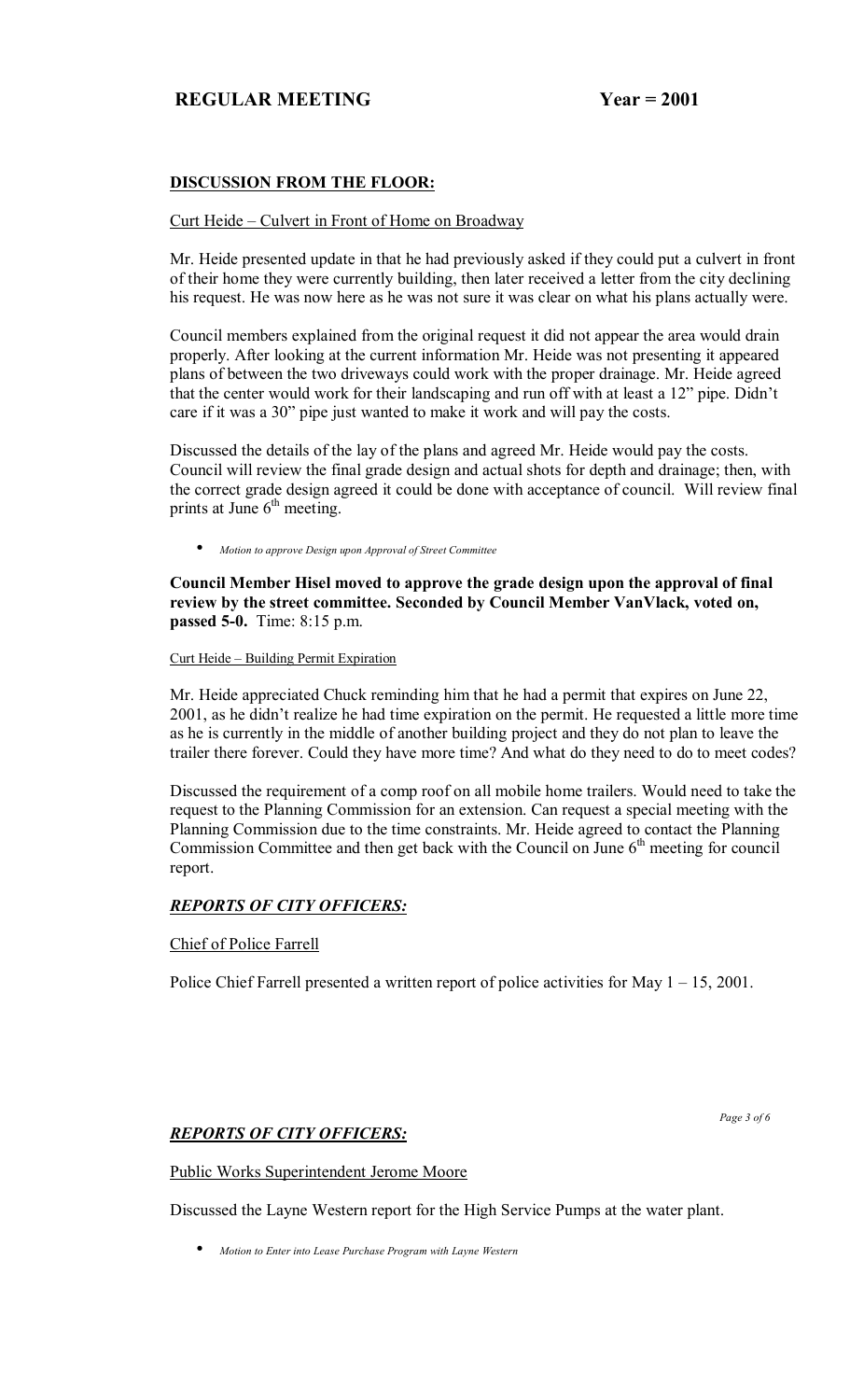**Council Member Barber moved to enter into a lease purchase program with Lane Western for a total cost of up to \$21,050.01 with the first payment of \$857.58 and then \$428.79 for sixty months to repair the high service pumps and controller.**  Question from the floor, Jerry Boone: 'Does this include the purchase of lightning rods?'

Response from Council Member Hisel: 'This is included.'

**Seconded by Council Member VanVlack, voted on, passed 5-0.** Time: 8:32 p.m.

Superintendent Moore reported:

- 1. The 500 feet of gas line repair had been completed
- 2. The hydrant at the base of the water tower have been replaced
- 3. Was asked about hole in alley; requested name, Lane Armstrong
- 4. Was requested to move the water valve in the ditch bottom, discuss more later

### *STANDING COMMITTEE REPORTS:*

#### Street

Council Member Hisel reported he felt it would be good to start with street repairs by beginning with odd numbered streets at  $1<sup>st</sup>$  Street and the named streets at Grand and do every other street till they run out of money.

### Park

Council Member Hisel reported the Kansas Wildlife & Parks had given approval for the new building at the park and now needed same from the council.

• *Motion to Approve Handi-Capped Restroom and Concession Stand at the City Park*

**Council Member Hisel moved to approve the building of the restroom and concession stand building at the city park. Seconded by Council Member VanVlack, voted on, passed 5-0.** Time: 8:40 p.m.

### **Cemetery**

Superintendent Moore asked the committee what to do with the large sign in the street barn for the cemetery. City Clerk Herrin noted the committee had not been alerted the sign was completed and ready to be framed in. Committee will review and report back.

# *SPECIAL COMMITTEE REPORTS:*

**None** 

# *UNFINISHED BUSINESS:*

Annexation East of Town, Ordinance #1264

• *Motion to Accept Ordinance #11264*

### **Council Member VanVlack moved to accept Ordinance #1264, annexing east of town. Seconded by Council Member Shields, voted on, passed 5-0.** Time: 8:45 p.m.

Amend Revitalization Territory, Resolution #257

• *Motion to Accept Resolution #257*

**Council Member Barber moved to accept Resolution #257 to amend revitalization territory. Seconded by Council Member VanVlack, voted on, passed 5-0.** Time: 8:47 p.m.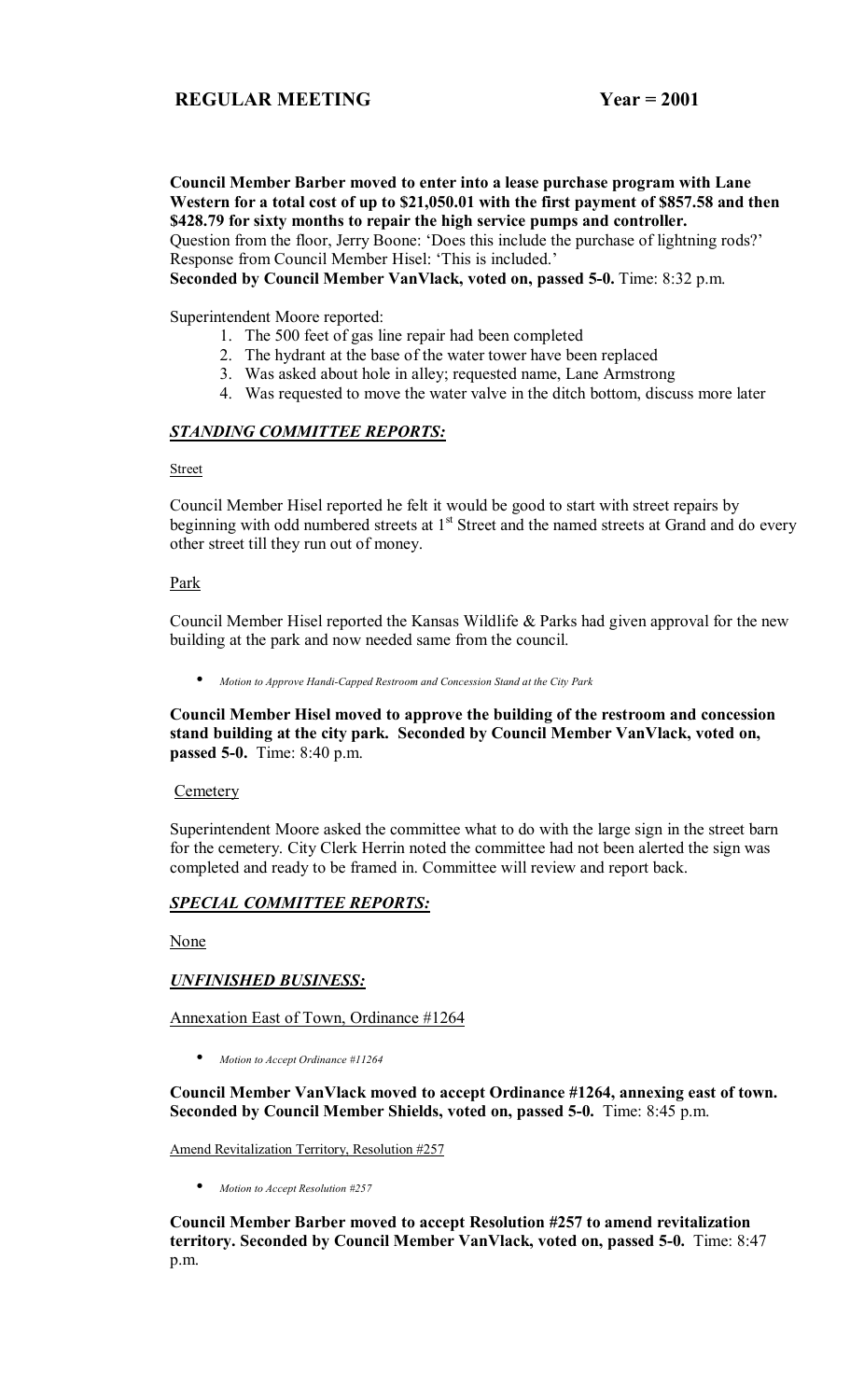# *UNFINISHED BUSINESS:*

Quote for Replacement Cost Value on City Hall and Community Building

• *Motion to Accept Quote for Replacement Value* 

**Council Member VanVlack moved to accept the quote for replacement cost value for city hall and the community building for the approximate premium of \$489. Seconded by Council Member Barber, voted on, passed 5-0.** Time: 8:50 p.m.

Contact Layne Western for Pending Pumps

Discussed who would contact Layne Western to have the paperwork done for lease approval. Determined Superintendent Moore would contact them.

#### *NEW BUSINESS:*

#### Rock/Gravel Bids

Bids for Rock/Gravel were opened and read by City Attorney Sutherland. Bids received were:

| <b>Bidder</b>                  | <b>Type</b>                              | F.O.B. |        | Delivered |         |
|--------------------------------|------------------------------------------|--------|--------|-----------|---------|
| <b>Wade Quarries</b>           | $AB-3$                                   | \$4.25 |        | \$6.75    |         |
| (Term: $06/01/01 - 05/31/02$ ) | AB-1, AB-2, AB-4                         | \$4.55 |        | \$7.05    |         |
|                                | Chips (CM-K) Washed                      |        | \$6.75 |           | \$9.25  |
|                                | Chips (CM-K) Unwashed                    |        | \$5.75 |           | \$8.25  |
|                                | $1\frac{1}{4}$ " Clean Lateral           | \$5.45 |        | \$7.95    |         |
|                                | 2" Clean Lateral                         |        | \$5.45 |           | \$7.95  |
| Hunt Midwest Mining, Inc.      | $AB-3$                                   | \$4.75 |        | \$9.75    |         |
| (Term: thru $05/16/02$ )       | $Chips (CM-K)$                           | \$8.50 |        | \$13.50   |         |
|                                | $1\frac{1}{4}$ " Clean Lateral<br>\$6.50 |        |        | \$11.50   |         |
|                                | 2" Clean Lateral                         |        | \$6.50 |           | \$11.50 |
| Ash Grove Aggregates, Inc.     | $AB-3$                                   | \$4.85 |        | \$7.35    |         |
|                                | Chips (CM-K) Washed                      |        | \$6.00 |           | \$8.50  |
|                                | $1\frac{1}{4}$ " Clean Lateral           | \$6.00 |        | \$8.50    |         |
|                                | 2" Clean Lateral                         |        | \$6.00 |           | \$8.50  |
|                                |                                          |        |        |           |         |

• *Motion to Accept Rock/Gravel Bids* 

After discussion, **Council Member Barber moved to accept the bid from Ash Grove Aggregates from CM-K washed chips and the bid from Wade Quarries for AB-1, AB-2,**  AB-3, AB-4, CM-K unwashed chips, 1 1/4<sup>2</sup> clean lateral, and 2<sup>3</sup> clean lateral as the lowest **price, with availability to the city employees when needed, and within specifications. Seconded by Council Member Shields, voted on, passed 5-0.** Time: 9:03 p.m.

### Employee Benefits – Health Insurance

City Clerk Herrin reported on pending increase with Blue Cross and Blue Shield of Kansas, another broker contacting the city for a request to quote, and now have three avenues including existing coverage for a rate check for current renewal term. City Clerk was requested to continue to obtain information and report back at the next meeting.

#### **Executive Session**

• *Motion to Go Into Executive Session*

 *Page 4 of 6*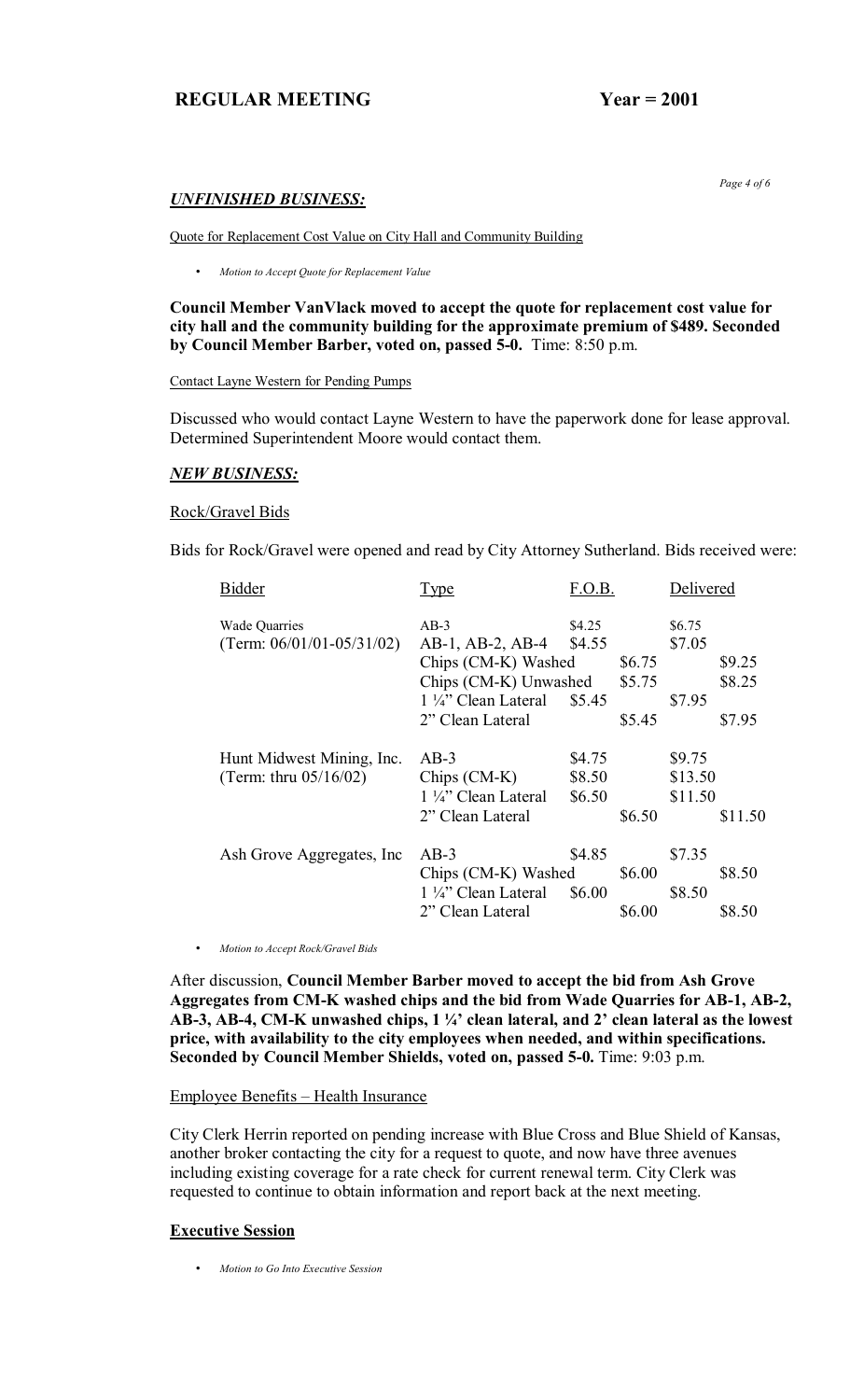### **Council Member Barber moved to go into executive session for discussion of personnel and legal for up to 65 minutes following a ten-minute break. Seconded by Council Member VanVlack, voted on, passed 5-0.** Time: 9:16 p.m.

Others invited into or requesting a portion of time in executive session included: City Clerk Herrin; City Chief of Police Farrell; Fire Chief Ernie Moylan; Pat Summers; and Public Works Superintendent Jerome Moore.

Open Session Resumed at 10:25 p.m.

**Extend Meeting**

 *Page 5 of 6* 

• *Motion to Extend Meeting* 

**Council Member Barber moved to extend meeting up to 11:00 p.m. Seconded by Council Member VanVlack, voted on, passed 5-0.** Time: 10:26 p.m.

# **OTHER BUSINESS:**

2001 Goals

No Action

Change in Full Time Status

• *Motion to have any part-time employee that exceeds a total of 32 hours of work for the city in a week to full time status*

**Council Member Barber moved to make any part time employee that exceeds 32 hours of total work for the city be considered a full time employee with benefits. Seconded by Council Member VanVlack, voted on, passed 5-0.** Time: 9:27 p.m.

City Clerk Herrin noted an ordinance would be drafted to reflect the preceding motion for approval at the next council meeting.

Future City Council Meeting Dates

• *Motion to Move June 20<sup>th</sup> Meeting to June 27<sup>th</sup> and omit July 4<sup>th</sup> Meeting* 

**Council Member Barber moved to move the third meeting in June, June 20th, to June 27th, and to omit the July 4th meeting, returning to regularly scheduled dates on the July**  18<sup>th</sup> meeting date. Seconded by Council Member VanVlack, voted on, passed 5-0. Time: 10:27 p.m.

Resignation of Police Officer Alsup

• *Motion to Accept Resignation of Police Officer Alsup* 

**Council Member Barber moved to accept the resignation of Police Officer Alsup effective June 3, 2001. Seconded by Council Member VanVlack, voted on, passed 5-0.** Time: 10:31 p.m.

Advertise for Police Officer

• *Motion to Advertise for Police Officer* 

**Council Member VanVlack moved to authorize Police Chief Farrell to advertise for one police officer. Seconded by Council Member Hisel, voted on, passed 5-0.** Time: 10:32 p.m.

Office Space Arrangement

Council discussed current office space arrangement and possible other alternatives. No action taken.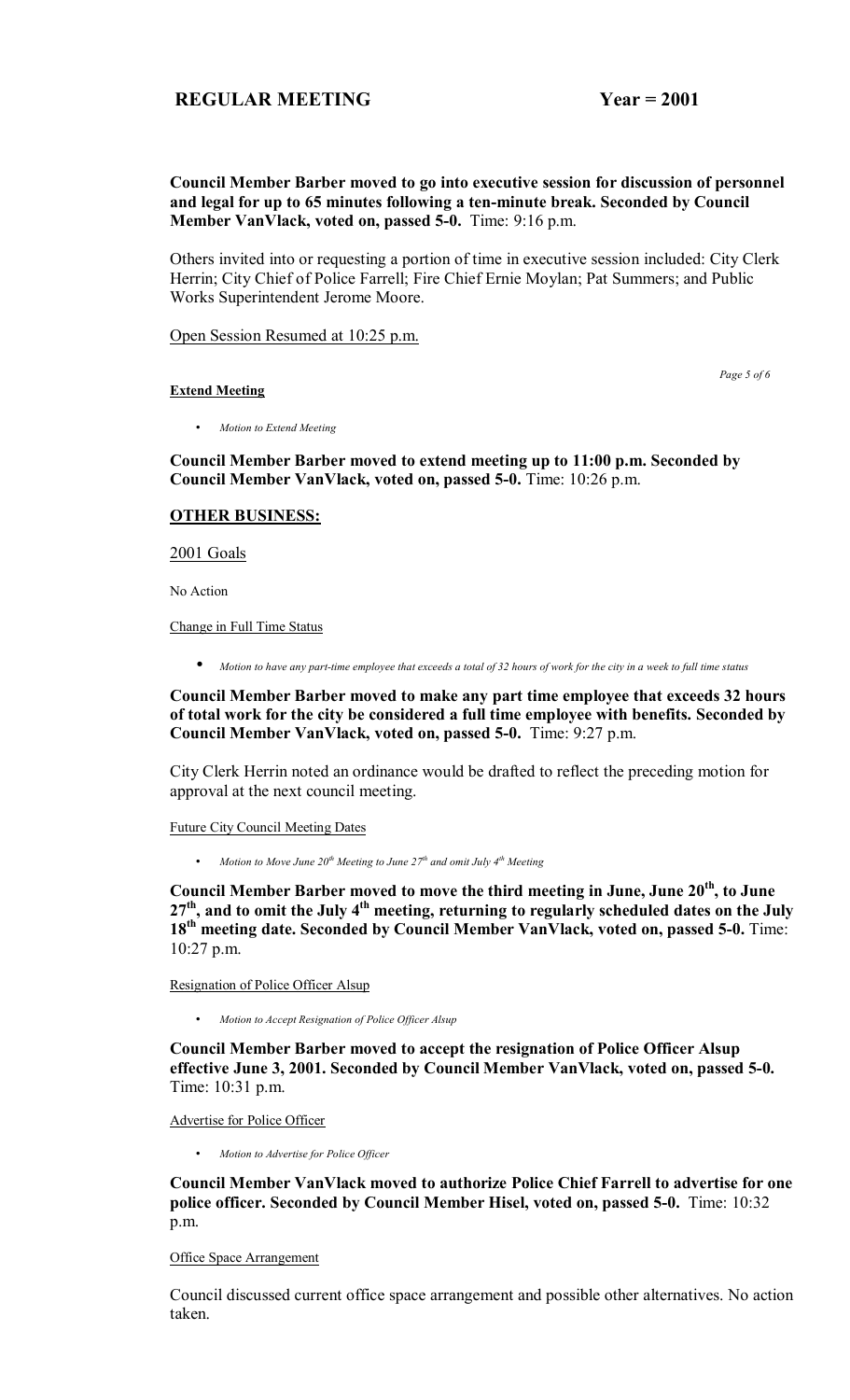Water Committee to Meet with RWD #1

The Water Committee noted they would be meeting with the RWD #1 sometime early next week and will report to the City Council at the next meeting.

Board of Tax Appeals Response to Exemption for Block 68

City Attorney Sutherland noted the letter from the Board of Tax Appeals of the State of Kansas response to the exemption for Block 68 could be appealed but since the city will soon be selling that part to the Post Office may want to pass on the appeal process at this time. No action taken.

# Change City Council Meeting Time to 7 P.M.

• *Motion to Change City Council Meeting Time to 7:00 P.M.* 

**Council Member VanVlack moved to change the City Council Meeting time to 7 p.m. and to authorize the city clerk to amend the ordinance. Seconded by Council Member Hisel, voted on, passed 5-0.** Time: 10:48 p.m.

# **OTHER BUSINESS: (Continued)**

Begin Next Council Meeting at 7 P.M.

• *Motion to Change Next Council Meeting Time to 7P.M.*

**Council Member VanVlack moved to begin the next City Council Meeting at 7 P.M. Seconded by Council Member Hisel, voted on, passed 5-0.** Time: 10:49 p.m.

# *CITY CLERKíS REPORT:*

A] Employee Benefits

 $B$ ] Cont.  $-2001$  Goals

# **NOTES AND COMMUNICATIONS TO COUNCIL***:*

a] Osawatomie Graphic, May 9, 2001, "Osawatomie Correctional Facility Survives Budget Cuts

- b] Letter to Department of Wildlife & Parks regarding New Building in City Park
- c]  $\text{``League News''}, \text{May 8, 2001}$ 
	- i. *Tax Foreclosure Bill on its Way to Governor'*
	- ii. *Sales Tax on Water is Now Optional*
- d] Open House, Johnstone Supply, May 17, 2001

e] Board of Tax Appeals of the State of Kansas, Response to Exemption for Block 68,

Lots 1-6

- f] "League News", May 8, 2001
- g] Letter to Curt Heide regarding Culvert
- h] Excavation & Confined Space Certificate for James Hazelet
- I] Planning & Zoning Commission Board Appointment Letter
- J] Planning & Zoning Member Lists
- K] "Kansas Legislative Research Department" Notice, May 7, 2001
- L] Classic Communications for Programming Changes
- M] Kansas Rural Water Association Membership Renewal Letter
- N] Thank You from Linn County EMS
- O] Certified Aquatic Facility Operator, AFO, for Glenn D Farrell Jr.
- P] Certified Aquatic Facility Operator, AFO, For James B Hazelet
- Q] 2001 Midwest Lifeguard Tournament, July 22, 2001
- R] 2001 LKM Annual Conference, October 6-9, 2001, Wichita, KS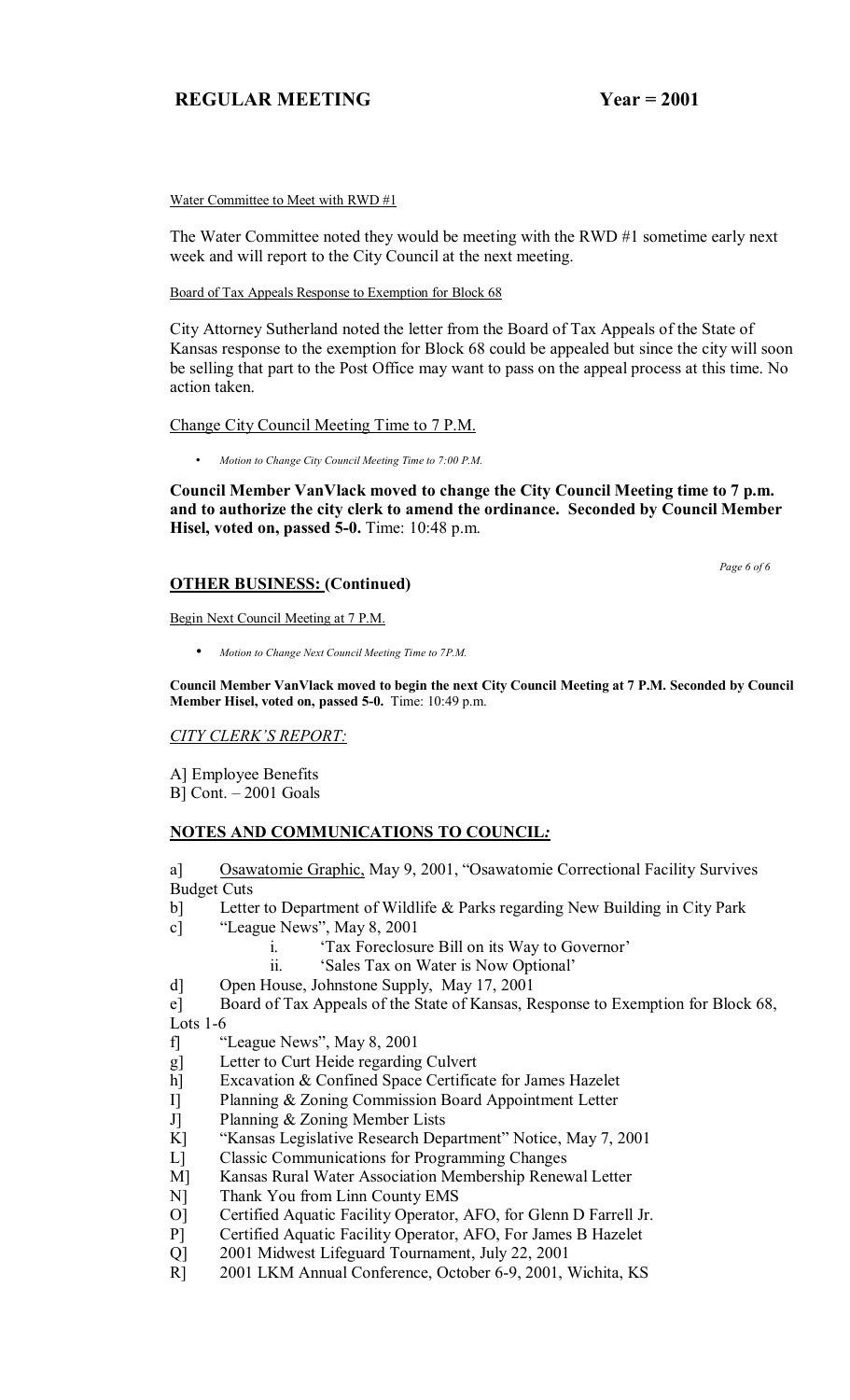### *ADJOURNMENT:*

*ï Motion to Adjourn*

Being no further business, **Council Member VanVlack moved to adjourn. Motion seconded by Council Member Hisel, voted on, passed 5-0.**

The meeting was adjourned at 10:50 p.m.

I, \_\_\_\_\_\_\_\_\_\_\_\_\_\_\_\_\_\_\_\_\_\_\_\_\_\_\_\_\_\_\_\_\_\_\_\_\_\_\_\_, LaCygne City Clerk, do hereby declare the above to be true and correct, to the best of my knowledge, and do hereby subscribe my name this 16th day of May 2001.

# *REGULAR MEETING:*

*Page 1 of 5*

The LaCygne City Council met in regular session on Wednesday, May 2, 2001. Council Members present were: Max Thayer; Steve Hisel; Mike VanVlack; and Sam Barber. Absent: Esther Shields.

Others present included: City Clerk Devona Herrin; City Attorney John Sutherland; Public Works Superintendent Jerome Moore; Danny Troth; Dewayne Pemberton; Tom Crowley with Lane Western; Jennifer McDaniel; Johnnye Ann Lane; & Jerry Boone.

Mayor Terry Weitman called the meeting to order at 7:05 p.m.

# **NEW YEAR ORGANIZATION:**

Mayor Terry Weitman recommended the following appointments for **City Officers:**

| City Clerk                             | Devona D. Herrin       |
|----------------------------------------|------------------------|
| City Treasurer                         | Linda Elder            |
| Chief of Police                        | Glenn D. Farrell Jr.   |
| City Attorney                          | John S. Sutherland     |
| Municipal Judge                        | <b>Robert Stocking</b> |
| Codes Officer                          | Glenn D. Farrell Jr.   |
| Public Health Officer                  | Glenn D. Farrell Jr.   |
| Council Rep. to Park Board Steve Hisel |                        |
| <b>Official City Newspaper</b>         | Osawatomie Graphic     |
| City Fire Chief                        | Ernie Moylan           |

Mayor Terry Weitman recommended the following appointments to the *Planning Commission*

| 3 Year Term - Expires 5-2004 | Connie McGinnis |
|------------------------------|-----------------|
| 3 Year Term - Expires 5-2004 | Gregg Polley    |

Mayor Terry Weitman recommended appointment of Beverly Burke to the *Zoning Appeals*  **Board** for another three-year term.

Mayor Terry Weitman recommended the following *Standing Committee Appointments*

| Water & Gas | Sam Barber & Max Thayer      |
|-------------|------------------------------|
| Street      | Steve Hisel & Esther Shields |
| Sewer       | Sam Barber & Max Thayer      |
| Park        | Steve Hisel & Mike VanVlack  |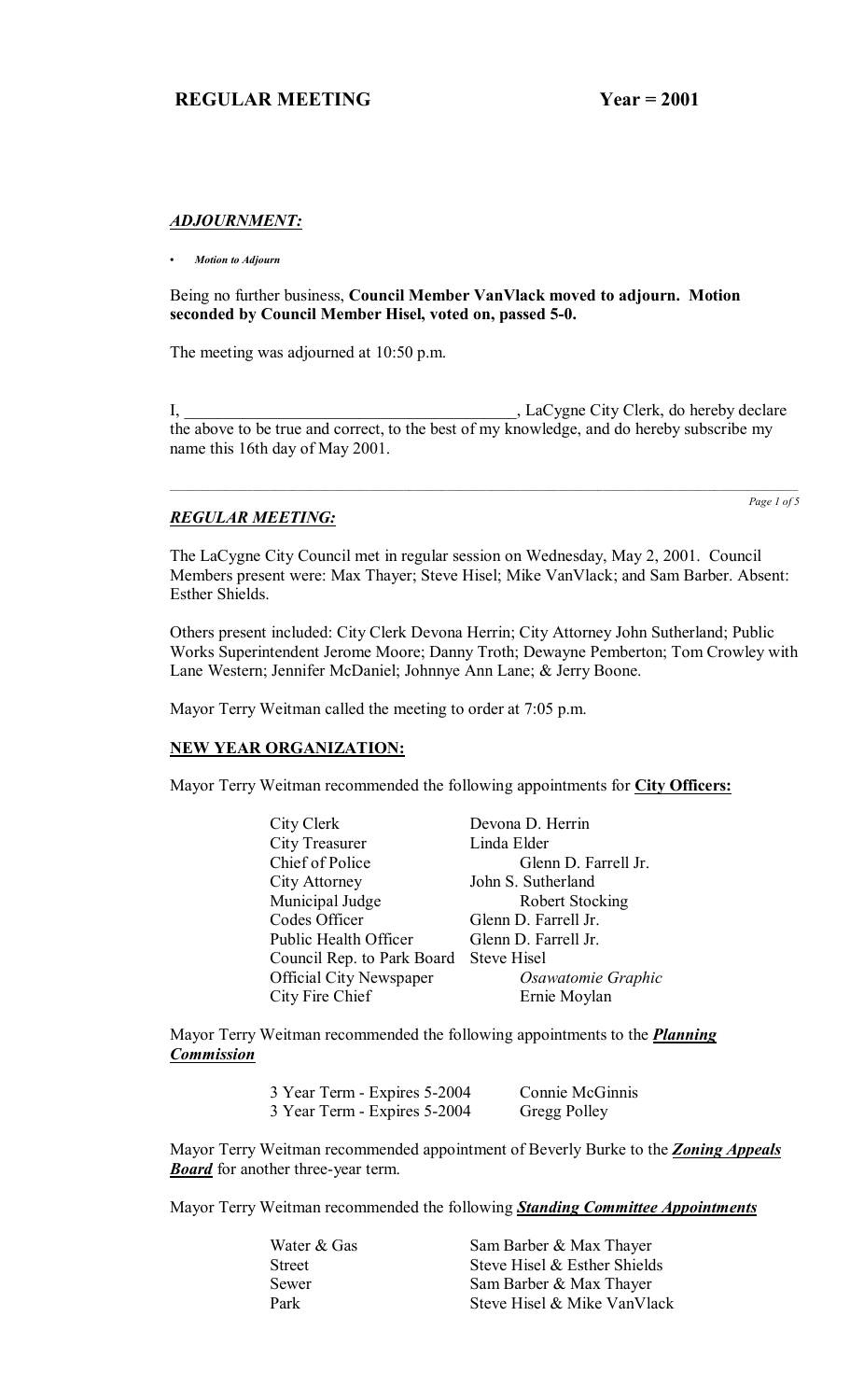Cemetery Steve Hisel & Mike VanVlack Public Safety Max Thayer & Mike VanVlack Community Building Mike VanVlack & Esther Shields Employee Relations/Training Sam Barber & Esther Shields

C *Motion to Approve Appointments as Presented*

**Council Member VanVlack moved to accept the mayors recommended appointments as presented. Motion seconded by Council Member Barber, voted on, passed 4-0.** Time 7:10 p.m.

### Early Payment of Payroll & Monthly Bills

C *Motion for Early Payment of Payroll & Monthly Bills*

**Council Member Thayer moved to authorize the payment of payroll checks and routine monthly bills if they become due and payable prior to appearing on the next council meetings check voucher list. Motion seconded by Council Member Barber, voted on, passed 4-0.** Time 7:11 p.m.

Resolution No 256 - Waiver from Certain Accounting Procedures

• Motion to Approve Resolution No. 256

**Council Member VanVlack moved to approve Resolution #256 & waive GAAP-Prescribed Statements and General Fixed Accounting. Seconded by Council Member Hisel, voted on, passed 4-0.** Time 7:12 p.m.

# **NEW YEAR ORGANIZATION: (Continued)**

Page 2 of 5

### Election of Council President

Council Member Barber nominated Council Member Hisel to be Council President. Council Member Hisel nominated Council Member Barber to be Council President. Council Member VanVlack nominated Council Member Thayer. There were no other nominations. Mayor Weitman read the nominations, asked for a vote for Council Member Thayer. Vote was taken by show of hands. All in favor of Council Member Thayer - 3. Council Member Thayer abstained. Council Member Thayer was elected Council President.

# *CONSENT AGENDA:*

C *Motion to Approve Consent Agenda*

### **Council Member VanVlack moved to approve the consent agenda, which consisted of:**

 Check Register: April 18 - May 2, 2001; Minutes of April 18, 2001 Regular City Council Meeting;

**Motion was seconded by Council Member Thayer, voted on, passed 4-0.** Time: 7:15 p.m.

# *DISCUSSION FROM THE FLOOR:*

Tom Crowley with Layne Western Regarding High Service Pumps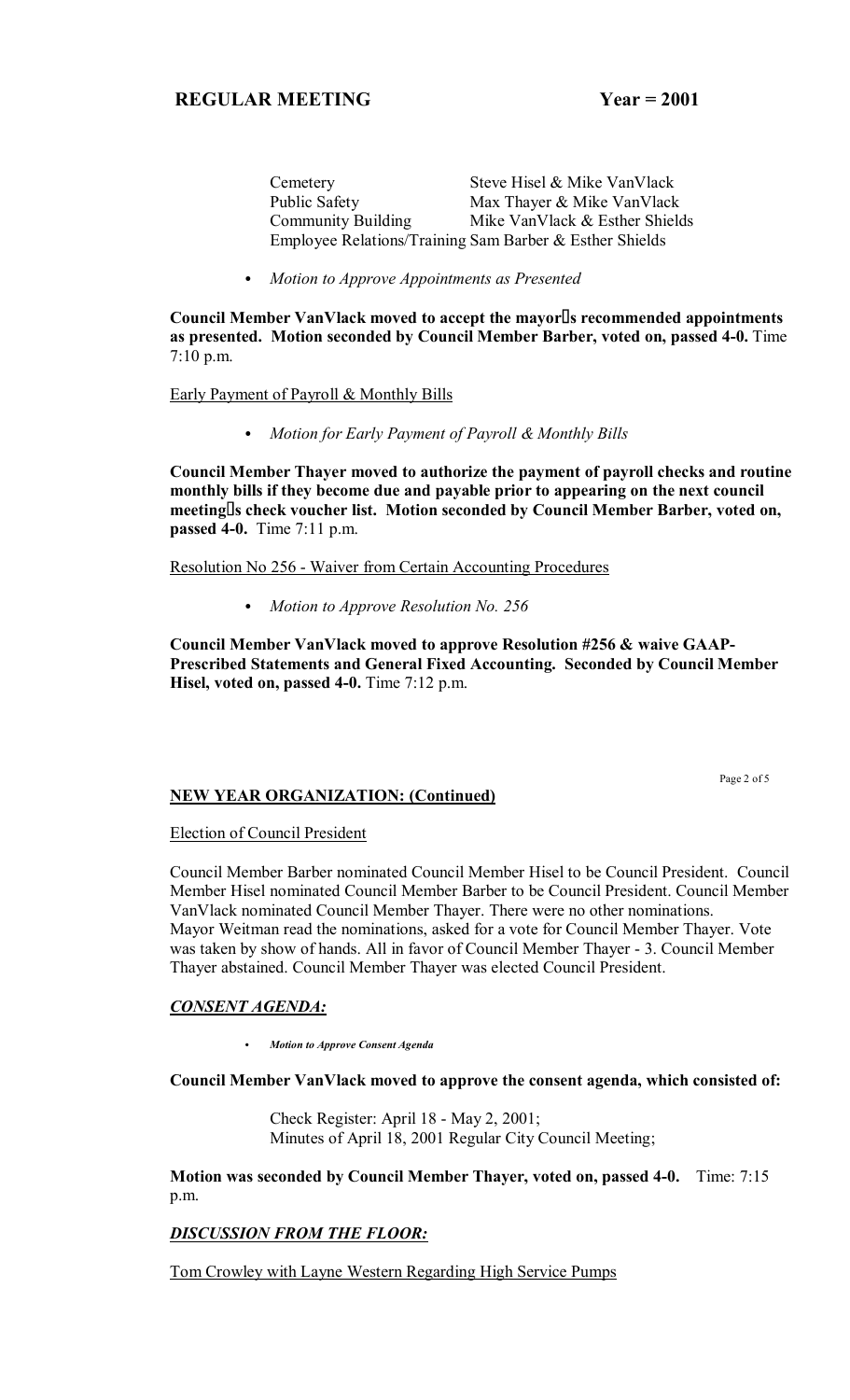Mr. Crowley reported he had inspected the city s high service pumps and they are becoming limed up. In a short duration of time the pumps will lock up and then burn the motor up. They will need to be rebuilt or replaced. To rebuild will require two trips to repair one at a time and believe the total estimate would be around \$5,000.

Mr. Crowley recommended the city consider an equal flow drive be added to the pumps. This would allow the pumps to increase in speed as needed instead of just kicking on into high speed at the very first when they are initiated. By allowing it to increase in speed at a slower pace the initial burst of electricity is eliminated and the savings in electricity will save enough that on a 5 year payment plan it would only cost the city \$23.89 a month more. This also saves on wear and tear of the motors but letting them gear up and down at a slower pace. The life expectancy of the equal flow drive is 15 years so there is an additional 10 years of service after it is paid for.

Discussed ways to protect the drive from lightning hits; the possibility of a phone line whereby with a computer system you can read off the pressure at any time; can set up whatever RPM frequency desired depending on usage; company will train those employees the city wants trained; system can be switched back to manual if the drive is damaged until it is repaired; when the pumps begin to get limed up again after several years it can be noticed by the increase in electric usage due to pulling harder to keep up.

Mayor Weitman thanked Mr. Crowley for his information. He then asked the Water Committee and Public Works Superintendent Moore to look into the repairs of the high service pumps and the purchase of the drive and report back to the council. Mr. Crowley reported he would get as close as possible for an estimate and fax it to the city to help with gathering the final information for a decision.

#### EXECUTIVE SESSION:

C *Motion to Go Into Executive Session*

**Council Member Thayer moved to go into executive session for legal for up to one hour. Seconded by Council Member VanVlack, voted on, passed 4-0.** Time: 7:50 p.m.

Open Session Resumed at 8:20 p.m.

Page 3 of 5

# *CDBG SEWER GRANT - STATE REVOLVING LOAN*

Danny Troth, Easement for Sewer Pump Station & Road

Mayor Weitman reported the Sewer Committee Council Members had met previously with the Troths to work out an easement agreement for placing a sewer pump station and road on the Troth property with the sewer line.

C *Motion to Compensate Mr. & Mrs. Troth \$3,000 and agreed conditions for Easement for Sewer Pump Station & Road*

**Council Member Barber moved to compensate Mr. & Mrs. Danny Troth with agreed conditions and \$3,000 for easement for sewer pump station and road with sewer line. Motion was seconded by Council Member Thayer, voted on, passed 4-0.** Time: 8:21 p.m.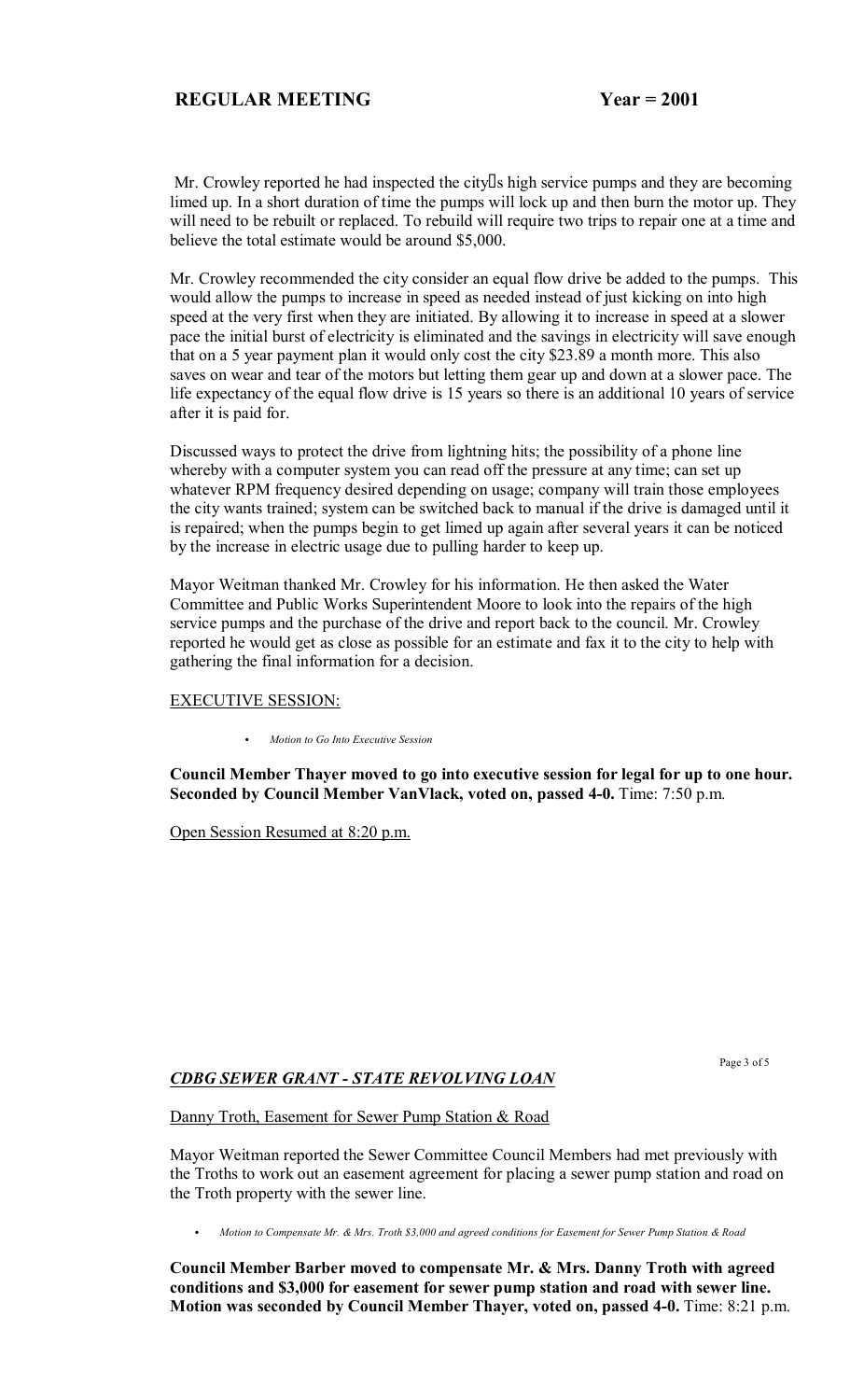Mayor Weitman expressed a special thanks to the Troth s along with Doc Seral, and the Smith s via Teagarden for stepping forward with this sewer project. This is not about growth, but about what is already in place, for preservation of homes, jobs, businesses, and our natural ground water. The EPA is enforcing protection of ground water. The city is still in negotiations with the RWD.

# *REPORTS OF CITY OFFICERS:*

Police Chief Chuck Farrell Jr.

Council President Thayer read the written report of police activities for the month April 2001.

### Fire Chief Ernie Moylan

Council Member VanVlack report Mr. Moylan would be at the meeting later to report.

### Public Works Superintendent Jerome Moore

Mr. Moore reported the diagnosis of the Austrian Pine sample was that they had died due to the hot dry conditions last year and the only thing to do was to destroy the tree.

# *STANDING COMMITTEE REPORTS:*

### Water & Gas

The mayor asked the new committee to begin the review of the current rate structures and recommend a new rate structure in the future due to the pending changes to be included in the regular costs.

# Street

- i. Curt Heide Culvert Council Member Barber reported it would not be in the best interest of the city due to the change in drainage would be detrimental to the area. Attempts to contact him had been unsuccessful. If any changes, the homeowner could put a concrete liner in the ditch. Also requested the city public works to clean it out some.
- ii. Roads to be Chip & Sealed Council Member Barber reported they still had not made a final decision and the new committee would look at it and report back.

### Park

Council Hisel reported the Park Board is discussing extending the hours the city park is open between Memorial Day and Labor Day. They are checking on the wording on the sign posted in the park and how/why it was established. Also discussed the prices of the campsites.

### **Cemetery**

Committee will review roof on cemetery shed and handle accordingly.

Public Safety

The estimated date of arrival of the sirens was reported to be May 23<sup>rd</sup>.

# *SPECIAL COMMITTEE REPORTS:*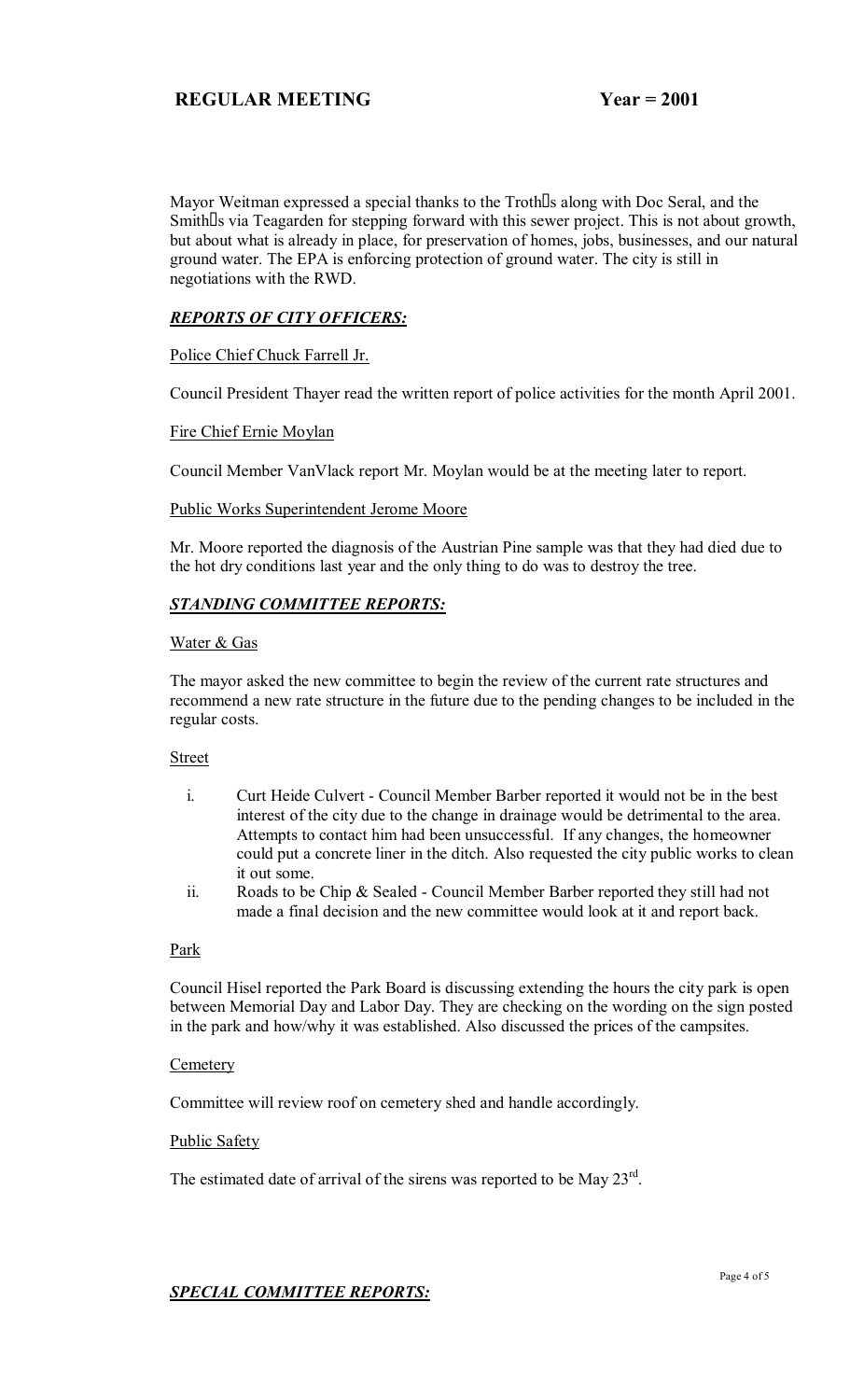Fiesta

None

# *UNFINISHED BUSINESS:*

Annexation East of Town

Mayor Weitman reported the annexation project was on track to go. Will get the legal drawn up and the ordinance ready. Will try to have by the next meeting.

Trash Compactor

Council discussed. No action taken. Still reviewing with the county on ways to properly identify Linn County landowners.

# UCI Estimate for Second Rectifier and Ground Bed

C *Motion to Table for at Least Thirty Days*

**Council Member Thayer moved to table the second rectifier and ground bed for at least thirty days. Seconded by Council Member VanVlack, voted on, passed 4-0.** Time: 8: 55 p.m.

# *NEW BUSINESS:*

# Rural Water District No. 1, Linn County Regarding Annexation East of Town

Mayor Weitman reported the Water Committee had met with the Rural Water District. This was still under discussion but would not stop the city from moving ahead with the annexation.

# City Treasurer Elder & City Clerk Herrin to work with Jayhawk Software, Iola, KS to Create New Updated Version

City Clerk Herrin reported Jayhawk Software had contacted the city office as a possible resource to help them work up a new improved version of their utility program. In exchange if the city did decide to work with them they would in return provide the city with the new software free of charge  $\&$ /or a year of free service. Both employees were interested in helping in hopes to have the new program meet the annual report requirements. Mayor Weitman noted this was a compliment to the city employees that the company asked for input from them as well has possibly help meet the city?s specific needs.

C *Motion to Approve City Employees to Work with Jayhawk Software*

**Council Member Barber moved to approve City Treasurer Elder and City Clerk Herrin to work with Jayhawk Software as the saw fit for a new version of the software to include travel expenses as applicable. Seconded by Council Member Thayer, voted on, passed 4-0.** Time: 8:58 p.m.

Executive Session

<sup>C</sup> *Motion for Executive Session*

**Council Member VanVlack moved to go into executive session for legal advice for up to 15 minutes following a ten-minute break. Motion seconded by Council Member Hisel, voted on, passed 4-0.** Time: 9:02 p.m.

# Executive Session Extended

C *Motion to Extend Executive Session*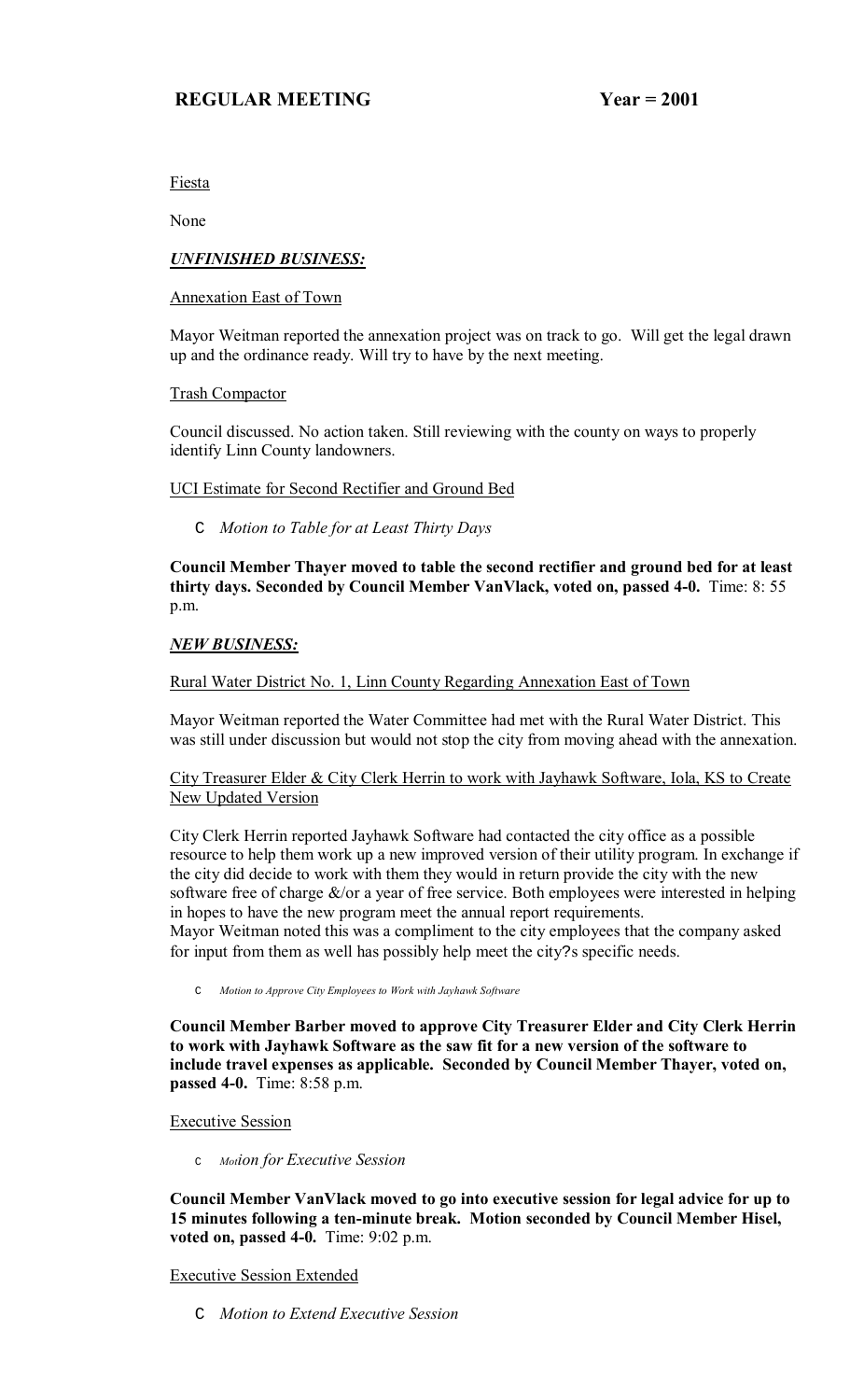### **Council Member Barber moved to extend the executive session for legal, and discussion of personnel for up to 5 minutes. Motion seconded by Council Member Hisel, voted on, passed 4-0.** Time: 9:22 p.m.

Others invited into or requesting a portion of time included: City Clerk Herrin.

### Executive Session Extended

 *Page 5 of 5*

### C *Motion to Extend Executive Session*

**Council Member Thayer moved to extend the executive session for discussion of personnel for up to 10 minutes. Motion seconded by VanVlack, voted on, passed 4-0.**  Time: 9:32 p.m.

Open Session Resumed at 9:41 p.m.

Mayor Weitman called the meeting back to order.

# *OTHER BUSINESS:*

# 7<sup>th</sup> Street & North Manhole

Discussed the settling around the manhole and 10-20 feet long and to the east of the manhole that was created for the Prentice Addition last fall. Public Works reported the sinking around the manhole had been addressed and felt the sinking was on private property and done by that owner s contractor.

Discussed looking at maintenance period in the future with contractors digging.

### Building Permits

Discussed building permit rates. Recommended having the Planning Commission review and respond back to the council. Instructed City Clerk to put on Planning Commission Agenda with letter.

### 2001 Goals

Will proceed with caution. No action at this meeting.

### *CITY CLERK***'***S REPORT*

The Clerk s Printed Report Included:

a] New Year Organization

- b] Trash Compactor Concerns
- c] Post Office Update
- d] 2001 Goals

# *NOTES & COMMUNICATIONS TO COUNCIL:*

a] Thank You from Boy Scout Troop 892 of Twin Rivers District

b] J.O. Davidson & Assoc, Inc Acquired by Gold Bank Subsidiary

 c] Meter Technology, Hydraulic Valves & Tips for Operators May 16, 2001, Lawrence, KS

d] Legislative Alert April 19, 2001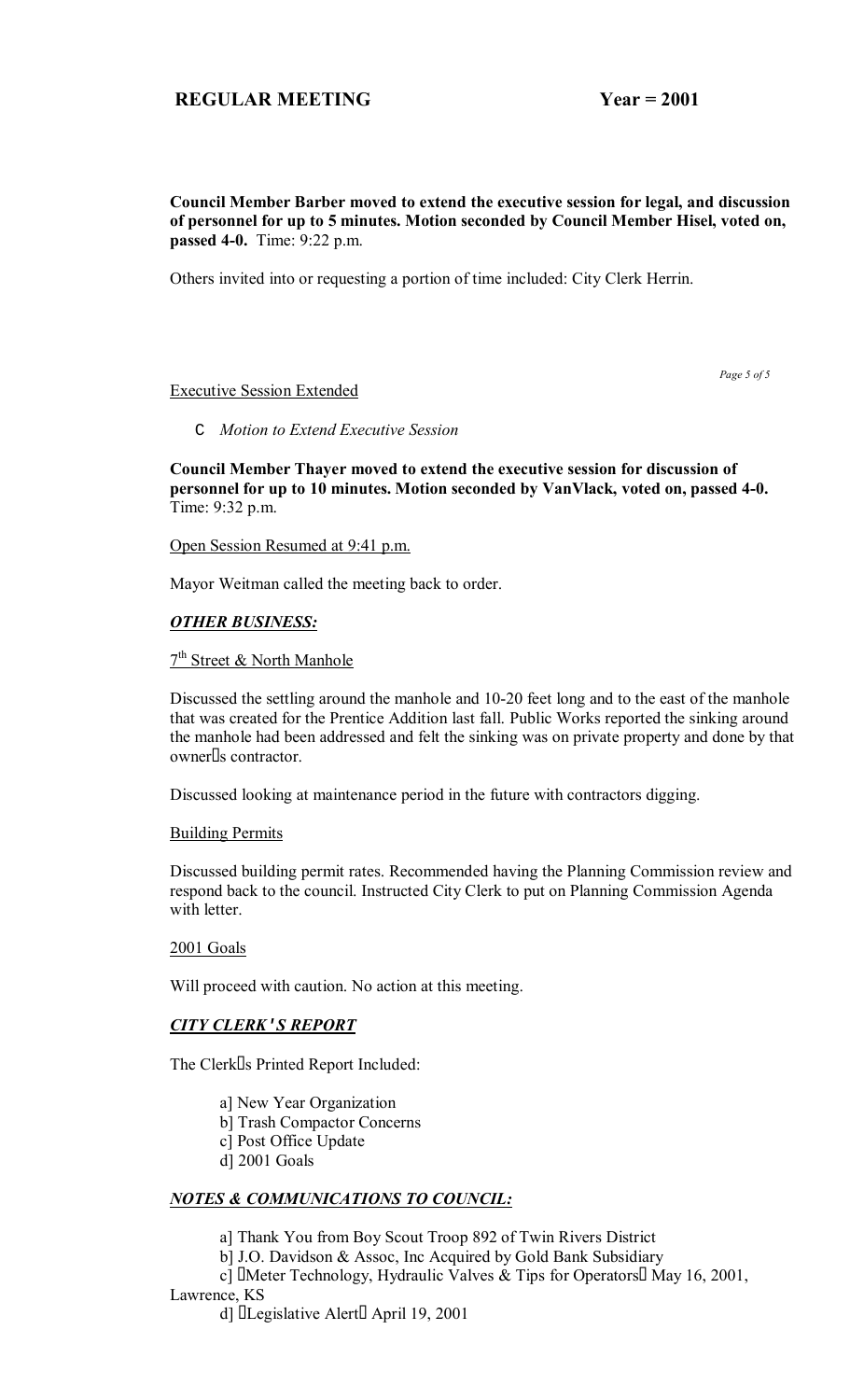e] Intergovernmental Relations/Cooperation May 12, 2001, Abilene, KS

 f] Chlorine Safety; Operation & Maintenance of Gas Chlorinators May 21, 2001, Winfield, KS

g]  $21<sup>st</sup>$  Century and Beyond State Conference, June  $4<sup>th</sup>$ , 2001, Wichita, KS

h] LKM Training Opportunities for May

I] LKM News Release Regarding Pending House Budget Plan

### *ADJOURNMENT*

Seeing as there was no other business to discuss, **Council Member Thayer moved to close the meeting. Motion seconded by Council Member VanVlack, voted on, passed 4-0.**  Time 9:50 p.m.

I, LaCygne City Clerk, do hereby declare the above to be true and correct, to the best of my knowledge, and do hereby subscribe my name this 2nd day of May 2001.

 $\_$  ,  $\_$  ,  $\_$  ,  $\_$  ,  $\_$  ,  $\_$  ,  $\_$  ,  $\_$  ,  $\_$  ,  $\_$  ,  $\_$  ,  $\_$  ,  $\_$  ,  $\_$  ,  $\_$  ,  $\_$  ,  $\_$  ,  $\_$  ,  $\_$  ,  $\_$  ,  $\_$  ,  $\_$  ,  $\_$  ,  $\_$  ,  $\_$  ,  $\_$  ,  $\_$  ,  $\_$  ,  $\_$  ,  $\_$  ,  $\_$  ,  $\_$  ,  $\_$  ,  $\_$  ,  $\_$  ,  $\_$  ,  $\_$  ,

# *REGULAR MEETING:*

*Page 1 of 5*

The LaCygne City Council met in regular session on Wednesday, April 18, 2001. Council Members present were: Steve Hisel; Sam Barber; Esther Shields; and Mike VanVlack. Absent: Max Thayer.

Others present included: City Clerk Devona Herrin; City Fire Chief Ernie Moylan; Public Works Superintendent Jerome Moore; City Police Chief Chuck Farrell; City Attorney John Sutherland; Jennifer McDaniel; Johnnye Ann Lane; LeRoy Turpen; Jackie Pribble; William Viner; Jim Sylva; Carol Sylva; Gary Armentrout; and, Travis Robbins.

Mayor Terry Weitman called the meeting to order at 7:31 p.m.

# *CONSENT AGENDA:*

*ï Motion to Approve Consent Agenda*

**Council Member Shields moved to approve the consent agenda that consisted of:**

Check Register: April  $6 - 18$ , 2001; Minutes of April 5, 2001, Regular City Council Meeting;

**Motion seconded by Council Member Barber, voted on, passed 4-0.** Time: 7:32 p.m.

# **CDBG SEWER GRANT - STATE REVOLVING LOAN**

None

# **CDBG WATER IMPROVEMENT GRANT**

None

### **DISCUSSION FROM THE FLOOR:**

### Jim & Carol Sylva, Regarding Cemetery Property

Mayor Weitman explained the Sylva's were asking to purchase from the city the land they had previously considered theirs that was determined to be part of the cemetery land purchase from Boone's when the survey was completed. The offer is to purchase from the city on a proportional basis and pay all purchase and survey costs. City Clerk Herrin reported the total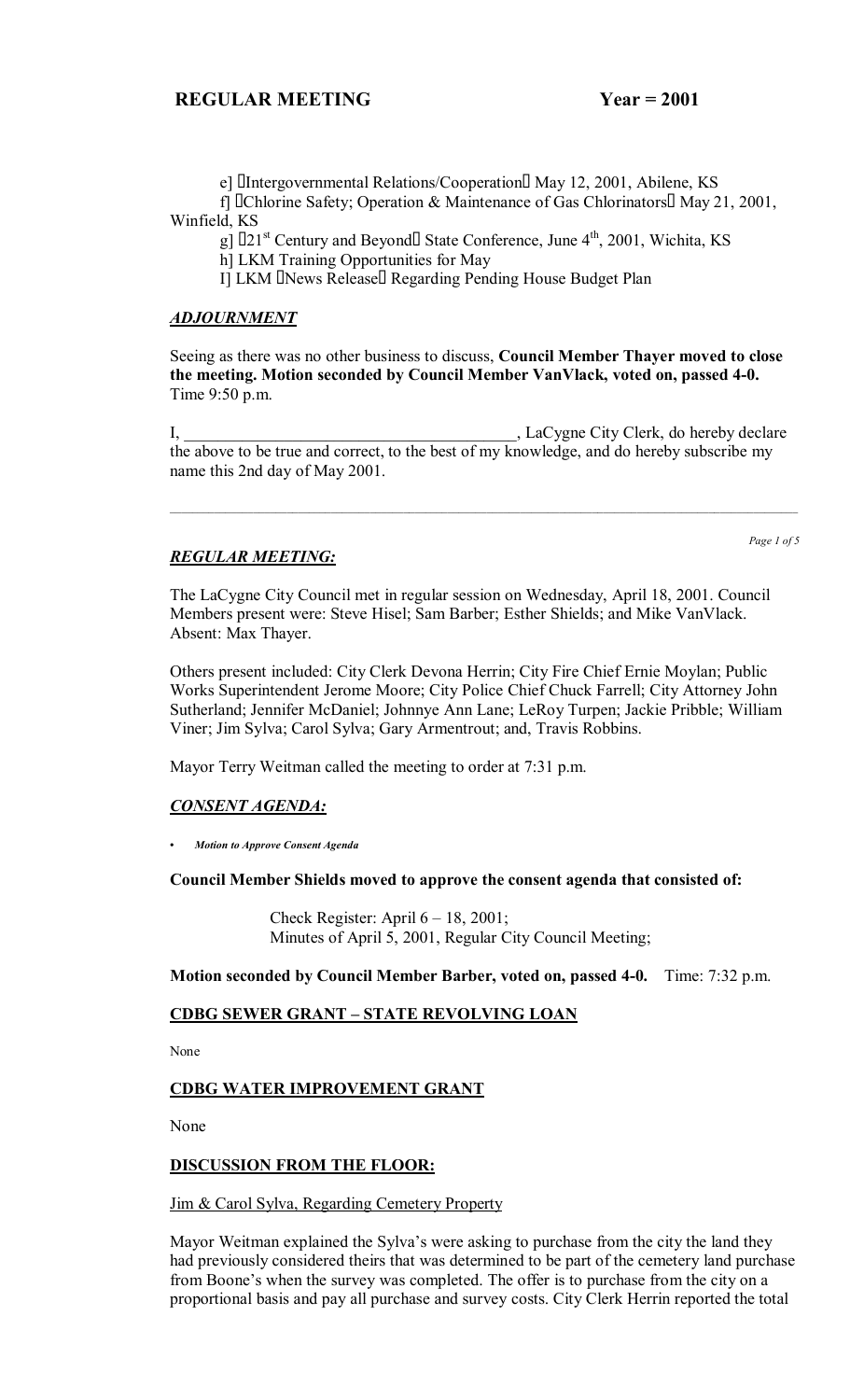acreage purchased was 5.23 acres and the parcel in question is .53 acres, or 10%. The purchase cost was \$3,000, so the proportional amount would be \$300.00. Mr. & Mrs. Sylva agreed this was the offer.

• *Motion to sell the Proposed Property for \$300 and costs with the Mayor to Sign Papers when Completed* 

**Council Member Shields moved to sell the proposed property to Mr. & Mrs. Sylva for \$300.0 and costs with the mayor to sign the necessary papers when completed. Seconded by Council Member VanVlack, voted on, passed 4-0.** Time: 7:35 p.m.

#### William Viner & Jackie Pribble, Regarding Gas Bill Usage

Mr. Viner reported he rented one half of a duplex from Jackie Pribble last fall. The small duplex was just being used for storage and the usage of gas the city charged for this unit is the issue. As each winter month went by the usage was higher than his home usage and with a much smaller space as well as the temperature was set on 50 degrees. Finally shut of the gas and then the meter went to zero usage.

Public Works Superintendent Moore reported the readings on the dates checked, the line had been checked twice for leaks, and on April 17, 2001 the meter was replaced. Discussed doing an inside check when the owner and renter were available.

Discussed other possible causes for higher usage. Agreed to have public works run a leak check inside the building on April 19, 2001, and then will follow up from there.

Rev. Susan Montgomery, Regarding Water Aerobics at City Pool from 5-6 P.M. Through the Season

Tabled till next meeting, as Rev. Montgomery was unable to attend.

 *Page 2 of 5*

### **REPORTS OF CITY OFFICERS***:*

Chief of Police Farrell

Police Chief Farrell presented a written report of police activities for the period of April  $1 -$ 17, 2001. Reported both vehicles had been routinely serviced.

### Public Works Superintendent Jerome Moore

Mr. Moore reported the following:

- 15. Responded to KDHE Inspection repair requests and all are completed. When packing the pumps they found the pumps were binding. Will present program for this repair at the next meeting.
- **16.** Discussed Culvert replacement under 6<sup>th</sup> Street. Cost of the 40' culvert is \$269.20.
- **17.** Mr. Curt Heide is requesting a culvert to be extended across the whole frontage of his property. With the length over 50 feet requires council approval. The total length will be 150 feet. Street committee discussed, determined to review further and report back at the next meeting.

#### Fire Chief Ernie Moylan

Fire Chief Moylan noted with 911 it is very important for all houses to have numbers on them.

# **STANDING COMMITTEE REPORTS***:*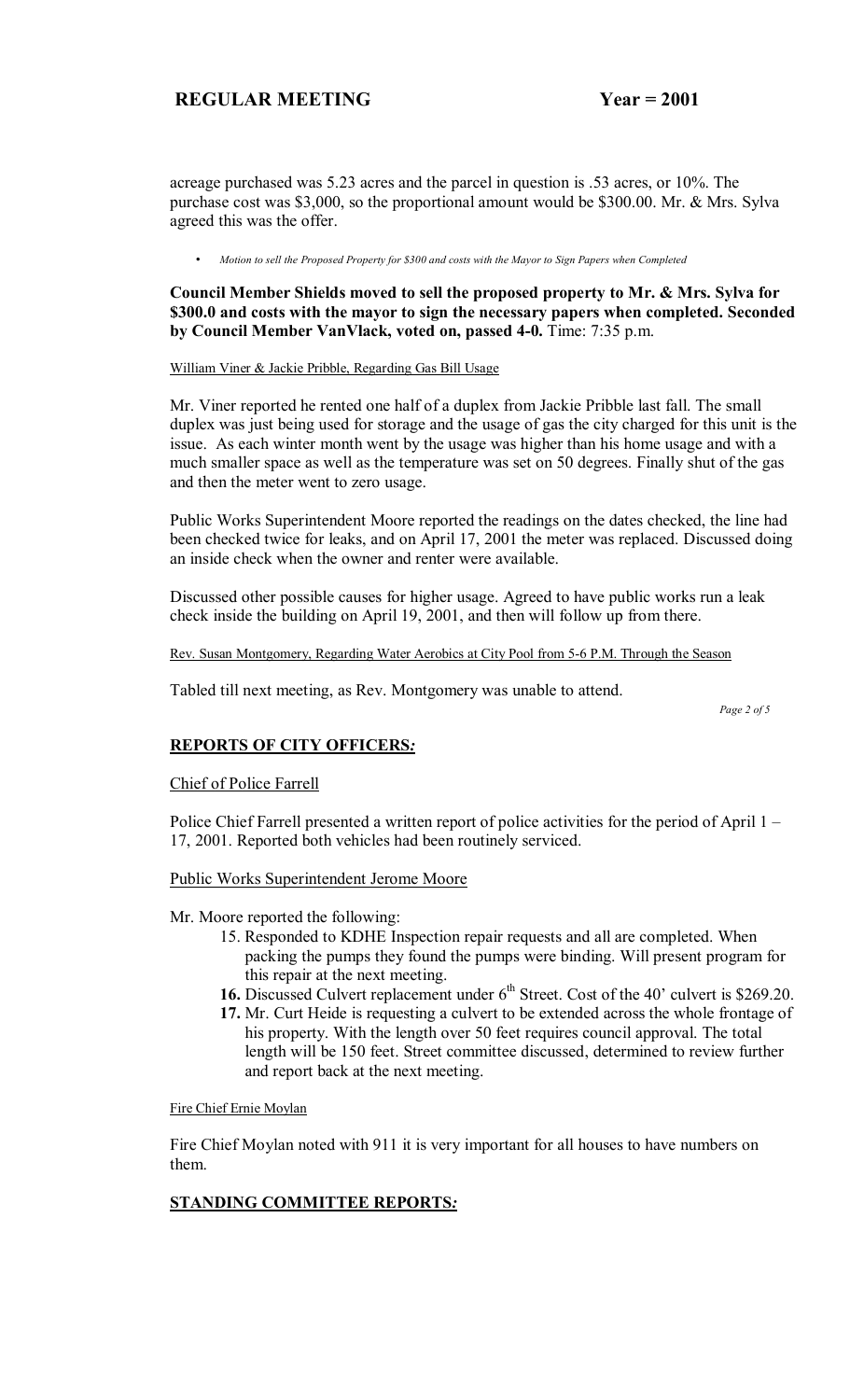# Park

Council Member Hisel reported recommendation for Park Board Member. Mayor Weitman recommended Darlene VanVlack for the park board appointment.

• *Motion to Appoint Darlene VanVlack for Park Board Appointment*

**Council Member Barber moved to accept Darlene VanVlack for park board member. Seconded by Council Member Shields, voted on, passed 3-0, 1 Abstain - VanVlack.**  Time: 8:01 p.m.

Reported pool clean up day on April 22, 2001 at 1 p.m., with a rain date of April  $29<sup>th</sup>$ , 2001.

Reviewed restroom and concession stand estimate and design. No questions. Consensus was to amend park budget if needed. No other action taken.

Reported park board hired Lonnie Farmer to fill in for Bob Nickell.

*REPORTS OF CITY OFFICERS: (Continued)* 

Public Works Superintendent – Jerome Moore

- 1. UCI Revised Estimate for 500 feet of line replacement on Henson Line
	- a. City Clerk Herrin reported there were no other bids available at this time. The other companies contacted could not put a bid together for this at this time and indicated their bid would be higher than the current bid submitted.
		- *Motion to Accept UCI Bid to include the city purchase of 200' of pipe*

**Council Member Barber moved to accept the UCI bid of \$8, 450.00 along with the**  Midstate Pipe bid of \$1,083.60 for the additional 200' of pipe. Seconded by Council **Member VanVlack, voted on, passed 4-0.** Time: 8:13 p.m.

2. UCI estimate for second rectifier and ground bed

 a. Tabled. Do no have cost for electric hookup from electric company at this time.

# *UNFINISHED BUSINESS:*

 **Page 3 of 5**

Consideration of Annexation East of Town

Tabled till next meeting for additional information.

Update City Property Insurance Coverage

Tabled, as insurance carrier still does not have the additional information.

# *NEW BUSINESS:*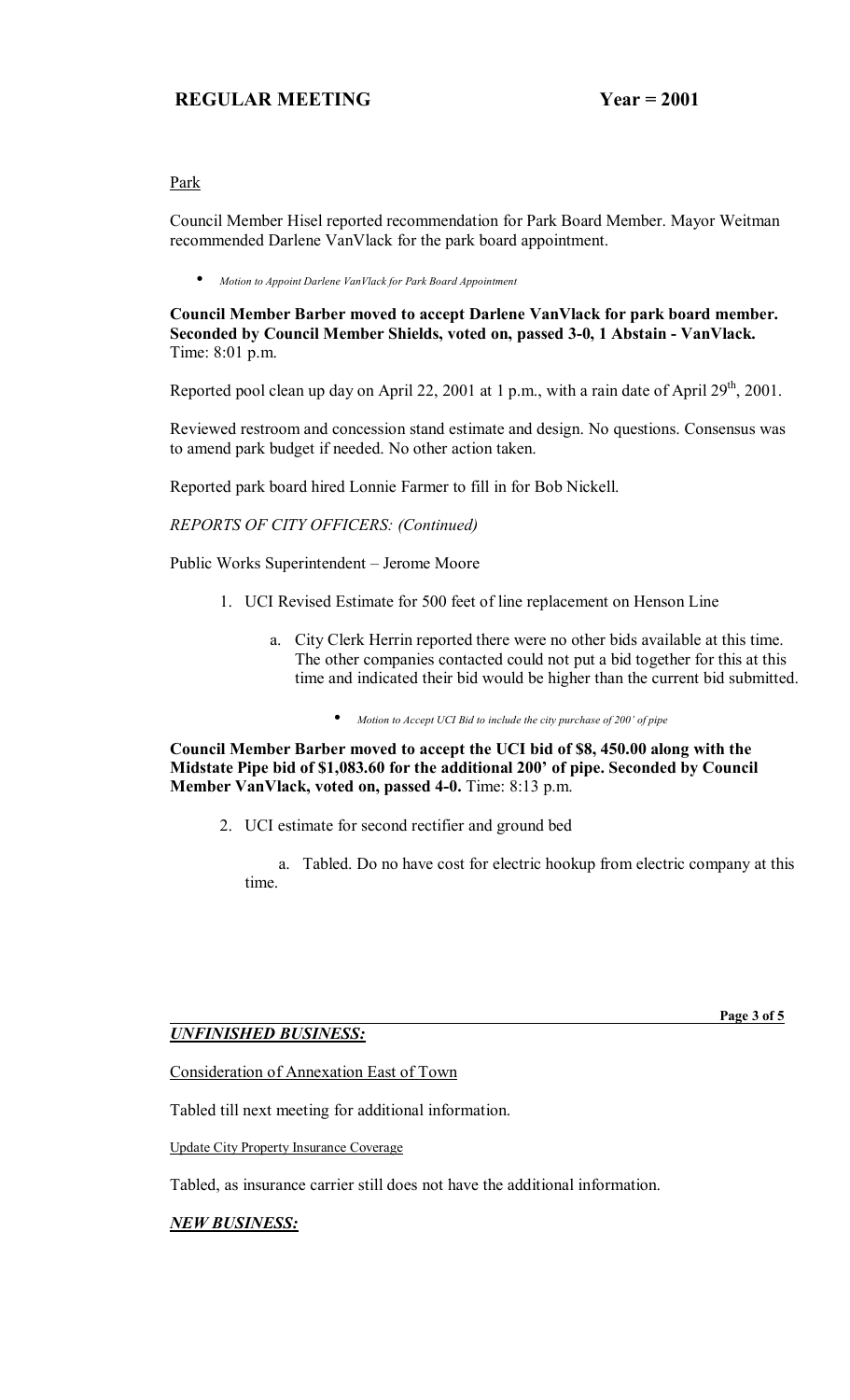# Review Bid for Rock/Gravel Bids

Council reviewed and discussed bid request form. Determined ok as written and to move forward with acquiring the bids.

<u>Office Part Time Summer Help – Erica Elder</u>

Mayor Weitman reported Ms. Elder had worked summers previously and was familiar to help with city office.

• *Motion to Hire Erica Elder for Part Time Summer Help at \$7.50 per hour*

**Council Member VanVlack moved to hire Erica Elder for part time summer help at \$7.50 per hour. Seconded by Council Member Shields, voted on, passed 4-0.** Time: 8:17 p.m.

Data Tech User Group Meetings, June 7<sup>th</sup>, 2001, Kansas City, MO

• *Motion for City Clerk Herrin and City Treasurer Elder to attend User Group Meetings* 

**Council Member Shields moved for City Clerk Herrin and City Treasurer Elder to**  attend Seminar on June 7<sup>th</sup>, 2001 in Kansas City, Missouri with usual expenses paid. **Seconded by Council Member Barber, voted on, passed 4-0.** Time: 8:23 p.m.

• *Motion to Change Date and Location for City Clerk to Attend Budget Seminar*

**Council Member Barber moved to change the date and location for City Clerk Herrin to attend the Budget Seminar to June 1, 2001 in Topeka, Kansas due to the date conflict with the user group meeting. Seconded by Council Member VanVlack, voted on, passed 4-0.** Time: 8:24 p.m.

LKM 2001 Governing Body Institute, May 18-19, 2001, Topeka, Kansas

Council and Mayor discussed. No one was available to attend.

# **Executive Session**

• *Motion to Go Into Executive Session*

**Council Member Hisel moved to go into executive session for discussion of personnel, legal, and land acquisition for up to 45 minutes following a 10-minute break. Seconded by Council Member VanVlack, voted on, passed 4-0.** Time: 8:25 p.m.

Others invited into or requesting a portion of time included: City Clerk Herrin and Public Works Superintendent Moore.

Open Session Resumed at 9:20 p.m.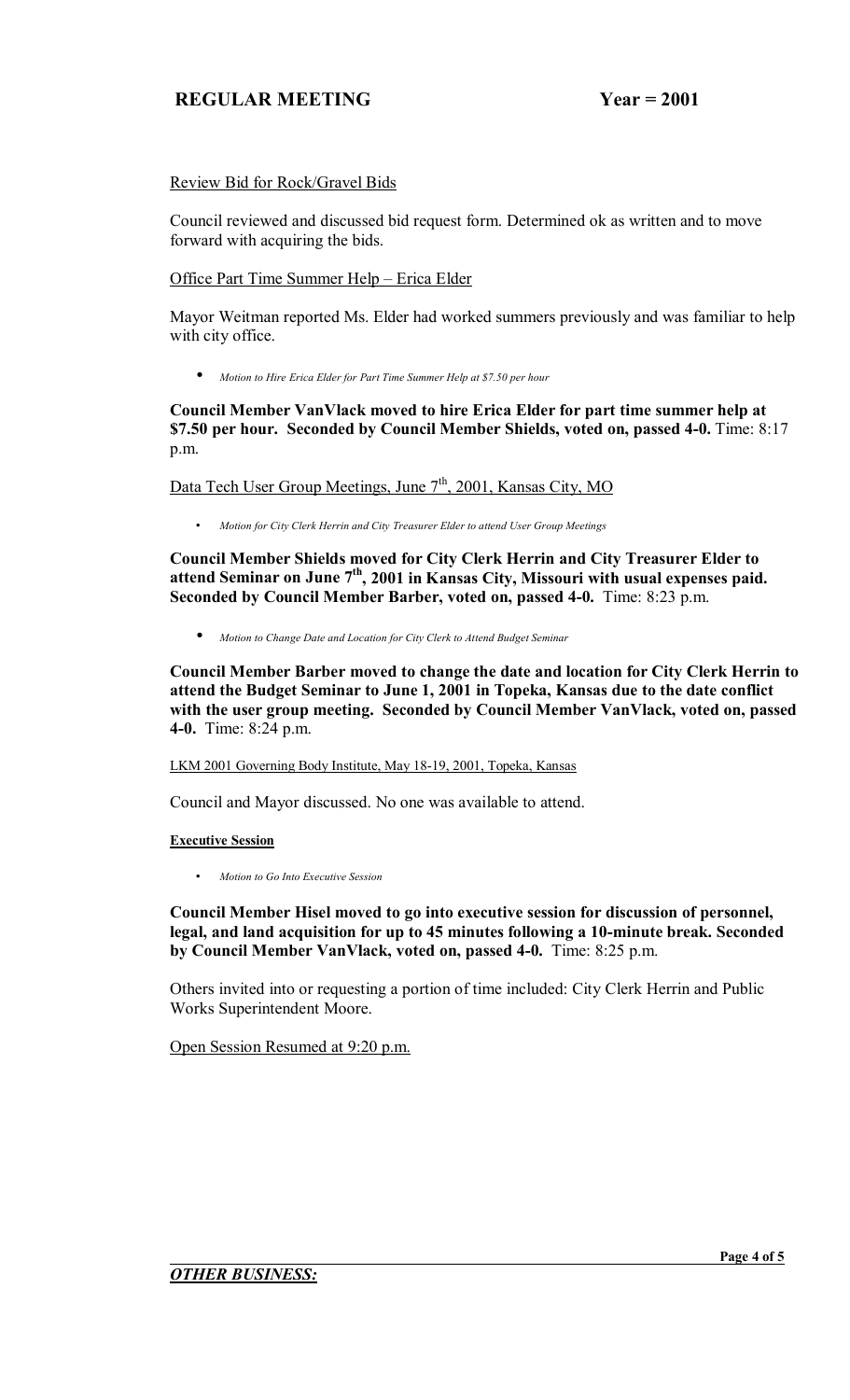# Council Member Salary Adjustment

Discussed increasing Council Members Salary. Discussion included discontinuing a meal at meetings, just snacks and drinks.

• *Motion to Increase Council Member Salary to \$20 per Meeting*

# **Council Member Hisel moved to increase Council Members salary from \$15 to \$20 per council meeting.**

Discussion – Amend motion to discontinue a meal at meetings.

# **Amended motion to discontinue a meal at meetings. Seconded by Council Member VanVlack, voted on, passed 4-0.** Time: 9:26 p.m.

### 2001 Goals

Discussed Dog Pound. Have estimate of \$14,000 for concrete work including sides. Getting bid for total construction from Ryan Walker.

### Trash Compactor Service

Mayor Weitman asked if anyone had any solution to having a full compactor by mid-Sunday's and having to close early. Consensus was there was more trash being brought in. Discussed getting the county involved. Requested the city clerk find out from the county exactly what the guidelines are, if other compactors are having similar complaints in the county, and what county is doing  $\&$ /or recommending for the situation. May need to speak with some county commissioners.

# **CITY CLERK'S REPORT:**

City Clerk Herrin reported the Post Office requirements were met to date, now waiting on word from the contractor to move forward. Announced City CPA Terry Sercer would be here April  $30<sup>th</sup>$ , 2001 for the 2000 audit and to review the new software accounting program before putting it into place full time.

Written report included:

- a] Post Office Requirements Update
- b] 2001 Goals

# *NOTES AND COMMUNICATIONS TO COUNCIL:*

- a] Certificate of Training for Glenn D. Farrell Jr.
- b] 2001 Kansas Culverts & Drainage Workshop, May 7<sup>th</sup>, Chanute, KS
- c] <sup>'</sup>League News' April 9, 2001
- d] <sup>"</sup>Legislative Bulletin" April 6, 2001
- e] <sup>'</sup>League News' April 18, 2001
- f] Kansas Mayors Conference 2001, Neodesha, KS. July 20-21, 2001

Council Discussed:

- 1. Mayor's Conference in Neodesha.
- 2. Hazardous Waste Pick Up at Fire Barn this Saturday, April 21, 2001
- 3. Read Thank You from Prairie View After Prom for Support
- 4. Added Effective Date to Council Raise
	- *Motion for City Council Members Raise to be Effective April 4, 2001 for Second Quarter*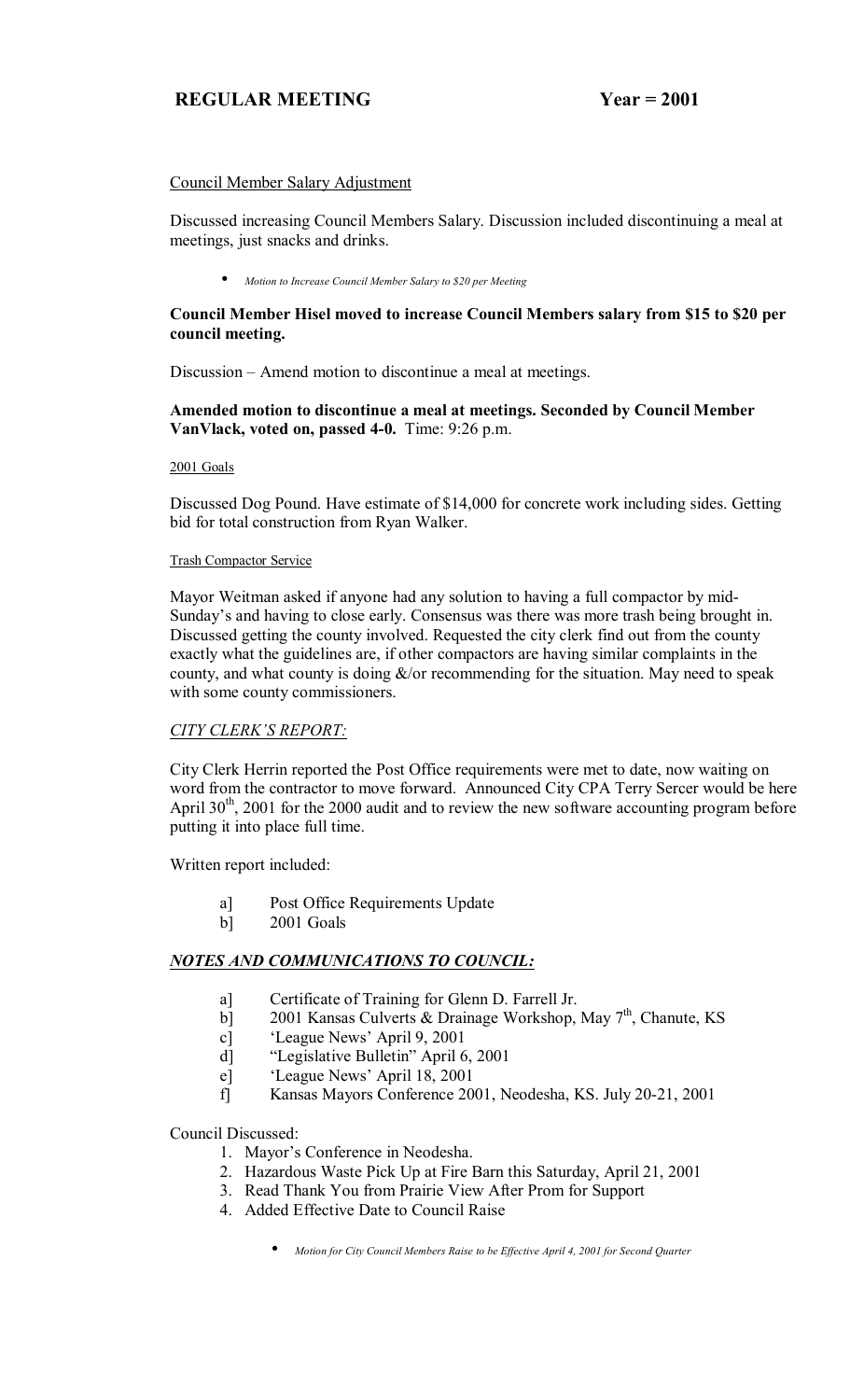**Council Member Hisel moved to make the effective date of council raises April 4, 2001, at the beginning of the second quarter. Seconded by Council Member VanVlack, voted on, passed 4-0.** Time: 9:45 p.m.

# *ADJOURNMENT:*

 **Page 5 of 5**

*ï Motion to Adjourn*

With no further business, **Council Member Shields moved to adjourn. Motion seconded by Council Member Hisel, voted on, passed 4-0.**

The meeting was adjourned at 9:46 p.m.

I, \_\_\_\_\_\_\_\_\_\_\_\_\_\_\_\_\_\_\_\_\_\_\_\_\_\_\_\_\_\_\_\_\_\_\_\_\_\_\_\_, LaCygne City Clerk, do hereby declare the above to be true and correct, to the best of my knowledge, and do hereby subscribe my name this 18th day of April 2001.

*Page 1 of 4 Pages*

# *REGULAR MEETING:*

The LaCygne City Council met in regular session on Thursday, April 5, 2001. Council Members present were: Esther Shields; Mike VanVlack; Sam Barber; Max Thayer; and Steve Hisel.

Others present included: City Clerk Devona Herrin; City Police Chief Chuck Farrell; Pat Summers; Ernie Moylan; Johnnye Ann Lane; Linda Elder; and City Attorney John Sutherland arrived at 7:55 p.m.

Mayor Terry Weitman called the meeting to order at 7:30 p.m.

# *CONSENT AGENDA:*

*ï Motion to Approve Consent Agenda*

**Council Member Thayer moved to approve the consent agenda that consisted of:**

 Check Register: March 20 - April 5, 2001; Minutes of March 21, 2001 City Council Meeting: Minutes of March 28, 2001, Special Meeting; January 2001 Financial Statement February 2001 Financial Statement

**Motion seconded by Council Member Barber, voted on, passed 5-0.** Time: 7:31 p.m.

# **CDBG WATER IMPROVEMENT GRANT**

CDBG Grant Application being mailed April 6, 2001

City Clerk Herrin reported Grant Administrator Stocking was mailing the CDBG Application on the following day, Friday, April 6, 2001.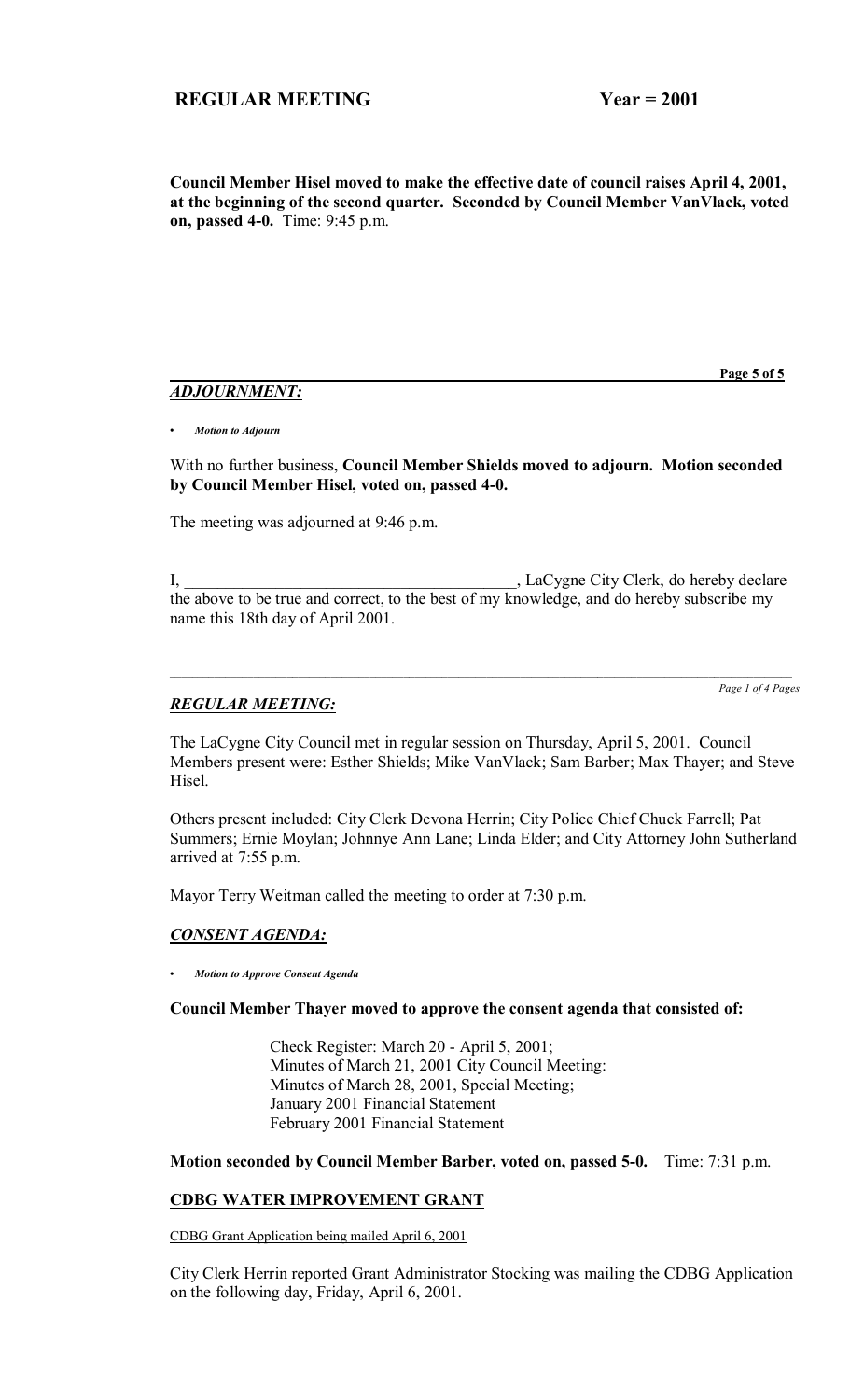# **REPORTS OF CITY OFFICERS:**

Public Works Superintendent Jerome Moore (Absent)

Council discussed the following:

- 9. UCI Revised estimate for 500' of line replacement on Henson Line
	- Asked city clerk to check on other estimates and report back at next meeting
- 10. UCI Estimate for Second Rectifier and Ground Bed
	- Tabled till above line replacement completed
- 11. Repair of Water Plant Well by Walker Brothers Foundations
	- *Motion to Approve Bill of \$807.55 for Repair of Water Plant Well*

**Council Member Barber moved to approve the bill for \$807.55 by Walker Brothers Foundations for repair of the Water Plant Well that included additional items repaired. Seconded by Council Member VanVlack, voted on, passed 5-0.** Time: 7:50 p.m.

### Chief of Police Farrell

Police Chief Farrell presented a written report of police activities for the month of March 2001. Reported Volunteer Police Officer VanVlack will hand serve notices.

### Fire Chief Ernie Moylan

Reported ISO had contacted the Fire Department regarding pending fire rating change. Reviewing acquiring a couple of small equipment items to complete the tests when ISO arrives.

*STANDING COMMITTEE REPORTS:*

 *Page 2 of 4*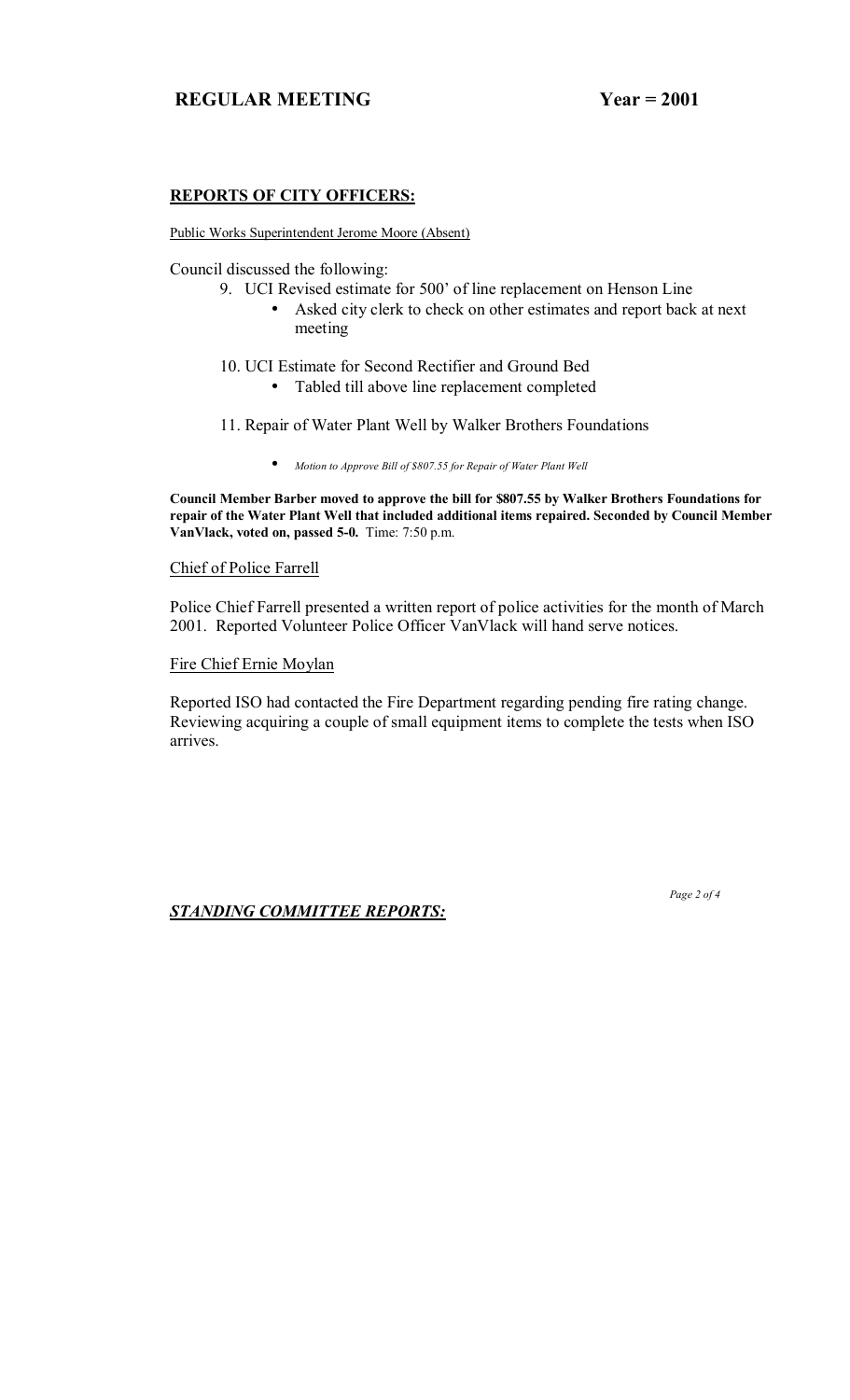### Street

Council Member VanVlack reported the street at  $6<sup>th</sup>$  Street by Stubs the culvert runs at an angle with an eight-inch culvert, which is too small for the water run off. A twelve-inch culvert to replace the eight-inch was suggested. Will have prices at the next council meeting.

Council Members Barber and Thayer noted 4<sup>th</sup> Street in front of Mangolds Funeral Home was holding water. Noted the road was lower than the parking lot. This would be addressed before the chip and seal was done on the street.

### Park

Council Member Hisel reported the Boy Scouts would be using the City Park this weekend and the road on the south end of the park would be closed for their use.

### **Cemetery**

Council Member Hisel reported the committee is looking at a proposal for clean up of the newly acquired property for cemetery use and will have more at the next meeting.

Discussed again attempting to contact the landowners west of the newly acquired property to attempt to add more gravesites.

# Public Safety

Council Member Hisel and Mayor Weitman reported on the locations chosen at the last council meeting for the weather sirens. The north weather siren will be located at Bittiker Park by the utility services. Upon inspection of the south site by Hurley Field it was determined to be near utility services it would require an easement on an individuals property not on city property. The owner, Wanda Stainbrook, gave permission. Upon researching further, two blocks south would put the weather siren on the northeast corner of Midwest Woodworking in the Industrial Park and away from any possible damages on private property. Midwest Woodworking gave verbal approval and will sign the easement when drawn up by the city. Recommended changing the location to Midwest Woodworking.

• *Motion to Change South Weather Siren Location*

# **Council Member Hisel moved to change the south weather siren location from south of Hurley Ball field to the North East corner of Midwest Woodworking in the Industrial Park. Seconded by Council Member Barber, voted on, passed 5-0.** Time: 8:10 p.m.

# Community Building

Council Member VanVlack reported the leak in the roof above the women's restroom had been located around the sewer vent and would address getting it repaired.

Discussed buffing the floor in the main room. Will note to add to next years improvement items.

# *UNFINISHED BUSINESS:*

# Consideration of Annexation East of Town

Have the required consent forms except the Outpost.

• *Motion to go into Executive Session*

**Council Member Thayer moved to go into Executive Session for up to twenty minutes for Legal and Personnel. Seconded by Council Member VanVlack, voted on, passed 5-0.**  Time: 8:13 p.m.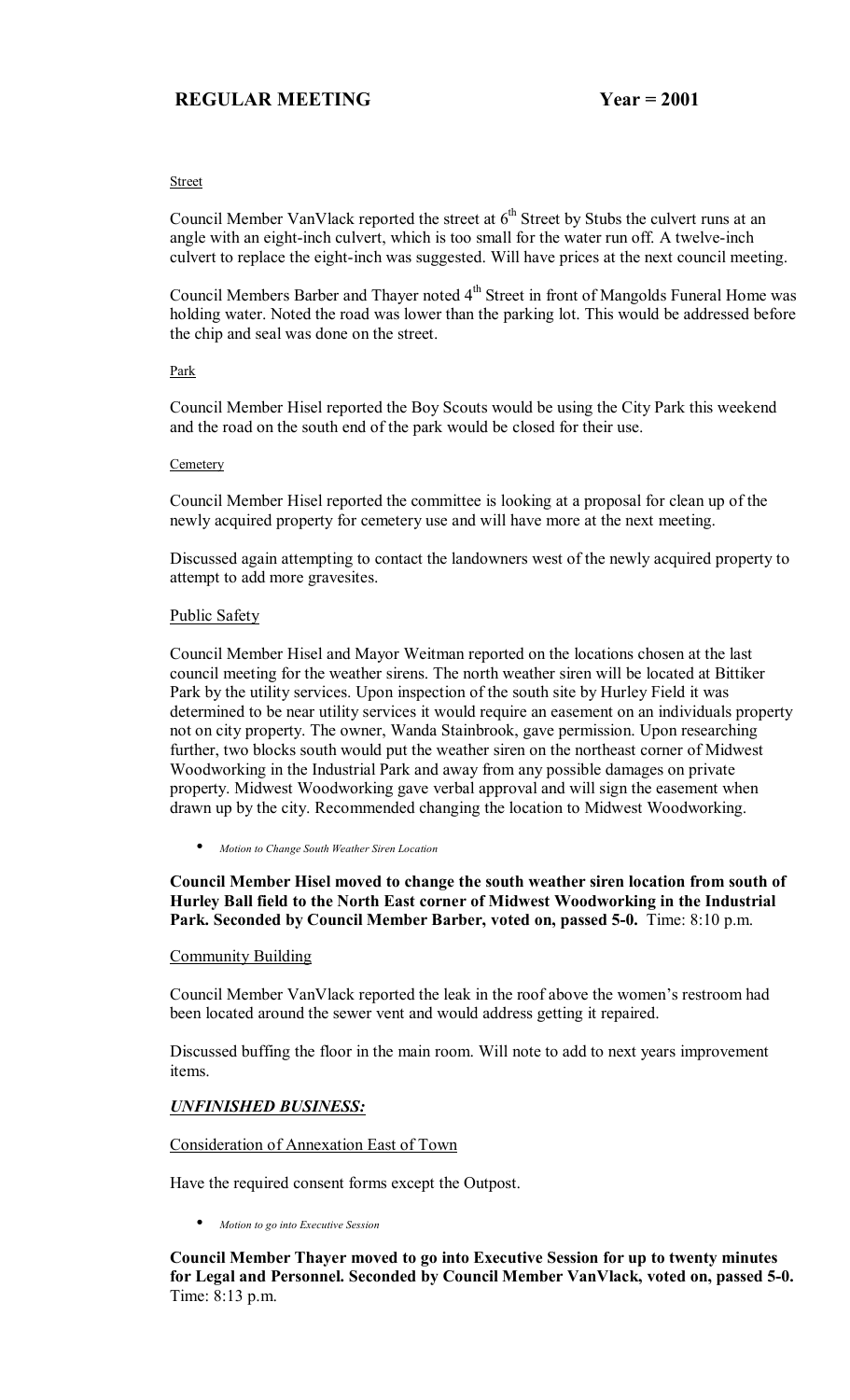Those invited into a portion of the meeting were: City Clerk Herrin.

**Open Session Resumed at 8:33 p.m.** 

Topic Tabled.

# **DISCUSSION FROM THE FLOOR**

Jim & Carol Sylva, regarding Cemetery Property

• *Motion to go into Executive Session*

**Council Member VanVlack moved to go into Executive Session for up to forty-five minutes for Personnel, Land Acquisition, and Legal. Seconded by Council Member Barber, voted on, passed 5-0.** Time: 8:34 p.m.

Those invited into a portion of the executive meeting were: Carol and Jim Sylva; City Treasurer Linda Elder, City Police Chief Glenn Farrell; and City Clerk Herrin.

**Open Session Resumed at 9:10 p.m.** 

# *UNFINISHED BUSINESS: (Continued)*

Update City Property Insurance Coverage

Requested information not yet received from insurance company. Tabled.

# *NEW BUSINESS:*

Close Compactor on Easter, April 15,2001

• *Motion to Close Compactor on Easter, April 15, 2001 and be open Thursday, April 12, 2001* 

**Council Member Thayer moved to have City Compactor open on Thursday, April 12, 2001 in lieu of Easter Sunday, April 15, 2001. Seconded by Council Member Shields, voted on, passed 5-0.** Time: 9:16 p.m.

Mark Wilmurth Application for Class B Private Club License

City Police Chief Farrell reported background check came back without any reports.

• *Motion to Approve Class B Private Club License Contingent on State Approval*

Council Member Thayer moved to approve the Wilmurth's Application for a Class B **Private Club License contingent upon State approval. Seconded by Council Member Barber, voted on, passed 4-1, (Shields Abstained).** Time: 9:16 p.m.

Kansas One-Call Annual Meeting May 1<sup>st</sup>, 2001, Andover, KS

Discussed. No on attending.

• *Motion to Authorize City Clerk to Return Ballot for Kansas One-Call*

**Council Member Barber moved to authorize City Clerk Herrin to complete and return ballot for Kansas One-Call Proxy. Seconded by Council Member Hisel, voted on, passed 5-0.** Time: 9:21 p.m.

Resignation of Park Board Member Art Frances

• *Motion to Accept Resignation with Regret*

 *Page 3 of 4*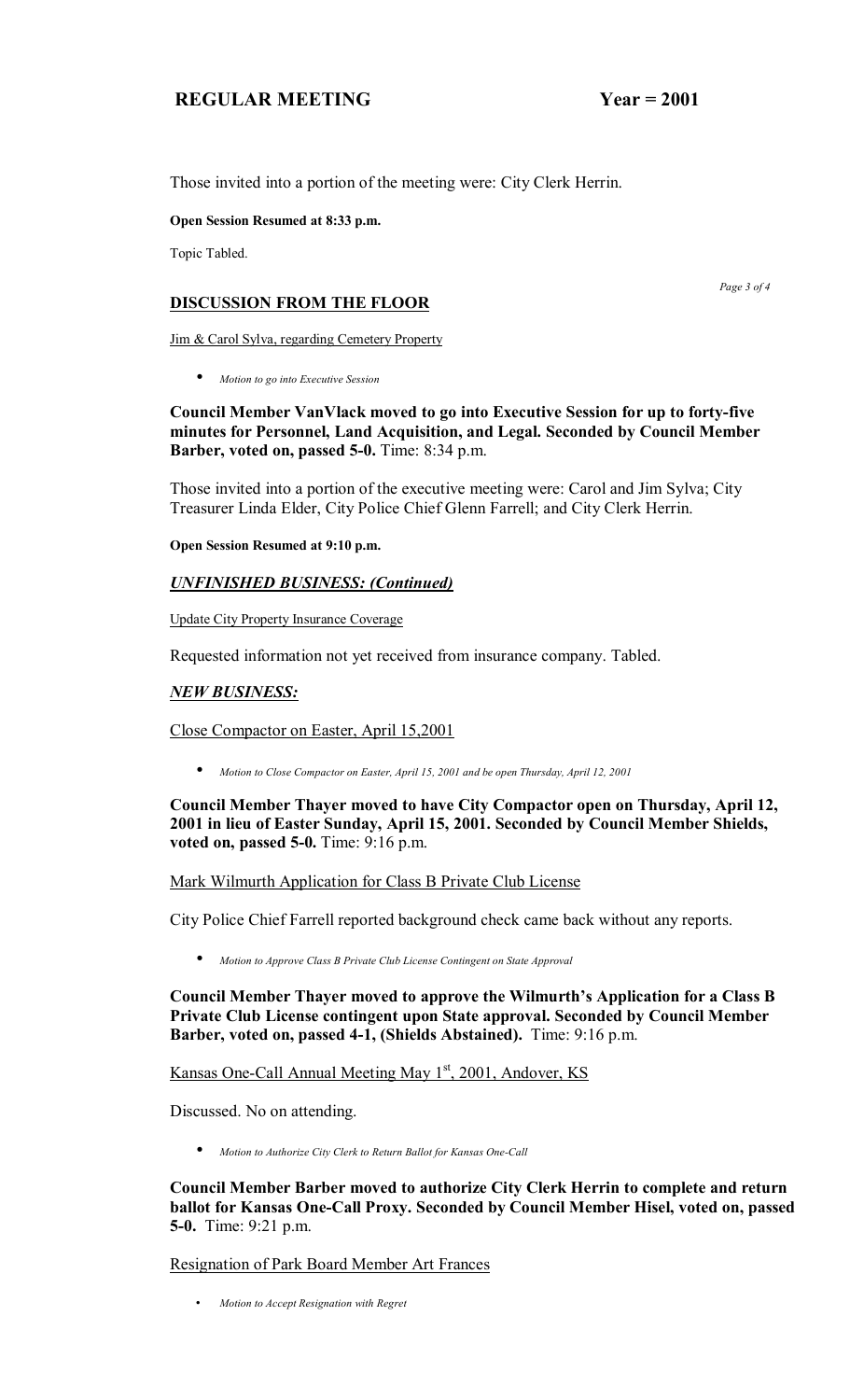**Council Member VanVlack moved to accept the resignation of Park Board Member Art Frances with regret. Seconded by Council Member Thayer, voted on, passed 5-0.** Time: 9:23 p.m.

Two recommendations for replacement were referred to the Park Board for review and to report back.

KS AWWA Operator Training Class, Distribution System Maintenance, May 2 & 3, 2001, Iola, KS.

• *Motion to send Gary Curnutte to KS AWWA Operator Training Class*

**Council Member Shields moved to send Gary Curnutte to KS AWWA Operator Training Class on Distribution System Maintenance, May 2 & 3, 2001 in Iola, Kansas with usual expenses paid. Seconded by Council Member Barber, voted on, passed 5-0.**  Time: 9:26 p.m.

#### *Page 4 of 4*

### **OTHER BUSINESS:**

Linn County Ambulance, Inc Request for National EMS Week Donation

• *Motion to Donate \$50 for National EMS Week* 

**Council Member Barber moved to donate \$50 to Linn County Ambulance Inc to go towards National EMS Week. Seconded by Council Member Hisel, voted on, passed 5- 0.** Time: 9:29 p.m.

### **Executive Session**

• *Motion to go into Executive Session*

**Council Member Thayer moved to go into Executive Session for up to twenty minutes for legal. Seconded by Council Member VanVlack, voted on, passed 5-0.** Time: 9:31 p.m.

Others invited into Executive Session were: City Clerk Herrin.

Open Session Resumed at 9:55 p.m.

### **CITY CLERK'S REPORT:**

City Clerk Herrin noted the Classic Cable Franchise had been received for \$3,784.83.

Written Report Included:

 A] Post Office Requirements Update B] 2001 Goals C]

# **NOTES AND COMMUNICATIONS TO COUNCIL***:*

a] DEK, Inc Spring Meeting Summary

- b] 'Legislative Alert', March 28, 2001
- c] KMU Appreciation Letter
- d] Signed 'Fair Housing Month' Proclamation

e] Letter to Aust Farms

- f] 'League News', March 23, 2001
- g] Workshop, ëLine Stopping, Cut-In Valves, Hydrants, & Valves, April 18, 2001
- h] 'League News' April 2, 2001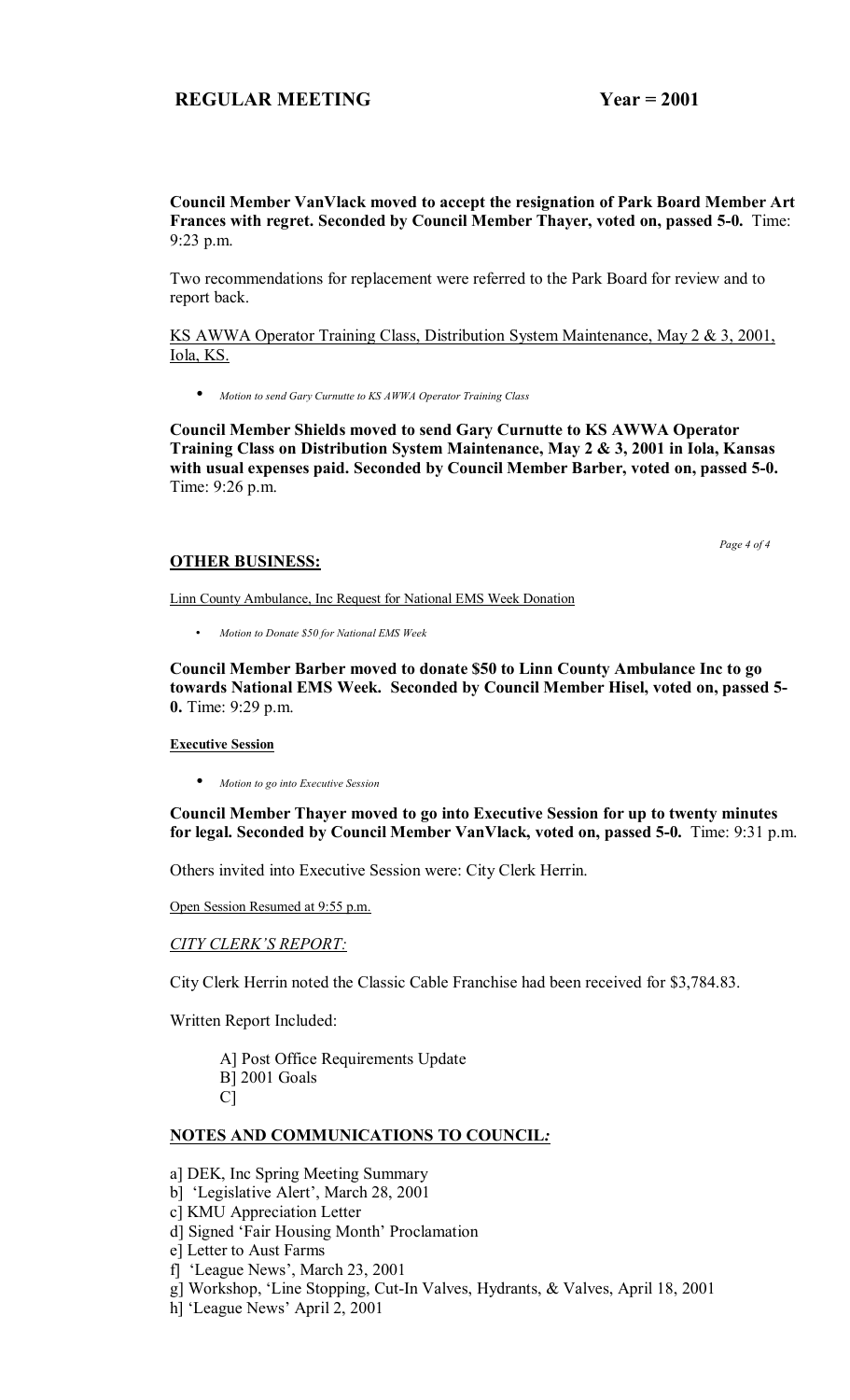I] LKM Letter Regarding National Fire Protection Association Proposed Standard Change

# *ADJOURNMENT:*

*ï Motion to Adjourn*

Being no further business, **Council Member Thayer moved to adjourn. Motion seconded by Council Member VanVlack, voted on, passed 5-0.**

The meeting was adjourned at 10:00 p.m.

I, \_\_\_\_\_\_\_\_\_\_\_\_\_\_\_\_\_\_\_\_\_\_\_\_\_\_\_\_\_\_\_\_\_\_\_\_\_\_\_\_, LaCygne City Clerk, do hereby declare the above to be true and correct, to the best of my knowledge, and do hereby subscribe my name this 5th day of April 2001.

# *REGULAR MEETING:*

*Page 1 of 4 Pages*

The LaCygne City Council met in regular session on Wednesday, March 21, 2001. Council Members present were: Sam Barber; Mike VanVlack; Steve Hisel; Esther Shields; and Max Thayer.

Others present included: City Clerk Devona Herrin; Public Works Superintendent Jerome Moore; City Police Chief Chuck Farrell; City Attorney John Sutherland; Johnnye Ann Lane; and Wayne White.

Council President Sam Barber called the meeting to order at 7:32 p.m.

# *CONSENT AGENDA:*

**?** *Motion to Approve Consent Agenda*

# **Council Member VanVlack moved to approve the consent agenda that consisted of:**

 Check Register: March 6 - 19, 2001; Minutes of March 5, 2001, Special Meeting; Minutes of March 5, 2001, Regular Council Meeting; Minutes of March 14, 2001, Special Meeting

**Motion seconded by Council Member Hisel, voted on, passed 5-0.** Time: 7:33 p.m.

# **DISCUSSION FROM THE FLOOR:**

### Wayne White, Regarding Gas Price Concerns

Mr. White reported he had attended a December Council Meeting expressing his concern over the current market gas prices. Now with the last month gas prices the city was charged he felt the city was vulnerable and was asking why the city did not pursue obtaining local gas wells for the city s supply. As a homeowner Mr. White was concerned with the fluctuating rates.

City council members, mayor, and city clerk discussed the following:

- 1. Panhandle Pipeline has a contract with the city where the city cannot purchase
- from another source and continue with the same low transportation rates.
- 2. The costs to locate a gas well big enough to support the city were too high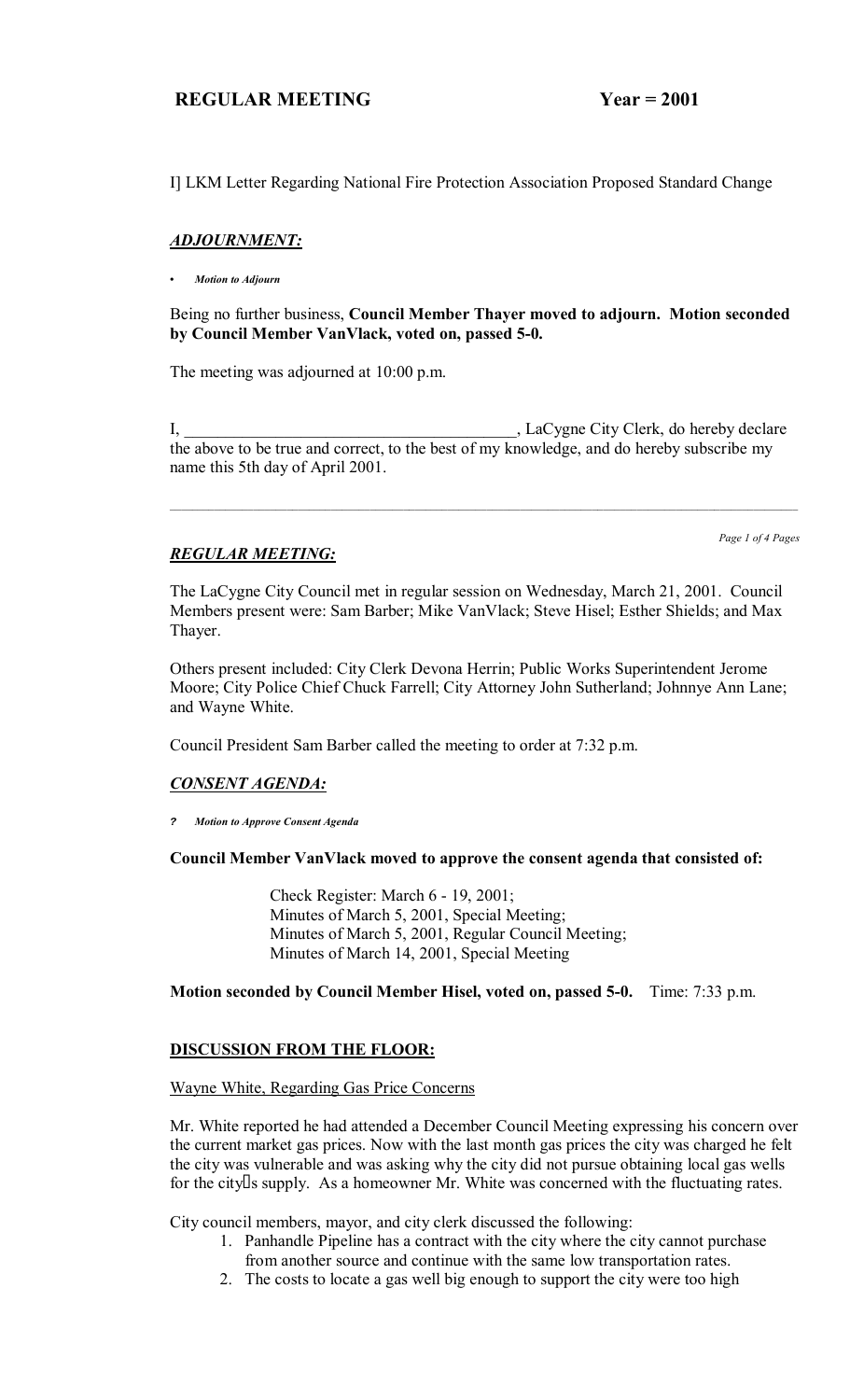- 3. Aust Farms gas wells had been researched but no guarantee that they could provide 100% with the fifteen or so wells they had
- 4. Council is pursuing issues of gas loss
- 5. Discussing with gas agent locking in gas prices for next winter to help with the costs.

Mr. White thanked the council for the information and glad they were trying to keep the costs in line.

# *REPORTS OF CITY OFFICERS:*

Chief of Police Farrell

Presented a written report of police activities for the period of March 1st.  $20^{th}$ ,  $2001$ .

Noted the Louisburg Police Department is having a session on 'Clandestine Lab Awareness' on April 4, 2001 between 1-5 p.m. at no cost. Chief of Police Farrell and Parttime Officer VanVlack will be attending.

 *Page 2 of 4* 

# *REPORTS OF CITY OFFICERS: (Continued)*

Public Works Superintendent Jerome Moore

Mr. Moore reported on the following:

- 1. Have begun with the 10% annual gas meter replacements,
- 2. Replacing culverts and identifying others that need replaced, the biggest problem is property owners are not cleaning the leaves out the culverts,
- 3. Water run-off concerns on the north east side of  $6<sup>th</sup>$  & Market
- 4. Water run-off concerns on the north east side of  $5<sup>th</sup>$  & Market, will review the first week in April with the street committee,
- 5. For notices to property owners who need to replace culverts us whatever form of contact works for each individual situation,
- 6. Chip & Seal Estimates: just the chip & oil for 13 miles of streets is \$69,377.88.
	- a.  $4<sup>th</sup>$  Street the County will pave with city paying cost of materials
	- b. Street Committee to report back with a plan to target an area by next meeting
	- c. Preparation of roads prior to chip and seal.

Mr. Moore requested to attend a Street Seminar presented by Vance Brothers on March 22, 2001 and take James Hazelet with him.

C *Motion to Send Jerome Moore & James Hazelet to Street Seminar, March 22, 2001, Kansas City, KS*

**Council Member VanVlack moved to send Jerome Moore and James Hazelet to the Street Seminar on March 22, 2001 in Kansas City, Kansas with usual expenses paid. Motion seconded by Council Member Thayer, voted on, passed 5-0.** Time: 8:40 p.m.

C *Motion to Send James Hazelet to Confined Space & Excavation Workshop, April 11, 2001. 12, 2001, Chanute, KS*

**Council Member VanVlack moved to send James Hazelet to the Confined Space and Excavation Workshop, April 11-12, 2001 at Chanute, KS with usual expenses. Seconded by Council Member Shields, voted on, passed 5-0.** Time: 8:45 p.m.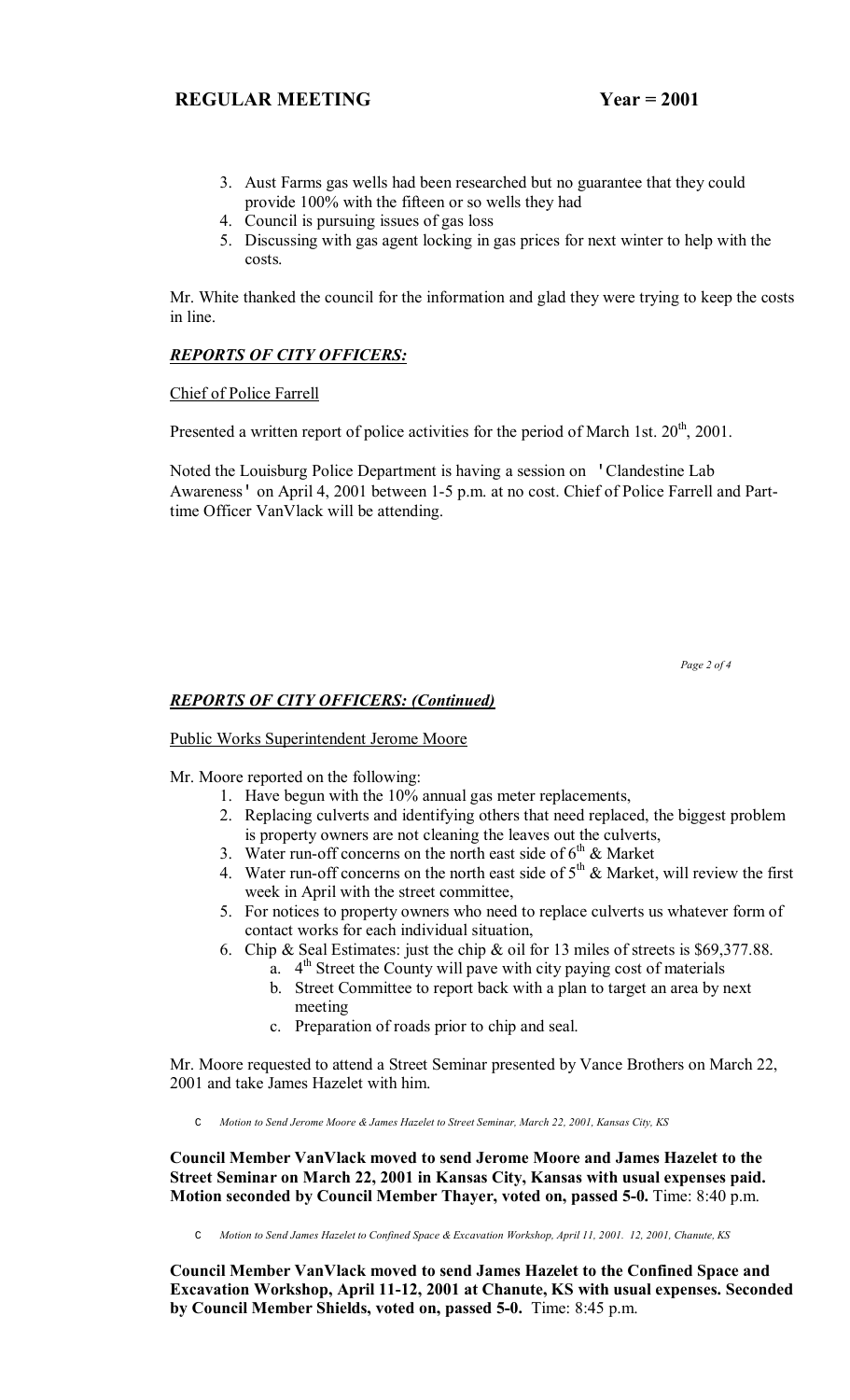Thanked the fire department for assistance with the lift station.

# *STANDING COMMITTEE REPORTS:*

# Park

Council Member Hisel reported KCP&L has offered to purchase two basketball backboards and goals for the city to install in the north park. Council will send thank you notices to KCP&L and Travis Robbins for the donation.

Reported the Park Board Committee had hired a pool manager, Sheila Gochenour, for the pool.

# **Cemetery**

Council Member Shields requested potholes are addressed.

# **Community Building**

Council Member Thayer reported the roof is still leaking in the women s restroom. Council Member VanVlack will inspect and report back.

# **SPECIAL COMMITTEE REPORTS:**

Fiesta

Ms. Lane reported the committee would be looking into doing various little kids games for the Fiesta.

# *UNFINISHED BUSINESS:*

Consideration of Annexation East of Town

Determined as soon as the last annexation form is turned in will begin the paperwork as the only one still outstanding will be the Outpost. After Mayan s request is received the Outpost is to be notified of 10-day notice to respond if they are interested in voluntarily being annexed.

# Blue Valley Public Safety Weather Warning Sirens

Discussed the purchase of two battery operated weather warning sirens including telephone backup for when alarm alert.

C *Motion to Purchase Two Public Safety Weather Warning Sirens*

**Council Member VanVlack moved to purchase two battery operated weather warning sirens for up to \$26,000 that includes costs from Tinsley Electric and KCP&L. Motion seconded by Council Member Hisel, voted on, passed 5-0.** Time: 9:08 p.m.

C *Motion to Accept Location of sirens with confirmation from utilities*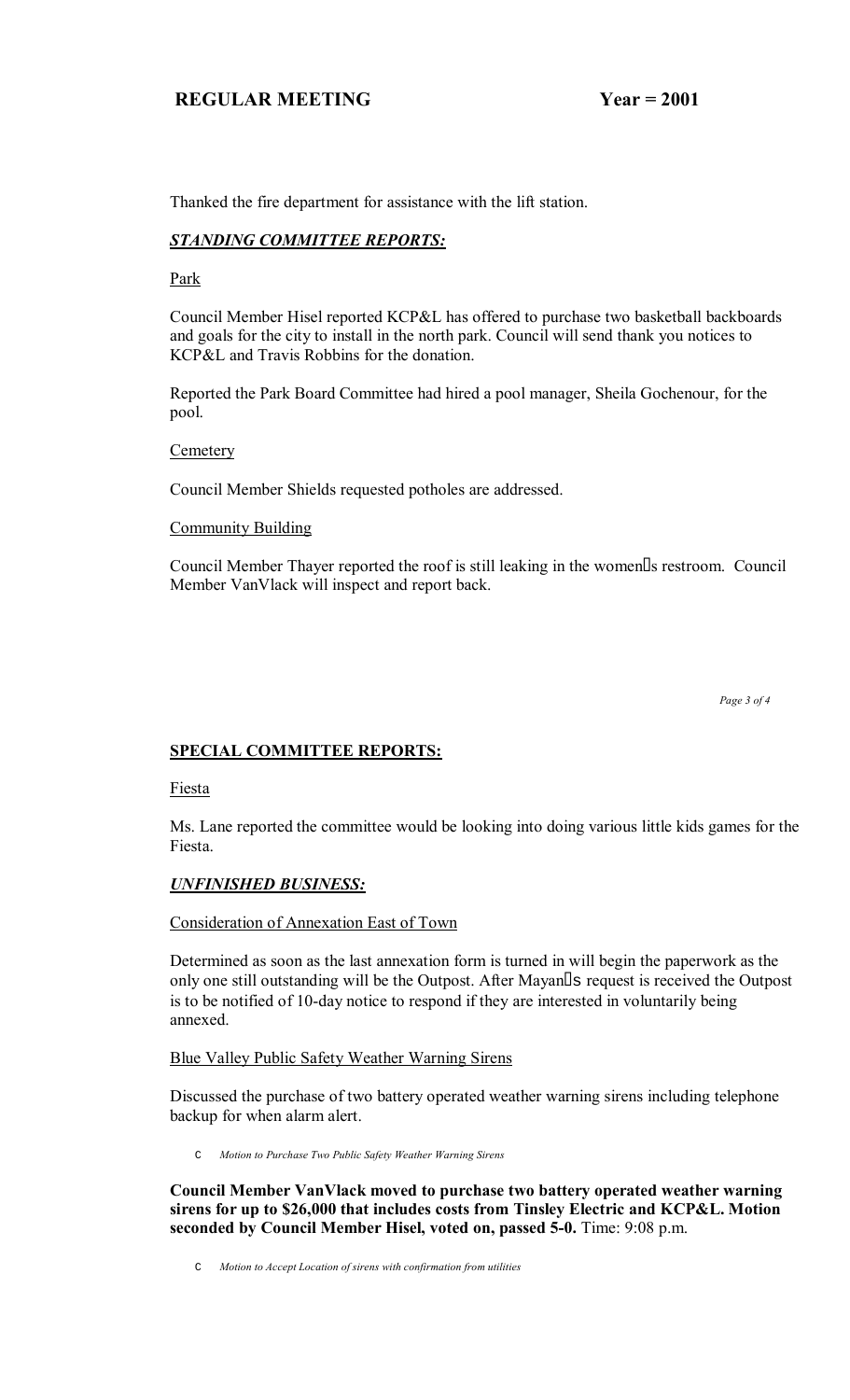**Council Member Thayer moved to accept the locations of one at the north park and the second one south of the Hurley Field ballpark in the unopened road belonging to the city. Motion seconded by Council Member VanVlack, voted on, passed 5-0.** Time: 9:15 p.m.

# *NEW BUSINESS:*

April is Fair Housing Month in the State of Kansas

C *Motion to Declare Proclamation for Fair Housing Month in April, 2001* 

**Council Member Thayer moved to declare proclamation for April 2001, as Fair Housing Month. Seconded by Council Member Shields, voted on, passed 5-0.** Time: 9:18 p.m.

Municipal Budget Training, Iola, KS. April 24, & June 7, 2001

C *Motion for City Clerk to attend Municipal Budget Training in Iola, Ks.*

**Council Member Thayer moved for City Clerk to attend Municipal Budget Training in Iola, Ks. On April 24, 2001 and June 7, 2001 with usual expenses paid. Seconded by Council Member Shields, voted on, passed 5-0.** Time: 9:19 p.m.

Update City Property Insurance Coverage

Council discussed the values on city property. Requested estimates for replacement cost for the community building and city hall to report back at the next meeting. Adding computers to inland marine schedule.

 *Page 4 of 4* 

# **Executive Session**

C *Motion to Go Into Executive Session*

**Council Member VanVlack moved to go into executive session for discussion of legal, and personnel for up to 45 minutes following a five-minute break. Seconded by Council Member Thayer, voted on, passed 5-0.** Time: 9:35 p.m.

Others invited into or requesting a portion of time in executive session included: City Clerk Herrin; and, Chief of Police Farrell.

Open Session Resumed at 10:09 p.m.

*OTHER BUSINESS:*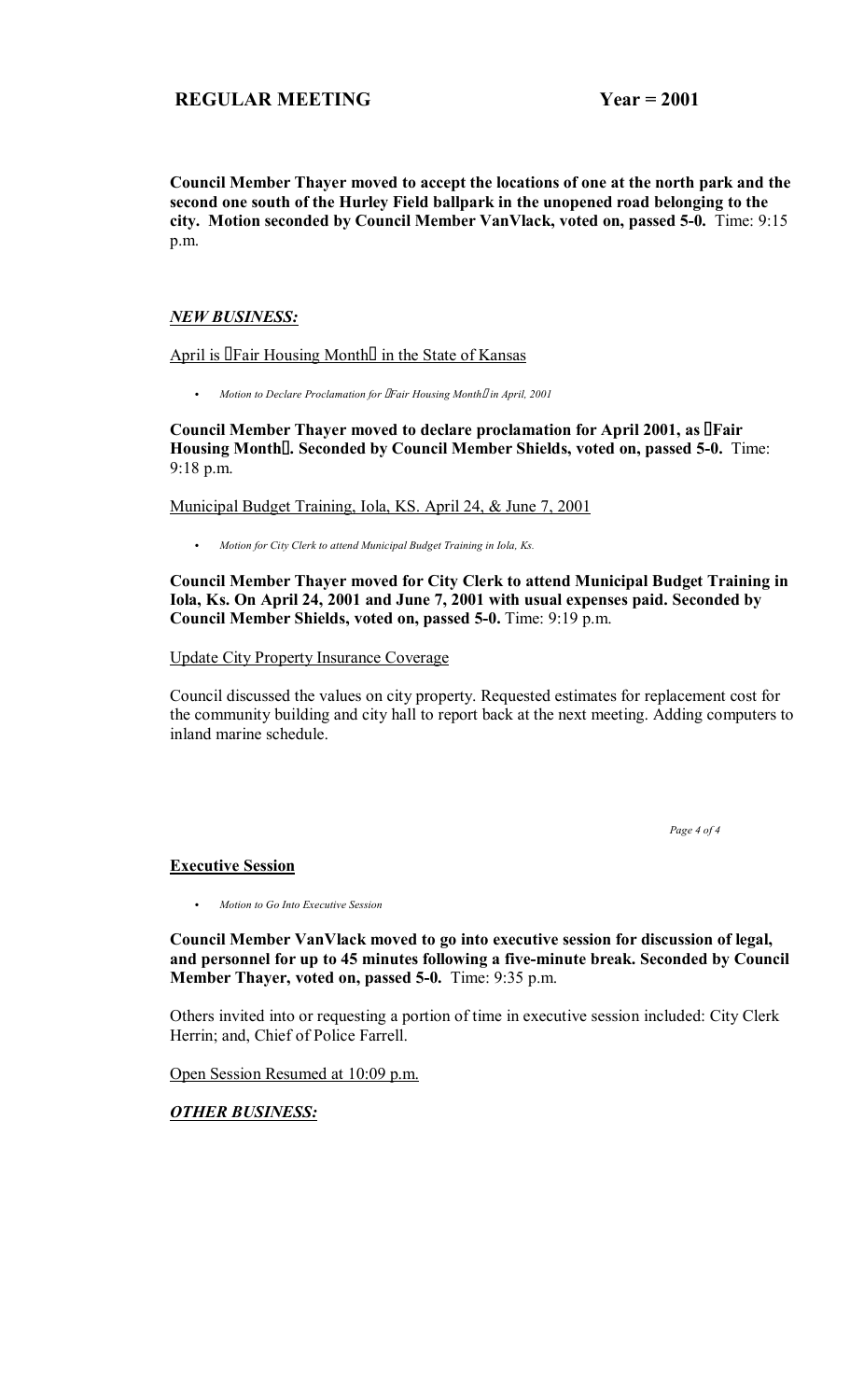# City Attorney Sutherland to Attorney Forum at KRWA Annual Meeting

C *Motion for City Attorney to attend Attorney Forum at KRWA Annual Meeting in Wichita, KS, March 28, 2001*

**Council Member VanVlack moved for City Attorney Sutherland to attend the KRWA Attorney Forum at the annual meeting in Wichita, Ks, March 28, 2001 with expenses paid and half salary. Seconded by Council Member Hisel, voted on, passed 5-0.** Time: 10:10 p.m.

# *CITY CLERK*'*S REPORT:*

None.

Written report included:

 a] Post Office Requirements Update b] KDOCF Update of Completed Work c] 2001 Goals

# *NOTES AND COMMUNICATIONS TO COUNCIL:*

a] North City Park Letter to KCP&L

 b] Eastern & Central Kansas District School for Water Operators, May 16-17, 2001, Emporia, KS

# *ADJOURNMENT:*

**?** *Motion to Adjourn*

Being no further business, **Council Member Thayer moved to adjourn. Motion seconded by Council Member VanVlack, voted on, passed 5-0.**

The meeting was adjourned at 10:12 p.m.

I, LaCygne City Clerk, do hereby declare the above to be true and correct, to the best of my knowledge, and do hereby subscribe my name this 21st day of March 2001.

# *REGULAR MEETING:*

*Page 1 of 4 Pages*

The LaCygne City Council met in regular session on Monday, March 5, 2001. Council Members present were: Esther Shields; Mike VanVlack; Sam Barber; Max Thayer; and Steve Hisel.

Others present included: City Clerk Devona Herrin; Public Works Superintendent Jerome Moore; Jennifer McDaniel; City Police Chief Chuck Farrell; LeRoy Turpen; Morgan Brown; Bob Stocking; Teresa McCullough; and Rob Gavin.

Mayor Terry Weitman called the meeting to order at 7:35 p.m.

# *CONSENT AGENDA:*

*ï Motion to Approve Consent Agenda*

**Council Member Shields moved to approve the consent agenda that consisted of:**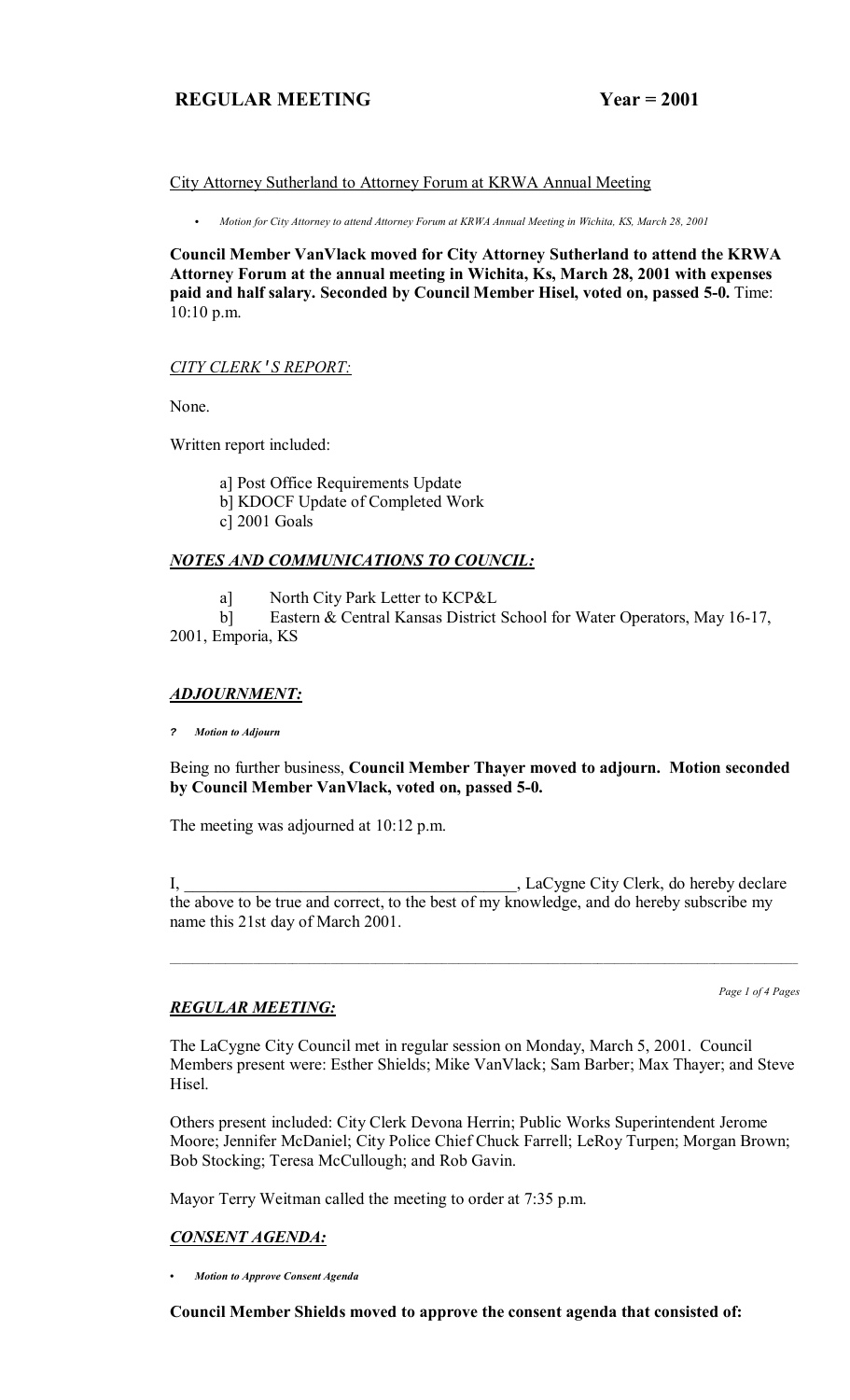Check Register: February  $21 - \text{March } 5, 2001$ ; Minutes of February 20, 2001 Special Meeting: Minutes of February 20, 2001, City Council Meeting

### **Motion seconded by Council Member Thayer, voted on, passed 5-0.** Time: 7:36 p.m.

### **CDBG WATER IMPROVEMENT GRANT**

Rob Gavin

Reported he had made several attempts to contact the Bank Trust Officer regarding the land to be acquired for the third lagoon and has not received any return calls. Planning to put the request in writing as have the legal description and plat ready to go. Will get with City Attorney to prepare and make offer.

• *Motion to Offer Appraised Value on Third Lagoon Site*

# **Council Member Thayer moved to offer the appraised value on the new lagoon site. Seconded by Council Member VanVlack, voted on, passed 5-0.** Time: 7:40 p.m.

Reported the difference between running a new sewer line along the low water area down Danny Troth's land or along the property line was estimated to cost an additional \$45,839.00 more to run along the property line. This information was given to landowner Danny Troth with a set of the plans. Now waiting for Mr. Troth to review and respond back. Rob Gavin will also review the project using a bigger pipe down the property line, however this would limit growth to the east. For proper growth capabilities, better to follow creek in flood plain and no building zone.

# **CDBG WATER IMPROVEMENT GRANT**

### Robert Stocking

Reported he had prepared two resolutions and a residential antidisplacement agreement required for the CDBG paperwork.

• *Motion to Accept Residential Antidisplacement and Relocation Assistance Agreement*

**Council Member VanVlack moved to accept the Residential Antidisplacement and Relocation Assistance Plan Agreement to meet CDBG water improvement requirements. Seconded by Council Member Thayer, voted on, passed 5-0.** Time: 7:51 p.m.

• *Motion to Accept Resolutions No. 254 and 255*

**Council Member VanVlack moved to adopt Resolutions No. 254 and 255 to meet CDBG water improvement requirements. Seconded by Council Member Barber, voted on, passed 5-0.** Time: 7:52 p.m.

# **DISCUSSION FROM THE FLOOR**

Morgan Brown with Utility Consultants

Reported on the following updates:

1. Cut out 2" gas line where new post office will be located

*Page 2 of 4*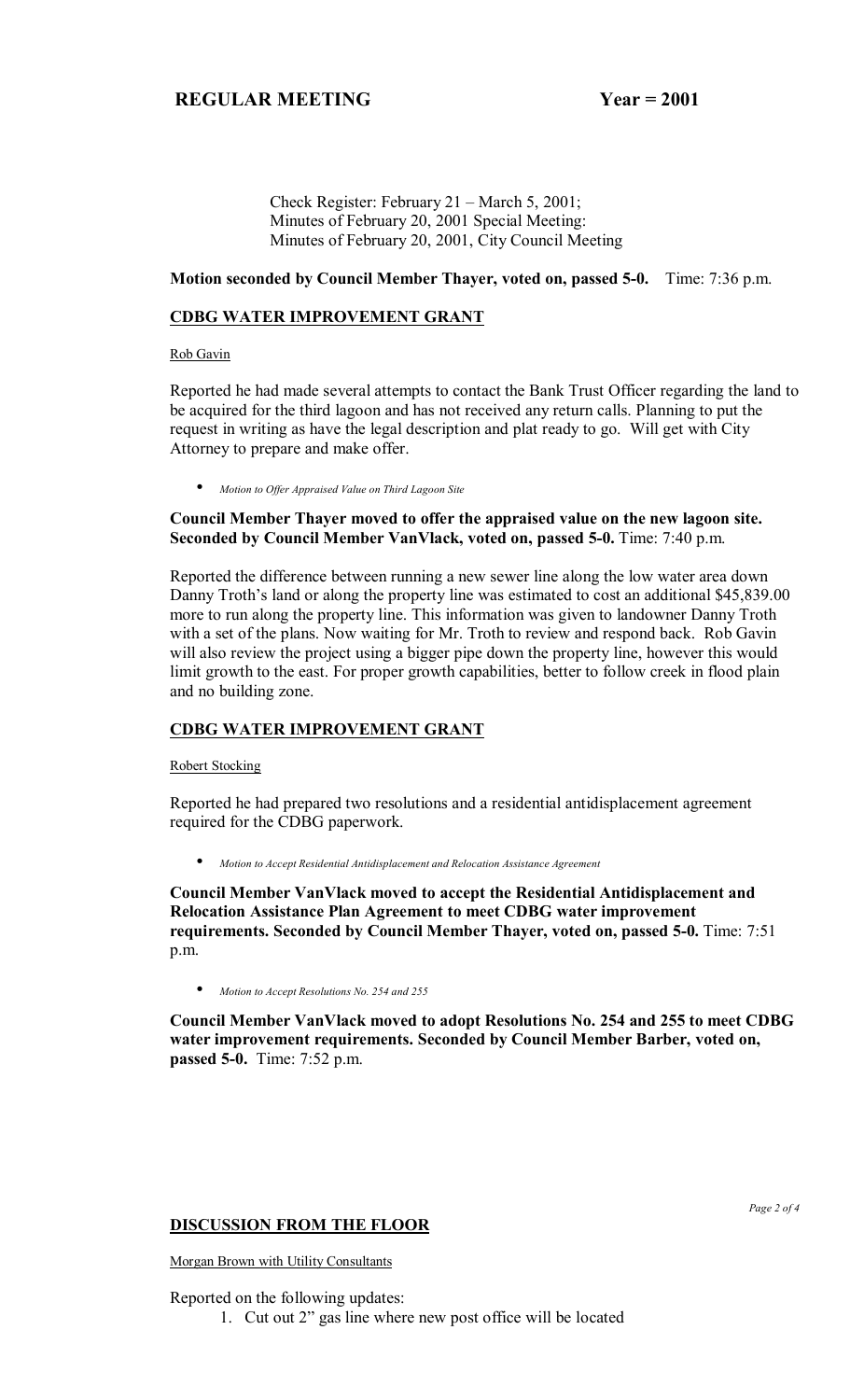- 2. Received two estimates for  $375<sup>th</sup>$  & Hedge Lane gas line repair, the city could purchase the additional two hundred feet of pipe line and save some costs
	- a. Utility Consultants Mark Michelle  $$8,450.00$

b. Utility Services, Sheridan, Ark. \$34,197.34

- c. Rock Saw and all excavation included in both estimates
- 3. Mike Tillson will do large meter testing tomorrow
- 4. Is leaving UC this month on March  $26<sup>th</sup>$  to go to work for Sigma Corp
- 5. Mike Tills and Gary Gates would like to come meet and talk with the city council regarding the change
- 6. How far away is help if needed now?
	- a. For emergency situations Mike Tillson is three hours away
	- b. The public works employees are now trained and capable of doing much of the work now

# *REPORTS OF CITY OFFICERS:*

Public Works Superintendent Jerome Moore

Reported the following:

- 12. Filling Pot Holes today and through the week
	- 13. Recommended sending James Hazelet to workshop for "Pumps, Pumping Systems and Basic Electricity of Motors and Controls" March 28-29, 2001 in Burlington, KS
	- 14. Will have costs on Chip and Seal for the next meeting
		- *Motion to Send James Hazelet to Workshop*

**Council Member Barber moved to send James Hazelet to the Workshop on March 28-29, 2001 in Burlington, KS with driving back and forth each day. Seconded by Council Member Hisel, voted on, passed 5-0.** Time: 8:15 p.m.

### Chief of Police Farrell

Police Chief Farrell presented a written report of police activities for the month of February 2001.

# Fire Chief Ernie Moylan by Mike VanVlack

Reported the public works employees are working on the hydrovac on the bakes of the fire truck.

# *STANDING COMMITTEE REPORTS:*

### **Community Building**

Inmates have painted the front part of the interior, repairing the ceilings in the restrooms and completing the overhang outside.

# *UNFINISHED BUSINESS:*

# Consideration of Annexation East of Town

Have verbal yes's, except the Outpost, and waiting to receive some forms back.

Purchase of Cemetery Property

Have deed drawn up, just need to set up time to get it signed.

### EXECUTIVE SESSION

• *Motion to go into Executive Session*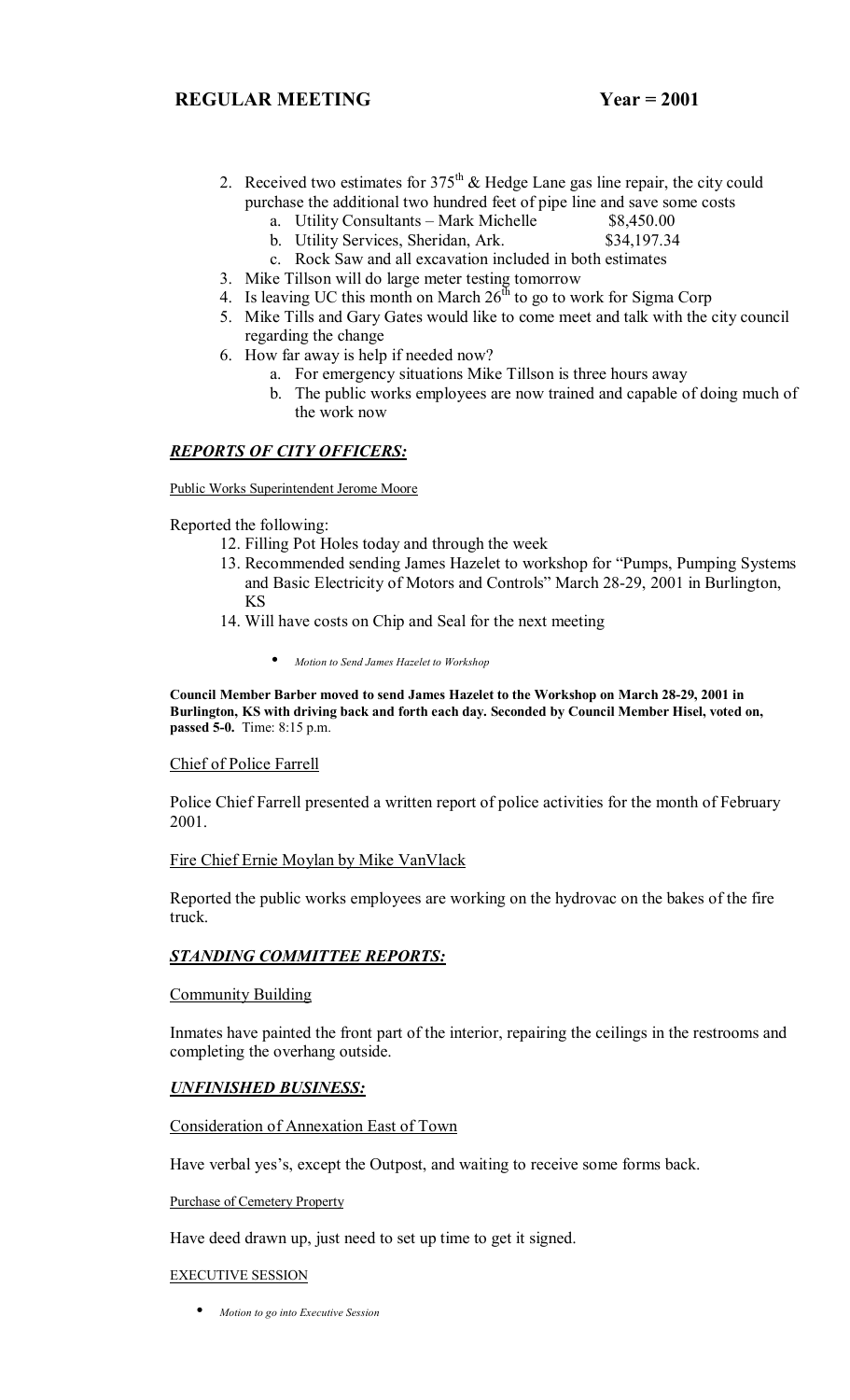**Council Member VanVlack moved to go into Executive Session for up to ten minutes. Seconded by Council Member Barber, voted on, passed 5-0.** Time: 8:25 p.m.

*Page 3 of 4* 

Open Session Resumed at 8:28 p.m.

### *NEW BUSINESS:*

Hire Part Time Clerical Help for City Hall

• *Motion to Hire Dee Wagner at \$7.50 per hour for part time as needed help*

**Council Member VanVlack moved to hire Dee Wagner at \$7.50 per hour for as needed part time help in city hall. Seconded by Council Member Thayer, voted on, passed 5-0.**  Time: 8:30 p.m.

Seminar "How to Troubleshoot & Maintain PCS" May 7 & 8, 2001, Overland Park, KS for Chuck Farrell

Discussed costs of the class.

• *Motion to Send Chuck Farrell to Seminar*

**Council Member VanVlack moved to send Chuck Farrell to the Seminar Class on May 7 & 8, 2001 in Overland Park, KS**. **Seconded by Council Member Barber, voted on, passed 5-0.** Time: 8:33 p.m.

LaCygne Elementary PTO School Carnival

• *Motion to Donate \$50 to PTO School Carnival*

**Council Member VanVlack moved to donate \$50 to the LaCygne Elementary PTO School Carnival. Seconded by Council Member Thayer, voted on, passed 5-0.** Time: 8:35 p.m.

### **Executive Session**

• *Motion to Go Into Executive Session*

**Council Member VanVlack moved to go into executive session for discussion of personnel, legal, and land acquisition for up to 40 minutes following a ten-minute break. Seconded by Council Member Thayer, voted on, passed 5-0.** Time: 8:35 p.m.

Others invited into or requesting a portion of time in executive session included: City Clerk Herrin and City Chief of Police Farrell.

Open Session Resumed at 9:25 p.m.

### **OTHER BUSINESS:**

Pier Removal on Block 68, Lot 1

• *Motion to Remove Piers for \$350 by Gowing Construction*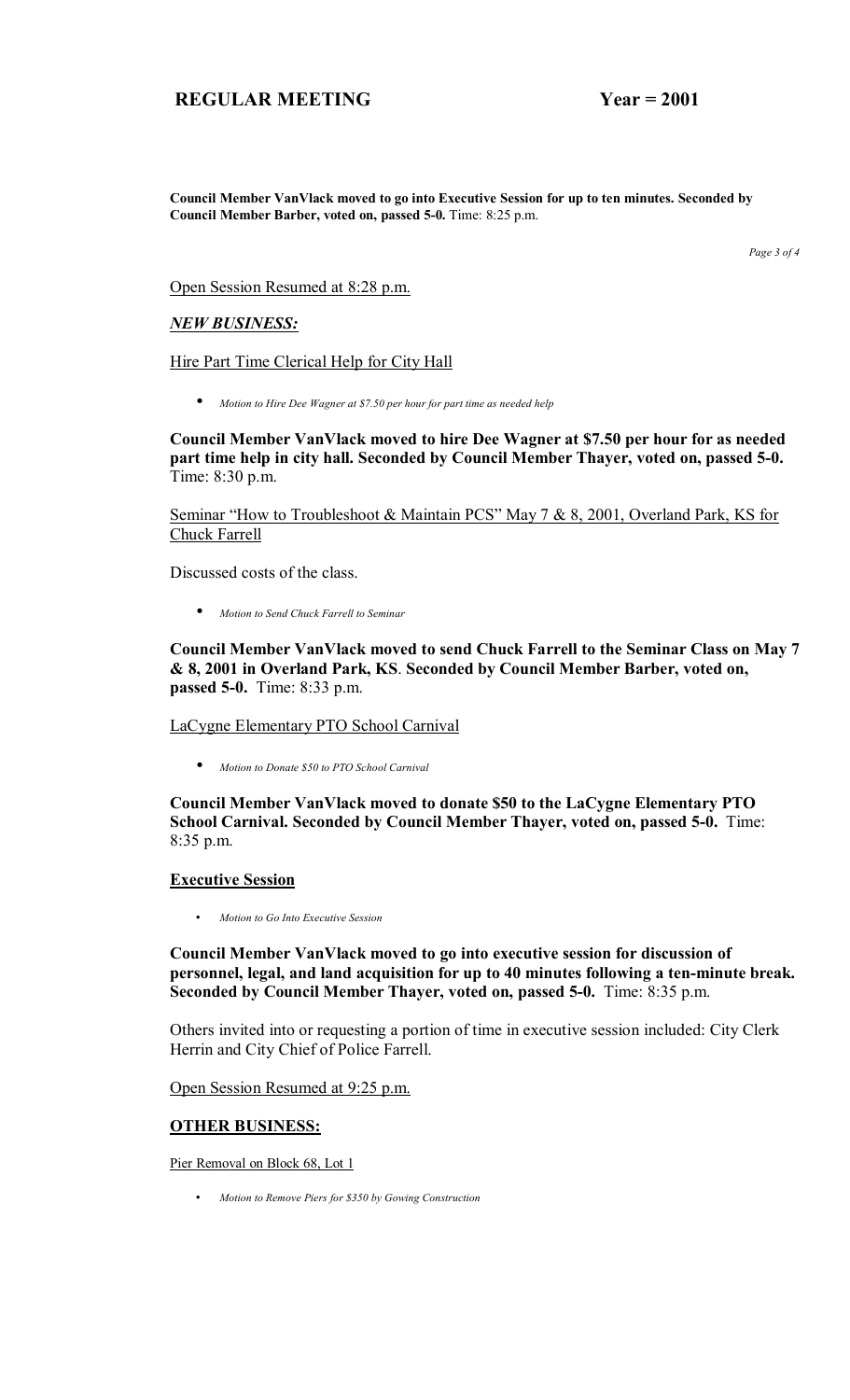### **Council Member Barber moved to spend \$350 to remove and haul off the two piers on Block 68. Seconded by Council Member VanVlack, voted on, passed 5-0.** Time: 9:30 p.m.

### 2001 Goals

Items Discussed:

- 1. Add Pipeline repair to list
- 2. Finish up Cathodic Protection
- 3. City Hall, carpet versus space, prefer looking at space.

Annexation Deadline

Discussed March 16, 2001 being the deadline to receive the signed forms, will review in detail at the next meeting.

Art Francis

Discussed taking flowers to Art Francis' wife who is in the hospital. Council Member Shields will take them.

Noted Art Francis had repaired some wiring in the community building.

# **OTHER BUSINESS: (Continued)**

*Page 4 of 4* 

### RWD #1 Water District Meeting March 13, 2001

Mayor Weitman noted he would be attending the Linn County RWD #1 monthly meeting on March 13, 2001 at 7:30 p.m. City Clerk will be attending. Also asked the Water Committee Council Members to attend.

# **CITY CLERK'S REPORT:**

City Clerk Herrin noted Aust Farms would be asked to be present at the next meeting.

Written Report Included:

A] Post Office Requirements Update

B] KDOCF Update of work completed

C] 2001 Goals

# **NOTES AND COMMUNICATIONS TO COUNCIL***:*

a] "Kansas Government Journal" February 2001, Volume 87, Number 2

b] "IIMC News Digest", Article 'The Mayor's Debating and V\*oting Rights' February 2001

c] LKM letter regarding Kansas Municipal Insurance Trust, February 19, 2001

d] SEK, 'Spring Quarterly Forum' Friday, March 16, 2001, Independence Community College

e] KRWA, 'The Attorneys' Forum' March 28, 2001, Wichita, KS

f] Thank You Letter from Mine Creek Amateur Radio Club

g] NCCC, "Supervising People and Leading a Team" Seminar, April 10, 2001, Ottawa, KS.

- h] 'League News' February 23, 2001
- I] '2001 Conference of Kansas Mayors' July 20-21, 2001, Neodesha, KS

J] Kansas Department on Aging Partnership Loan Program

K] 2001 LKM Annual Conference, October 6-9, 2001, Wichita, KS

L] Kansas Open Meetings & Records Seminar by Linn County News, Wednesday, March 14,

2001 at 7:00 p.m. at Linn County Commissioners Annex Building in Mound City.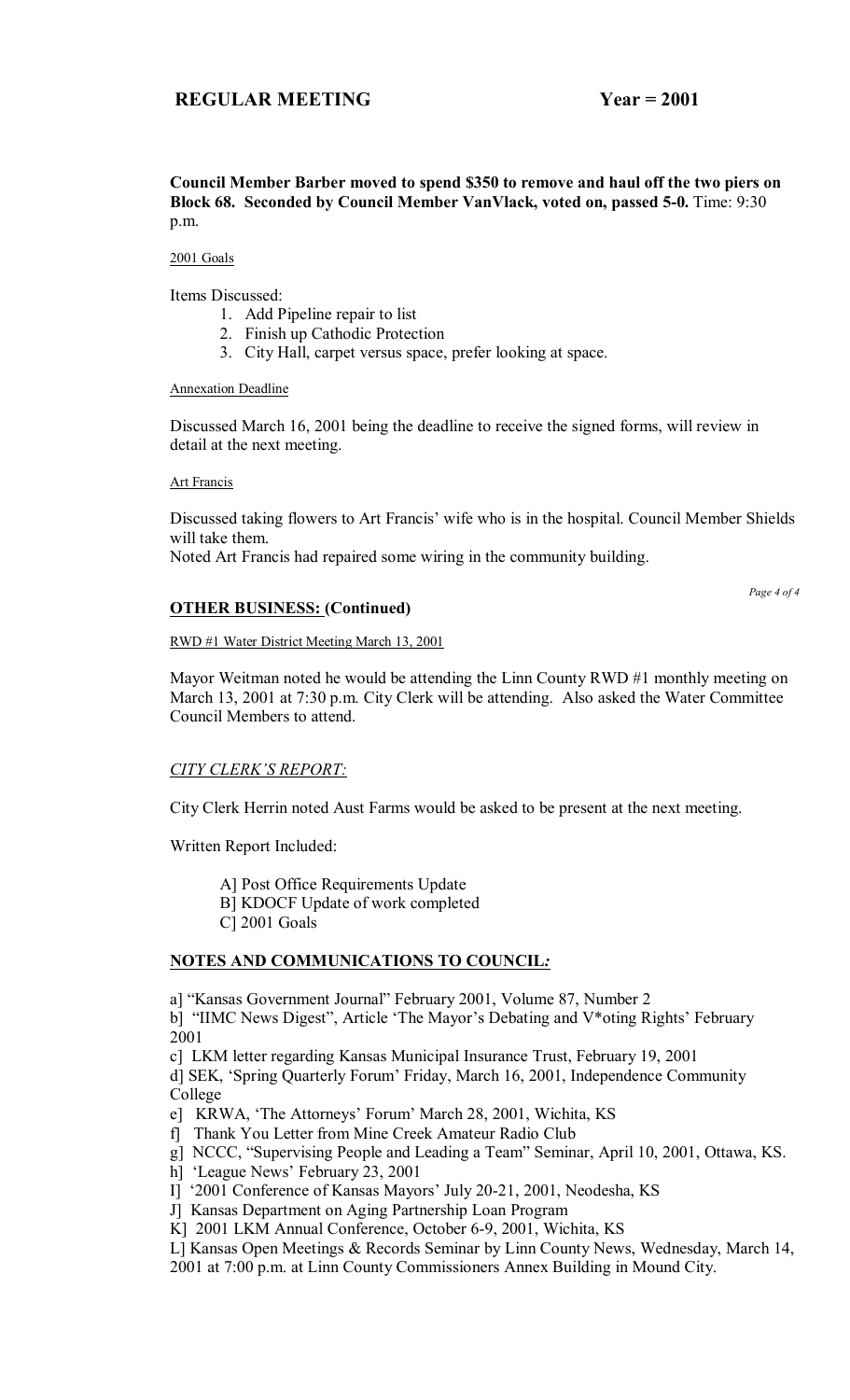# *ADJOURNMENT:*

### *ï Motion to Adjourn*

Being no further business, **Council Member VanVlack moved to adjourn. Motion seconded by Council Member Hisel, voted on, passed 5-0.**

The meeting was adjourned at 9:48 p.m.

I, LaCygne City Clerk, do hereby declare the above to be true and correct, to the best of my knowledge, and do hereby subscribe my name this 5th day of March 2001.

### *Page 1 of 2*

The LaCygne City Council held a Public Hearing at 7:00 p.m., Monday, March 5, 2001, at LaCygne City Hall. The purpose of the Public Hearing was for Water Grant Approval.

Council Members present were: Sam Barber, Steve Hisel; Esther Shields; Max Thayer; and Mike VanVlack.

Others present included: City Clerk Devona Herrin, City Chief of Police Chuck Farrell, Bob Stocking, Rob Gavin, Jennifer McDaniel, and LeRoy Turpen.

Mayor Weitman called the Special Meeting to order at 7:06 p.m.

Mayor Weitman announced the purpose of the Public Hearing was to hear comments from the public regarding the approval of a water grant and opened the meeting to the floor for questions.

There were no questions from the floor.

### Rob Gavin with Kirkham Michael Engineers

Reported the update on plans for the water improvements:

- 1. North Tower
- 2. 10" Main Line on Grand and down  $7<sup>th</sup>$  Street for flow improvement
- 3. 8" Spurs to improve flow
- 4. Cost for 1-3 estimated to be \$267,300.00
- 5. 150,000 gallon elevated tower at industrial park to improve flow for fire protection, and to be prepared for future growth from this area
- 6. Cost for 5 estimated to be \$392,600.00.
- 7. Total costs with contingencies, design, administration, legal, and construction with inspection estimated to be \$829,890.00
- 8. Bond rates are down, but fluctuating so may have some break there when ready to move forward
- 9. Add \$6.29 to the average water bill per month.

# **Bob Stocking**

Reported on the following recommendations:

- 1. Wait to file EDA after CDBG is filed and responded to
- 2. Have resolutions to grant the mayor authority to sign grant application, city's commitment to keep enough money to operate the water system, and the agreement that any demolition of home will receive compensation.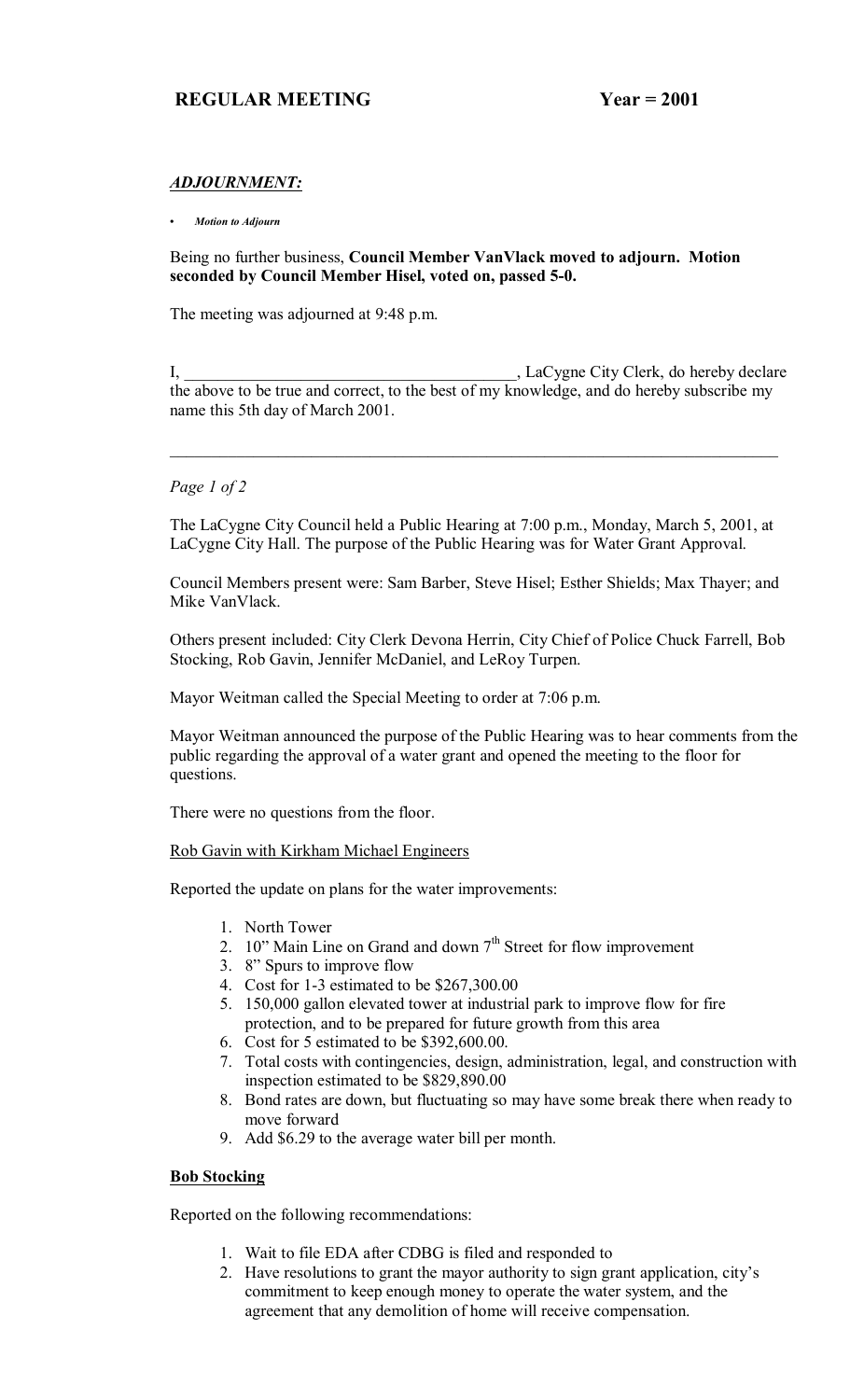- 3. CDBG is due by April 6, but targeting end of March to complete and mail
- 4. Should hear back by mid-June.

No further discussion.

*Page 2 of 2*

### **Adjourn**

• *Motion to Adjourn*

**Council Member VanVlack moved to adjourn the meeting, as there was no further business. Seconded by Council Member Barber, voted on, passed 5-0.** Time: 6:03 p.m.

I, LaCygne City Clerk, do hereby declare the above to be true and correct, to the best of my knowledge, and do hereby subscribe my name this 5th day of March 2001.

 $\mathcal{L}_\mathcal{L} = \mathcal{L}_\mathcal{L} = \mathcal{L}_\mathcal{L} = \mathcal{L}_\mathcal{L} = \mathcal{L}_\mathcal{L} = \mathcal{L}_\mathcal{L} = \mathcal{L}_\mathcal{L} = \mathcal{L}_\mathcal{L} = \mathcal{L}_\mathcal{L} = \mathcal{L}_\mathcal{L} = \mathcal{L}_\mathcal{L} = \mathcal{L}_\mathcal{L} = \mathcal{L}_\mathcal{L} = \mathcal{L}_\mathcal{L} = \mathcal{L}_\mathcal{L} = \mathcal{L}_\mathcal{L} = \mathcal{L}_\mathcal{L}$ 

*Page 1 of 2*

The LaCygne City Council held a Special Meeting at 4:32 p.m., Wednesday, March 14, 2001, at LaCygne City Hall. The purpose of the Special Meeting was regarding (1) New Gas Meter for Reed Minerals, and, (2) Blue Valley Public Safety Presentation for Outdoor Warning Signal Siren.

Council Members present were: Sam Barber, Steve Hisel; Max Thayer; and Mike VanVlack. Esther Shields arrived at 4:36 p.m.

Others present included: City Clerk Devona Herrin, City Attorney John Sutherland, City Chief of Police Chuck Farrell, City Fire Chief Ernie Moylan, Darlene VanVlack, and Brian Cates with Blue Valley Public Safety.

Mayor Weitman called the Special Meeting to order at 4:32 p.m.

Mayor Weitman announced the purpose of the Special Meeting was for: (1) New Gas Meter for Reed Minerals, and, (2) Blue Valley Public Safety Presentation for Outdoor Warning Signal Siren.

New Gas Meter for Reed Minerals

Reported the gas meter currently being used for Reed Minerals was not reporting accurately, possibly reporting only fifty percent of the actual usage. Morgan Brown with Utility Consultants will install the new meter.

• *Motion to Purchase New Gas Meter for \$5,587.34*

**Council Member Thayer moved to purchase a new meter with required materials and labor for a total cost of \$5,587.34. Seconded by Council Member VanVlack, voted on, passed 4-0.** Time: 4:35 p.m.

Blue Valley Public Safety Presentation for Outdoor Warning Signal Siren

Brian Cates answered questions from the council from the following discussed items: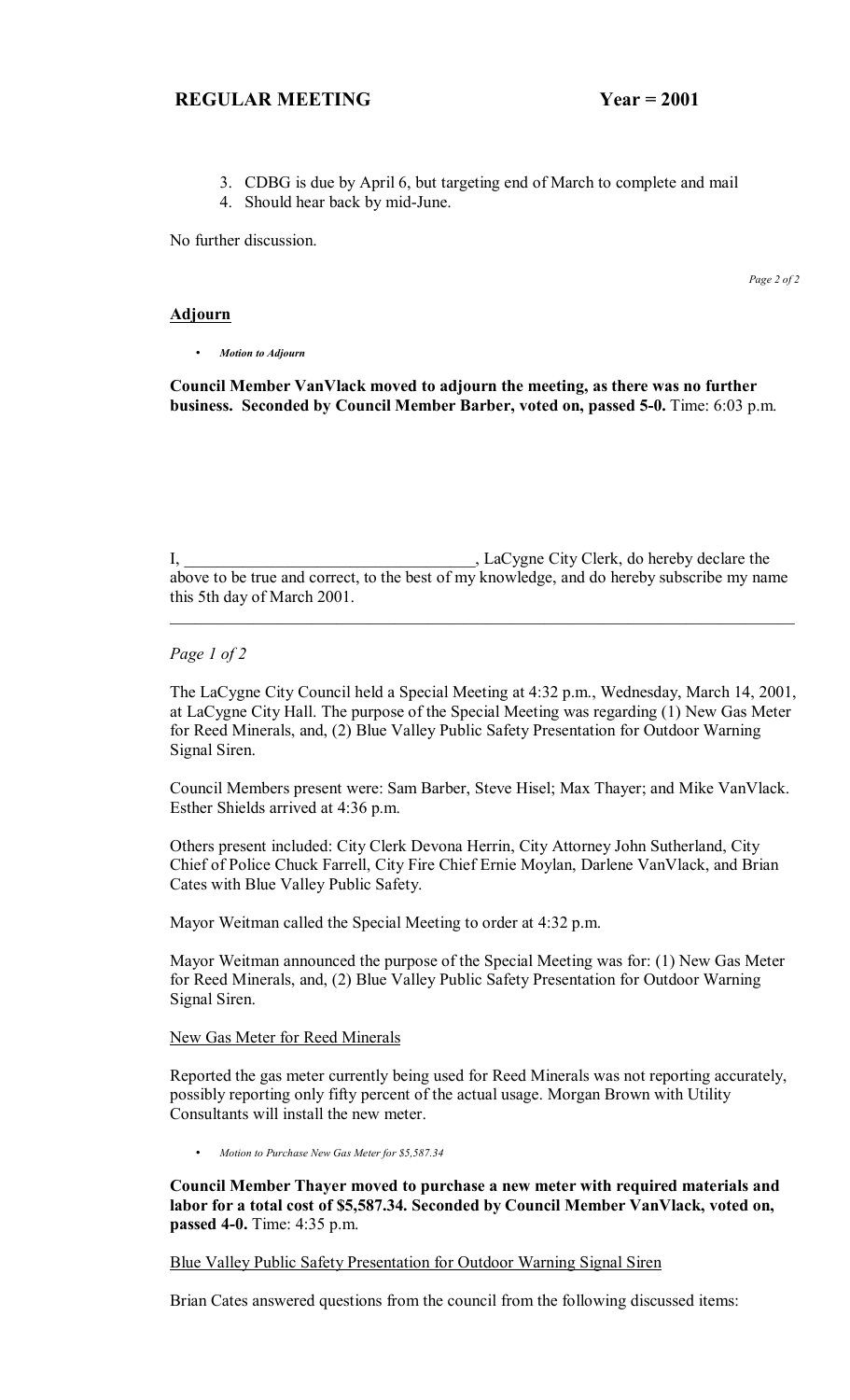- 1. Location of the tests to be performed,
- 2. Qualities of the siren being considered including battery operation backup,
- 3. Cost of complete system including installation,
- 4. Battery replacement every four years with four batteries at approximately \$70 each at today's price,
- 5. Recommend annual check up,
- 6. Normal life expectancy is thirty years,
- 7. No telephone operation equipment included, estimate of \$250 for each one,
- 8. Does not guarantee everyone inside their houses will here, and,
	- 9. Used ones available, not of this type.

Motion for Break

• *Motion for Break to Observe Siren Tests*

**Council Member Thayer moved to take up to a thirty-five minute break to leave the meeting and observe testing the siren at two different locations within the city. Seconded by Council Member VanVlack, voted on, passed 5-0.** Time: 5:00 p.m.

Open Session Resumed at 5:33 P.M.

Discussed the Following:

1.The areas covered from both locations.

 2. If a price reduction if purchased two sirens and received negative response.

3. Contact the local electric company for help with installing the poles.

 4. Questioned lightning damage. If damaged by lightning is usually the radio and estimate cost of replacement at \$1200.00. With run grounds and surge protectors this is not a regular occurrence.

 5. Potential problems. Usually if there are any problems it is with the radio system.

- 6. Cost to check annually probably around \$250 for ½ a day.
- 7. How long for installation? Six to eight weeks for delivery of equipment and two weeks to install.

Mayor Weitman, with council agreement, determined to consider reviewing for total final cost for 1-2 sirens including checking on cost of poles from local electric company and an AC/DC system. Asked the city clerk and safety committee to obtain the best final dollar amount available and report back at the March 21, 2001 regular council meeting.

Brian Cates also recommended making sure the city had easements for the locations of the sirens if the city doesn't own the property being considered.

#### **Adjourn**

• *Motion to Adjourn*

**Council Member VanVlack moved to adjourn the meeting, as there was no further business. Seconded by Council Member Barber, voted on, passed 5-0.** Time: 6:03 p.m.

*Page 2 of 2*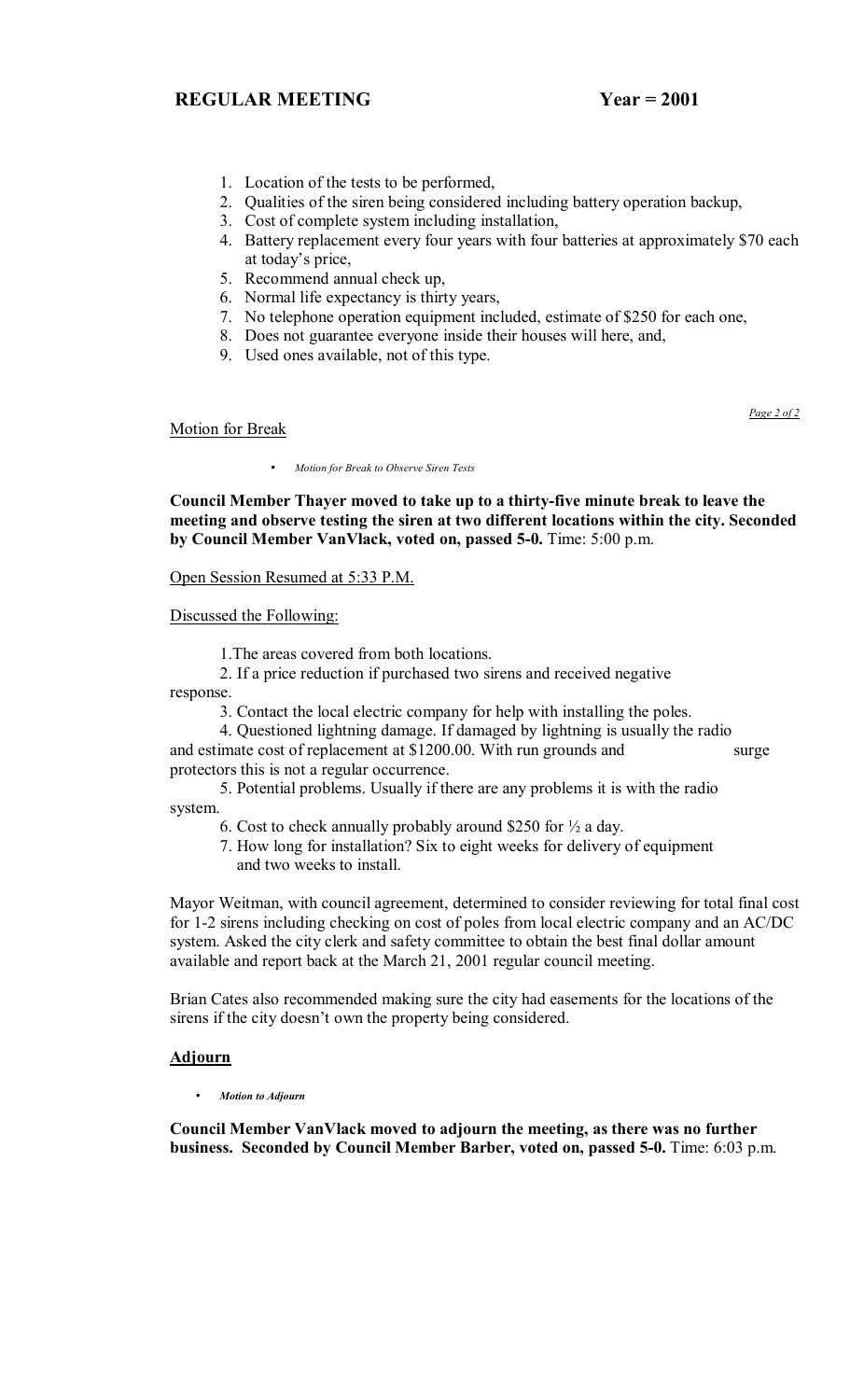I, LaCygne City Clerk, do hereby declare the above to be true and correct, to the best of my knowledge, and do hereby subscribe my name this 14th day of March 2001.

 $\mathcal{L}_\text{max} = \mathcal{L}_\text{max} = \mathcal{L}_\text{max} = \mathcal{L}_\text{max} = \mathcal{L}_\text{max} = \mathcal{L}_\text{max} = \mathcal{L}_\text{max} = \mathcal{L}_\text{max} = \mathcal{L}_\text{max} = \mathcal{L}_\text{max} = \mathcal{L}_\text{max} = \mathcal{L}_\text{max} = \mathcal{L}_\text{max} = \mathcal{L}_\text{max} = \mathcal{L}_\text{max} = \mathcal{L}_\text{max} = \mathcal{L}_\text{max} = \mathcal{L}_\text{max} = \mathcal{$ 

## *REGULAR MEETING:*

*Page 1 of 5*

The LaCygne City Council met in regular session on Tuesday, February 20, 2001. Council Members present were: Steve Hisel; Sam Barber; Esther Shields; Max Thayer; and Mike VanVlack.

Others present included: City Clerk Devona Herrin; City Police Chief Chuck Farrell; City Attorney John Sutherland; Barry Walker, Johnnye Ann Lane; Jennifer McDaniel; Jerry Boone; and Pat Summers.

Mayor Terry Weitman called the meeting to order at 7:30 p.m.

## *CONSENT AGENDA:*

*ï Motion to Approve Consent Agenda*

#### **Council Member Shields moved to approve the consent agenda that consisted of:**

 Check Register: February 8 - 20, 2001; Minutes of February 7, 2001 Regular City Council Meeting;

#### **Motion seconded by Council Member Thayer, voted on, passed 5-0.** Time: 7:31 p.m.

### **CDBG SEWER GRANT - STATE REVOLVING LOAN**

Rob Gavin, Kirkham Michael Engineers

Reported the Preliminary Plans are ready for the sewer area that needs to be moved in Block 68 for the construction of the Post Office. KDHE & EDA have given verbal approval to separate this project out to do now. As soon as the plans are finalized they will be sent to KDHE  $\&$  EDA for final signature approval, then will take up to three bids on the project prior to beginning the work. There should be no problem with meeting the deadline given by the Postal Service to complete the project.

The Surveyors have completed the surveys south of K152 and will soon have the final options for possible areas to lay this sewer line. Also attempting to make contact with the Bank Trust person handling the land to be purchased for the lagoon site.

### **CDBG WATER IMPROVEMENT GRANT**

None

#### **DISCUSSION FROM THE FLOOR:**

#### Linn County News, Barry Walker, regarding Newspaper Legals

Reported his family had now been the owners of the paper for a year as of April  $1<sup>st</sup>$ . The Linn County News is very interested in becoming the city's official newspaper. Believe their circulation is stronger now in this area as well as their rep sales. For legals the charge is \$.62  $\frac{1}{2}$  per line. Believe this is more competitive than their competitor. Would like to see the dollars stay in the County. Realize there is an annual date the city usually makes this decision, but also aware this can be changed at any time. Would like for the city to give the Linn County News serious consideration.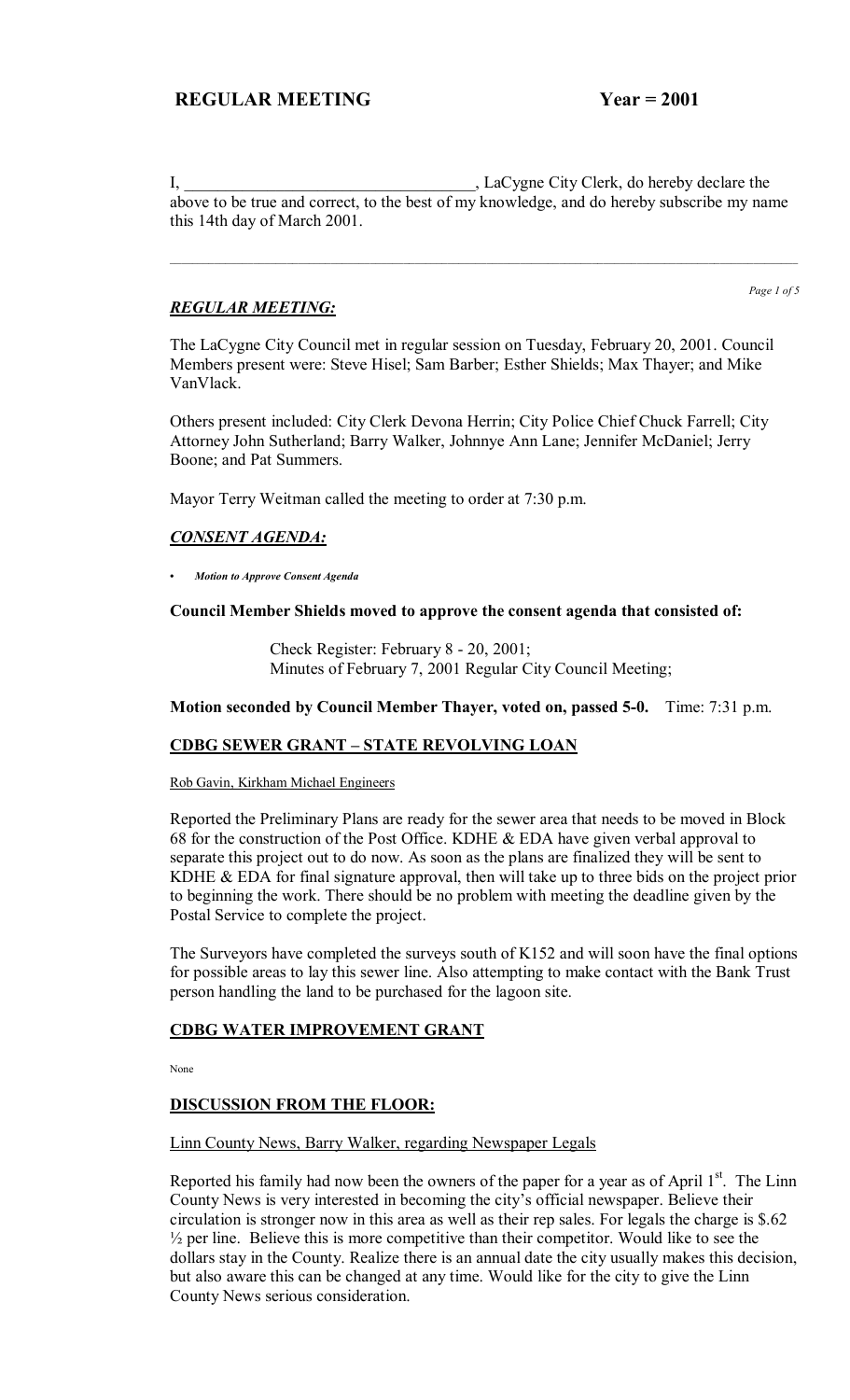# **DISCUSSION FROM THE FLOOR: (Continued)**

*Page 2 of 5* 

Linda Ross Requests Reimbursement of Community Building Fee

City Clerk Herrin reported Linda Ross had rented the Community Building on Sunday, February 11, 2001 and upon arrival found the building had to be cleaned before she could use it. The entity that used the building the day before did not leave it in the same condition as they found it in. Ms. Ross is requesting her \$75 Fee be returned in exchanged for cleaning prior to her use and then her cleaning after her use to leave in better condition than she found it.

• *Motion to Waive Community Building Fee*

**Council Member Shields moved to forgo the charges for the Community Building use by Linda Ross. Seconded by Council Member Barber, voted on, passed 3-2 (Thayer & VanVlack Opposed).** Time: 7:45 p.m.

Mayor Weitman requested the Community Building Committee review ways to help avoid this situation in the future. Discussion took place.

Community Building Deposits

• *Motion to Set Deposits for Community Building Use*

**Council Member Thayer moved to have deposits for use of the Community Building equal to the rental fees currently established and such deposits to be returned to the individuals if the building is left in the cleanly manner it was found, with refund to be completed within ten (10) days from use.** 

Questions: What about the nonprofit organizations that use it for free? Determined if they do not continue to maintain in cleanly manner their use will be discontinued.

**Motion Seconded by Council Member VanVlack, voted on, passed 5-0.** Time: 7:50 p.m.

### **REPORTS OF CITY OFFICERS***:*

Chief of Police Farrell

None

Fire Chief – Ernie Moylan

Council Member VanVlack reported the fire truck was still having brake problems and having it addressed. Would like to look into purchasing another fire truck in the future.

### **STANDING COMMITTEE REPORTS***:*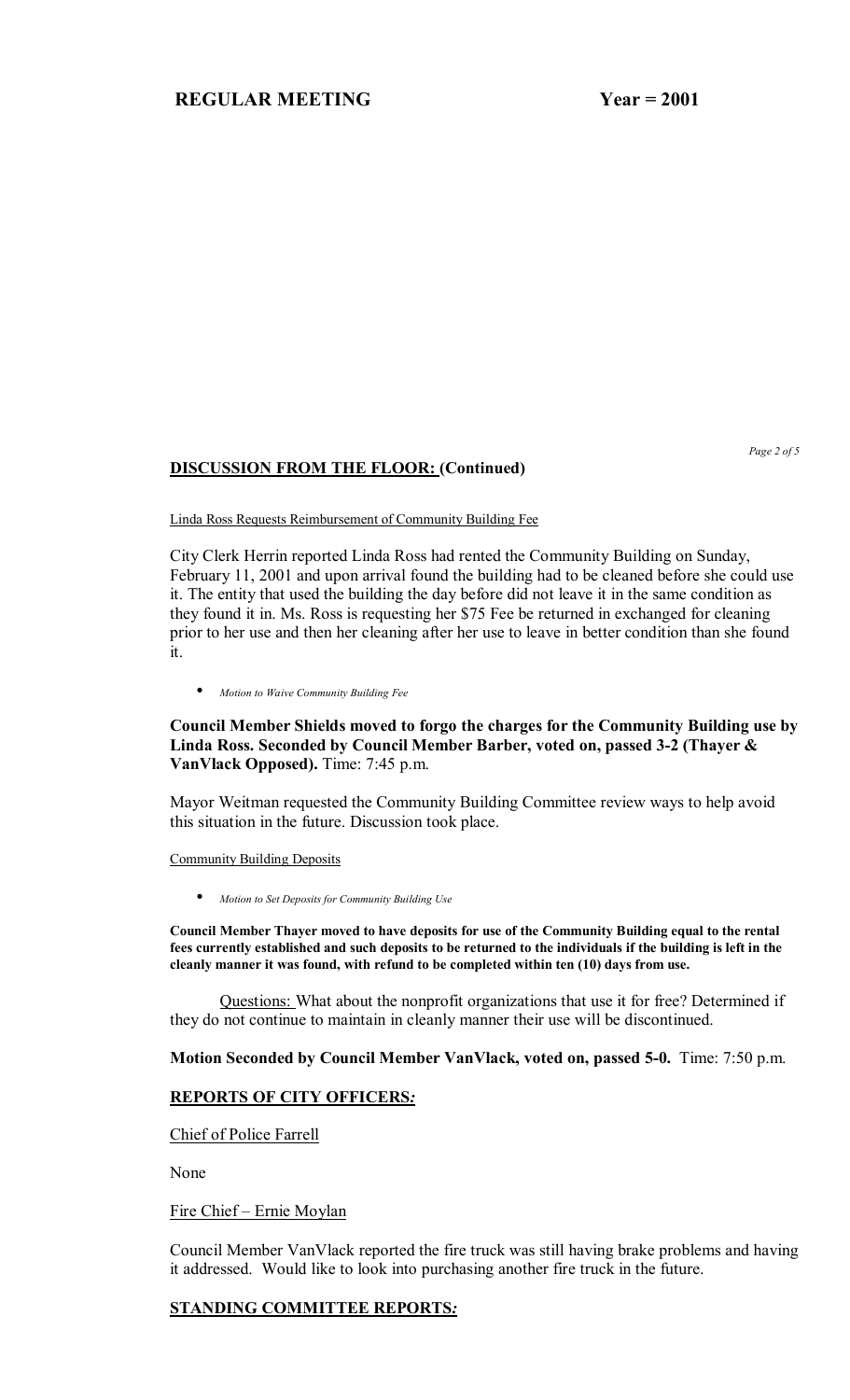### Water & Gas

Council Member Shields reported concern for gas and water meters at vacant/unoccupied units to be locked or removed by the city unless the landowner signs a written request to be responsible for any usage. Discussion incurred, including the required change in ordinance. Existing ordinance places responsibility on property owner.

Mayor Weitman requested the Water Committee Members review the present ordinance and present any recommendations for change to be considered by the council.

**Street** 

Discussed repair needs on the street from the water plant to the cemetery. Inmates scheduled next week to help address repairs.

Community Building

New piping to the restroom completed by public work employees.

## *SPECIAL COMMITTEE REPORTS:*

*Page 3 of 5* 

### Fiesta

Johnnye Ann Lane reported the committee is looking for kiddies rides this year. Set the dates for September 7-9, 2001. Would like to have the Council do the evening Bar-B-Q again this year. Russ Miller will be in charge of the parade. The Fiesta Committee is meeting next Tuesday, February 27, 2001, at 7 P.M. at the Swan Manor.

### **REPORTS OF CITY OFFICESRS: (Continued)**

Fire Chief - Ernie Moylan

Council Member VanVlack reported the Fire Department had moved their monthly meetings to the first Monday of the Month in an attempt to help with attendance.

### *UNFINISHED BUSINESS:*

Consideration of Annexation East of Town

Covered in Special Meeting before Council Meeting.

Report on Large Gas Meter Inspections and Estimate for Line Repair

• *Motion to Have Large Gas Meters Inspected by Utility Consultants*

### **Council Member Thayer moved to have Utility Consultants inspect the Large Meters for a total of \$1300. Seconded by Council Member VanVlack, voted on, passed 5-0.** Time: 8:10 p.m.

Council requested Morgan Brown with UC continues to obtain bids for pipe repair on Henson Line this spring.

Aust Farms Sell of Gas to the City

Discussed the response from Aust Farms on the requirements. Determined to have the Gas Committee meet with Aust Farms and come back with a report.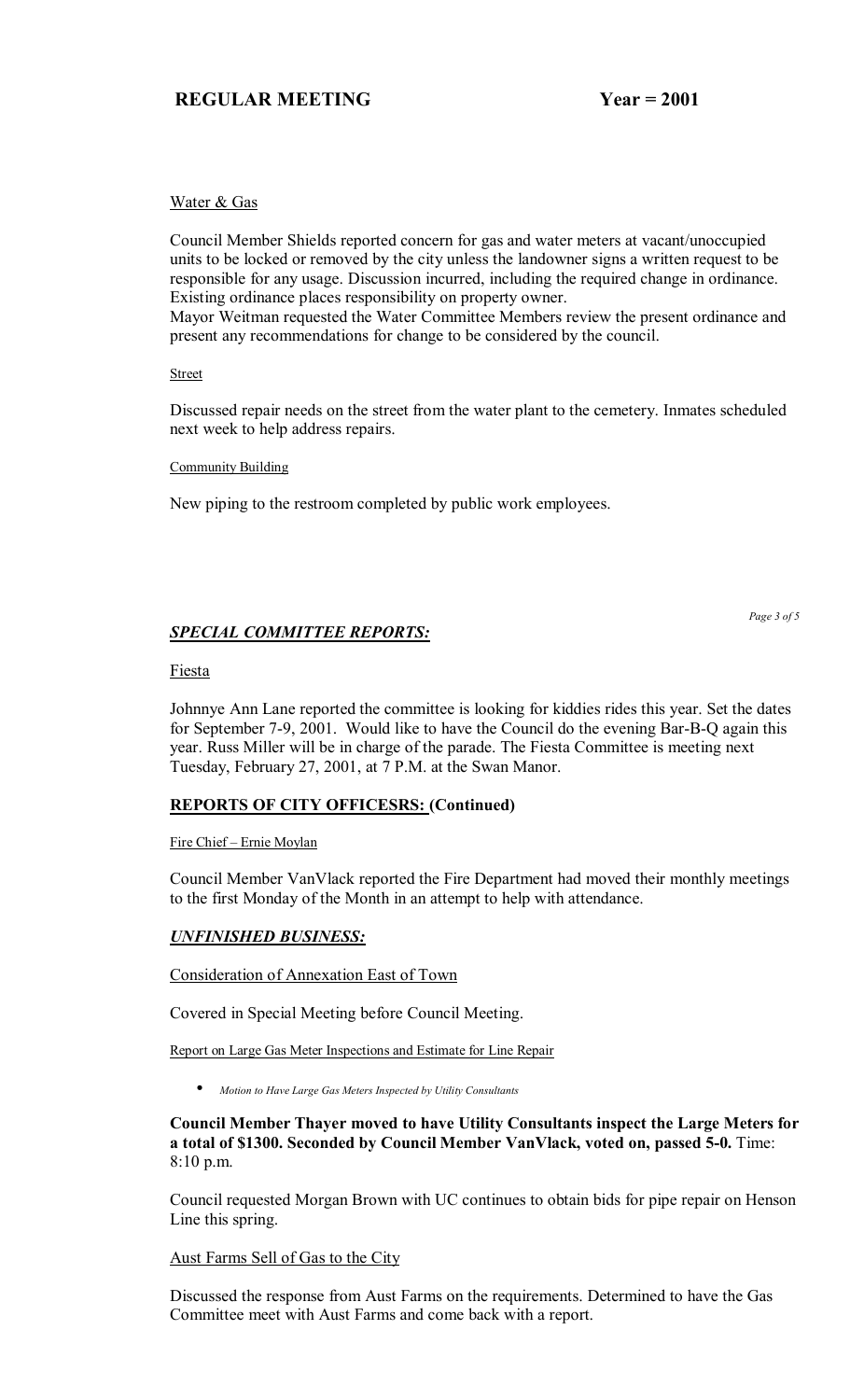### *NEW BUSINESS:*

2001 Municipal Court Clerks' Conference, April 19-20, 2001, Topeka, KS

• *Motion to Approve City Court Clerk Linda Elder to Attend Conference*

**Council Member Shields moved to approve Court Clerk Linda Elder to attend the 2001 Municipal Court Clerksí Conference, April 19-20, 2001 in Topeka, KS. Seconded by Council Member VanVlack, voted on, passed 5-0.** Time: 8:23 p.m.

#### Prairie View High School After-Prom Party Donation

• *Motion to Donate \$150 to Prairie View High School After-Prom Party*

**Council Member VanVlack moved to donate \$150 to the Prairie View High School After-Prom Party. Seconded by Council Member Thayer, voted on, passed 5-0.** Time: 8:24 p.m.

Support for 21<sup>st</sup> Century Community Learning Center

• *Motion to Move Mayor Sign Letter of Support*

**Council Member Thayer moved to have the Mayor sign letter of support for the 21st Century Community Learning Center. Seconded by Council Member VanVlack, voted on, passed 5-0.** Time: 8:25 p.m.

**Executive Sessions**

• *Motion to Go Into Executive Session*

**Council Member VanVlack moved to go into executive session for discussion of personnel, and land acquisition for up to 30 minutes following a ten-minute break. Seconded by Council Member Hisel, voted on, passed 5-0.** Time: 8:26 p.m.

Others invited into or requesting a portion of time included: City Clerk Herrin.

*Page 4 of 5* 

#### **Executive Session Extended**

• *Motion to Extend Executive Session*

**Council Member VanVlack moved to extend executive session for land acquisition and personnel for up to 15 minutes. Seconded by Council Member Thayer, voted on, passed 5-0.** Time: 9:06 p.m.

Open Session Resumed at 9:21 p.m.

City Attorney Sutherland arrived at 9:23 p.m.

**Executive Session Extended**

• *Motion to Extend Executive Session*

**Council Member Thayer moved to go back into executive session for land acquisition, personnel, and legal for up to 30 minutes. Seconded by Council Member VanVlack, voted on, passed 5-0.** Time: 9:24 p.m.

Others invited into or requesting a portion of time included: City Clerk Herrin and City Police Chief Farrell.

Open Session Resumed at 9:54 p.m.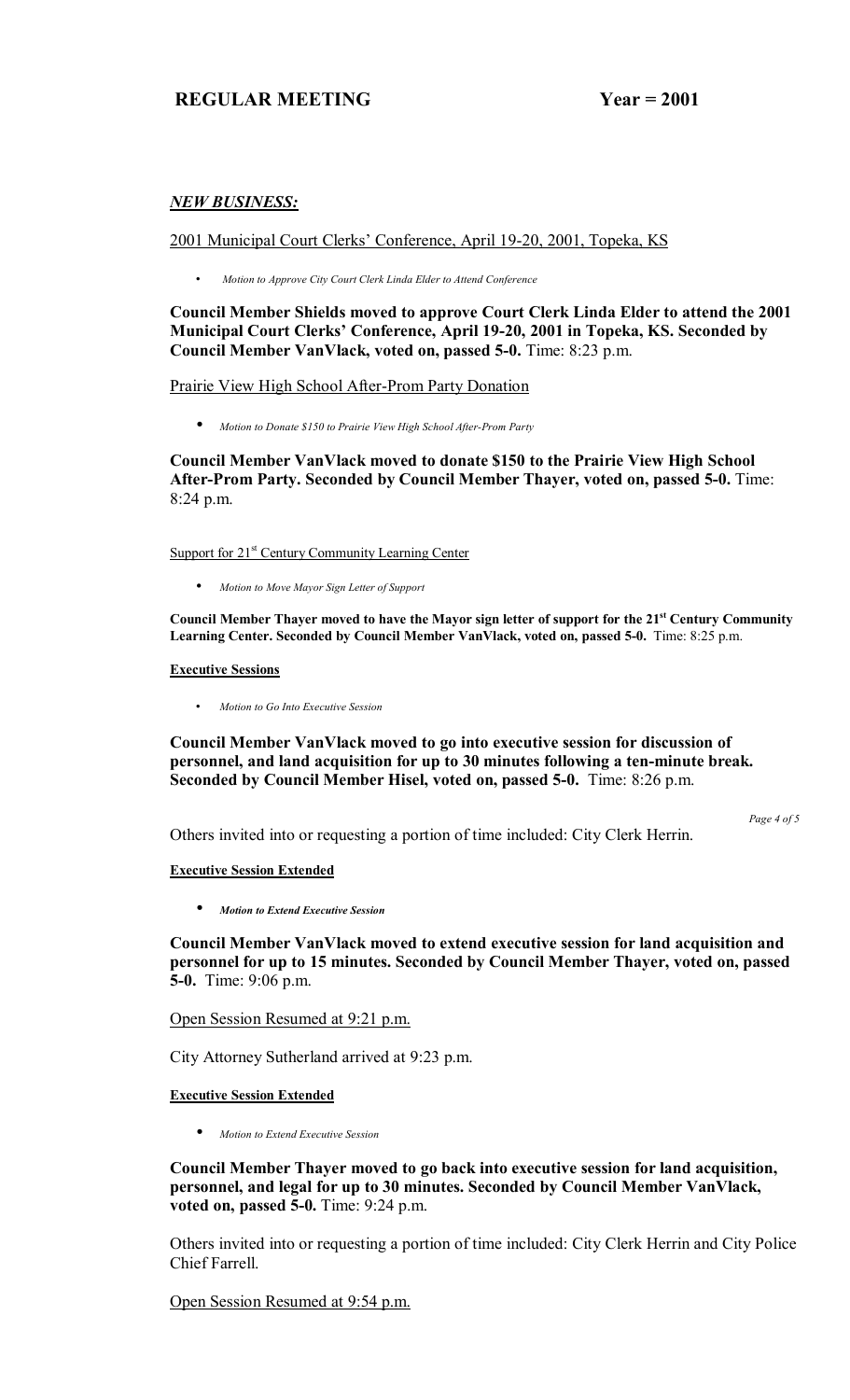## *OTHER BUSINESS:*

2001 Goals

Noted and tabled.

Set Voluntary Annexation Deadline

• *Motion to set Voluntary Annexation Deadline for March 16, 2001*

**Council Member Thayer moved to set March 16, 2001 as the deadline for responses for voluntary annexation. Seconded by Council Member VanVlack, voted on, passed 5-0.**  Time: 9:57 p.m

Hire Mike VanVlack for Part Time City Police Officer without Pay

• *Motion to Hire Mike VanVlack for Part Time City Police Officer Without Pay*

Council Member Barber moved to accept Mike VanVlack's offer to be a city police **officer for the City of LaCygne without pay and the city supply his equipment. Seconded by Council Member Thayer, voted on, passed 4-0, (VanVlack Abstained)** Time: 9:58 p.m.

Council Member Sam Barber left the meeting at 10 p.m.

## **CITY CLERK'S REPORT:**

Reported the contacts had been made for the demolition of the house. The process of moving the utilities had begun.

Written report included:

- a] Post Office Requirements Update
- b] New Copier Delivered to City Hall
- c] Osawatomie Facility Inmates Scheduled February 26, 2001 for three weeks
- d] 2001 Municipal Court Clerks' Conference, April 19-20, 2001, Topeka, KS
- e] Prairie View After Prom Party
- f] 2001 Goals

## *NOTES AND COMMUNICATIONS TO COUNCIL:*

*Page 5 of 5* 

- a] <sup>'</sup>League News' February 9, 2001
- b] 'League News' February 17. 2001
- c] 
Secycling and Composting WORKS! Conference' Hays, KS March 20-22,

2001

d] "Supervising People & Leading a Team' Training Session, April 10, 2001, Ottawa, KS

## *ADJOURNMENT:*

*ï Motion to Adjourn*

With no further business, **Council Member Thayer moved to adjourn. Motion seconded by Council Member Hisel, voted on, passed 4-0.**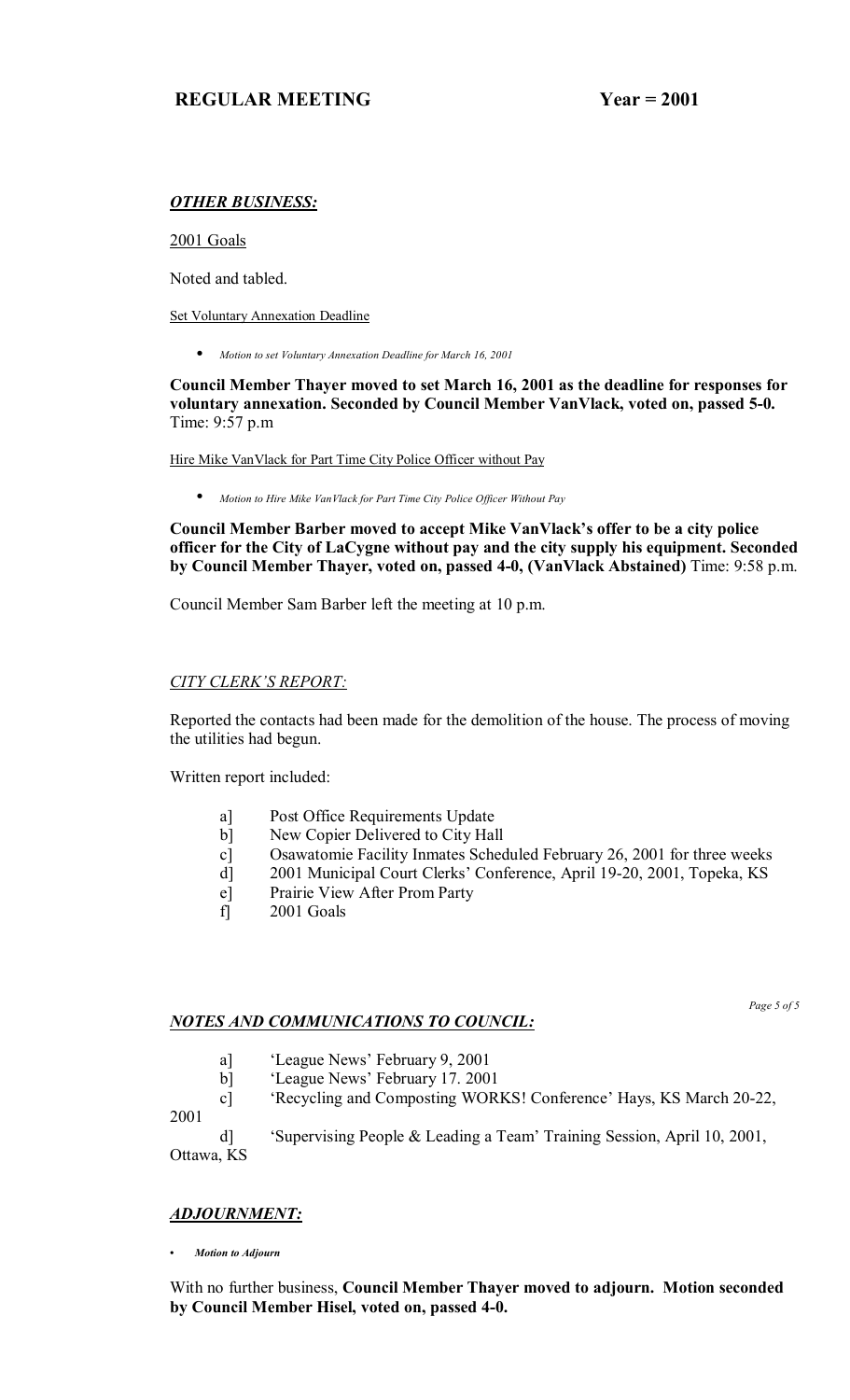Mayor Weitman adjourned the meeting at 10:03 p.m.

I, LaCygne City Clerk, do hereby declare the above to be true and correct, to the best of my knowledge, and do hereby subscribe my name this 20th day of February 2001.

### *REGULAR MEETING:*

*Page 1 of 6 Pages*

The LaCygne City Council met in regular session on Wednesday, February 7, 2001. Council Members present were: Sam Barber; Mike VanVlack; Steve Hisel; and Max Thayer. Absent: Esther Shields.

Others present included: City Clerk Devona Herrin; Public Works Superintendent Jerome Moore; City Police Chief Chuck Farrell; City Attorney John Sutherland; Jackie Walker; Jerry Boone; Gary Armentrout; and, Morgan Brown.

Mayor Terry Weitman called the meeting to order at 7:30 p.m. Noted Council Member Esther Shields was in the hospital; expected to come home tomorrow; and, thanked the council for her flowers.

#### *CONSENT AGENDA:*

*ï Motion to Approve Consent Agenda*

**Council Member VanVlack moved to approve the consent agenda that consisted of:**

Check Register: January  $18$  – February 7, 2001; Minutes of January 17, 2001, Regular City Council Meeting; Minutes of January 25, 2001, Special Meeting;

**Motion seconded by Council Member Barber, voted on, passed 4-0.** Time: 7:31 p.m.

### **CDBG SEWER GRANT - STATE REVOLVING LOAN**

• *Motion to Delay Payment of Revolving Loan to March 2002*

**Council Member VanVlack moved to have the mayor send a letter requesting delay of first payment for the revolving loan to March 2002. Seconded by Council Member Thayer, voted on, passed 4-0.** Time: 7:33 p.m.

### **DISCUSSION FROM THE FLOOR:**

#### Morgan Brown, Utility Consultants, Gas Report

Reported two small leaks had been found and repaired south of  $375<sup>th</sup>$  Street on Hedge Lane Road. At this area the pipe was found to be very pitted due to corrosion cells and the wet area. This area has also previously been repaired. Recommended roughly five hundred (500) feet of pipe be replaced this spring or summer. The biggest cost would be the trenching and have a couple of contactors to contact for cost of this. It should be ok till warm weather.

Without a large physical leak found, that hasn't yet; need to look for something else. Suggest having large meters proved as they could be tested right there and adjusted if needed at that time of testing. Recommend checking large meters every two years with the current costs of gas. UC has an employee that can do these tests and it would take a day, or day and a half.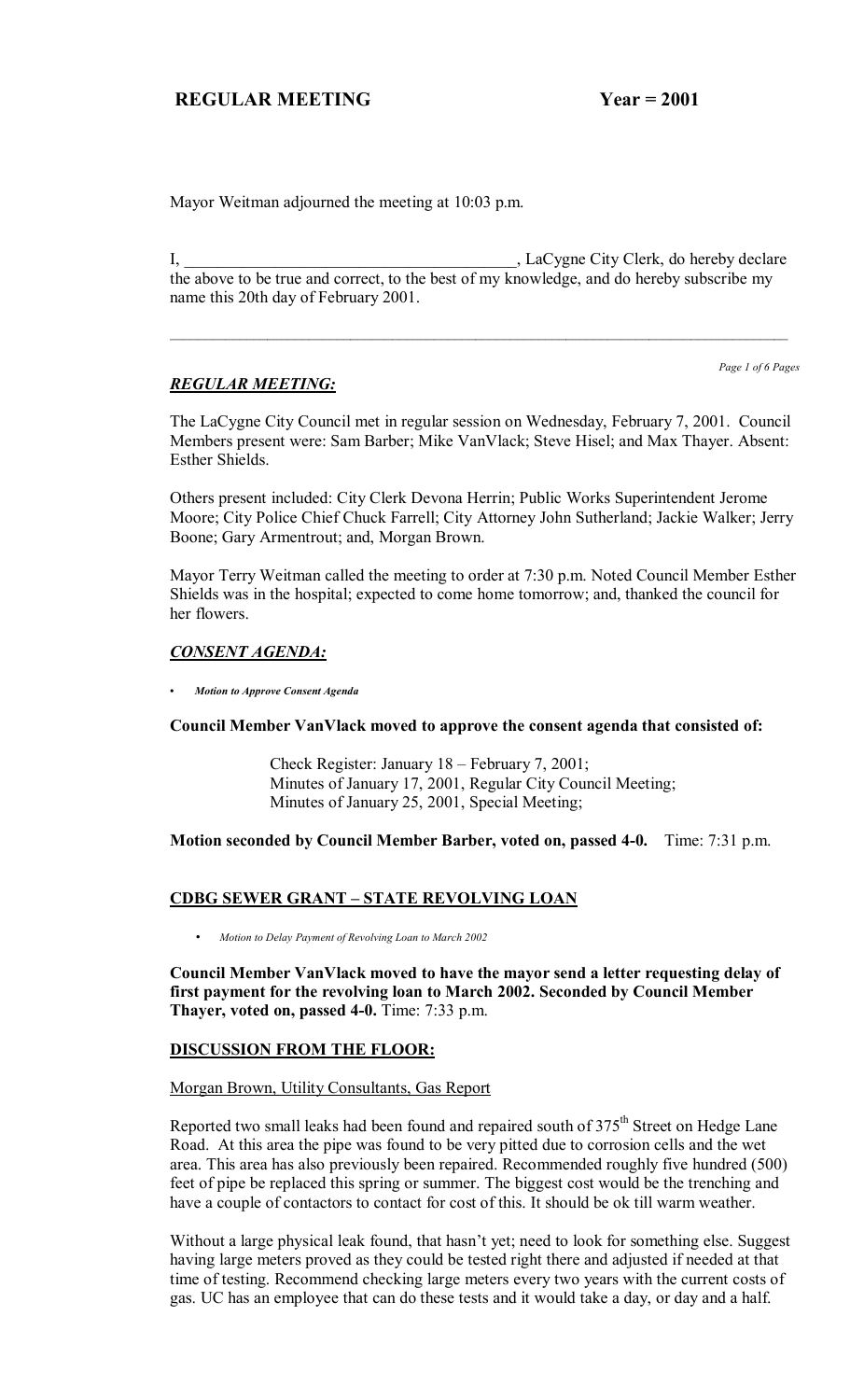The main panhandle meter was checked in December and found to be ok. Now need to check the pressure in that meter and the gashouse meter to make sure they are both the same as this can make some difference.

Presented the required Operator Qualification Program manual required by KCC to be on file by April 2, 2001. This is to be left in City Hall for availability and for audit. To be in compliance with the rest of the requirements by August 2002, the employees have to be tested and training documented by and experienced person observing that specific employee. There are no qualifications for the tester except to have some previous experience so Morgan can be the tester/observer for city employees and provide the necessary documentation.

Council asked the cost of proving the large meters. Could have a firm price by the end of the month, thought around \$100 each, and the work could probably be done by the end of the month.

*Page 2 of 6* 

## **DISCUSSION FROM THE FLOOR: (Continued)**

Council and Mayor requested Morgan obtain the price of proving the meters; when they could be proved, the cost of replacing the 500 feet of gas line, and continue working on where the loss is occurring if paper, or otherwise and to report back. Morgan concurred.

The Utility Consultants Contract automatically renewed this year and will do so again next year unless the council wants to redirect the first of next year.

#### Linn County News Holding Open Meetings Meeting March 14, 2001 at 7 P.M.

Mayor Weitman reported he had received an invitation to attend a training meeting on open meetings being sponsored by Linn County News on March 14, 2001 at 7 p.m. Attorneys are presenting the meeting and for elected officials and city employees as well as open to the public.

Jackie Walker reported it was for answering any questions anyone might have on this topic. That press attorneys and the Topeka Legislative Press Attorney would be presenting the Open Records Seminar.

Mayor encouraged all to attend.

#### **Jerry Boone Regarding Pool Maintenance**

Jerry Boone, a Park Board Member, asked the council if the city public works employees would help with any maintenance with the pool in the future.

It was noted that two city employees were attending a certification class to be the ones to maintain the chemicals in the pool satisfactorily. Also noted that the public works employees would be available as much as possible to do any other maintenance requirements that may be needed. Mayor noted city employees had helped in the past and would continue to do so.

#### *REPORTS OF CITY OFFICERS:*

#### City Attorney, John Sutherland

Reported the deed had been received back for the Gas House property.

#### Chief of Police Farrell

Presented a written report of police activities for the period of January  $18$  – February 2, 2001. Will begin working on codes when the weather warms up.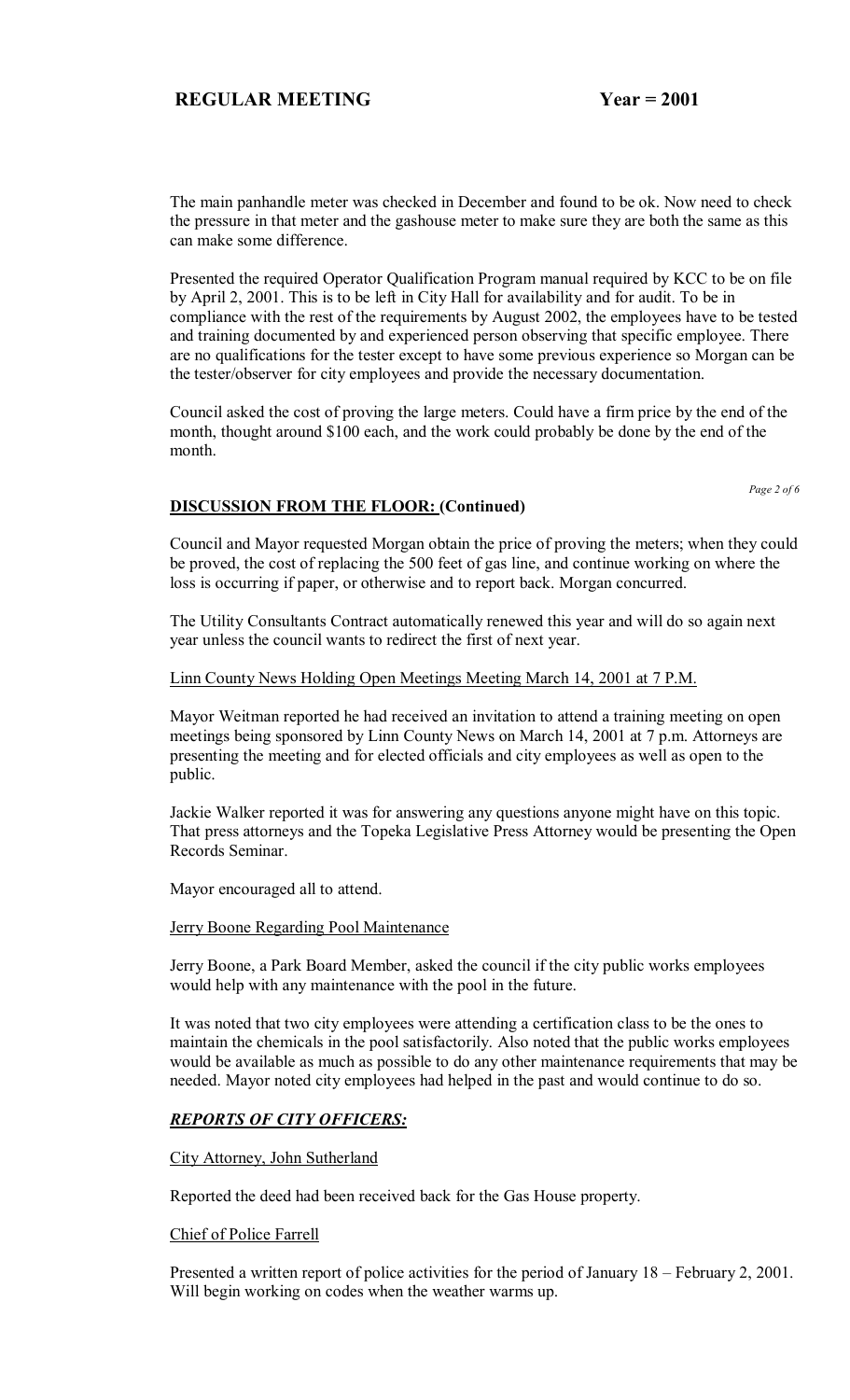• *Motion to Attend K.N.O.A. Annual Conference, March 26-29, 2001, Wichita, KS.*

**Council Member VanVlack moved to have Police Chief Farrell attend the K.N.O.A. Annual Conference, March 26-29, 2001 at Wichita, KS with usual expenses paid. Seconded by Council Member Thayer, voted on, passed 4-0.** Time: 7:58 p.m.

#### Public Works Superintendent Jerome Moore

• *Motion to Send Pat Summers to KRWA Annual Conference & Exhibition, March 27-29, 2001, Wichita, KS*

#### **Council Member Barber moved to send Pat Summers to KRWA Annual Conference & Exhibition to get his training hours with the usual expenses. Motion seconded by Council Member Thayer, voted on, passed 4-0.** Time: 8:05 p.m.

#### Fire Chief - Ernie Moylan

Council Member VanVlack reported the fire truck had no brakes and is currently being repaired at Chris Trinkle's Shop.

 *Page 3 of 6*

## *STANDING COMMITTEE REPORTS:*

#### **Cemetery**

Reported Council Member Shields has made contact with the individual that owns property south and west of the cemetery for consideration of purchasing more land for the cemetery. The survey has been completed for the Boone property.

#### Community Building

• *Motion to Purchase Double Sink and Vanity for Womenís Restroom in Community Building*

**Council Member VanVlack moved to purchase a double sink and vanity, to include two**  faucets, for the women's restroom in the community building for a total of \$460, to be **installed by the public works employees. Motion seconded by Council Member Barber, voted on, passed 4-0.** Time: 8:09 p.m.

#### *UNFINISHED BUSINESS:*

#### Water Sales to City of Parker

Mayor Weitman gave summary of what had transpired from January 12, 2001 to date. Also reported he had been invited to attend the Parker City Council Meeting tomorrow night, February 8, 2001, by a Parker Council Member.

Discussed what the city could do now. The city's issue is protection rights and the contract wording for rural water to take such action without further consultation.

Gary Armentrout, with KRWA, reported Parker also has the option to run a direct line. There is a legal question if RW #3 is obligated to transport. Per the RW #3 attorney, told the city has no option and RW #3 can do what they want.

Mayor Weitman noted his interpretation of the contact was that rural water sells to the customer and they bill the end user. As such, Parker is not the end user. What if they find three more cities and sell, what are our limits?

Mr. Armentrout reported the norm is for the producer, LaCygne, to sell and a transportation fee for the district; or if a district sells it is at wholesale price to them and pennies over cost for them. He has also been requested to attend the Parker City Council Meeting.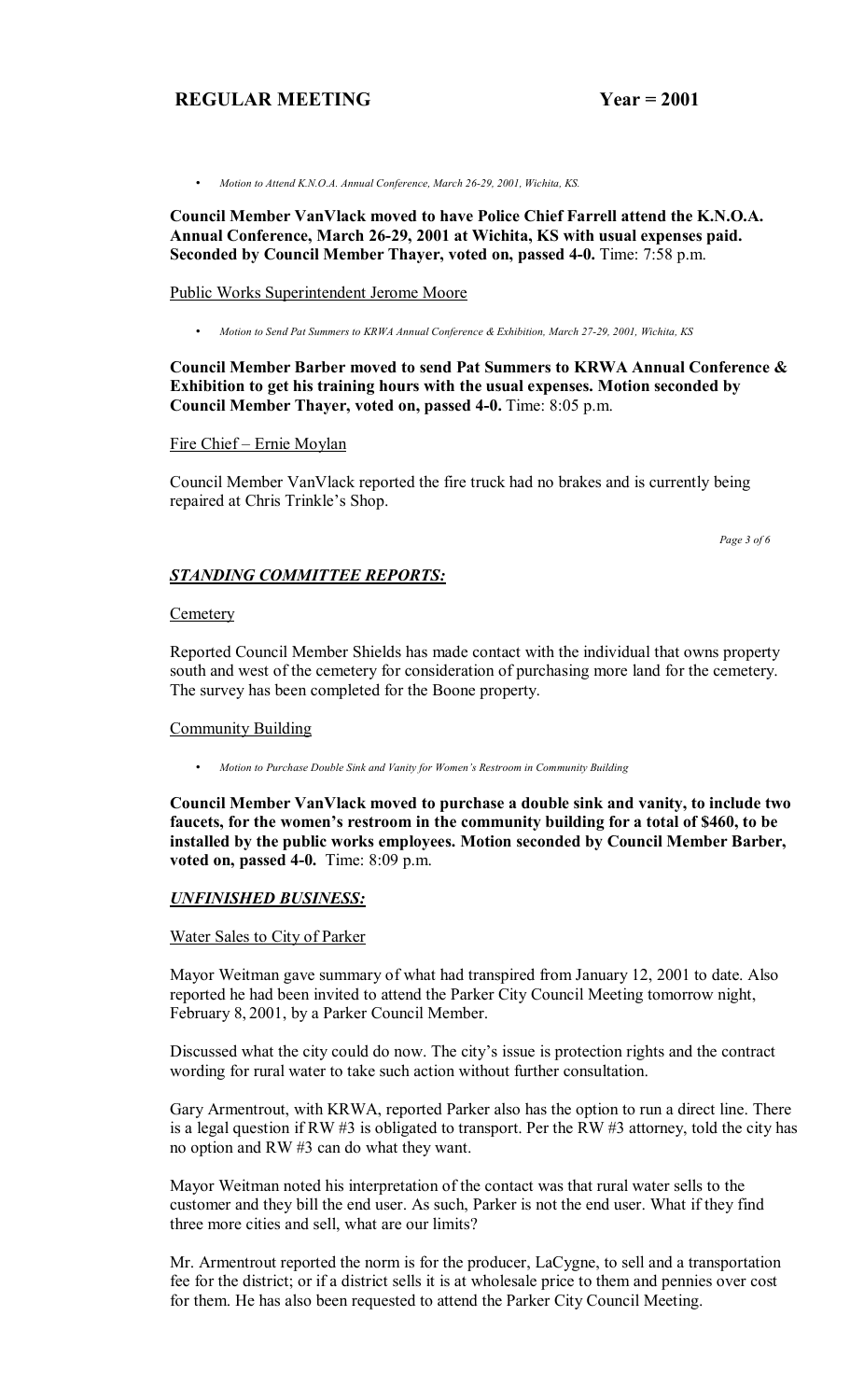#### Park Board Member Appointment

Mayor Weitman recommended the appointment of Kenneth McClanahan to the Park Board Committee.

• *Motion to Appoint Park Board Member Kenneth McClanahan*

**Council Member VanVlack moved to accept the appointment of Kenneth McClanahan to the Park Board Committee. Motion seconded by Council Member Hisel, voted on, passed 4-0.** Time: 8:25 p.m.

#### Aust Farms Questions for Sell of Gas to the City

Discussed Aust Farms request for additional information. Determined the following:

- a. What do they want to sell it for,
- b. Need a minimum of twenty-five percent (25%) of the daily needs of the city, &/or more if they can provide enough savings,
- c. Consider a two (2) year contract, (this could depend on price),
- d. Reserve the right to shut off the line immediately if nonperformance occurs.

## *UNFINISHED BUSINESS:* **(Continued)**

*Page 4 of 6* 

## Consideration of Annexation East of Town

Council Member Hisel has passed out most of the annexation papers to the appropriate landowners.

Mayor Weitman asked at what point do we quit waiting for the request and begin to proceed in some fashion.

Determined should make sure everyone knows of the benefits available with annexation now. Concurred to have one more special meeting and invite everyone concerned. Also, asked City Attorney Sutherland to check on time frame to move forward in some fashion. Noted Mayor Weitman will be out of town on the next council meeting date of February 21, 2001.

• *Motion to Change Next Council Meeting Date to Tuesday, February 20, 2001*

**Council Member Thayer moved to change the next city council meeting to Tuesday, February 20, 2001, and to hold a Special Meeting at 6:30 p.m. same date prior to the city council meeting. Seconded by Council Member VanVlack, voted on, passed 4-0.** Time: 8:50 p.m.

#### Ordinance #1263, Vacating East Half of Alley in Block 68

• *Motion to Approve Ordinance #1263, Vacating East Half of Alley in Block 68, First Addition*

**Council Member Thayer moved to accept Ordinance #1263, Vacating East Half of Alley in Block 68, First Addition. Seconded by Council Member Barber, voted on, passed 4-0.**  Time: 8:52 p.m.

Post Office Requests for Agreements on Preparing Property in Block 68, First Addition

• *Motion to Authorize City Clerk to Move Ahead to Complete Agreements on Post Office Property*

**Council Member VanVlack moved to authorize City Clerk to move ahead in completing the agreements already established with the city on the Post Office Property location. Seconded by Council Member Thayer, voted on, passed 4-0.** Time: 8:55 p.m.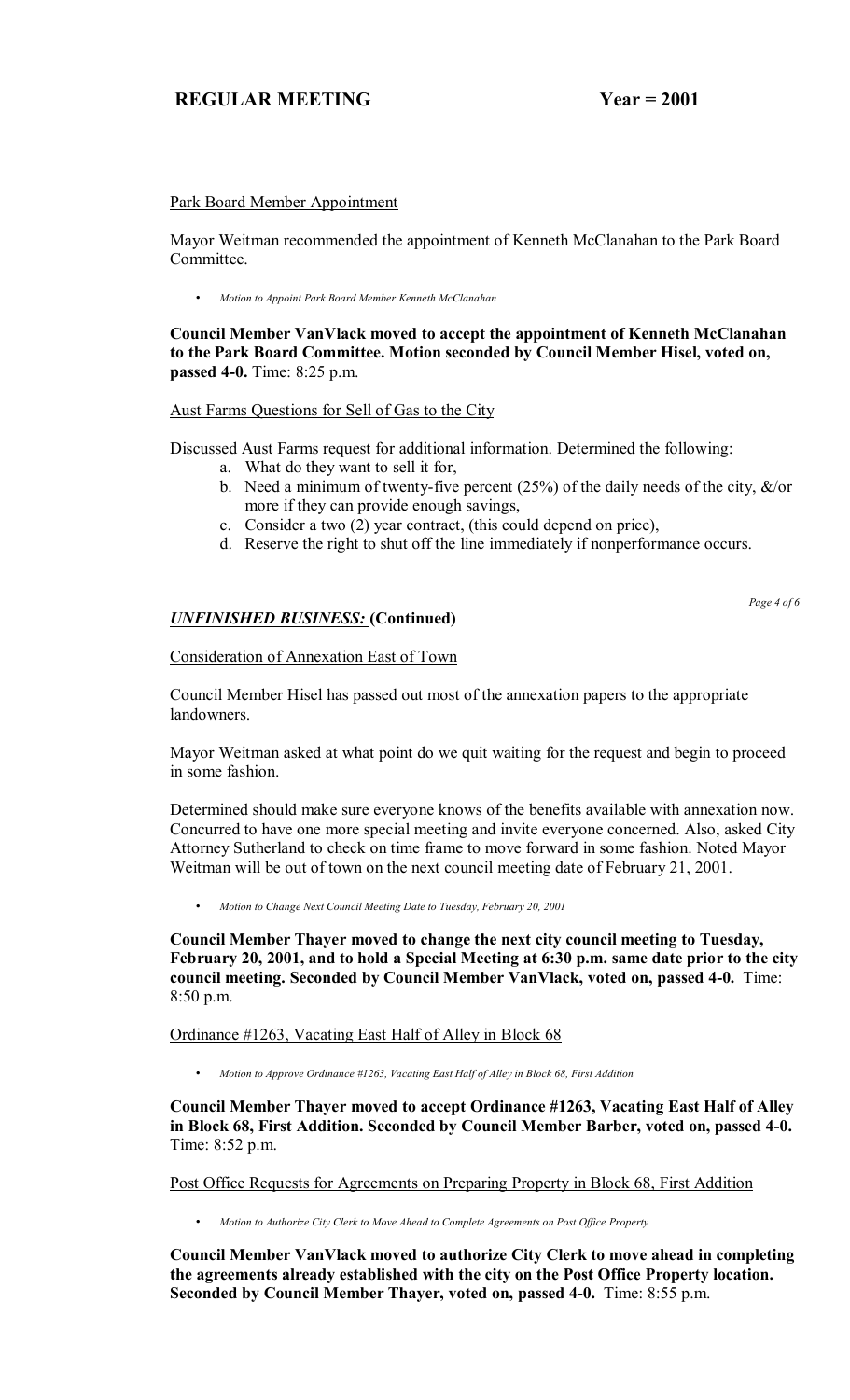### *NEW BUSINESS:*

### KRWA 35th Annual Conference & Exhibition, March 27-29, 2001

No action taken regarding a designation of a voting delegate.

CCMFOA of Kansas 51<sup>st</sup> Annual Spring Conference, March 6-9, 2001, Wichita, KS

• *Motion to Move March 7, 2001 City Council Meeting to March 5, 2001*

**Council Member Thayer moved to move the March 7, 2001 City Council Meeting to March 5, 2001. Seconded by Council Member VanVlack, voted on, passed 4-0.** Time: 8:57 p.m.

• *Motion to Send City Clerk Herrin to CCMFOA Annual Spring Conference, March 6-9, 2001, Wichita, KS*

**Council Member VanVlack moved to send City Clerk Herrin to the CCMFOA of Kansas Annual Spring Conference, March 6-9, 2001 at Wichita, Kansas with usual expenses paid. Seconded by Council Member Thayer, voted on, passed 4-0.** Time: 8:58 p.m.

### *NEW BUSINESS:* (Continued)

Copier Quotes for City Hall

Discussed quotes from Danka Systems and Modern Copier Company regarding four different copiers. Both included service contracts.

• *Motion to Purchase 30CPM Copier from Modern Copier*

**Council Member Thayer moved to purchase the 30CPM Copier with duplexing, computer printing system, and three-year service contract for a total of \$6395. Seconded by Council Member VanVlack, voted on, passed 4-0.** Time: 9:05 p.m.

Request to Close City Hall on Presidents Day, February 19, 2001

• *Motion to Close City Hall for Holiday on Presidents Day, February 19, 2001*

**Council Member VanVlack moved to have Presidents Day, February 19, 2001 a paid City Holiday for 2001**. **Seconded by Council Member Hisel, voted on, passed 4-0.** Time: 9:11 p.m.

### **Executive Session**

• *Motion to Go Into Executive Session*

**Council Member VanVlack moved to go into executive session for discussion of personnel, legal, and land acquisition for up to 55 minutes following a ten-minute break with Gary Armentrout as a guest. Seconded by Council Member Thayer, voted on, passed 4-0.** Time: 9:13 p.m.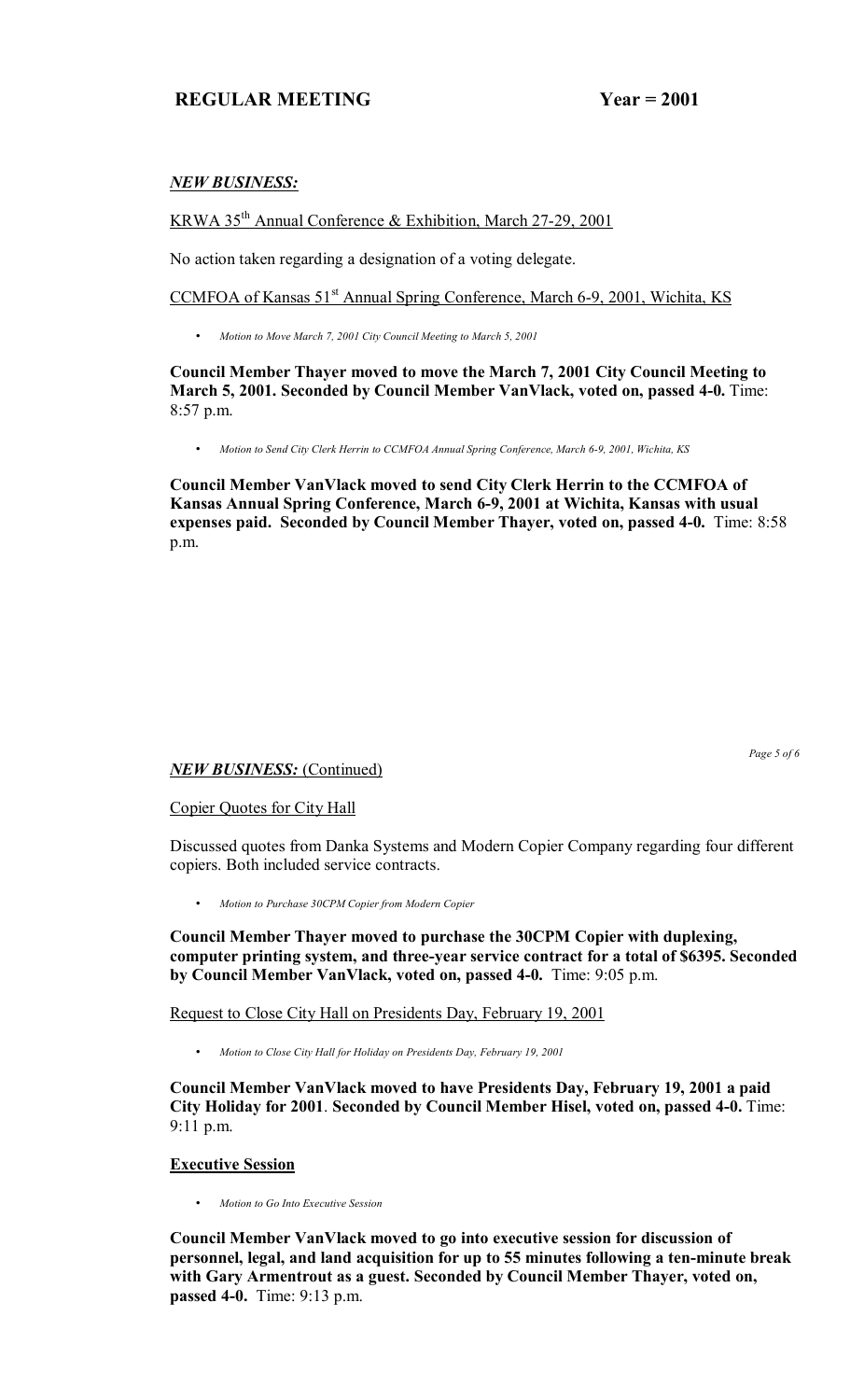Others invited into or requesting a portion of time in executive session included: City Clerk Herrin; Gary Armentrout; and, Chief of Police Farrell.

Open Session Resumed at 10:16 p.m.

## *OTHER BUSINESS:*

City Hall Water Lines

Discussed no shut off valve on city hall water lines, also no meter. Council will check into and report back.

#### Osawatomie Facility Inmates on February 26, 2001

Discussed items for the three weeks the Osawatomie Facility Inmates will be here to help. Top priority, with the weather permitting is the roads, at least patching. If weather is permitting, need to seal the cracks in the roads to keep them from splitting further. Community Building also mentioned.

### **CITY CLERK'S REPORT:**

None.

Written report included:

- a] Park Board Member Appointment
- b] Aust Farms Questions for Sell of Gas to the City
- c] 2000 Consumer Confidence Report
- d] Midwest Woodworking Grant Completed

*Page 6 of 6*

### *NOTES AND COMMUNICATIONS TO COUNCIL:*

a] Park Board Meeting Minutes of January 29, 2001

b] KRWA, Water Meters, Water Rights, Water Loss Seminar, 02/15/2001,

Emporia, KS

- c] 2000 Consumer Confidence Report
- d] Midwest Woodworking Grant Completed
- e] SEK Planning Retreat, February 22-23, 2001, Kansas City
- f] Planning Commission Agenda for February 8, 2001
- g] Thank You letter to BSNF
- h] "Legislative Bulletin" January 22, 2001
- I] <sup>'</sup>League News' February 2, 2001
- J] SEK Memorandum dated January 22, 2001
- K] KDOT Permit for Peoples Mutual Telephone Company<br>
L] Kansas Main Street Application Workshop, March 15, 2
- Kansas Main Street Application Workshop, March 15, 2001, Topeka, KS
- M] "League News" January 26, 2001
- N] KMU Letter dated January 15, 2001
- O] Annual 2000 Water Reports
- P] Annual 2000 Park & Pool Report
- Q] Letter to Park Board Members
- R] "League News" January 19, 2001
- S] Letter to LaHarper Heights for Appointment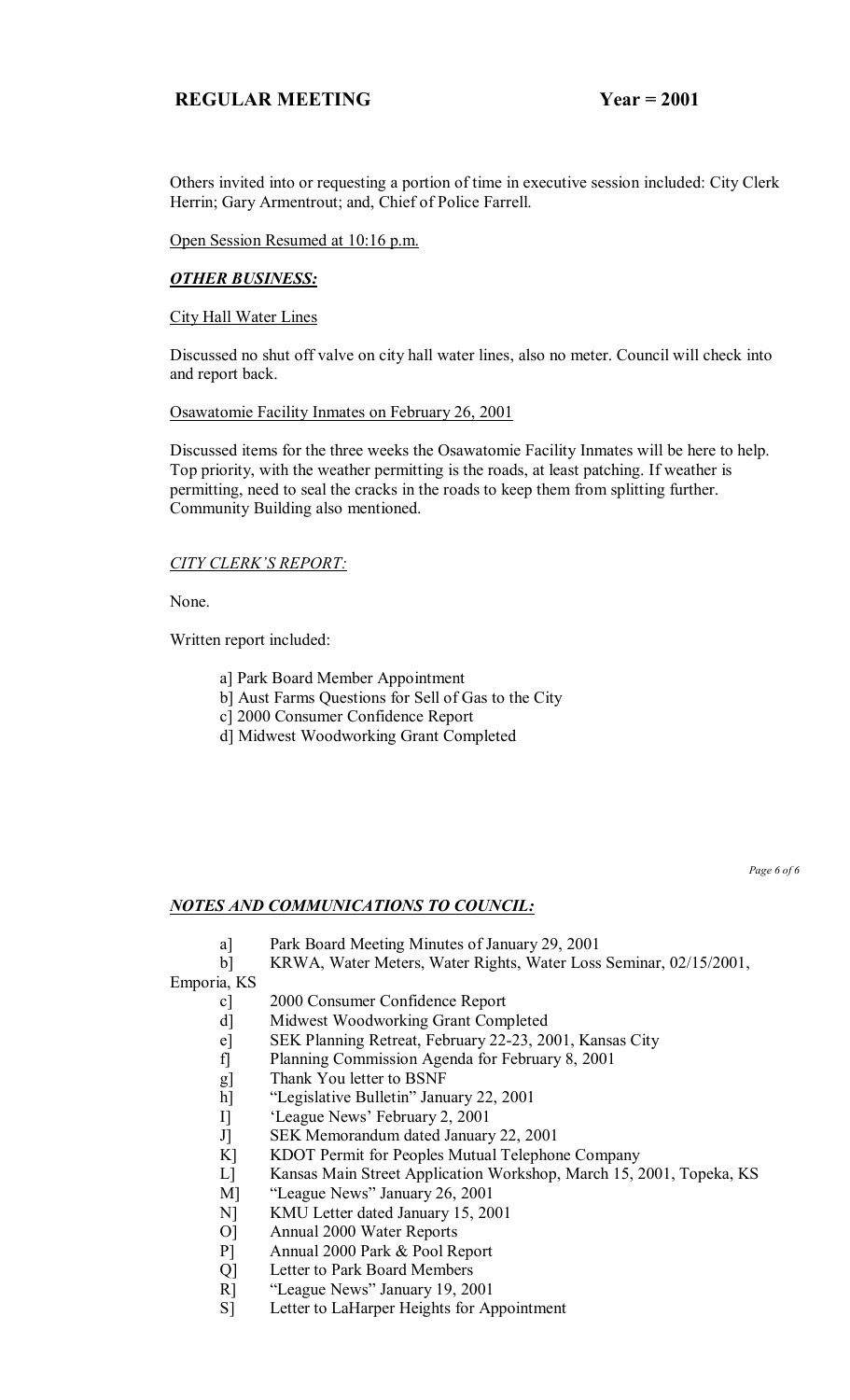T] <sup>"Legislative Alert" February 7, 2001</sup>

#### *ADJOURNMENT:*

*ï Motion to Adjourn*

#### Being no further business, **Council Member VanVlack moved to adjourn. Motion seconded by Council Member Thayer, voted on, passed 4-0.**

The meeting was adjourned at 10:26 p.m.

I, \_\_\_\_\_\_\_\_\_\_\_\_\_\_\_\_\_\_\_\_\_\_\_\_\_\_\_\_\_\_\_\_\_\_\_\_\_\_\_\_, LaCygne City Clerk, do hereby declare the above to be true and correct, to the best of my knowledge, and do hereby subscribe my name this  $7<sup>th</sup>$  day of February 2001.

 $\mathcal{L}_\mathcal{L} = \mathcal{L}_\mathcal{L} = \mathcal{L}_\mathcal{L} = \mathcal{L}_\mathcal{L} = \mathcal{L}_\mathcal{L} = \mathcal{L}_\mathcal{L} = \mathcal{L}_\mathcal{L} = \mathcal{L}_\mathcal{L} = \mathcal{L}_\mathcal{L} = \mathcal{L}_\mathcal{L} = \mathcal{L}_\mathcal{L} = \mathcal{L}_\mathcal{L} = \mathcal{L}_\mathcal{L} = \mathcal{L}_\mathcal{L} = \mathcal{L}_\mathcal{L} = \mathcal{L}_\mathcal{L} = \mathcal{L}_\mathcal{L}$ 

## *REGULAR MEETING:*

*Page 1 of 4*

The LaCygne City Council met in regular session on Wednesday, January 17, 2001. Council Members present were: Steve Hisel; Sam Barber; Esther Shields; Max Thayer; and Mike VanVlack.

Others present included: City Clerk Devona Herrin; Jerry Boone; Public Works Superintendent Jerome Moore; Jennifer McDaniel; Jeremy Bray; City Attorney John Sutherland; and City Police Chief Chuck Farrell.

In the absence of Mayor Weitman, Council President Sam Barber called the meeting to order at 7:30 p.m.

### *CONSENT AGENDA:*

*ï Motion to Approve Consent Agenda*

#### **Council Member Shields moved to approve the consent agenda that consisted of:**

Check Register: January  $4 - 17$ , 2001; Minutes of January 3, 2001 Regular City Council Meeting; December 2000, Financial Statement; 4<sup>th</sup> Quarter 2000 Financial Statement; 2000 Annual Financial Statement.

**Motion seconded by Council Member VanVlack, voted on, passed 5-0.** Time: 7:31 p.m.

#### **REPORTS OF CITY OFFICERS:**

#### Chief of Police Farrell

Police Chief Farrell submitted a written 2000 annual report along with a reviewed report of police activities for the period of January  $1 - 15$ , 2001.

#### Public Works Superintendent Jerome Moore

Mr. Moore reviewed the items listed from the state surplus and federal surplus that the public works employees had need of that were currently available to cities to purchase. They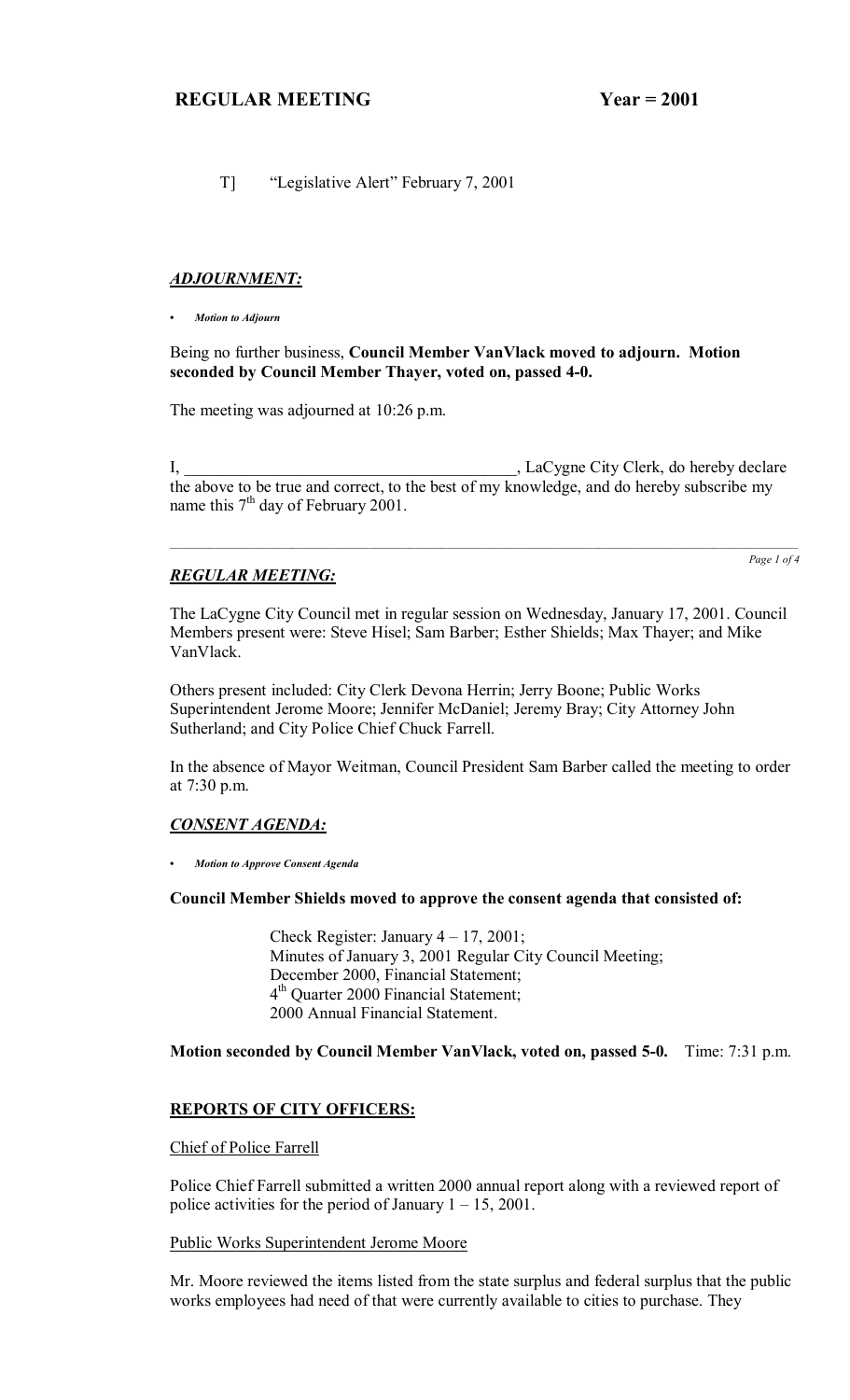included: a flat face roller for \$5,400; a heavy duty slope mower for \$8,100, a trailer mounted light set for \$350; choice of two trailer mounted air compressor's for \$225 or \$450; and a skid mounted steam cleaner for \$500.

Discussion took place regarding the items including the quality. Council Member VanVlack noted the fire department was also interested in the trailer mounted light set to help with night fires. It was noted the air compressor could also be used to clean the public pool.

Mr. Moore reported the public works employees had been repairing water leaks this week.

#### **STANDING COMMITTEE REPORTS***:*

#### Community Building

Council Member VanVlack reported on the progress of the repairs in the restrooms of the community building. After taking out the walls for the pipe repairs water damage was discovered to the interior wall wood frame that created an additional estimate for repairs of \$225.00.

Council Member Thayer reported the water damage to the wood was caused by water run-off from the roof as the guttering is rusted through on the South side of the building. This needs to be replaced and also look at replacing the north side too to avoid similar problems on that side. The guttering is 8" box guttering.

• *Motion to Approve Additional Estimate for Repairs of \$225.00*

**Council Member Thayer moved to approve the \$225 for the additional estimate on the repairs to the community building. Seconded by Council Member VanVlack, voted on, passed 5-0.** Time: 7:47 p.m.

Discussed who would obtain estimates for guttering repairs. Council Member VanVlack agreed to check into bids for guttering.

### **UNFINISHED BUSINESS***:*

*Page 2 of 4*

Classic Cable Franchise Renewal Ordinance #1262

• *Motion to Accept Ordinance #1262*

**Council Member VanVlack moved to accept the Classic Cable Franchise Renewal Ordinance #1262. Seconded by Council Member Thayer, voted on, passed 5-0.** Time: 7:45 p.m.

#### Housing Authority Board Appointment – Bob Burnett

Council President Barber noted the Housing Authority has recommended Bob Burnett to fill the open member appointment from Esther Boone's resignation. This is a four-year term that will end December 31, 2004.

• *Motion to accept Housing Authority Board Appointment Bob Burnett*

**Council Member Shields moved accept the Housing Authority Board Appointment of Bob Burnett. Seconded by Council Member VanVlack, voted on, passed 5-0.** Time: 7:46 p.m.

Park Board Member Appointment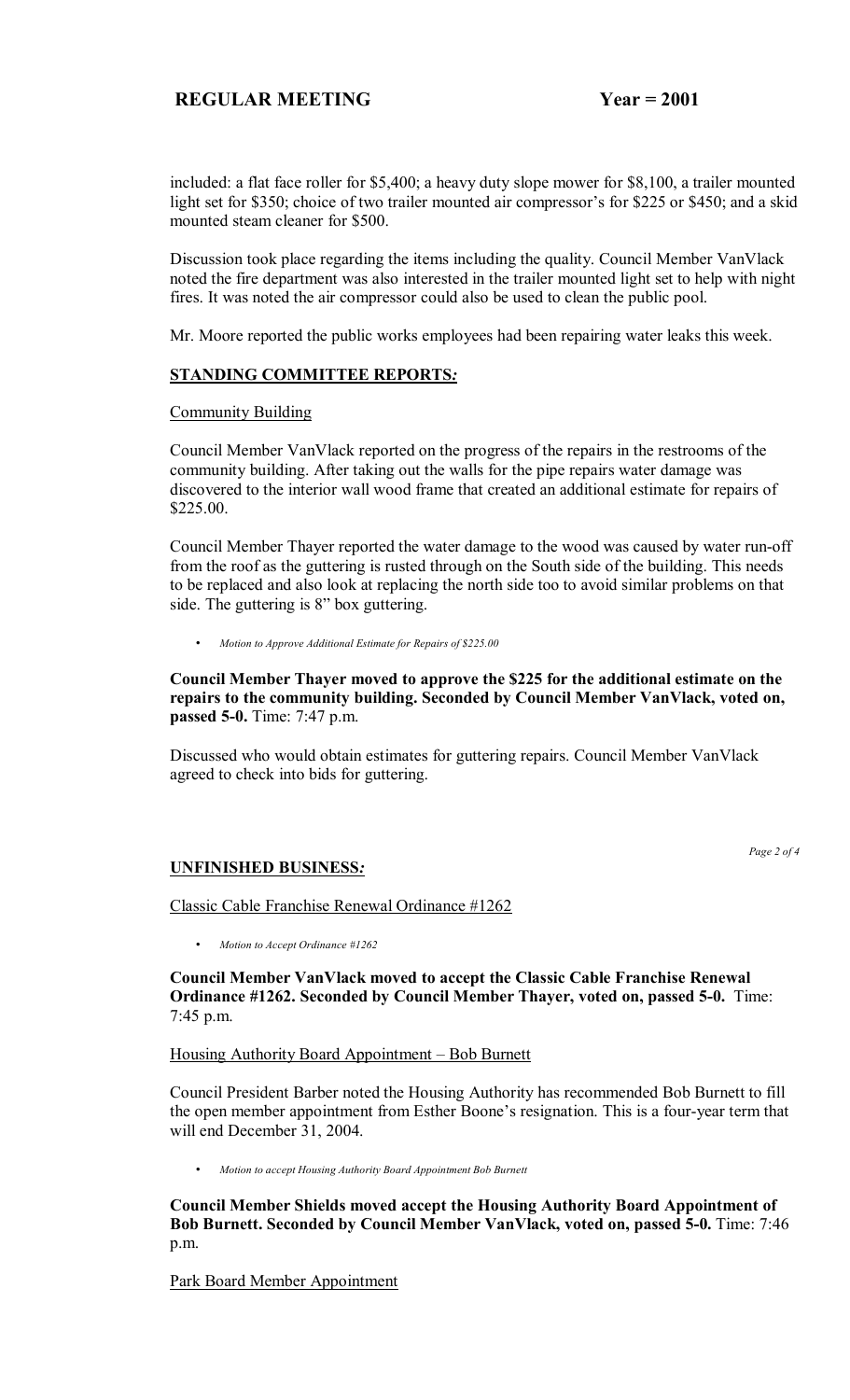Tabled till next meeting.

Consideration of Annexation East of Town

Discussed and agreed the council members will contact the landowners in the designated area in the next two weeks to determine if there is any further interest after the information received with the CDBG Grant regarding sewer hookups if done at this time.

## **NEW BUSINESS***:*

Linn County Family Care Requesting Waiving Community Building Fee for Diabetic Classes for six evenings

• *Motion to Waive Community Building Fee for Six Evenings for Diabetic Classes*

**Council Member Thayer moved to waive the fee for the Community Building for Linn County Family Care for Diabetic Classes for six evenings. Seconded by Council Member VanVlack, voted on, passed 5-0.** Time: 7:51 p.m.

## Garage Space for Old Fire Truck

Council Member Shields reported the Historical Society would agree to store the old fire truck with the same agreements as the Society had had regarding the previous storage items. This consists of waiving the city utilities for the Historical Society Building.

• *Motion to Waive City Utilities for the Historical Society in Exchange for Storage of the Old City Fire Truck*

**Council Member VanVlack moved to waive the city utilities for the Historical Society in exchange for them storing the old city fire truck. Motion seconded by Council Member Shields, voted on, passed 5-0.** Time: 7:55 p.m.

### Contract for Purchase of Real Estate for Gas House Building

• *Motion to Approve Contract for Purchase of Real Estate for Gas House Building* 

**Council Member Thayer moved to approve the contract for sale of Real Estate for Gas House Building from Marvin W. Cole and Alta Cole to the City. Motion seconded by Council Member Shields, voted on, passed 5-0.** Time: 7:57 p.m.

*Page 3 of 4*

### **Executive Session**

• *Motion to Go Into Executive Session*

**Council Member VanVlack moved to go into executive session for discussion of land acquisition and legal for up to 30 minutes following a 10-minute break. Seconded by Council Member Hisel, voted on, passed 5-0.** Time: 7:57 p.m.

Others invited into or requesting a portion of time included: City Clerk Herrin.

Open Session Resumed at 8:33 p.m.

## *OTHER BUSINESS:*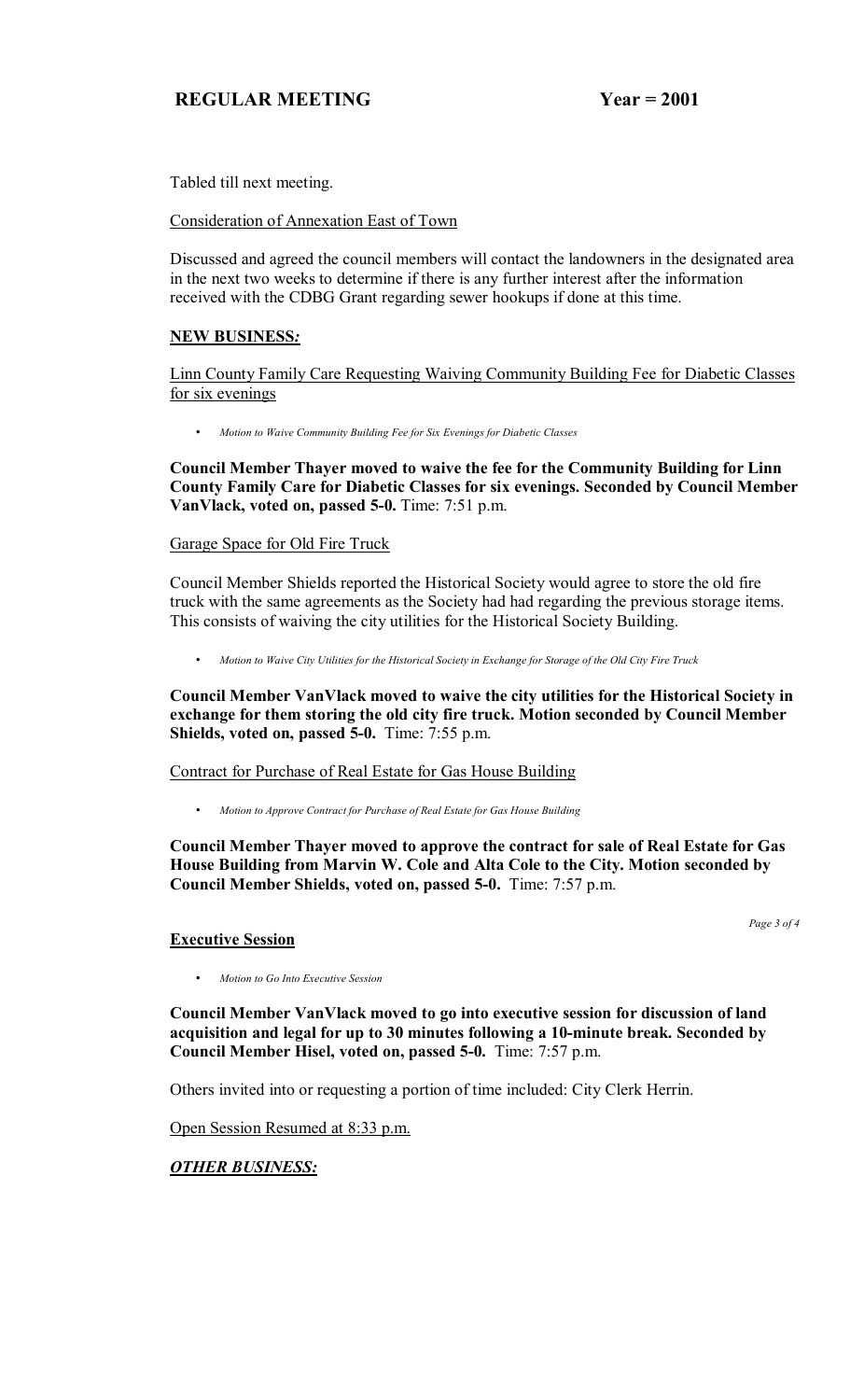### 2001 Goals

Discussed the public works truck bids. Currently have two bids and want some more time to check other dealers.

Tabled other items till next meeting.

Proceed with Survey of Daniel Boone Property for Cemetery Land

• *Motion to Proceed with Survey of Daniel Boone Property for Cemetery Land Purchase*

**Council Member Shields moved to proceed with survey and other land purchase requirements for the city to move forward with the purchase of the Daniel Boone property for Cemetery land use. Seconded by Council Member VanVlack, voted on, passed 5-0.** Time: 8:35 p.m.

Purchase of Government Surplus Items for Public Works

• *Motion to Spend up to \$1500 for Government Surplus Items*

**Council Member VanVlack moved to have public works spend up to \$1500 for the government surplus items of light set, air compressor and stream cleaner if still available, or for similar items if replaced. Seconded by Council Member Thayer, voted on, passed 5-0.** Time: 8:37 p.m.

Two to Attend Aquatic Facility Operator Certification Course

City Clerk and Council discussed the Aquatic Facility Operator Certification Course and the possible benefits to the city for someone to attend and become certified for the public pool maintenance.

• *Motion to send Farrell & Bobbi Barber to Aquatic Certification Course*

**Council Member VanVlack moved to send City Police Chief Farrell and Park Board Member Bobbi Barber to attend Aquatic Facility Operator Certification Course in Leawood, KS, for \$195 each with usual expenses paid. Seconded by Council Member Thayer, voted on, passed 4-0, Barber Abstained.** Time: 8:41 p.m.

### **CITY CLERK'S REPORT:**

Noted the filing deadline for vacancies on the city council and the Chamber Meeting on January 23, 2001.

Written report included:

- a] Filing Deadline for Vacancies on the City Council
- b] Park Board Appointment
- c] Housing Authority Appointment
- d] Classic Cable Franchise Renewal
- e] 2001 Goals

### *NOTES AND COMMUNICATIONS TO COUNCIL:*

*Page 4 of 4* 

- a] KDOT Complimentary City Map
- b] 'League News' January 8, 2001
- c] Aquatic Facility Operator Certification Course
- d] USDC Thank You Letter & Certificate
- e] KRWA Notice of Annual Business Meeting & Designation of Voting Delegate
- $f$  KDCH CDBG Workshops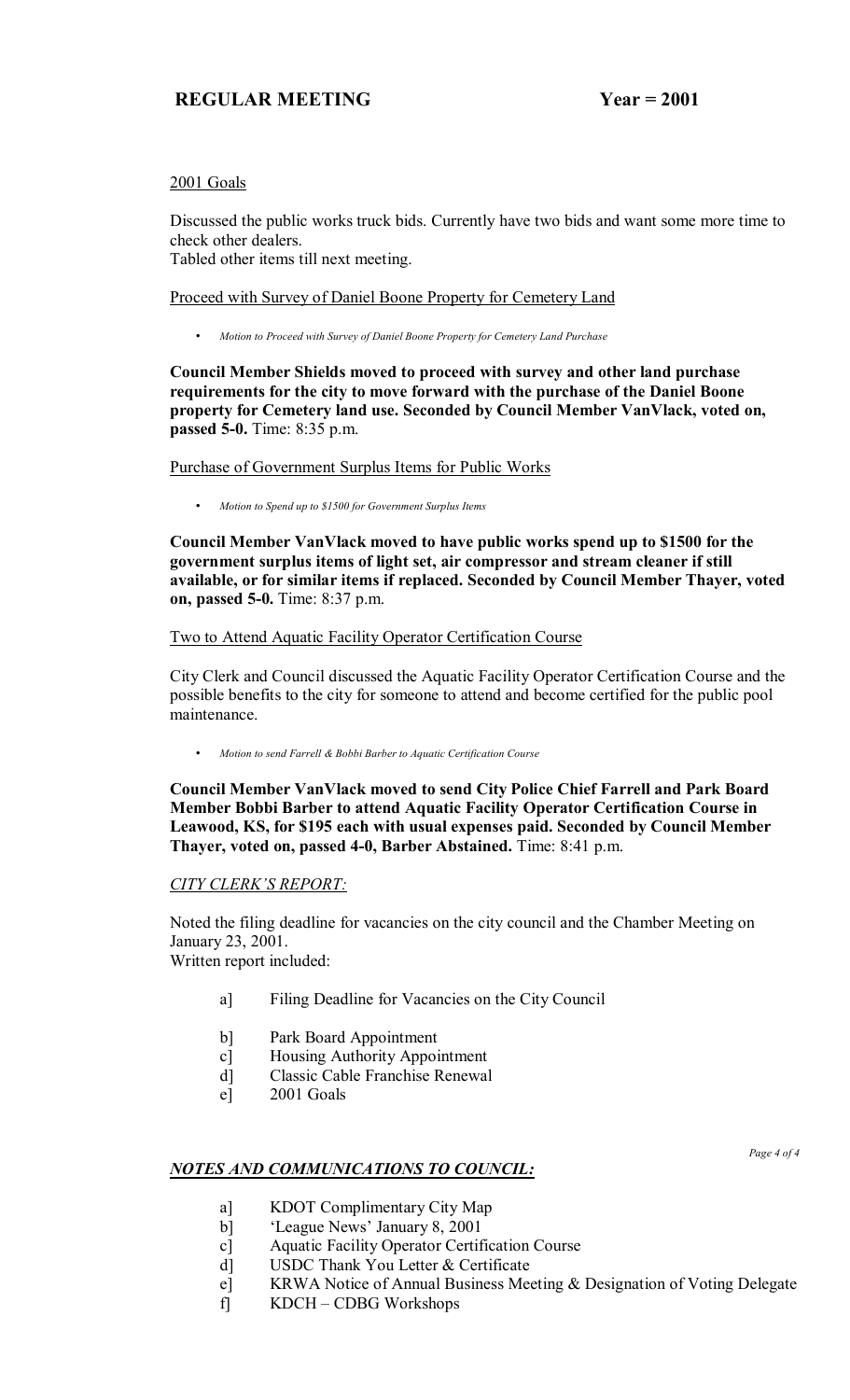| g               | Chamber of Commerce Meeting, Evening, January 23, 2001, Speaker: Mayor |
|-----------------|------------------------------------------------------------------------|
| Weitman         |                                                                        |
| h]              | USDA, Rural Development Information                                    |
| il              | 'League News' January 12, 2001                                         |
| i               | Linn County Family Care Additional Memo for Request for Community      |
| <b>Building</b> |                                                                        |
| k1              | <b>Classic Communications Letter of Rate Changes</b>                   |
|                 |                                                                        |

#### *ADJOURNMENT:*

*ï Motion to Adjourn*

With no further business, **Council Member Thayer moved to adjourn. Motion seconded by Council Member VanVlack, voted on, passed 5-0.**

The meeting was adjourned at 8:44 p.m.

I, LaCygne City Clerk, do hereby declare the above to be true and correct, to the best of my knowledge, and do hereby subscribe my name this 17th day of January 2001.

*\_\_\_\_\_\_\_\_\_\_\_\_\_\_\_\_\_\_\_\_\_\_\_\_\_\_\_\_\_\_\_\_\_\_\_\_\_\_\_\_\_\_\_\_\_\_\_\_\_\_\_\_\_\_\_\_\_\_\_\_\_\_\_\_\_\_\_\_\_\_\_\_\_\_*

#### *REGULAR MEETING:*

The LaCygne City Council met in regular session on Wednesday, January 3, 2001. Council Members present were: Esther Shields; Mike VanVlack; Sam Barber; Max Thayer; and Steve Hisel.

Others present included: City Clerk Devona Herrin; Public Works Superintendent Jerome Moore; Jennifer McDaniel; City Police Chief Chuck Farrell; LeRoy Turpen; Robert Stocking; and, Jeremy Bray.

Mayor Terry Weitman called the meeting to order at 7:30 p.m.

### *CONSENT AGENDA:*

*ï Motion to Approve Consent Agenda*

**Council Member Shields moved to approve the consent agenda that consisted of:**

Check Register: December  $21 -$  January 3, 2001; Minutes of December 20, 2000 Special Informational Meeting: Minutes of December 20, 2000, Regular City Council Meeting

**Motion seconded by Council Member Shields, voted on, passed 5-0.** Time: 7:31 p.m.

#### **CDBG WATER IMPROVEMENT GRANT**

#### Robert Stocking

Reported he had spoke with the state regarding the declination of the CDBG Water Grant. Will resubmit with an ordinance. The next filing date is April  $6<sup>th</sup>$ , 2001. Need to schedule a Public Hearing prior to due date; suggested March 7, 2001. Will make some changes and resubmit as the CDBG department felt there would be fewer applications at that time, which would also help the city.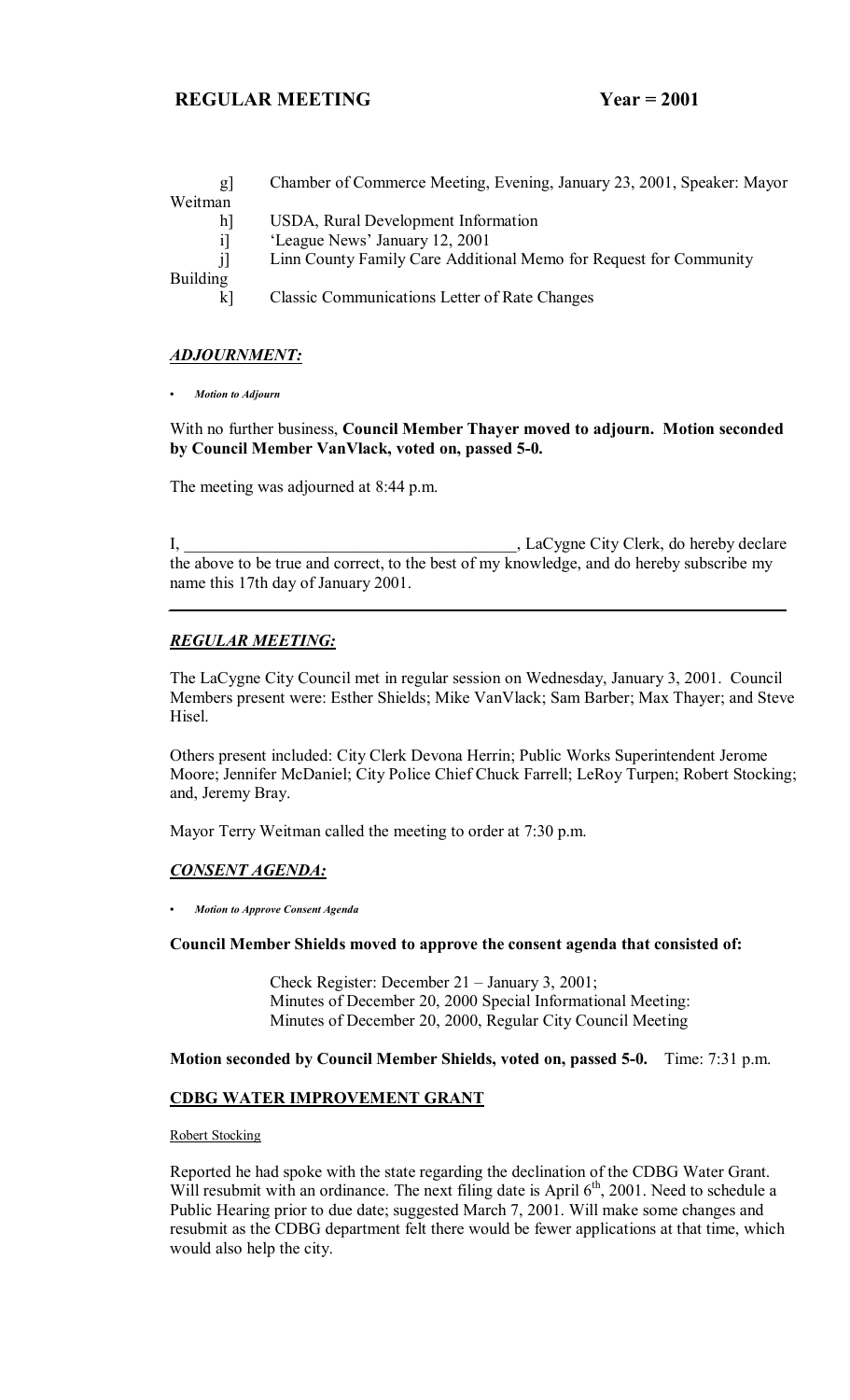Reported he felt the city should also keep going on the preliminary EDA application, which the city should hear in the summer if a go for a full application. This will require the mayor to sign the application before it can be submitted.

• *Motion to Sign Preliminary EDA Application*

**Council Member VanVlack moved to authorize the city mayor to sign the preliminary EDA application for water improvements. Seconded by Council Member Barber, voted on, passed 5-0.** Time: 7:35 p.m.

• *Motion for Public Hearing on March 7, 2001 at 7 p.m. for CDBG Application*

**Council Member Barber moved to have a Public Hearing on March 7, 2001 at 7 p.m. for CDBG for water improvements. Seconded by Council Member Thayer, voted on, passed 5-0.** Time: 7:37 p.m.

### *REPORTS OF CITY OFFICERS:*

#### City Attorney John Sutherland

Reported the deed was back for the FerrellGas Property. Mayor Weitman reported the post office service had begun the solicitation process for the new post office location and this would be open till January 30, 2001, then the USPO has sixty days to review those solicitations received.

#### Chief of Police Farrell

Police Chief Farrell presented a written report of police activities for the month of December 2000.

### Public Works Superintendent Jerome Moore

Mr. Moore reported the water plant was running correctly with some more attention to the clarifiers during this really cold weather to keep them from freezing.

Mayor Weitman reported he was still having some odor when he used his hot water and his icemaker.

### *STANDING COMMITTEE REPORTS:*

*Page 2 of 4* 

#### **Street**

Noted the Osawatomie Correctional Facility would be in the city for a total of seven weeks at two different periods of time. Weather permitting during those time frames, will use this extra help on the streets.

#### Community Building

Council Member VanVlack reported emergency repairs had been done on the frozen water pipes in the men's restroom. He had obtained a bid to repair the water pipes by moving the lines from the outer walls to go up and through the ceiling from the water meter in the kitchen to the men's restroom for a total of \$2,500.00 for labor and materials. The materials include new toilets. Council Members VanVlack and Thayer will monitor the repair work as it is being done.

• *Motion to Accept Bid of \$2500.00 for repairs to broken pipes*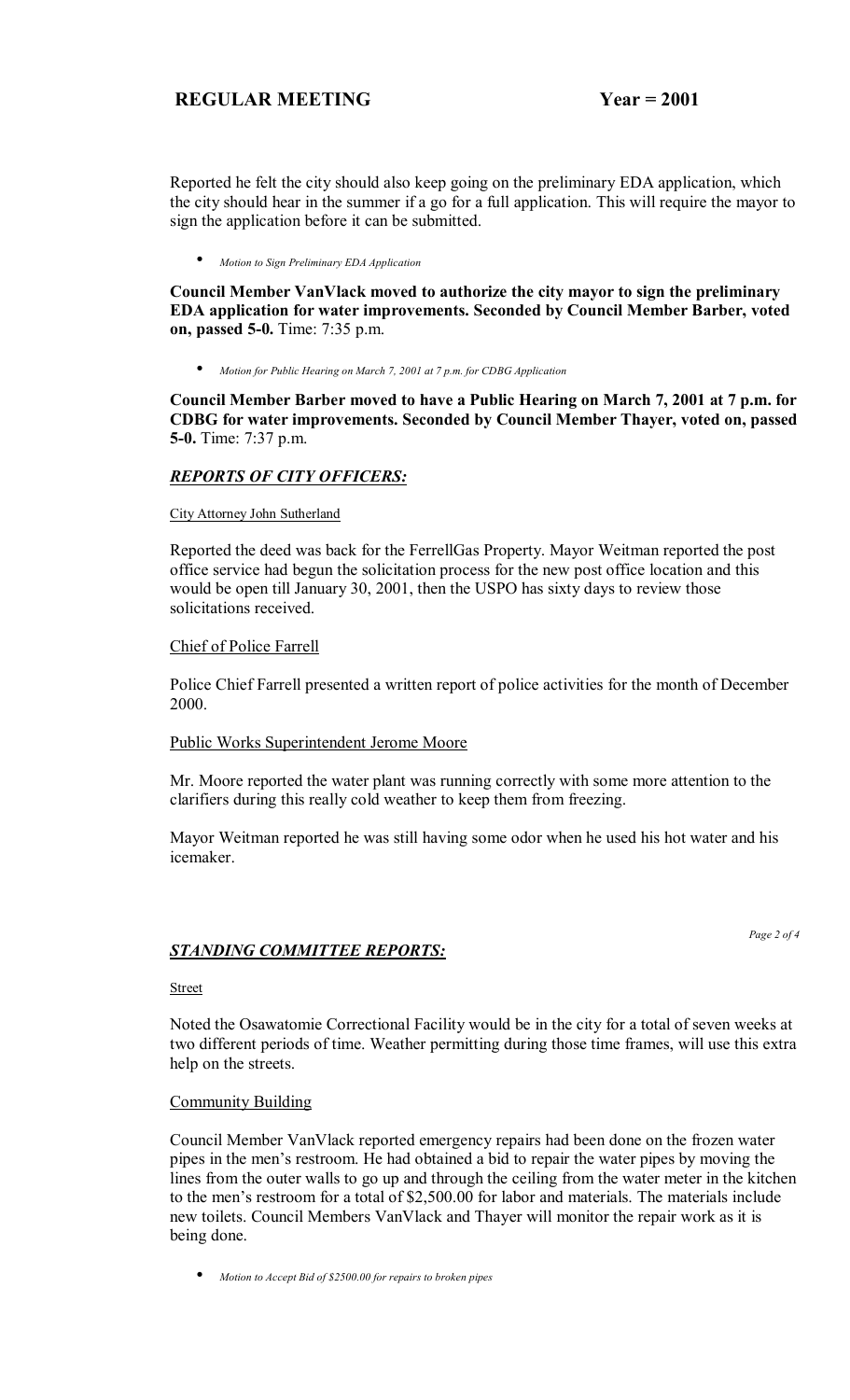**Council Member VanVlack moved to accept the bid of \$2500 from Clayton Stoker for repairs to the community building to include labor and materials. Seconded by Council Member Thayer, voted on, passed 5-0.** Time: 7:47 p.m.

#### *UNFINISHED BUSINESS:*

Classic Cable Franchise Renewal – Set Up Public Hearing

• *Motion to Have Public Hearing on January 17, 2001 at 7:15 p.m.* 

**Council Member VanVlack moved to have a Public Hearing for the Classic Cable Franchise Renewal on January 17, 2001 at 7:15 p.m. Seconded by Council Member Hisel, voted on, passed 5-0.** Time: 7:50 p.m.

Housing Authority Board Appointment

Mayor Weitman reported he had received the resignation of Esther Boone from the Housing Authority Board.

• *Motion to accept Resignation of Esther Boone from Housing Authority Board*

**Council Member VanVlack moved to accept the resignation of Esther Boone from the Housing Authority Board. Seconded by Council Member Barber, voted on, passed 5-0.**  Time: 7:51 p.m.

• *Motion to reappoint Dennis Arnold for another term to the Housing Authority Board*

**Council Member VanVlack moved to accept the reappointment of Dennis Arnold for another term to the Housing Authority Board. Seconded by Council Member Thayer voted on, passed 5-0.** Time: 7:52 p.m.

Ranson Housing Mortgage Revenue Bond Resolution #253

• *Motion to Accept Resolution #253*

**Council Member VanVlack moved to accept Resolution #253. Seconded by Council Member Barber, voted on, passed 5-0.** Time: 7:55 p.m.

### *NEW BUSINESS:*

<u>Park Board Appointment – Bobbi Barber</u>

• *Motion to Reappoint Bobbi Barber to the Park Board*

**Council Member Shields moved to reappoint Bobbi Barber to the Park Board. Seconded by Council Member VanVlack, voted on, passed 4-0, (Barber abstained).** Time: 7:58 p.m.

*NEW BUSINESS: (Continued)*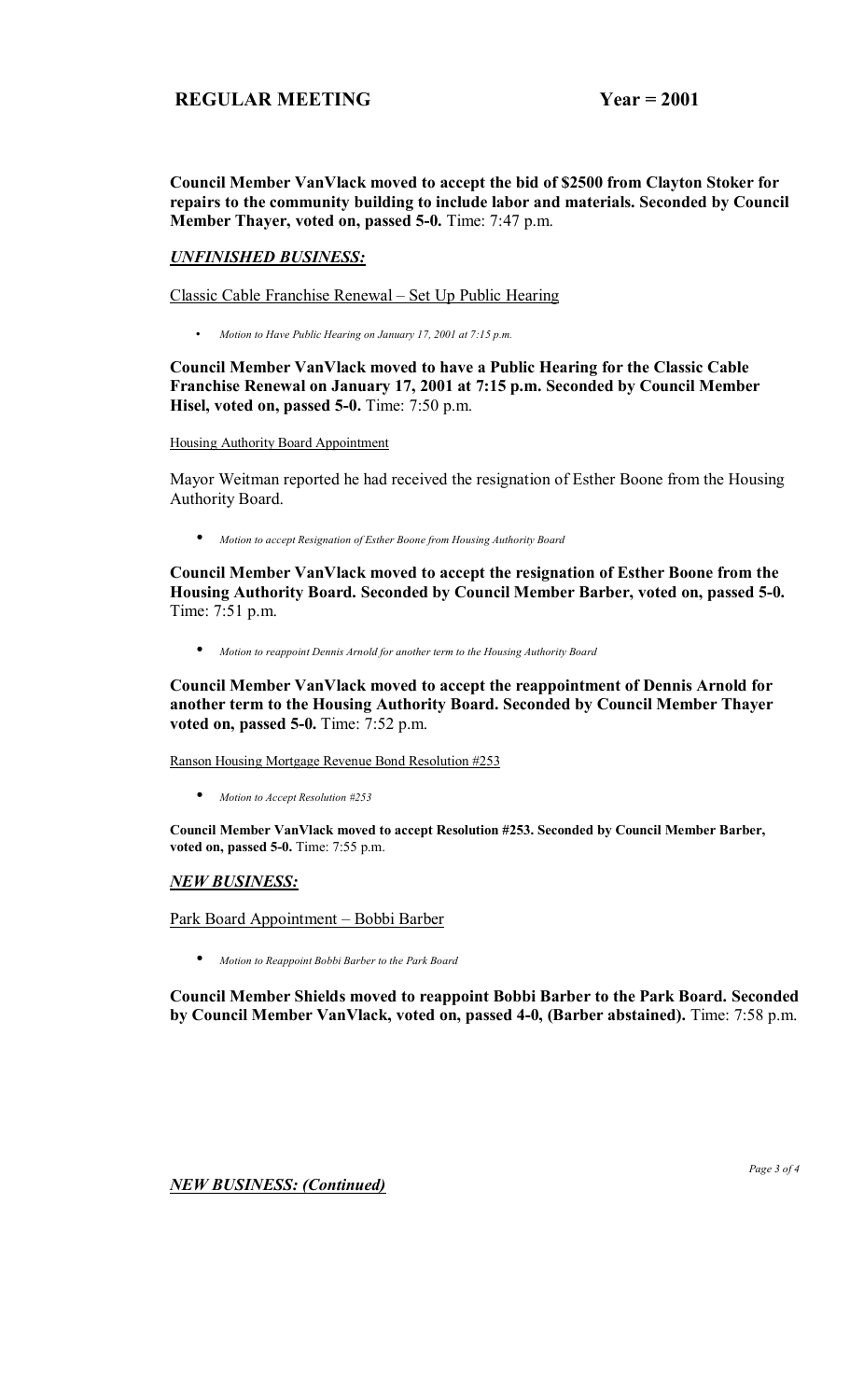## 2001 Goals

Discussed Storm Sirens with Battery Back-Up; a new dog pound; adding space to city hall as well as carpet; improvements to widen a portion of  $6<sup>th</sup>$  street for post office requirements; a city truck for public works employees; and acquiring land for cemetery space. Mayor Weitman asked the council to prioritize what to do first and set it in action.

Council asked City Clerk Herrin to check on prices for the storm sirens, a paper copier, and a city truck; and for Chief of Police Farrell to check on actual costs for a new dog pound. The council will then gather this info and set up a time frame.

### Consideration of Annexation East of Town

Discussion took place regarding the contact of individuals in the area being considered. Council members will check and report back at the next meeting.

### **Executive Session**

• *Motion to Go Into Executive Session*

**Council Member VanVlack moved to go into executive session for discussion of personnel, legal, and land acquisition for up to 60 minutes following a five-minute break. Seconded by Council Member Hisel, voted on, passed 5-0.** Time: 8:30 p.m.

Others invited into or requesting a portion of time in executive session included: City Clerk Herrin, City Chief of Police Farrell; and Public Works Superintendent Moore

#### **Extend Executive Session**

• *Motion to Extend Executive Session*

**Council Member VanVlack moved to extend executive session for up to 15 minutes for personnel and legal. Seconded by Council Member Barber, voted on, passed 5-0.** Time: 9:30 p.m.

Open Session Resumed at 9:45 p.m.

### **OTHER BUSINESS:**

Final Settlement Agreement with Ann Kloester & Herb Kloester regarding Old Theater Building Legal Action

• *Motion to Authorize Signing Final Settlement Agreement with Kloesterís* 

**Council Member VanVlack moved to authorize the signing of the final settlement**  agreement with the Kloester's regarding the Old Theater Building Legal Action. **Seconded by Council Member Shields, voted on, passed 5-0.** Time: 9:46 p.m.

Offer Lee Burns Part Time Police Officer Position

• *Motion to offer Lee Burns Part Time Police Officer Position at \$7.50 per hour*

**Council Member Barber moved to offer Lee Burns a Part Time Police Office position at \$7.50 per hour if Mr. Burns would accept. Seconded by Council Member VanVlack, voted on, passed 5-0.** Time: 9:47 p.m.

### **CITY CLERK'S REPORT:**

City Clerk Herrin noted the filing deadline for Vacancies on the City Council and the KCP&L Franchise Payment of \$8,320.48.

Written Report Included: